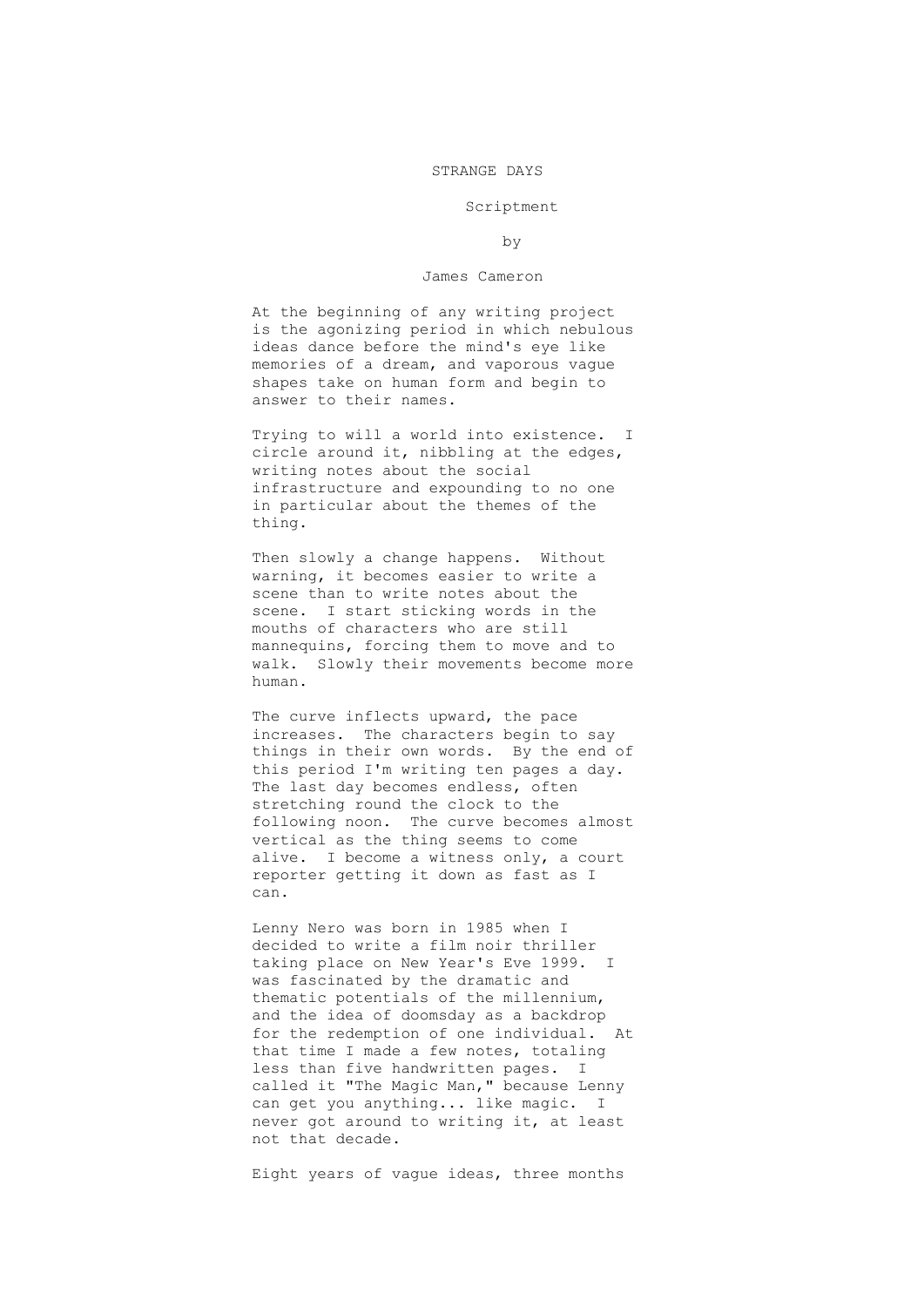of intense pondering, four weeks of writing and a few days of jamming. I had gone up a hill and come down a mountain. Any scene that I couldn't crack right away, I skimmed over and used the novelistic treatment form to sort of mumble through.

What you have is at once a kind of pathetic document; it is as long as a script, but messy and undisciplined, full of cheats and glossed-over sections. But it is also an interesting snapshot of formatting a moment in the creative process.

So what you are about to read is a flawed document, a work in progress, a detailed study for a painting. But what is remarkable to me when I re-read this, is how parts of it have stood up through the entire process with barely a single word changed, while other parts are almost unrecognizable in the final film.

The value of this "scriptment" lies solely in it being presented unchanged, unedited, unpolished. It is the first hurling of paint against the wall in the visualization of a future world and the people in it.

Enjoy.

James Cameron

1:06 AM, DECEMBER 30, 1999

Blackness. We hear:

### VOICE

Ready?

#### SECOND VOICE

Yeah. Boot it.

It starts with a burst of bright white static exploding across the darkness. A high singing whine on the audio track gives way to street sounds and rapid breathing.

An image wavers and stabilizes: the inside of a car, seen from the backseat in POV.

A nervous POV. We're in the car, sitting in the backseat, and we're nervous, the view swinging around, showing the street rolling by outside the windows, then whipping back to the two guys in the front seat. These are not happy well-adjusted men. They're hyperventilating and red-eyed like a couple of lab rats in an electroshock experiment. They want the cheese so bad they can taste it but you just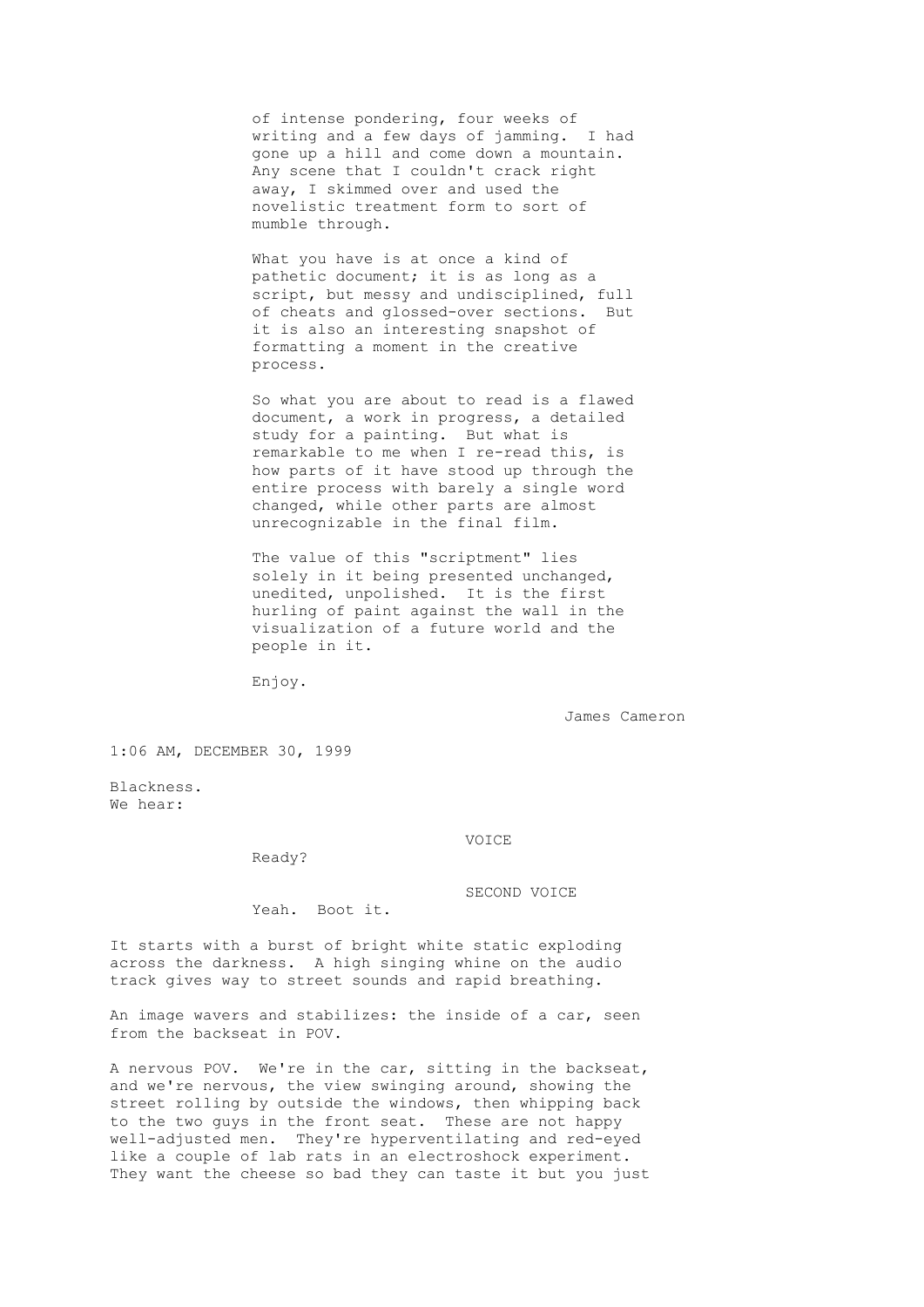know they're going to get their little pink paws fried.

The driver is a Hispanic guy named "SPAZ" DIAZ. The guy riding shotgun is a white guy, LANE, who looks very strung out. Couple of crackheads. The car, from what we can see, is a mid-seventies barge, piebald with primer.

They are talking almost nonstop, cranked up and tense. Lane pulls a pantyhose over his head, smearing his features into a pig-like mask. He hands one back to us.

Our POV looks down, into the pantyhose, which comes up over our field of view. We realize: this is not some ride-along verite video. WE ARE ONE OF THESE GUYS. Real honest-to-God point of view, with no cuts, no music. This is not film, it is human experience.

Now the three of us are arguing over who should have which gun. We hear OUR VOICE whining about the 12 gauge. Lane turns DIRECTLY TO THE LENS, pissed off.

LANE

Lewis, you pussy. You don't want the pump, you don't have to use the pump. You want the nine millimeter?

LEWIS (OUR VOICE) Uh uh. I never get to use the magnum. Spaz always uses it.

LANE

Well Spaz is stayin' in the car, so you want to use the .44 you can use it. Gimme that thing!

Lane snatches the shotgun from us and hands over a big stainless steel revolver. Our hand takes it. The POV looks down as our shaky hands snap open the cylinder, check the rounds, snap it closed.

> LANE Buncha fuckin' woman. Okay, pull in up here. The alley, right here -- THIS FUCKING ALLEY!

We rock forward as Spaz brakes suddenly. He curses in Spanish and backs up, then turns into an alley. The headlights illuminate overflowing dumpsters, trash everywhere. Lane tells Spaz to take it slow. Then he points to an open door up ahead. There it is.

A Chicano in a filthy busboy uniform comes out the door, which is an island of light in the dark alley, carrying produce trays heaped with garbage. He glances over his shoulder at the headlights as he heads for the nearest dumpster. The busboy goes back inside, his arms full of trays and unable to close the door. Lane says let's go and we are on the move. Out of the car, quickly, our own breathing loud in our ears. We even hear our own heartbeat, racing now.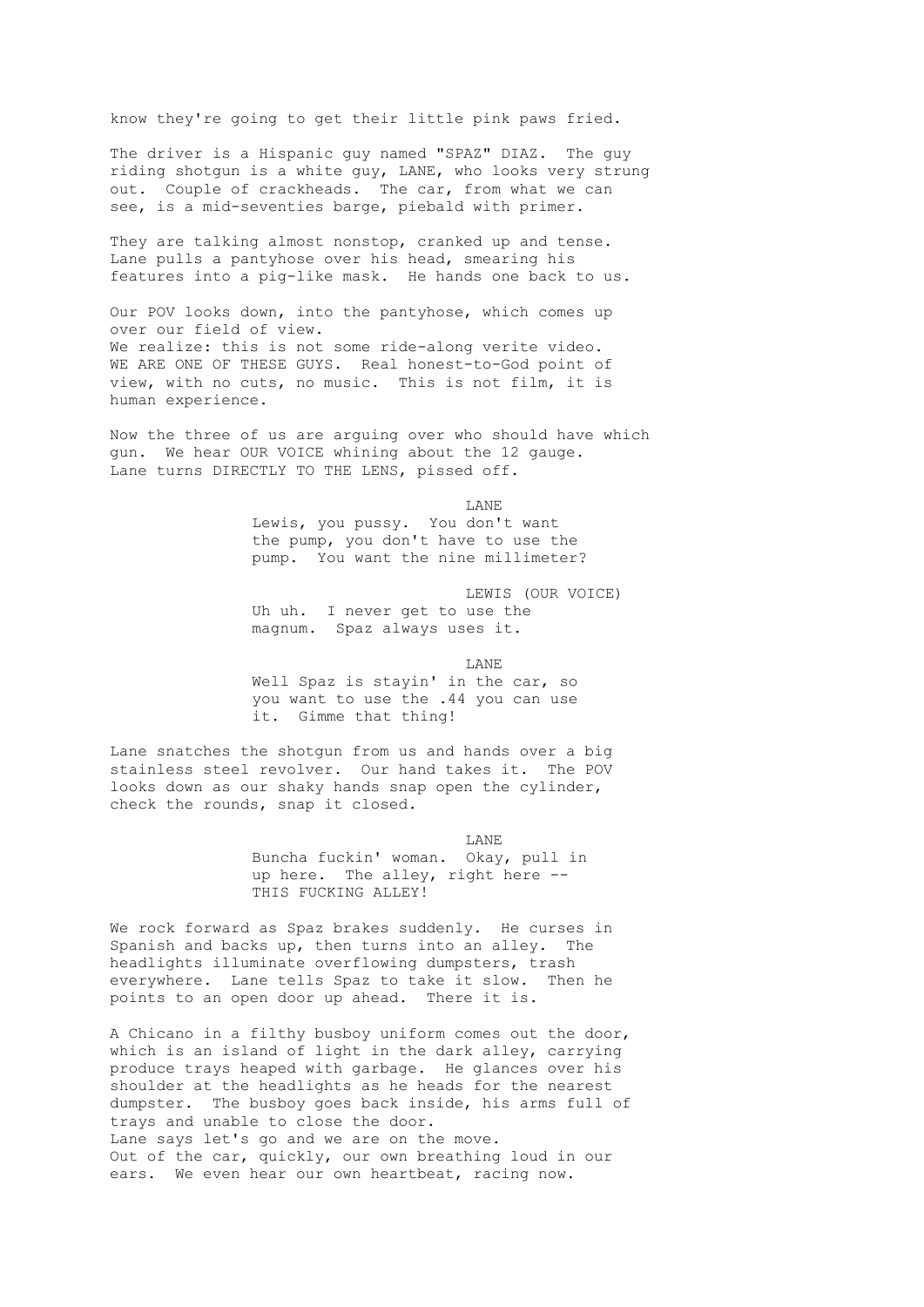Through the door, after Lane, moving fast. Into the kitchen. Bright fluorescent glare. The busboy turning, surprised, Lane putting the shotgun in his face. Freezing him. Lane puts a finger to his lips: "quiet" in any language. We (Lewis) show the magnum to the COOK... a young Thai man, thin as a whippet. We get them down on the greasy floor, Lane controlling them with the shotgun. He looks at us, snaps his eyes toward the front room of the restaurant. We hear voices as we approach the swing door. Go through. Whip pan left, then right. Scoping the layout. Low-rent Thai place. Red wallpaper. Middle-aged Thai man, the OWNER, by the cash register, counting money and writing out his deposit slips. Young Thai WAITRESS, straightening up. the place is empty of customers, as planned. The doors locked. The owner and the waitress look up, stunned, as we put the guns on them. We hear our voice shouting "Don't move! Keep your hands where I can see 'em!" etc. Controlling the situation. POV is whipping around, from the front door to the owner to the kitchen where Lane is standing in the doorway covering the cook and busboy, back to the owner as he steps back from the cash register. With one hand we scoop up the big wad of bills. POV looking at it. Seven, eight hundred bucks in tens and fives. Now shouting, herding the owner and the terrified waitress into the kitchen, the owner chirping rapidly in sing-songy Thai. Telling the girl to be calm and do what they say. Lane shouting at him to shut up. Into the walk-in cooler with them. Four scared pairs of eyes as the steel door closes. POV looking around, scanning for something. Sees silverware in the dish-rack and our hands pull out a spoon, drops the spoon handle through the hole in the cooler door-latch. Locking them in. Lane heading out the back door. Laughing, as he looks at the wad of cash our hand is waving in front of him. We follow Lane to the car. Snap a look down the alley one way, then the other. Shit! Cop Black-and-White pulling into the far end of the alley. Heartbeat goes tripletime. Scrambling into the car. Lane yelling something about a silent alarm. Door not even closed and Spaz has it in reverse, burning rubber as he launches back down the alley. SCRRUNCH! The car grinds along one wall as Spaz steers wildly backward. Sparks right next to us. Then-- KBOOM! as we slam backwards into a dumpster and push it right out into the street.

The cop has his lights and siren on and is roaring at us as Spaz cranks the wheel and punches it down the street.

We hear the engine roaring. Spaz cursing in English and Spanish as he weaves between cars. We pull off the stocking to see better.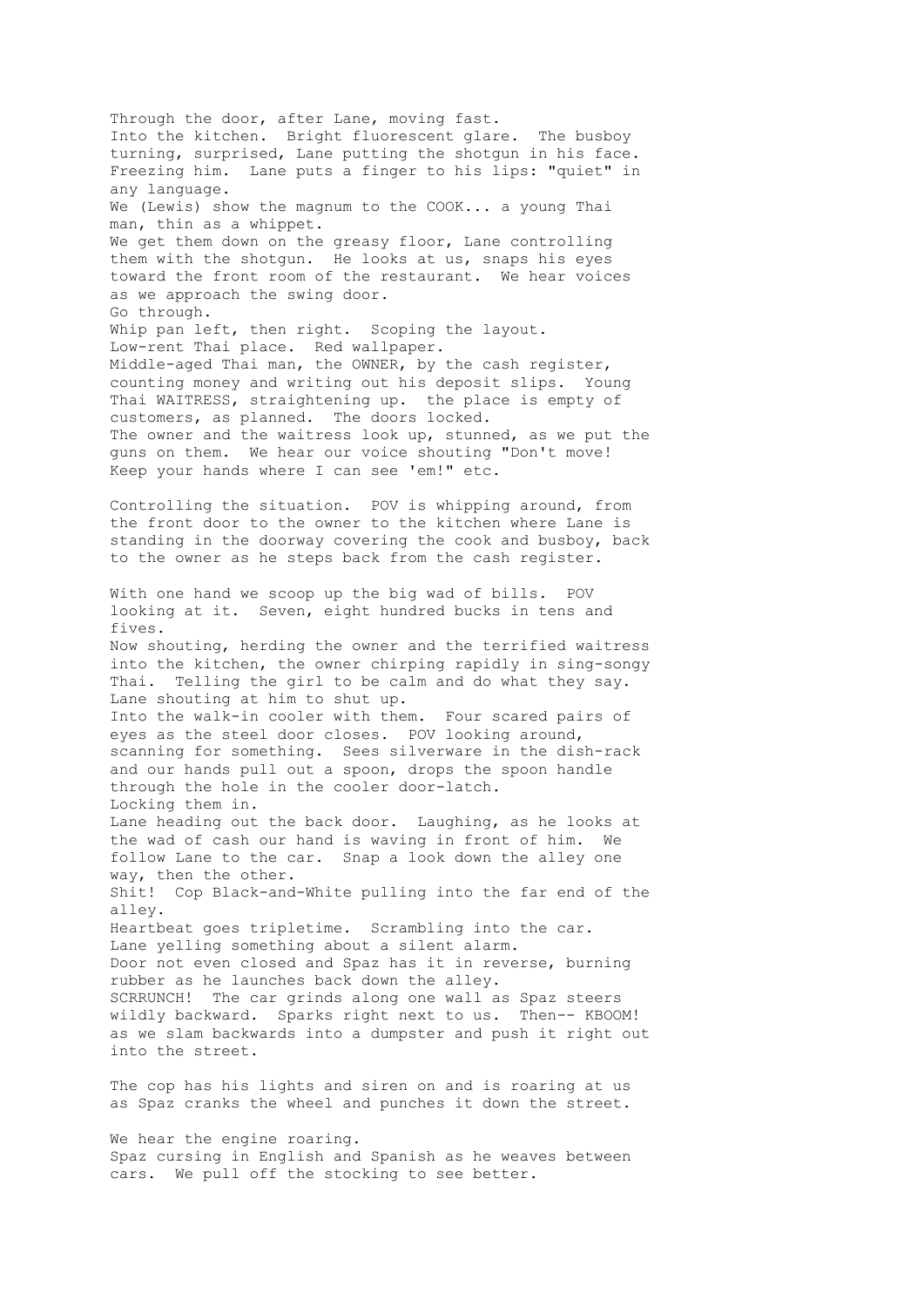Looking back. The cop surges onto the street behind us. Looking ahead. A red light. Cars stopped, blocking the way. Cutting to the right, onto the sidewalk, around the cars, into the intersection. A near miss with cross traffic, then accelerating. Another red light ahead. Lane yelling don't stop! Truck entering the intersection. Everyone yelling. Spaz cuts the wheel but too late... Clipping the truck and spinning. The street outside smearing past like the view from a Tilt-a-Whirl. Then KBLAM! Hitting something, God-knows-what, and launching up and over, and-- KRUNCH! Crushing metal and an explosion of broken glass. It gets quiet and still. Tinkling glass as Lane moves. A beat. Then Spaz is screaming. We see the car is upside down. Crawling out the side window. A frenzy now. Whip pan to see the cops pulling up. Then whipping back to the wreck. The engine is burning. Flames spreading rapidly. Spaz inside, pinned, upside down. Screaming. Blood pumping across his face. Our hands pulling Lane out. He comes up running. We run after him... Sprinting toward the welcoming darkness of an alley. Panting breath and heartbeats and sirens and somebody yelling. Gunshots. Looking back. Cops next to their car, firing. Ahead, Lane running into shadow. Then a door opening, a man coming out of a metal firedoor. Lane grabbing him, throwing him out of the way, holding the door open as we dive through into-- A stairwell. Lane sprinting up, two steps at a time. Metal stairs clanging. Trying the door at the second floor landing. Locked.shit. Running up. Dizzying whirl as we run, up and up. The POV is finally broken by a CUT TO: A man in extreme closeup, just seeing his eyes and mouth. The eyes are closed, the eyeballs tracking under the lids, like he is watching a movie in there. This is LENNY. LENNY

This is great... the doors are all locked. Who are these losers? Friends a yours?

BACK TO POV as we reach the fifth floor landing. Lane is coming unglued as he finds this door locked. He pounds it in frustration. We look down, see cops coming two floors below. One cranks off a couple rounds at us and we snap back from the railing. Pounding up the last flight. Finally! The door is unlocked.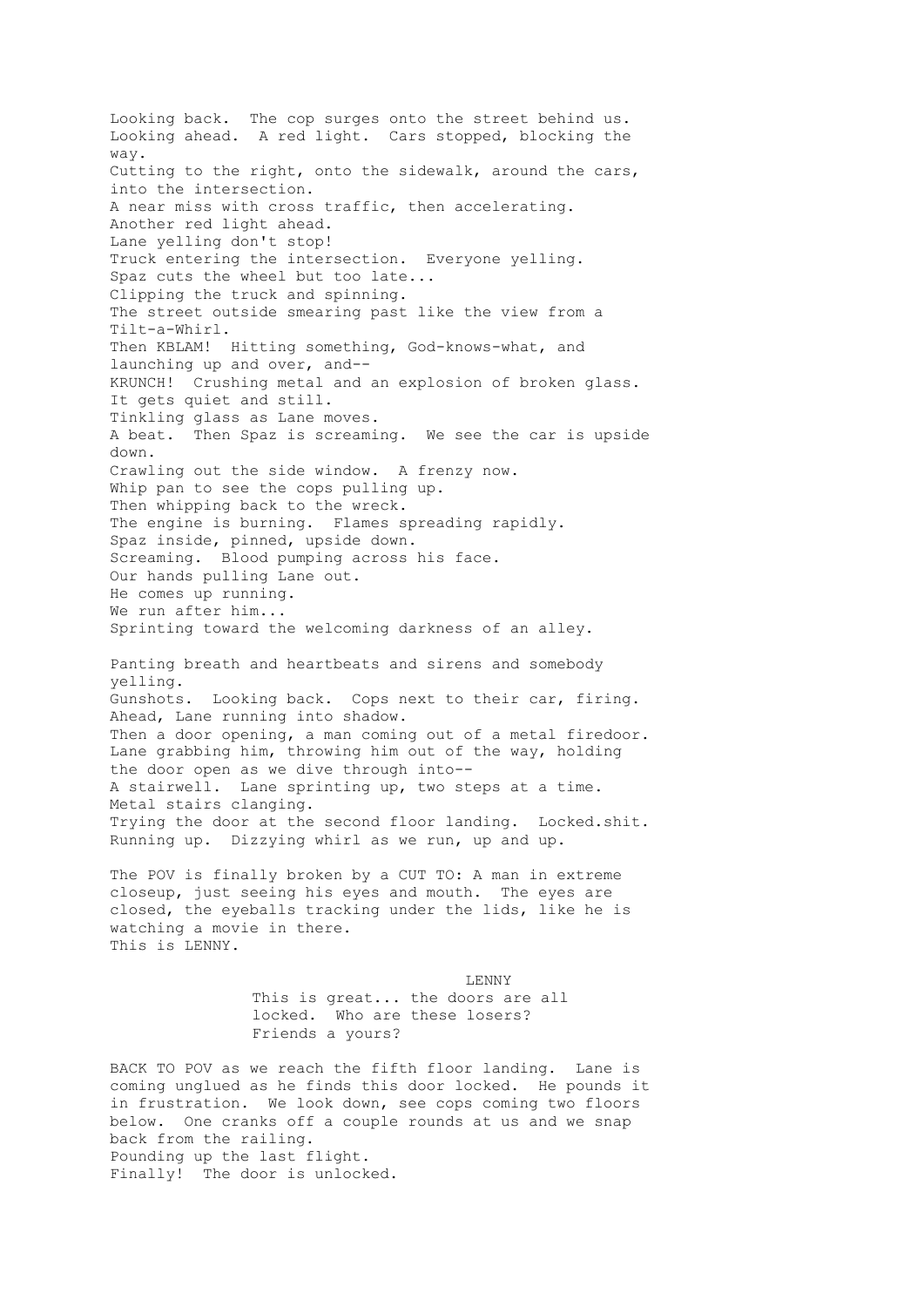Blasting through it, behind Lane, onto the roof. Running all out past AC units and pipes, air vents. Looking up: an LAPD helicopter orbiting close. It flicks the xenon onto us and we are running in a vibrating circle of blue daylight. Running along the edge of the roof. Looking down. Car burning upside down in the street below. The gas tank explodes, filling the street with orange light. We don't slow. We're running all out.

> LENNY (V.O.) Wow... the gas tank is a nice touch. Oh, oh, end a the line, boys.

Ahead, in POV we see the edge of the roof coming up. Beyond it is another building, about ten feet lower and separated by a 20-foot alley. But Lane doesn't slow down. He leaps out across the void and makes it to the other building, landing in a sprawl. We reach the edge and look down. Six stories. No ladders or fire-escapes. Whip to behind us. Cops running across the roof. Lane yelling, "Come on, Lewis! Fucking jump, man!"

The POV backs up from the edge and then runs toward it... Out into the void. Holy shit... airborne. Then-- WHAM! Right in the parapet wall. Slipping down. Brick wall right in our face. Looking up... bloody fingers holding onto a rusty piece of pipe running along the edge. Looking down... feet dangling over a 60-foot drop. A cat walking through a patch of light in the alley below, oblivious. Breathing rough and raspy, desperate grunts. Snapping a look up as the pipe is giving way. A keening whine coming from us as we scramble to climb up  $b$ ut- $-$ The pipe wrenches loose and-- Snapping a look down-- Walls rushing past, sound of wind, and our own raspy scream-- Ground rushing up-- Split-second impression of a cat, looking up, yowling and running out of the way as-- Pavement fills frame. A burst of violent red light. Sounds like a gunshot... but no echo. Only silence. And Blackness.

CUT TO Lenny. We see a little more. He has something on his head. Something that looks like a mutated set of Walkman headphones, except they have little gecko fingers that fit along the temples and over the forehead. Playback trodes. Lenny whips off the trodes, his eyes snapping open. He is suddenly gasping for breath, like he got gunpunched. And his upbeat mood has changed.

> LENNY What the fuck is this? Goddammit!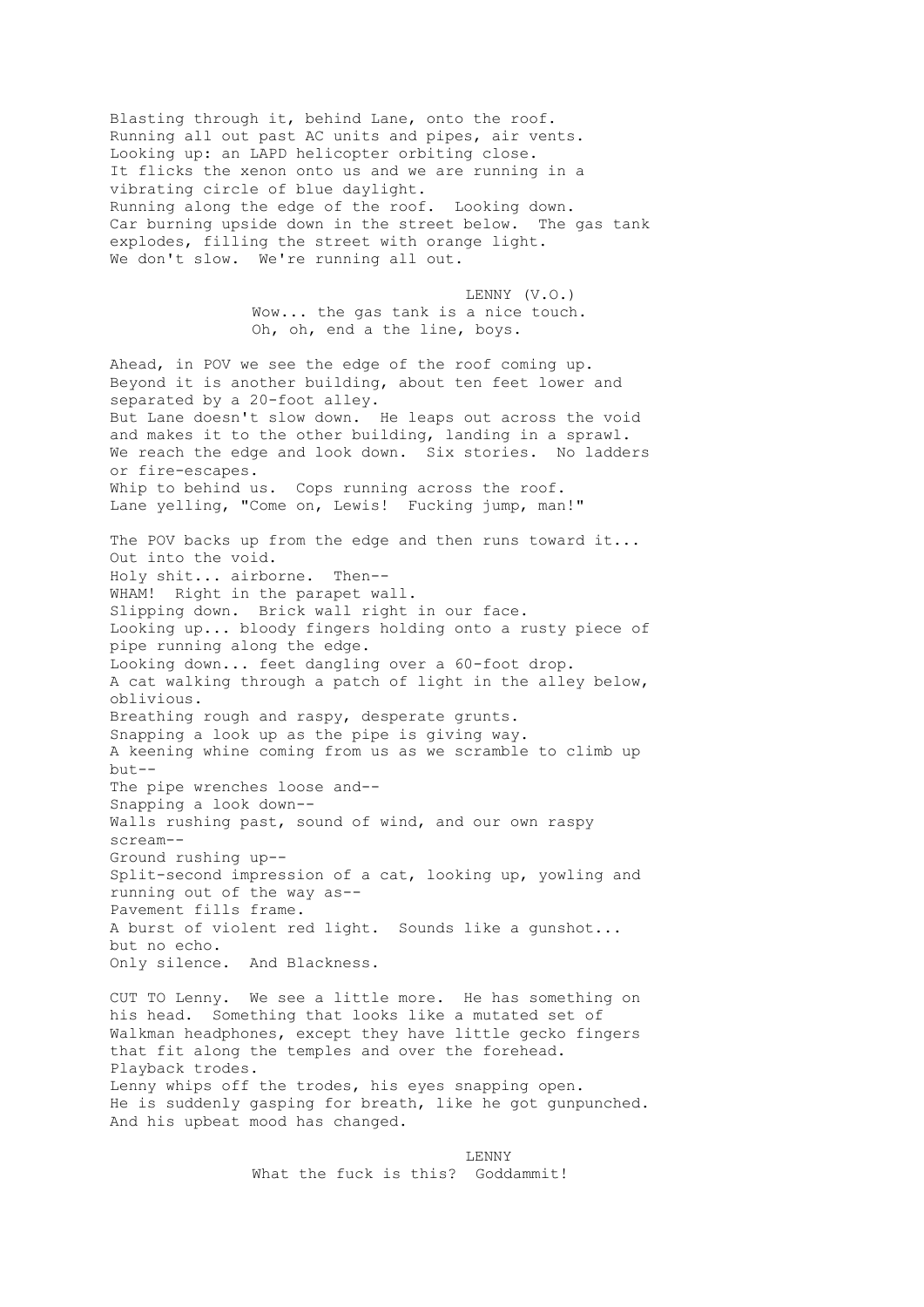You know I don't deal in snuff. Christ. How many time I hafta tell you?

Lenny is with a guy named TODD COYLE, though everybody on the street calls him "TICK." Tick is a pale-skinned creature of the night. Long greasy hair, T-shirt and leather jacket. Some cheap tattoos. Not a class act.

TICK

Don't have a fucking coronary. I just thought you might be interested, is all.

LENNY You could've at least warned me. just hate the zap... you know, when they die. It just brings down your whole day. Jeez, Tick.

TICK

Sorry.

LENNY NERO is low thirties. Handsome. Charming. And somehow you want to check to see if you still have your ring after you shake with him. He is wearing as expensive Italian jacket, and what he thinks of as a "power tie." His Rolex isn't real. His greasy hair is too long and curls around his collar. He needs to shave. There is an aura of sleaze around him. Like a car salesman. Or a junior agent. But he has energy, this guy, and plenty of streetsmarts.

They are in a deserted underground parking garage, lit by miles of fluorescents. Lenny is sitting on the hood of his '97 BMW 1035i. Tick is facing him, sitting in the back door of his beat-to-shit 70's van. There are a lot of tapes and tech stuff piled inside the van.

Lenny has a Haliburton case often next to him, like a drug dealer. In fact the whole setup looks like a drug deal, but it's not. Though it is illegal. The case holds Lenny's personal playback deck, his trodes, and a rack of the little tapes in which he deals. They are about the size of DAT tapes, and hold about 30 minutes of sensory experience... everything a person sees, hears, and feels... recorded directly from the cerebral cortex at the moment it is happening.

> LENNY How'd you get the tape? Why didn't the cops put it in evidence?

> > TICK

Fuckin' moron cops didn't even know the guy was wearin'. I guess his head kinda, uh... popped... when he hit, and with all the blood they didn't see the rig. Maybe he had it under a wig or something.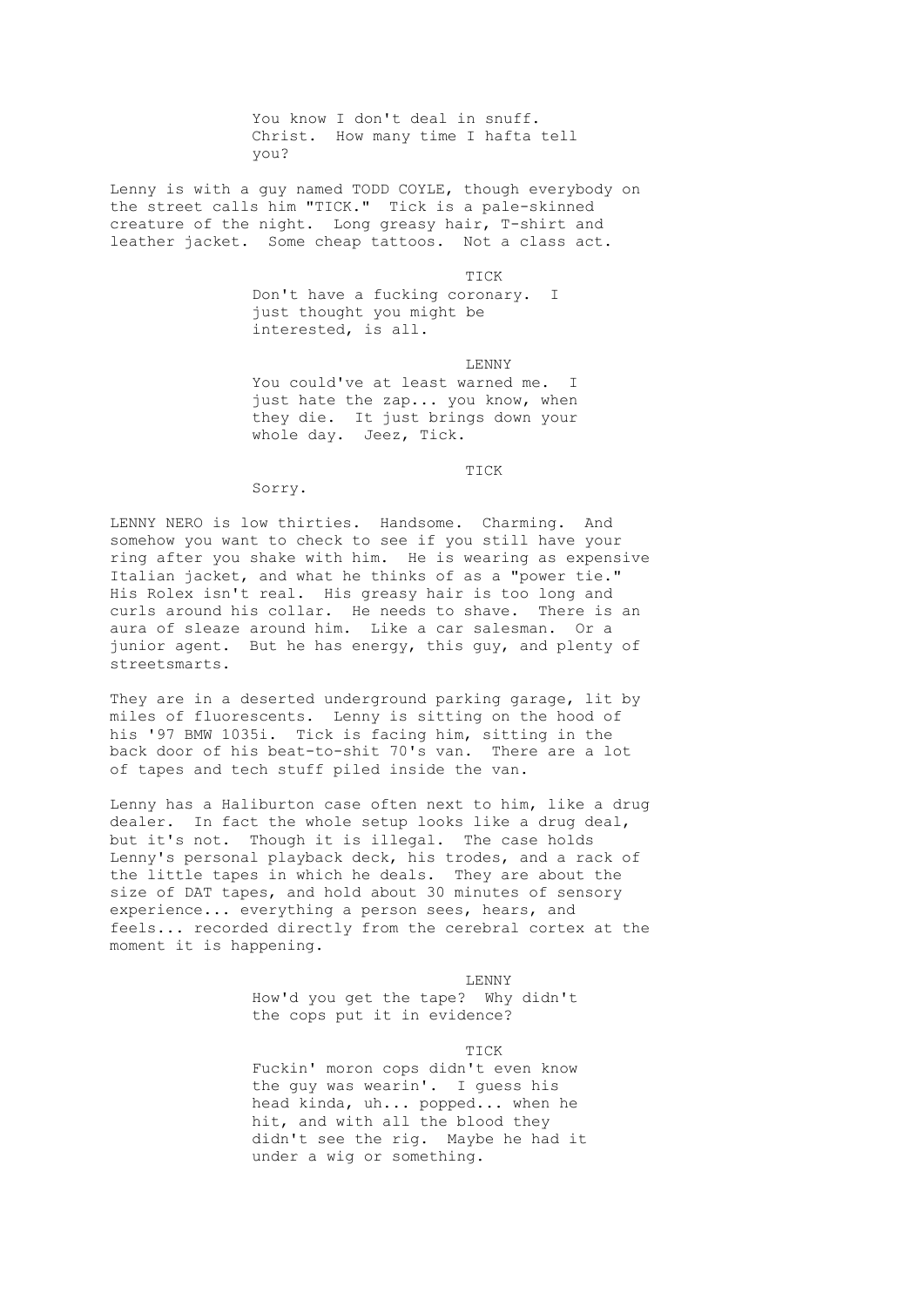# LENNY

Yeah, but how'd it get to you?

TICK

I got ways, Lenny, I got ways. S'why you like me so much, right?

#### LENNY

 (patiently) That's right, Tick. That's why I like you so much.

### TICK

Okay, I got a deal with some a the paramedics and one a them found the rig on the way in, you know, workin' on the guy. Paged me and I picked it up down at the morgue. Hadda give 'im five hundred for the record-deck, even though it was pretty banged up. He didn't have a playback-deck so he didn't know what was on the tape. Whadda moron. This piece a tape's worth more than the deck. Right? I mean, it's gotta be worth at least a grand.

LENNY

Tick. Not to dash your hopes, but I don't deal this kinda product, you know that. I'll give you four for it, cause I've gotta cut off the last bit. And my customers don't like edits. They want uncut.

#### TICK

Fuck that. The last part is the best. You dry-dive six stories and whammo -- check-out time. Jackin' into the Big Black, baby. The great beyond. That's what people want to see, and you know it, so don't be doggin' me.

#### LENNY

Look, I just don't deal it. No black-jack clips. It's policy. Got it? Sell it to somebody else.

### TICK

You think I can't? I know lotsa people.

## LENNY

Whatever.

#### TICK

Come on, Lenny. I got expenses. I gotta get this rig fixed... look at it, man... the blood's all inside, on the chips and everything.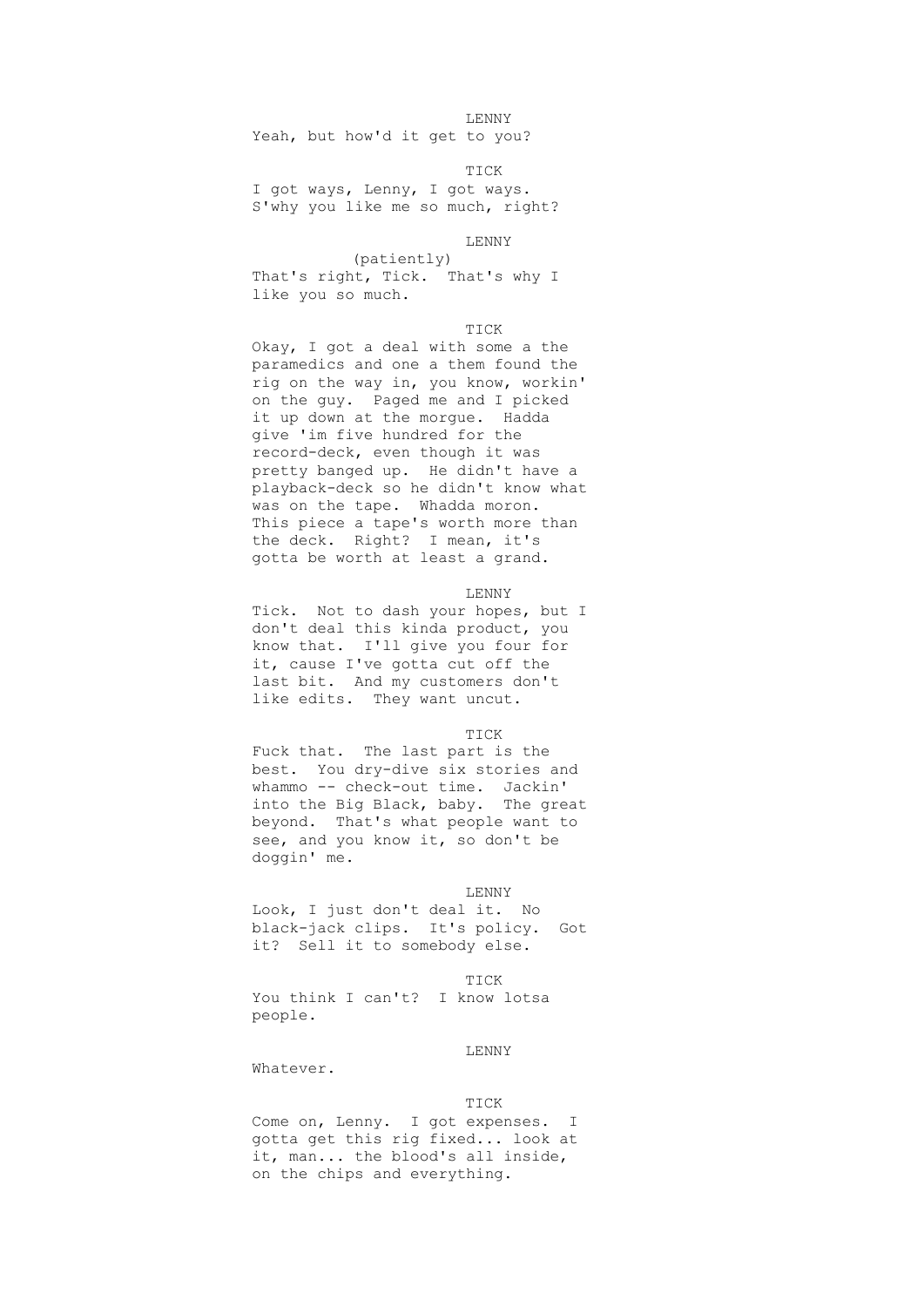Tick holds up a Ziploc bag containing a Walkman-sized stainless steel CORTICAL RESONANCE RECORDER, or record deck, with a wire running to the SQUID ARRAY, a matrix of sensors designed to conform to the human head (this looks much more complex than the playback trodes). The whole works are covered with congealed blood. The surgical tape which held the recorder to the wearer's body is still plastered to it. Some chest hairs are still stuck to the surgical tape.

(SQUID stands for Superconducting QUantum Interface Device, but more on this later.)

TICK

Gimme six at least. come on, man, it's the master. this ain't no stepped-on copy. You know you can make ten dupes and move 'em all. This's a good clip, here. You were sayin' so yourself while you were playin' back. Gets you pumpin'.

LENNY

Yeah, well, the first part's okay. Better'n the usual soaps you bring me.

TICK Now that is cold, Lenny. I always bring you choice

Lenny fishes around in a cardboard box at Tick's feet, pulling out a tape.

LENNY

Yeah, like this low-grade shit here, some girl in a fight with her boyfriend... it's a test-pattern. Nothing happens. I'm snorin'.

TICK

Hey, you're always saying, "Bring me real life. Bring me street life. And, Like, one man's mundane and desperate existence is another man's Technicolor."

LENNY

I said that? look, I'll take it for five, and you'll make out okay, because in this case it's pure cream, you don't have to cut anything back to the wearer, which I know for a fact.

TICK Ha! That's for fucking sure.

LENNY Okay. What else you got?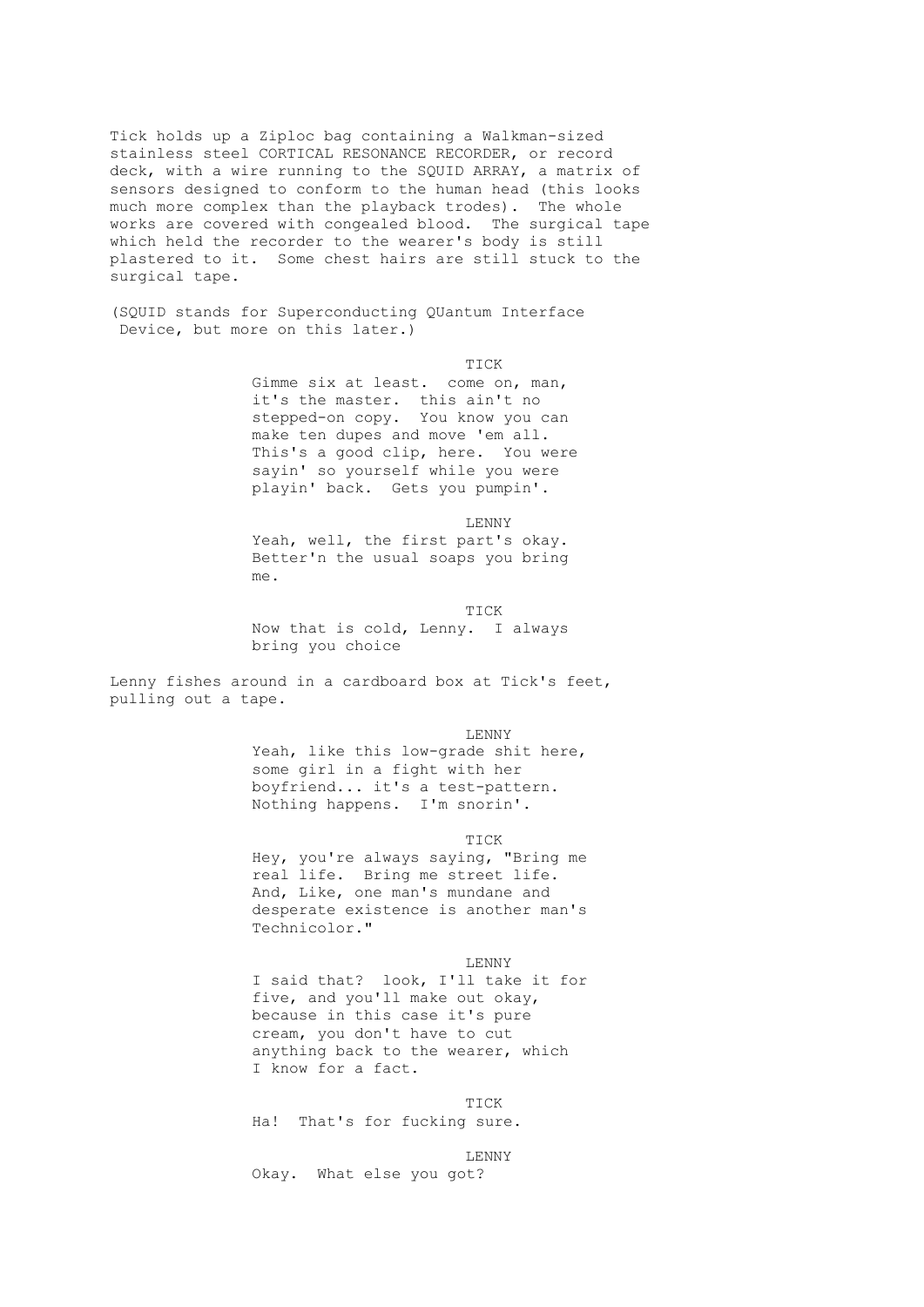Next we see Lenny on the move, driving through the streets of LA in his BMW. The streetlights and neon flare across the windshield in a calligraphy of light.

It is seven years from now. Things look pretty much the same. The newer cars are smaller, more cab-forward, but they look like cars. The people on the street aren't wearing silver lame jumpsuits. Clothes look like clothes. No radical new styles. The economy is worse. The jobless rate is up. New housing is down. All the indicators are creeping steadily into the red, as they have for most of our lives. California, the Shake 'n Bake state, is still mailing out IOU's and waiting for the Big One to make Barstow into beachfront property.

The freeways are a nightmare of gridlock, with smaller cars packed closer and closer together. Gas is over three bucks a gallon. Unemployment and inflation are way up. Real estate agents have the highest suicide rate in the country. The Mexicans are going back to Mexico, because it's not looking so bad anymore.

The visible changes are not radical but incremental. More gang graffiti, more homeless wandering the street, more businesses closed, more burned-out buildings. Racial and class tensions are higher than ever. The city seems constantly on the verge of chaos and martial law, a legacy of social dysfunction which has grown steadily worse since the eighties. Pressure seem to be building for an upheaval which will dwarf the Spring riots of '92. The city is wound tight. The future... tense.

But people still go to work, to movies, to restaurants. It's business as usual in the big city.

The really big changes are all behind the scenes, in high technology, in telecommunications, in the way it's all wired up. And the average guy is barely aware of these changes. They seep into his consciousness as the new toys hit the consumer market and the new technologies become part of life. The way thing like lap-top computers and cellular phones go from novelties to basics in two or three years.

The technology that Lenny deals in is still illegal. Developed in the mid-nineties, the CORTICAL RECORDER was created for surveillance applications and used by the intelligence community, initially. Use of these "SQUID RIGS" quickly spread to the FBI, DEA, Treasury Department, and other Federal law enforcement agencies, for use in undercover and sting operations, replacing the old audioonly "body wire."

The "headwire" turns the "wearer" into a human video camera, providing images and sounds directly from the eyes and ears of the undercover agent. In the last couple of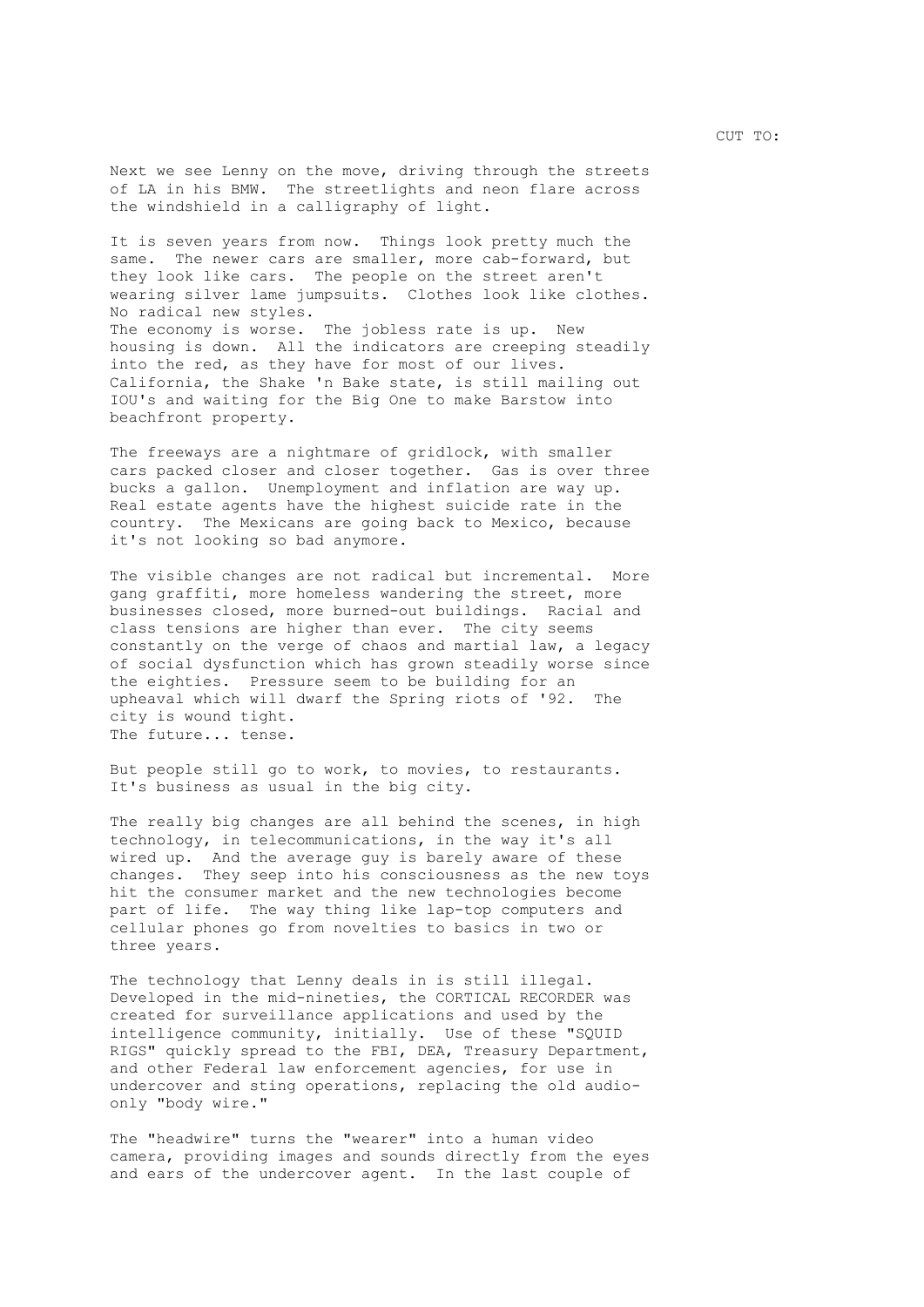years it has trickled down to widespread use in urban police departments, and has been approved for psychologists to use in therapy.

The courts argued over the admissibility of cortical recordings as evidence. But it was decided that they were more reliable than video and audio recordings, since advances in digital technology have made it easy to alter video images and sounds undetectably. So far the technology does not exist to manipulate or falsify the cortical recordings. They can be copied, with a significant loss of quality, but basically what you see is what happened.

Lenny has the radio on. The KXXX's talk radio host is hyping a big blow-out street-party which will happen tomorrow night... New Year's Eve. They're closing down six square blocks downtown, by the Bonaventure Hotel, to celebrate the city's transition into the new millennium. It'll be like Mardi Gras, with food, music, dancing and general madness. Talk radio host calls it the party of the century.

Because this is 1999. And tomorrow night, Friday, December 31st, will be the last night of the twentieth century. The next day the date will be January 1, 2000 The Big 2K. Out with the last thousand years, in with the next. Civilization will lurch into its third millennium. The start of the Trillennium, you could call it.

There is a strange hysteria pervading the city, and most of the Western world, as the new year approaches. A mixture of jubilation and dread. All the religious cranks have come out of the woodwork, claiming the advent of the Last Days, the Apocalypse, with various forms of the death and destruction to arrive at midnight, when the calendar rolls around to the year 2000.

Thousands have gathered in the desert for a Rapture, having sold or given away their worldly possessions. There is a madness upon the land. People chant on the streetcorners. There are threats of war worldwide, famines and natural disasters. Wars and rumors of wars. Any given moment in history always seems to fit the Biblical description of the Last Days so it's not hard for the zealots to get everyone whipped up.

It's hard to distinguish the particular millennial madness from the day to day madness of street-life in LA seven years from now. Riots are a common occurrence. Drive-by shootings are so prevalent that in some areas the dead sometimes lie in the street unattended. Choppers circle constantly. Fires burn here and there almost all the time. You can drive past whole streets and neighborhoods devastated by violence. In places it looks like Beirut. But of course, life goes on. Kids play among the ruins.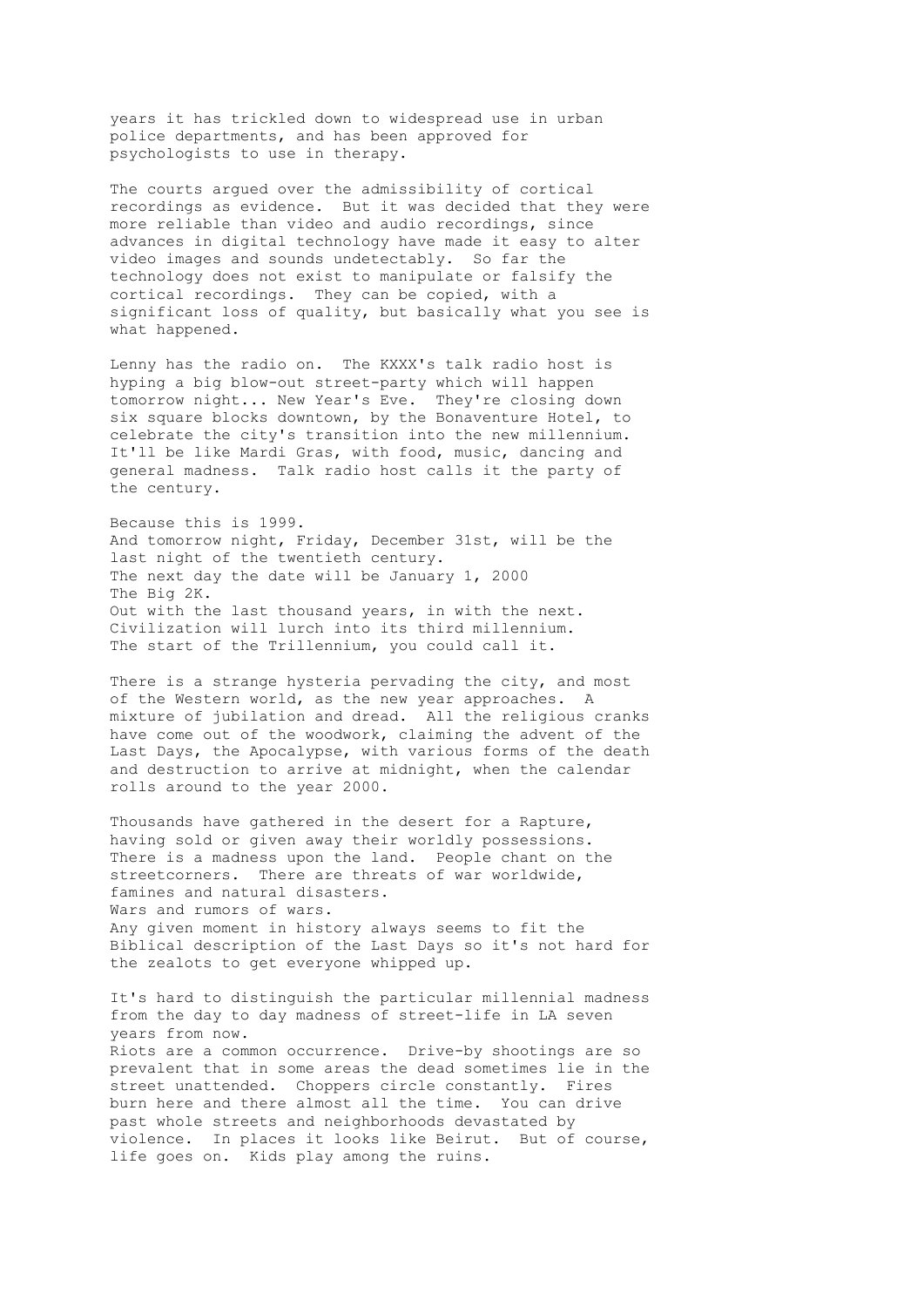Civic leaders are overwhelmed. Their social and economic recovery plans aren't working. As the millennium approaches, they feel more and more like they are just rearranging deck chairs on the Titanic.

Cops are tough, and less interested than ever in civil, or even human rights. Lenny's kind of crime is the least of their worries. He inhabits a kind of gray zone anyway, invading people's privacy certainly, but the laws are unclear about the new technology and as long as he keeps a low profile the cops stay off his ass.

The history of the nineties in LA and most urban areas is the history of the decline of the infrastructure. By 1999 private security has replaced the police in most affluent areas as the protective membrane against crime. A condom against the virus of violence.

There has been a proliferation of private security services, patrols, bodyguards, and computerized alarm systems. There are computerized car alarms and even personal (portable) digital alarm systems, carried in a purse or coat pocket, which are tied into a digital cellular network. Hit a button and your distress signal pops up on a screen, showing location, and nature of threat, if you have time to enter it... allowing the security service to dispatch an armed response unit.

It has become common for middle-income people to use security drivers, driving taxi-like armored cars, to get around... especially at night. Security is the biggest growth industry in LA, and all urban areas in the US.

The court system is collapsing under the weight of rampant street crime, cops are understaffed and underfunded, frustrated and mean, alienated from the communities they protect. They have become like US soldiers in Vietnam, unable to tell the enemy for the populace they are there to defend.

Private security protects only those able to pay. Obviously these services are not available to the poor. They are on their own, like always. Safety is no longer the right of all citizens, but a luxury for the haves. The have-nots are worse off than ever.

If you want to sum up the history of the next seven years: things got bad for a while. Then, they got worse.

As parts of LA burn, the rich party on in Beverly Hills and Bel Air, and the upper-middle-class burghers huddle in their newly gated communities in the hills of Encino and Calabasas. More and more expensive neighborhoods are retreating behind steel gates. Setting up their own guarded perimeters, and patrols.

And everyone watches and is watched. LAPD Aerospatiale helicopters circle, looking down with their infrared cameras. There are crime-prevention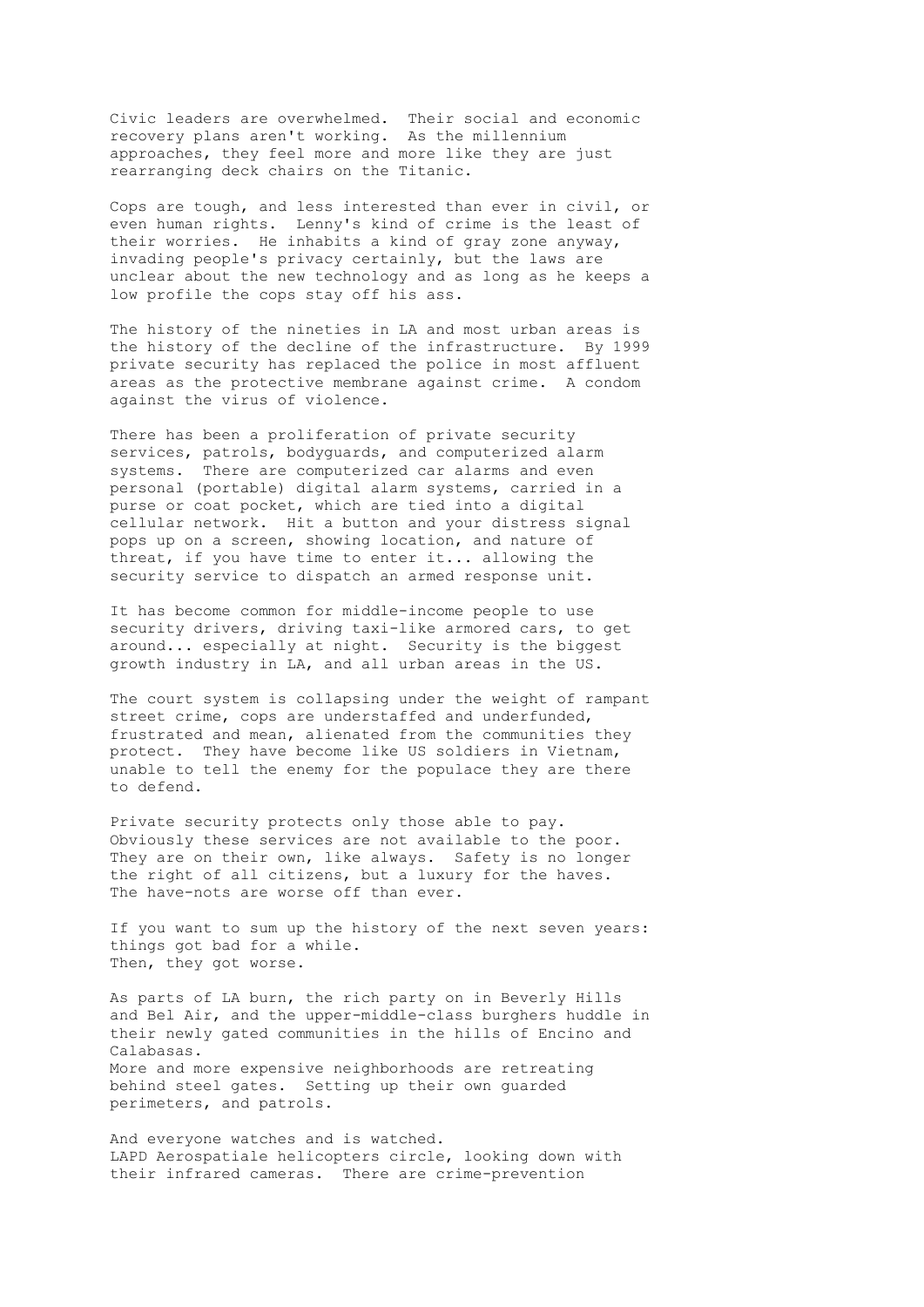cameras on many streetcorners, to extend the visual reach of the police.

There are security cameras in malls, cameras in office buildings, cameras in banks, cameras in schools, cameras in convenience stores, even citizen patrols with handycams. The cops use handycams, fighting fire with fire, when they shake somebody down on the street... because nobody, including the courts, trust their word anymore. And there is a rise in drive-by shootings of people walking with cameras, and action news cameramen... as if the gangs are putting out a message: no pictures. The social battles of the video age are fought with images, not guns.

Reality shows and amateur video shows dominate TV programming. It is the age of scopophilia, voyeurism, and vicarious living. The mania for amateur porn, starting in the early nineties, has steadily increased.

We like to watch. It is a surveillance culture.

Lenny, we will come to find out, is an ex-cop. He worked the street in uniform for the requisite minimum, but his talent for hustling and role-playing quickly landed him a job in Vice. He found himself attracted to the electronic surveillance team.

Lenny wanted out of Vice so he slid into the surveillance team, doing "wire" work and bugging for Narco, Homicide, etc. He couldn't stand Vice anymore... all that jumping out of closets with a tape recorder the second the girl asks for the money, busting crack addict hookers, the weird scenes with S and M, B and D, getting dragged daily through the gutter of human sexual dysfunction.

Surveillance team took him into a new realm, snooping on people's private lives, getting inside their heads. It appealed to his basically voyeuristic nature... he found he liked it, and had a talent for it.

That's where he first saw the "squids." He learned to "wire" himself and others with concealed squid rigs, taping the recorders to the small of his back, or under the balls, and covering the squid array with wigs, hairpieces, baseball caps.

Something happened on a big narcotics sting that he doesn't like to talk about. He left the LAPD under a cloud, and has been a civilian for almost two years.

He now inhabits a social sphere composed primarily of street hustlers whose primary motivation is survival... hookers, druggies, post-punk criminal outsiders, anarchists, black marketeers and assorted high-tech lowlife: hackers, cyberpunks, wireheads and input junkies.

But with a little charm and a well-chosen wardrobe, he also accesses the social strata on which he feeds... the rich. At parties, at nightclubs, he curries a select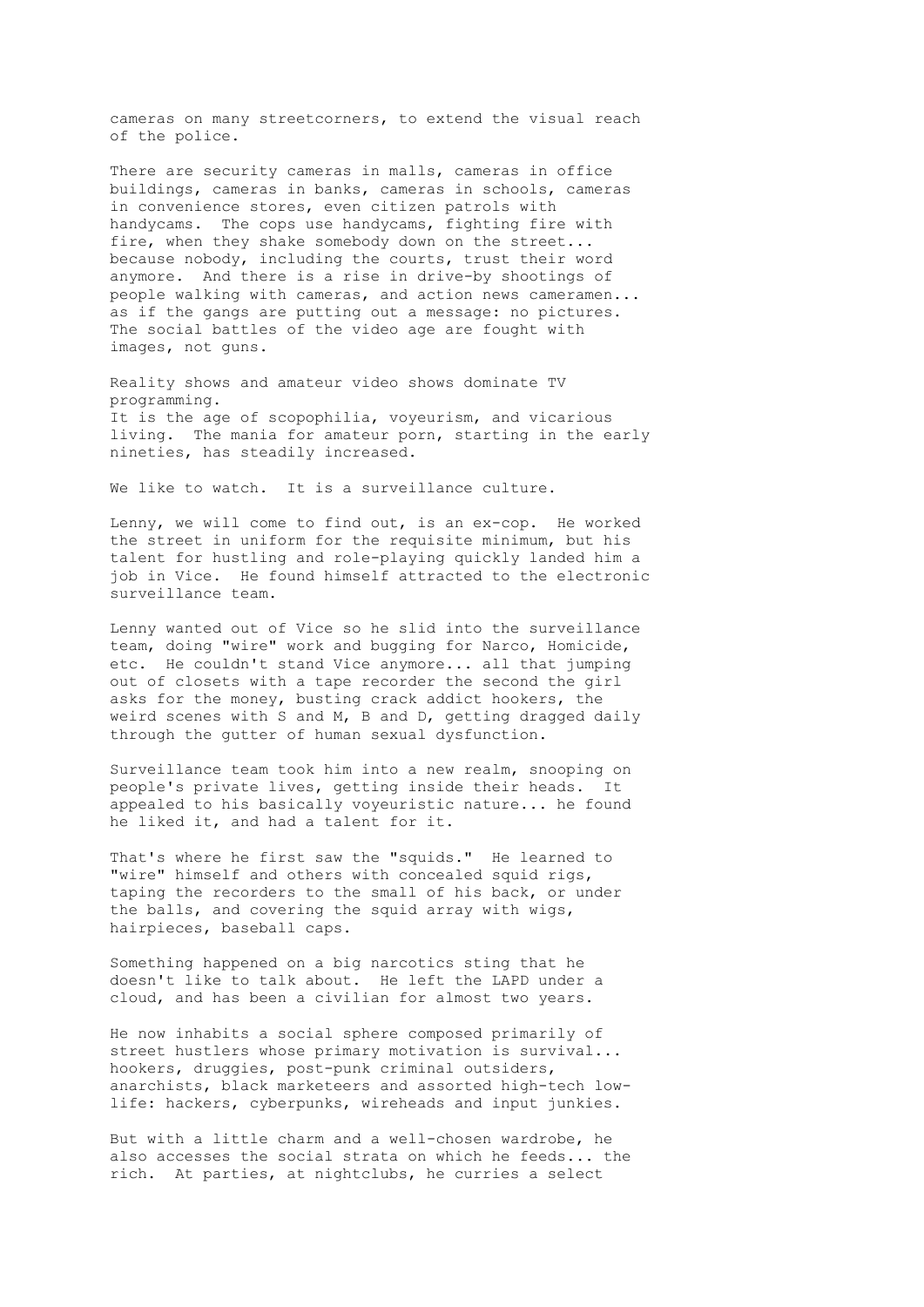clientele to whom he sells his illicit wares... bootleg experiences, slices of other people's lives, vicarious thrills for the jaded and insulated elite. He is to them what the coke dealer was in the early eighties. A backdoor friend. A tolerated sleazebag, who somehow connoted a kind of dangerous hipness by his presence.

Lenny is on his cellular, setting up a meeting later with a client. Some doctor. Lenny says he has to make a stop first, then he'll come by the guy's house. He makes another call to somebody, promising to pay them what he owes after the first of the year, things are crazy right now.

Lenny is an operator. A fast-talking salesman, scam artist. Hustler. A dealer. He is a creature of the moment. Not a planner. To him the city is like a big coral reef... a big food chain. Alive and dynamic. place where a fast fish can eat and avoid being eaten.

Lenny's great gift is insight into human nature. He twists it and uses it to manipulate people and situations, but it is a great and rare talent. Because it is a compassionate insight. The talent of a world-class psychiatrist or bartender or hooker -- the ability to see into people, to say to them what they may not even be able to say to themselves.

He knows about longing and desire, pain and frustration. He knows what people want, what their subconscious minds want, and why they do things. He knows the importance of fantasy and of seeing through other eyes. To him it is not scopophilic, or voyeuristic, but a search for understanding, enlightenment, knowledge. This is the serious side of him, the side he hides with humor, the side that fuels his scams and is simultaneously the key to his redemption. The talent made him good at his job as a Vice dick, but

ultimately he saw the total hypocrisy of his work. He was good at something he couldn't stand doing.

He couldn't be a Vice cop anymore because he couldn't make the bad guys be bad guys in his head anymore... couldn't do his job. He just saw a lot of people wanting something which worked for them, even though it may not have been the panacea of missionary heterosexual sex which mainstream "surface" culture prescribed, even though it may be a path which caused them pain and humiliation. Christlike, in a strange way, he understands all, forgives all.

Lenny driving gives us a snapshot of the exact moment in history the story is taking place... the date, the time, the city, and the energy building to the New Year. We see Christmas lights still up. Santa Clauses on the lamp-posts in Beverly Hills. We hear the talk radio host giving us a manic connection to the world we know now. This is not some wild Bladerunner future, but our future.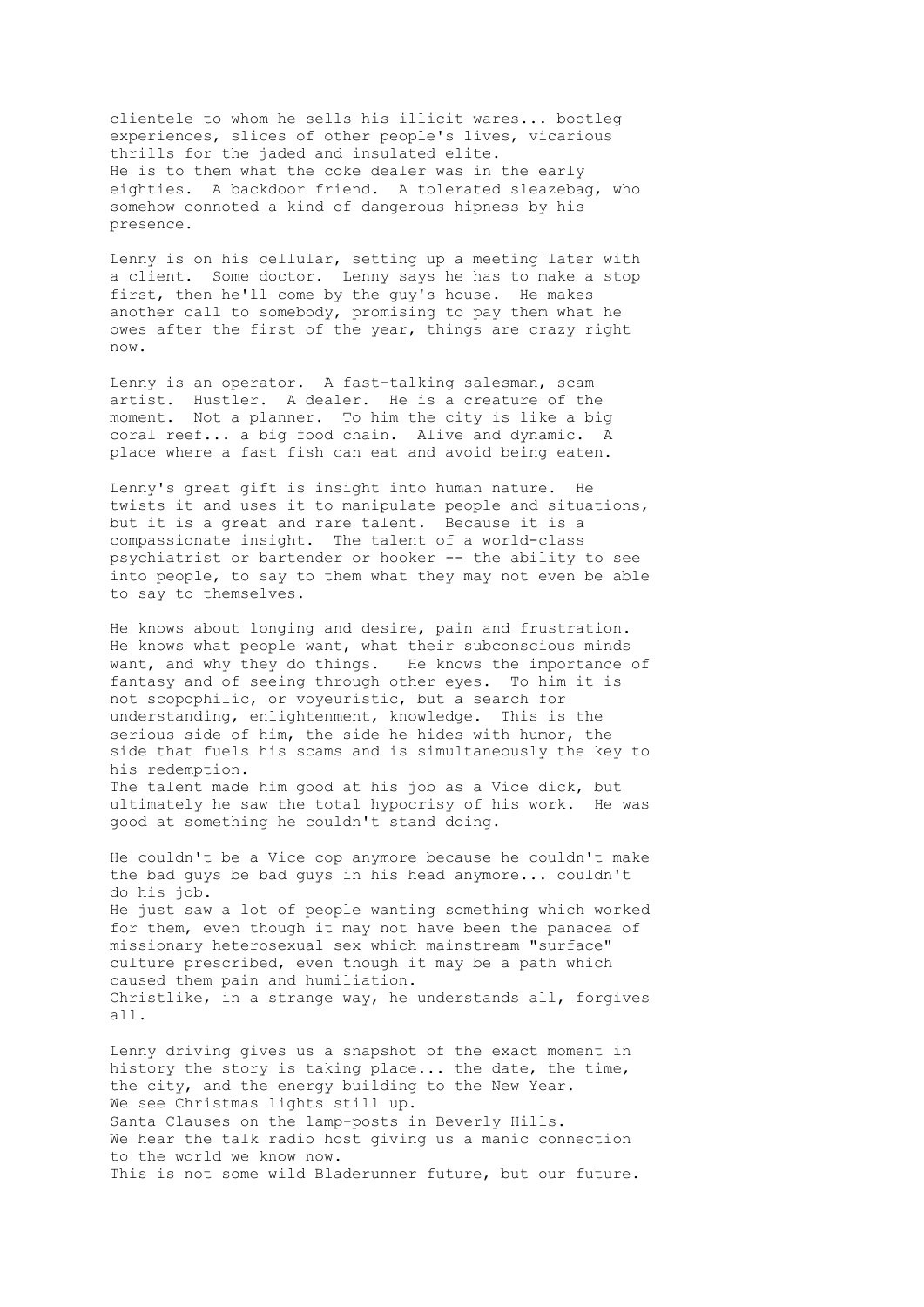The future we're going to be living in all too soon. Outside the windows we see street-life... and in the distance, fires lighting the sky. The chirping radio keeps the dread of the impending Apocalypse at bay.

A woman's feet moving along the steel rail of a train track at night. The woman has no shoes, and her stockings are ripped, her feet half bare. Red painted toenails almost black in the cold light from distant mercury-vapor lights.

IRIS runs along the track, stepping off once in a while as she loses her balance. she clutches one shoe pointlessly to her chest. She is swearing and crying. The latter has run her heavy mascara, leaving two tragic streaks down her pale face. Despite this we see that she is attractive, though her dress and make-up seem designed to convey overt sexiness. Her white skin is complemented by a wild mane of curly red hair.

She is in her twenties, and the harshness of her life has just begun to harden her features. Especially around the eyes. On top of this is layered the terror of the present moment. She looks lost and without hope, in fear of her life. Her breath comes in hitching sobs, and her eyes are wild like those of a wounded deer.

She runs through a train yard, between the cold steel walls of freight cars, looking behind her frequently. As if she is being pursued. Her breath hangs cold in the December air, and she hugs herself in her thin dress, clutching her single high-heel under her arm.

Behind her, in the sky, a police helicopter is circling. Its xenon beam plays over the train yard, sweeping over the cars. She hunches into the shadows of a freight-car as the beam passes over. Looking under the cars she sees an LAPD patrol car cruising down a street adjoining the yard, its searchlight sweeping toward her. It moves on.

She continues her run, moving away from the direction of the patrol car. She runs down an embankment in the dark, gravel hurting her feet, and climbs through bushes which slash at her. Her run becomes a frenzy. She reaches a chain-link fence. Crying, she scrambles over it, cutting her hands and ripping her dress. Another patrol car passes two blocks away. She crouches in the tall grass until it rounds a corner out of sight. Iris sprints down an alley between buildings. Rats run over cardboard boxes of garbage, scattering into the shadows ahead of her. She doesn't seem to notice. All she cares about are the lights, the police lights, and the sound of the helicopter droning, circling.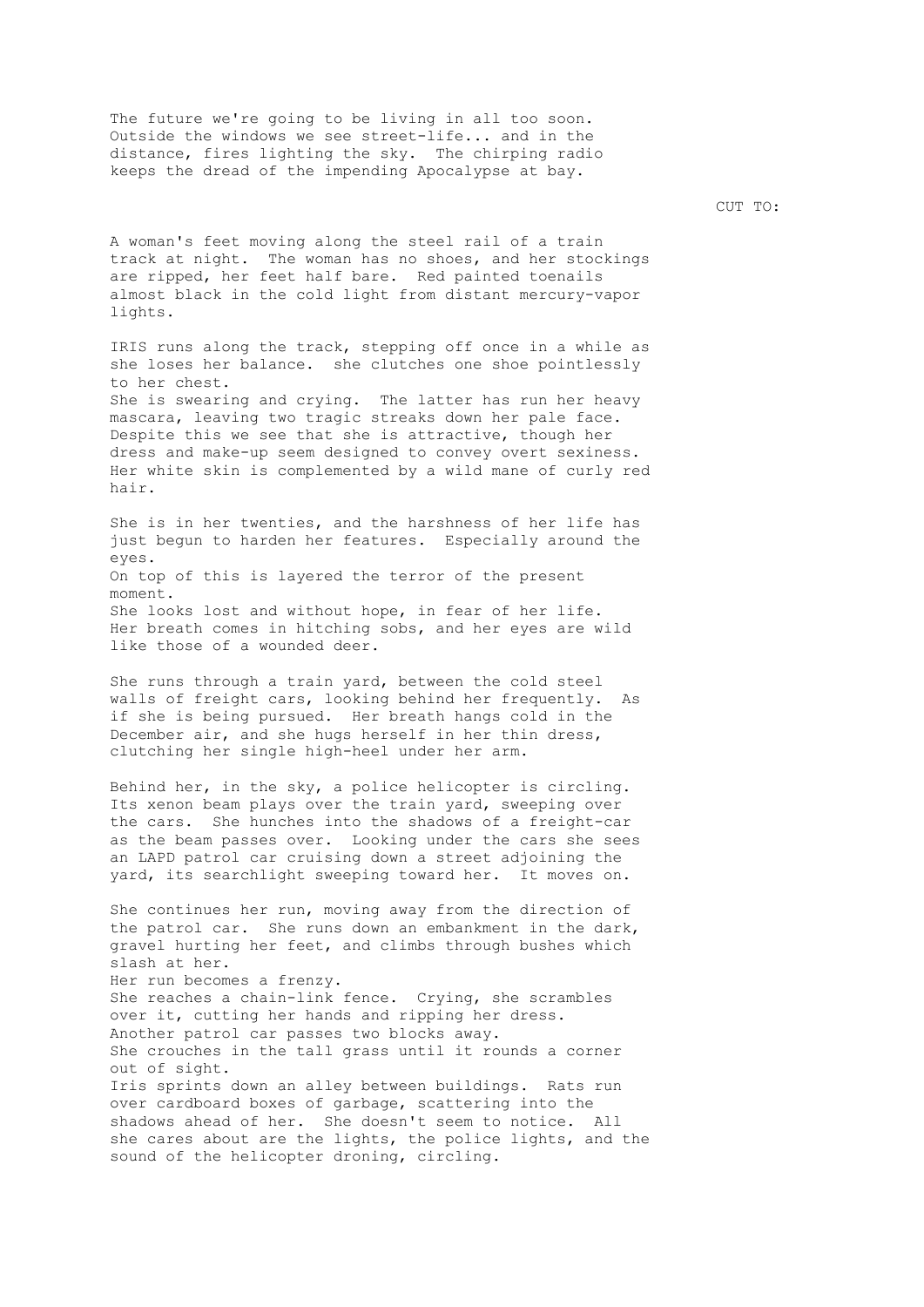She pauses at the mouth of the alley, scanning the welllit street beyond. There are people here, though they are mostly downtown low-life street people.

Across the road and up a half-block is a brightly lit sign marking the entrance to a Red-Line subway station. She walks along the sidewalk toward the sign. It is like a sanctuary. She keeps her eyes off the sign, feeling exposed as she walks openly, her heart pounding. She is a mess, but in this section of town people barely glance at her.

LOW ANGLE on her bare feet, standing out amid the shoes and boots of winter.

SHE CROSSES the street, and reaches the sidewalk just as a Black-and-White rounds the corner at the end of the block, behind her.

IN THE CRUISER are TWO COPS, who are scanning the street. They look intense. Revved up. They are BURTON STECKLER, a massive, barrel-chested street-lifer in his mid-forties, and DWAYNE ENGELMAN, an aggressive hard-on in his twenties with a brush cut, a Nautilus body, and a face like a ferret.

She's a hooker, Engelman says. Vice'll have her in the book. We can pick her up later. No, Steckler replies. Now. His eyes are cold as he scans the pedestrians.

IRIS knows the cops are behind her. She is terrified to turn. Finally she can't stand it any more. She breaks into a run. The patrol car speeds up suddenly, roaring after her. Iris sprints along in her bare feet, all-out like a track runner. The Black-and-White screeches to the curb next to her. The doors fly open and the two cops jump out.

Iris hits the stairs down to the subway station at a fulltilt boogie, knocking down some poor old guy whose groceries go flying. She trips on the landing, spins sprawling across the filthy tile floor, and comes up running. Panting with fear and exertion she clears the turnstyles like a hurdler. The cops pound down the stair two at a time. Steckler draws his 9mm. In his eyes we see an unaccountable craziness... the feral gleam of a hunter who has as much at stake somehow as the prey.

Street people fall back as Steckler thunders through them. They aren't about to get in the way of this juggernaut cop and his boy wonder.

The two cops reach the platform. No Iris in sight.

MOVING WITH THEM as they slow to a walk, scanning. A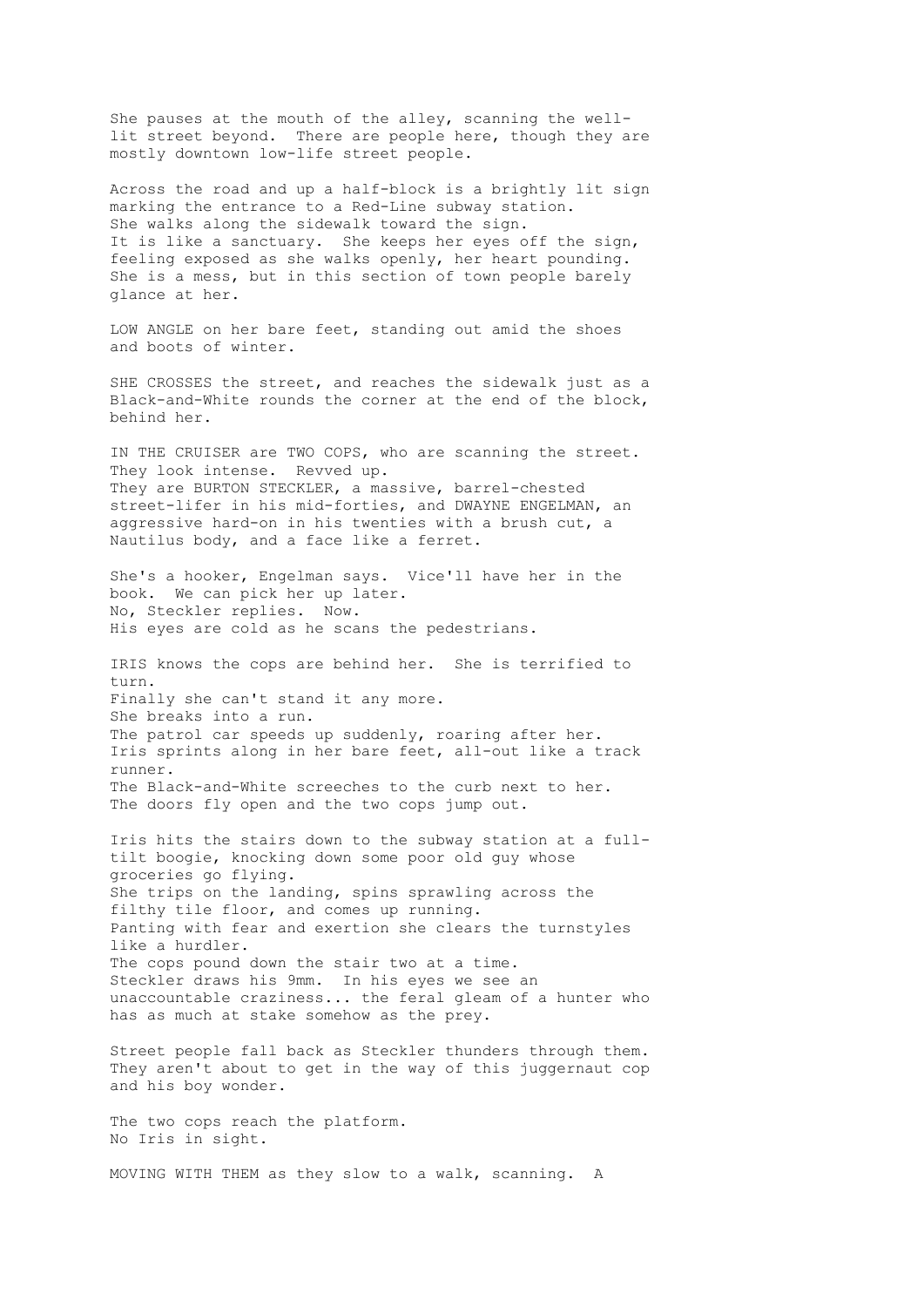couple of low-lifes standing around, waiting for trains, eye them warily. Step back. Engelman gets a call on his Rover, asking if they need backup. He says they have lost the suspect, and inexplicably gives the description as a black male. Tells the dispatcher everything is fine. A train pulls into the station with a woosh of air. The few people board. The platform is empty. There is only the sound of the cop's footsteps as they move along. With a pneumatic hiss the train's doors begin to close. Suddenly Iris breaks from behind a column up ahead at a full sprint. Steckler unleashes his size 13 cop shoes, thundering along the platform to intercept her. Engelman has straight-armed his pistol, yelling FREEZE! which of course she has no intention of doing. Iris clears the doors just as they hiss shut, forcing herself through. Her momentum carries her clear across the car, where she slams into the far wall and staggers back, almost falling. She gasps for breath and looks up to see Steckler crash against the outside of the doors she just came through. The train start to move. Steckler tries to force the doors apart... can't. He aims his gun through the window. Thinking fast Iris dives to his side of the car and presses herself up against the solid wall next to the door, where he can't see her. OUTSIDE, Steckler is running next to the accelerating train. He swings his pistol in a back-hand hammer blow, smashing the window with the butt. Iris screams as Steckler lunges through the opening next to her like some uniformed nightmare and grabs her. He is still running alongside pulling on her. Trying to drag her right out through the window. She struggles. Bites his beefy hand. He swears and lets go. Then makes one last grab... Gets his fingers into her long mane of hair. Yanks on her. She comes half out the window, screaming. Then... RIP! The hair pulls off her head. Steckler drops away, behind the speeding train, holding a red-haired wig in one hand. He looks at it stupidly for a second, then raises his pistol and fires at Iris.

She jerks back through the window and drops to the floor. A couple of shots hit the metal outside.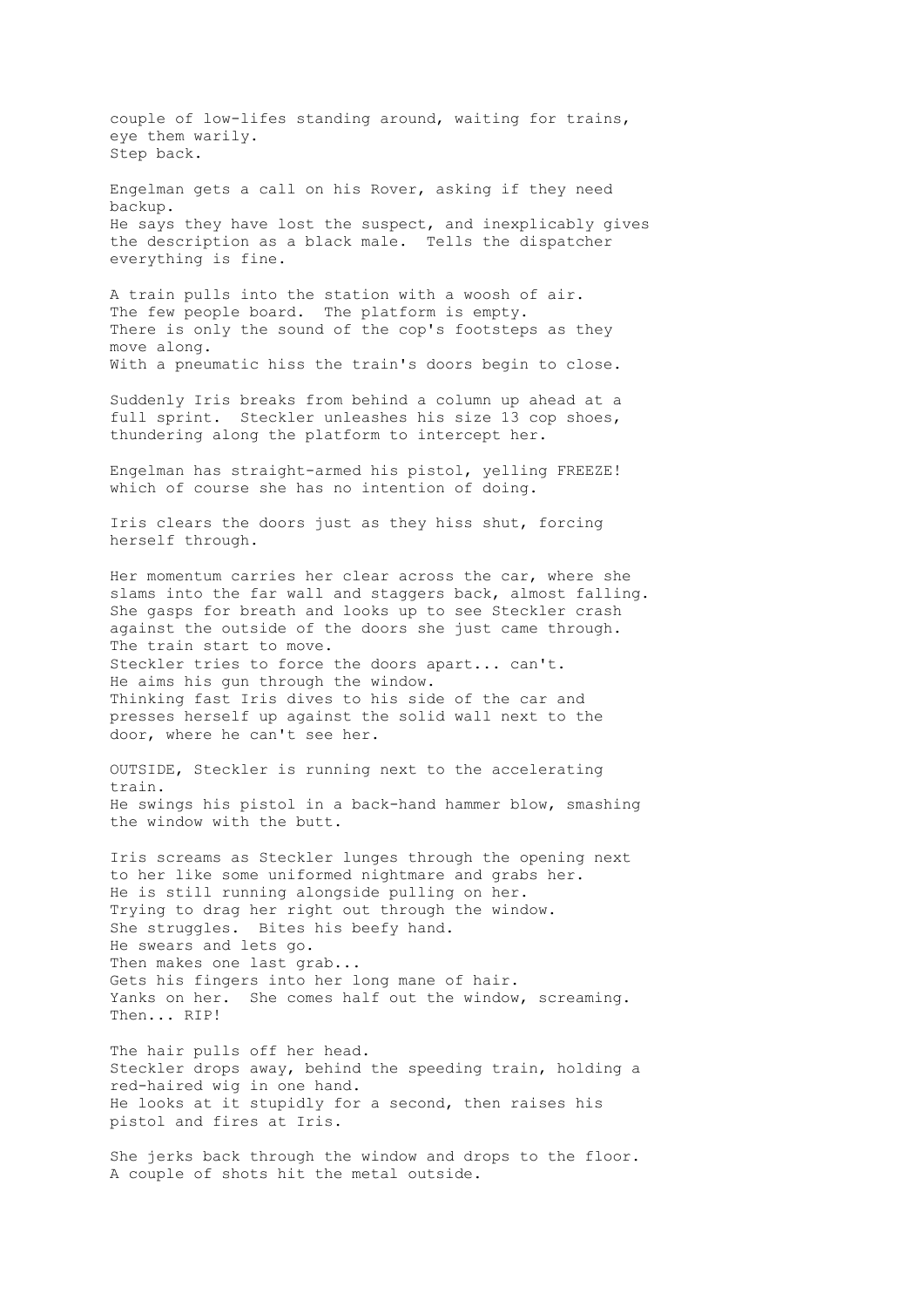Iris has short hair, platinum white. In it are a few of the many pins which held the wig securely in place. She gasps for air in great shaky sobs. She hugs her knees and sits on the floor trembling, catching her breath. STECKLER STANDS on the platform, watching the train disappear, as Engelman runs up. Steckler looks at the wig in his hand, disgusted. Then he notices a fine wire dangling from it. He turns it in his hand and looks inside, at the cap. CLOSE ON THE CAP inside the wig: there is an intricate network of sensors in a grid over the entire underside of the wig. The sensors are connected by wires, in a pattern like the veins of a leaf, bundling to a small, flat metal box, the size of a cigarette case. It is a SQUID NET. The sensor array of a cortical recorder. Iris was Wired. Steckler just stares at it, his eyes going crazy wide. Engelman realizes what it is and blanches. Oh shit, he says. IT'S 4 AM. Lenny trudges up to the entrance to his apartment building. It is a two-story stucco place, built in the sixties. Upgraded in recent years with heavy security gates and bars on the windows, neither of which help its already drab design. He uses a worn key-card to release the solenoid lock at the front gate. There is no response. He tries it again. Nothing. Frustrated, he pulls on the steel bars. The gate opens. He notices that the lock has been forced with a crowbar, leaving useless twisted metal. Great. He walks across the center court of the ratty building. The pool furniture is in the pool. Leaves floating on top. Graffiti marks the walls. Gang tags. One of the doors looks like somebody opened it with an axe. The pool lights give the place an eerie, dead glow. Can our slick Lenny really live in this dump? Through a barred window we see Lenny approaching. The sound of Lenny's OUTGOING MESSAGE is heard and we see his answering machine in the F.G. The beep. We hear a woman's voice... Iris. She is begging him to pick up. Through the window we see Lenny fishing in his pocket for his keys. CUT TO Iris at a payphone in the cold light of an allnight gas station. She tells Lenny she's in trouble and she really needs to talk to him. There's no one else she can trust. It's really important. She needs his help.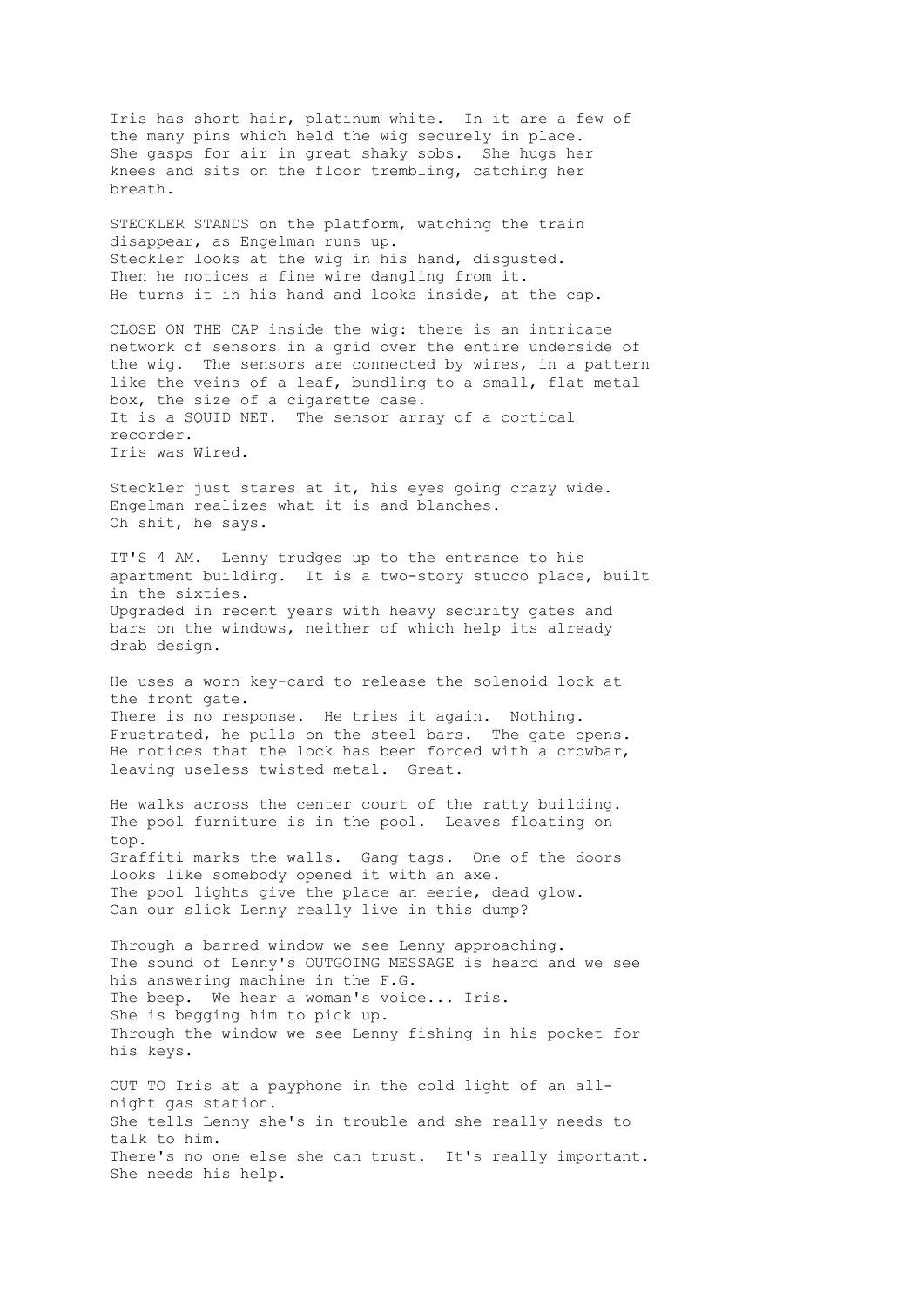INSIDE LENNY'S place, Iris' voice finishes the message just as Lenny unlocks the door and comes in. All he hears is that she'll call him back later. He picks up the phone. Hears the click of her hang up.

IRIS rests her hand on the phone, hanging in its cradle. She seems dazed, deflated, out of options. She looks around nervously, scanning the street. No cops in sight. She fishes in the purse on her belt for some more quarters. Feeds them into the phone and dials. She takes a deep breath, listening to it ring.

LENNY doesn't stop to play back Iris' message, or any of the twenty others on his machine. He just deadbolts the door and locks a steel bar across the doorframe.

Lenny sets down his Haliburton and crosses the room toward the kitchen. He becomes more stealthy in his movements... like he's sneaking up on the kitchen. He silently opens a drawer and reaches inside. His hand comes out holding a gun. He reaches for the light... and snaps it on suddenly.

In the light half a dozen cockroaches freeze in or near the sink, which is piled up with a weeks worth of dirty dishes. Lenny aims his weapon swiftly. SPANG! A suction-cup tipped plastic dart splatters one of the beasts against the tile behind the sink. Lenny cheers like his team just scored. He lives for this.

We see the truth of his reality. Lenny's crib is a shit-box. It is a standard one-bedroom, barely furnished. A couple of chairs. Swap meet couch. No art, no personal touches on the walls. There are cardboard boxes full of tech gear stacked in the corners. Some unidentified electronics components are piled on a table, with cables strung across the floor and into the bedroom. God knows what this stuff is. There is aluminum foil taped to all the windows. Fast food cartons, empty Coke cans, pizza boxes, etc. are everywhere. The fridge, revealed when he gets some ice for the vodka he pours himself, contains almost nothing edible. This is the bachelor apartment from hell. High-tech low-life. He goes into the bedroom. There is a mattress on the floor. Clothes strewn everywhere. More boxes. More electronic gear, on a shelf made from a board laid across two cinder blocks. The room is dominated by racks of tapes... squid tapes. The apartment is a place where Lenny sleeps, and that's all. His life is outside, on the street. His car and his

clothes are all he has. He is living in a balloon... an

illusion he creates for others.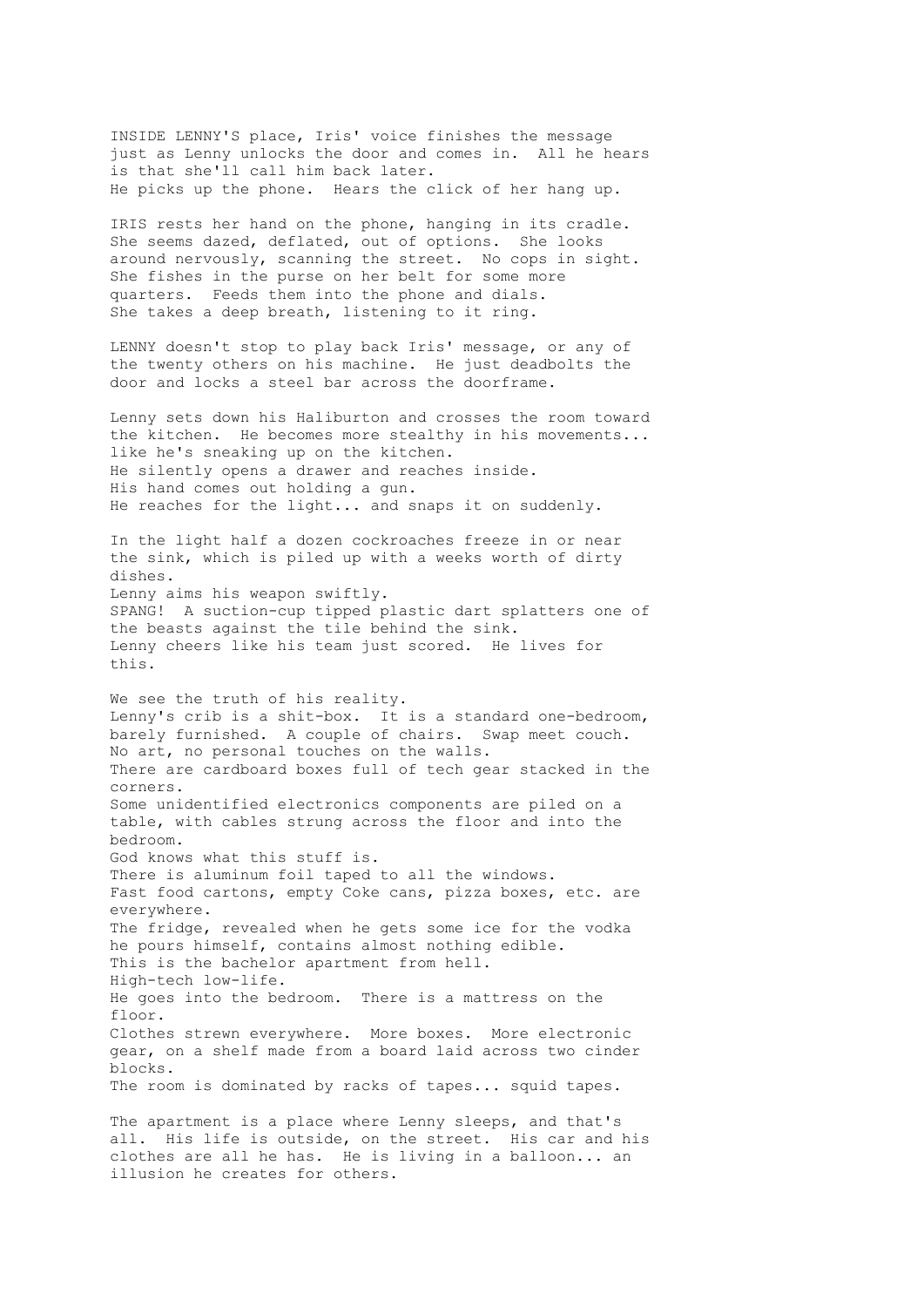Lenny takes off his clothes and hangs them over a chair. He sits on the bed in his underwear, looking now lonely and depressed. This is the private Lenny, who has dropped his street face. He lives from day to day, in the energy of the moment, and when the day is over... he has nothing. No plans. No dreams. Nothing to look forward to but another day of the hustle.

He sits cross-legged on the bed with his back against the wall. Then he takes a cortical playback deck from the floor next to him and sets it on the bed. He raises the trode-set and places it carefully on his head.

He fishes around in a shoebox among a bunch of tapes, squinting at the hand-written dates and descriptions. We can't read much of his scrawl, but what all the tapes in the box seem to have in common is the word FAITH, printed on them clearly.

He selects one and inserts it in the deck. Makes some minute adjustments. Like an audiophile tweaking the EQ. Then he rests his finger on the PLAY button. Sips his vodka. Leans back. Closes his eyes. And hits PLAY.

# PLAYBACK SEQUENCE/POV:

We are moving along the Venice boardwalk, following a YOUNG WOMAN on rollerblades. By our motion, it is obvious that we are on rollerblades too, and not doing so well. The woman is laughing, turning circles around us, cracking up at our discomfort. We hear Lenny's voice complaining a mile a minute, and we realize the POV is his. The girl takes our hands, skating backward, towing us along the boardwalk. It is a sunny afternoon, and it is the usual boardwalk freak-show all around us.

The woman is FAITH JUSTIN, but lately she just goes by FAITH (like Cher, Madonna, etc.). She is a singer, and Lenny is desperately in love with her. It's not hard to see why. She is beautiful, in an alive, dynamic way. Her hair is a wild dark mane, and her eyes are spectacular... intense. She moves with a lithe, sinuous grace. She is dressed in shorts and a halter top, showing lots of her ivory skin. We are staring at her eyes instead of concentrating on skating. Whammo! The POV spins and we are sitting, looking up at Faith as she circles, laughing. She skates over to help us up.

CUT TO LENNY, on his bed, smiling. We don't know if this tape is from a year ago or yesterday, or where Faith is now. She might be dead, or she might walk in the door. He punches a button on the deck.

BACK TO POV. The image goes into a kinetic blur of digital hash... FAST FORWARD.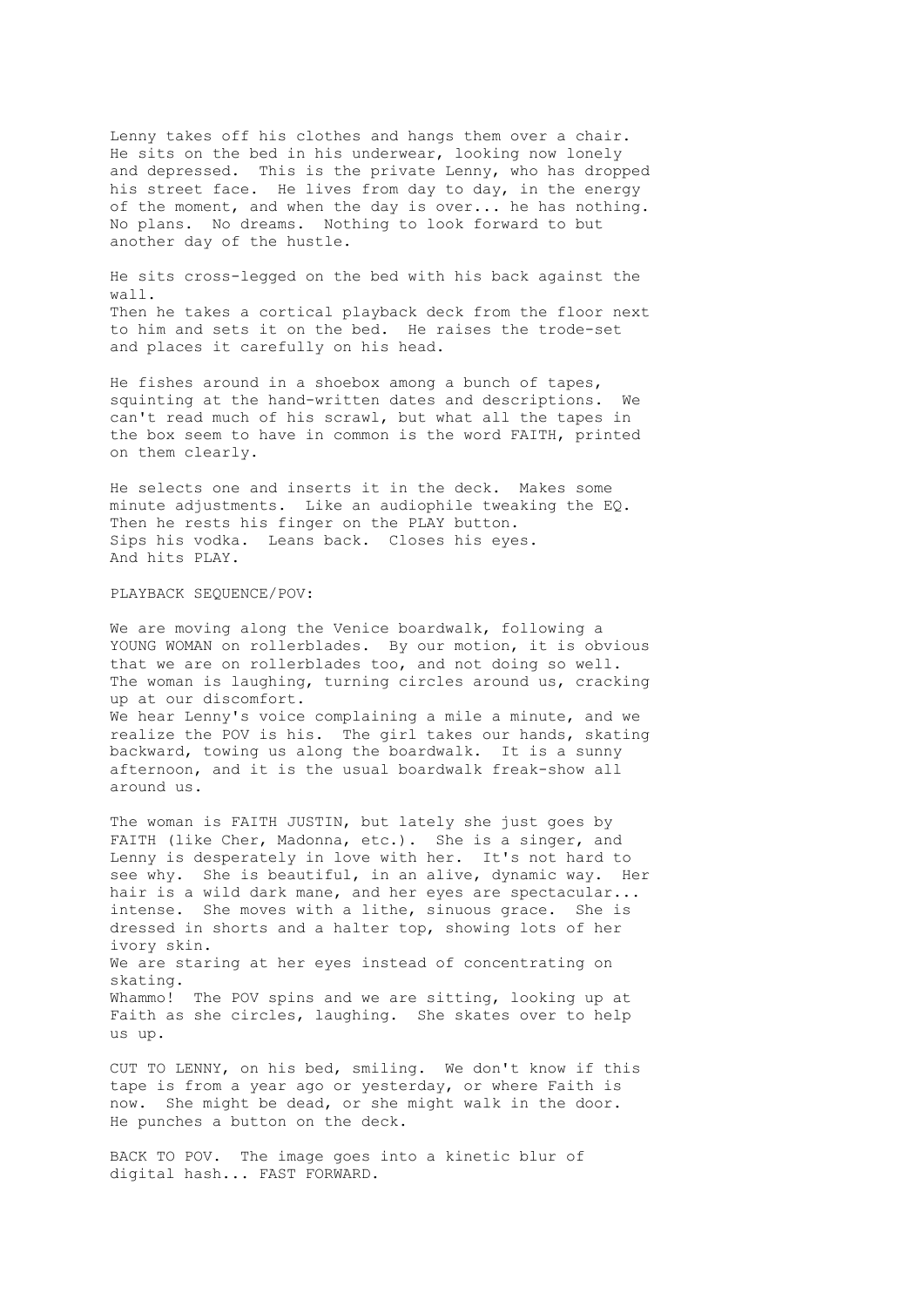It goes back to normal running speed and we are sitting on the steps of a decrepit stucco apartment building two blocks from the beach, taking off our rollarblades. We get up and follow Faith up the stairs to a second floor apartment. We go inside. It is small and funky. You get the impression they are living together.

Music is playing, a disc player she left on. Bob Marley singing "Three Little Birds." Faith, covered with a sheen of sweat, sways to the music as she goes into the bedroom. We follow her.

She comes out of the small bathroom with a towel, starts to dry off. We move up behind her and take the towel away. Lenny's voice says he likes her better sweaty. We see Lenny standing behind Faith in the mirror over the dresser. Behind them is the messy, unmade bed. Sunlight comes in the window lighting up Faith like she is in a spotlight. Lenny puts his arms around her and they sway together to the music. He runs his fingers in lazy circles over her sweaty belly. He leans down and licks the sweat off her shoulder, all the while watching her in the mirror. see past her shoulder to the reflected image of both of them in the mirror. Their eyes meet in the mirror.

They both watch as Lenny slides his hand up under her halter and caresses her nipples. She moans softly, responding. She turns to him, and POV shifts directly to her. She is right in front of us, in TIGHT CLOSE UP. The intimacy is powerful. She closes her eyes and gets even closer, kissing Lenny.

She opens her eyes, and laughingly busts him for keeping his eyes open during the kiss. She know how visual he is... how that is a big part of his turn on. He looks from her, inches away, back to the mirror, seeing them both together full length... a voyeur recording his voyeurism through his own eyes, so he can replay and relive the moment.

Lenny's hands pull her halter over her head. Faith pulls up on Lenny's T-shirt, and we see it go over our eyes, blocking the view for a moment. Faith kisses Lenny's bare chest. We are looking down at her, looking down across our body, Lenny's body, as Faith kisses lower, kneeling in front of us. Faith unbuckles our belt and slowly unbuttons the fly of our jeans. Her hands pull down on the pants and we--

CUT TO LENNY in the here and now. Lost in playback memory bliss. He inhales sharply behind a wave of electronically recorded pleasure.

BACK TO POV. Lenny pulls Faith up to his face, kissing her. We lead her to the bed. We lie down together in a pool of sunlight which slashes across the tangled sheets. We see his hands helping her pull off her shorts. We kiss our way down her body, her creamy skin filling our field of view. We look up and see her looking down at us with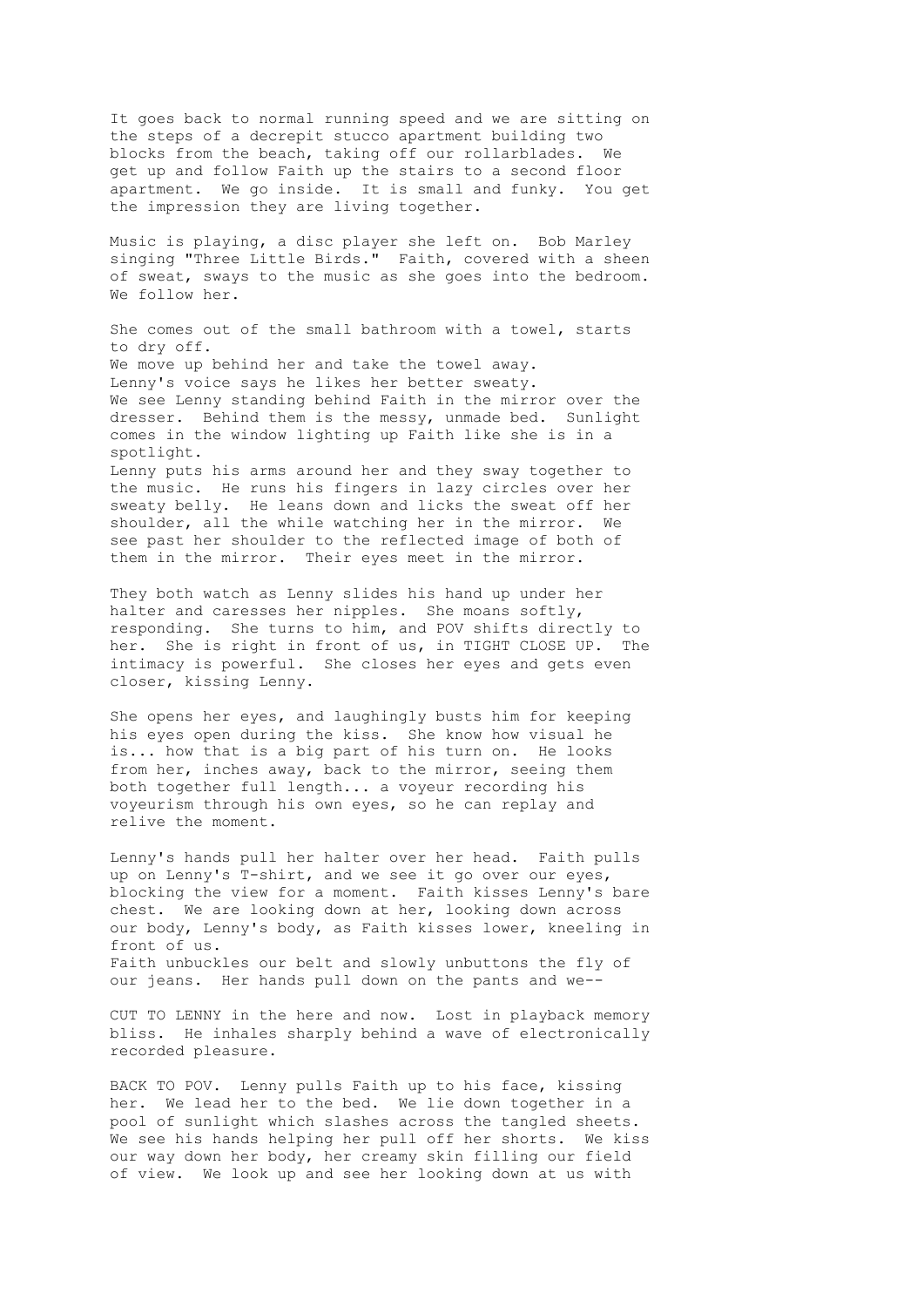smiling eyes. We move below her navel and--

CUT TO LENNY, lost in the swirl of sensation. He touches his tongue to his fingertips.

IN POV we move back up to her body. Supporting ourselves on straight arms, we look down at her as we enter her. She gasps and closes her eyes, grabbing the headboard with both hands. She rocks with the rhythm of our thrusts. It builds in intensity and she cries out, the tendons in her neck standing out. There is only the sound of gasping breaths, the creaking bed frame.

CUT TO LENNY, reliving the past, under the electrodes. He reacts to the past orgasm. The tape ends.

Lenny slowly takes off the trodes. There is a tiny tear at the corner of his eye. He seems desolate and very alone in his bleak room.

2:14 PM, DECEMBER 30

Lenny cracks an eye.Looks at the cheap alarm clock sitting on a cardboard box next to his bed. Sunlight comes like lasers through a couple of gaps around the edges of the aluminum foil over the window.

TIGHT ON LENNY'S TV coming on. His companion during the "morning" routine. He goes to the fridge in his underwear. Opens it. Nothing for breakfast.

On the TV, 90 percent ignored by him, is a news program. Something about a religious cult whose members, which number in the thousands, have given away all their belongings and gathered in the desert near Needles, California, for some kind of Rapture. They all expect to get beamed up on the Eve of Judgment... tomorrow night. The two news anchors at the station do their best to remain professional as they comment on the video clip of people sitting out in the middle of nowhere singing and praying.

Lenny finds a raspberry popsicle in the back of the freezer. He has this for breakfast as he goes to the closet and starts picking out his clothes for the day.

This is a ceremony he observes carefully. In his closet is a small selection of pretty good clothes. He lays out a shirt and jacket combo. Starts laying ties up against them. Humming to himself.

Lenny scowls at the tie he has chosen. Puts it back on the hanger. Gets another. Nods to himself.

CUT TO a transformed Lenny, driving through the Thursday evening traffic. It is about five o'clock: dusk. Lenny looks slick... his look dialed-in. This is Lenny on the move. Seizing the day. Talking on the phone, setting up an appointment. We sense that the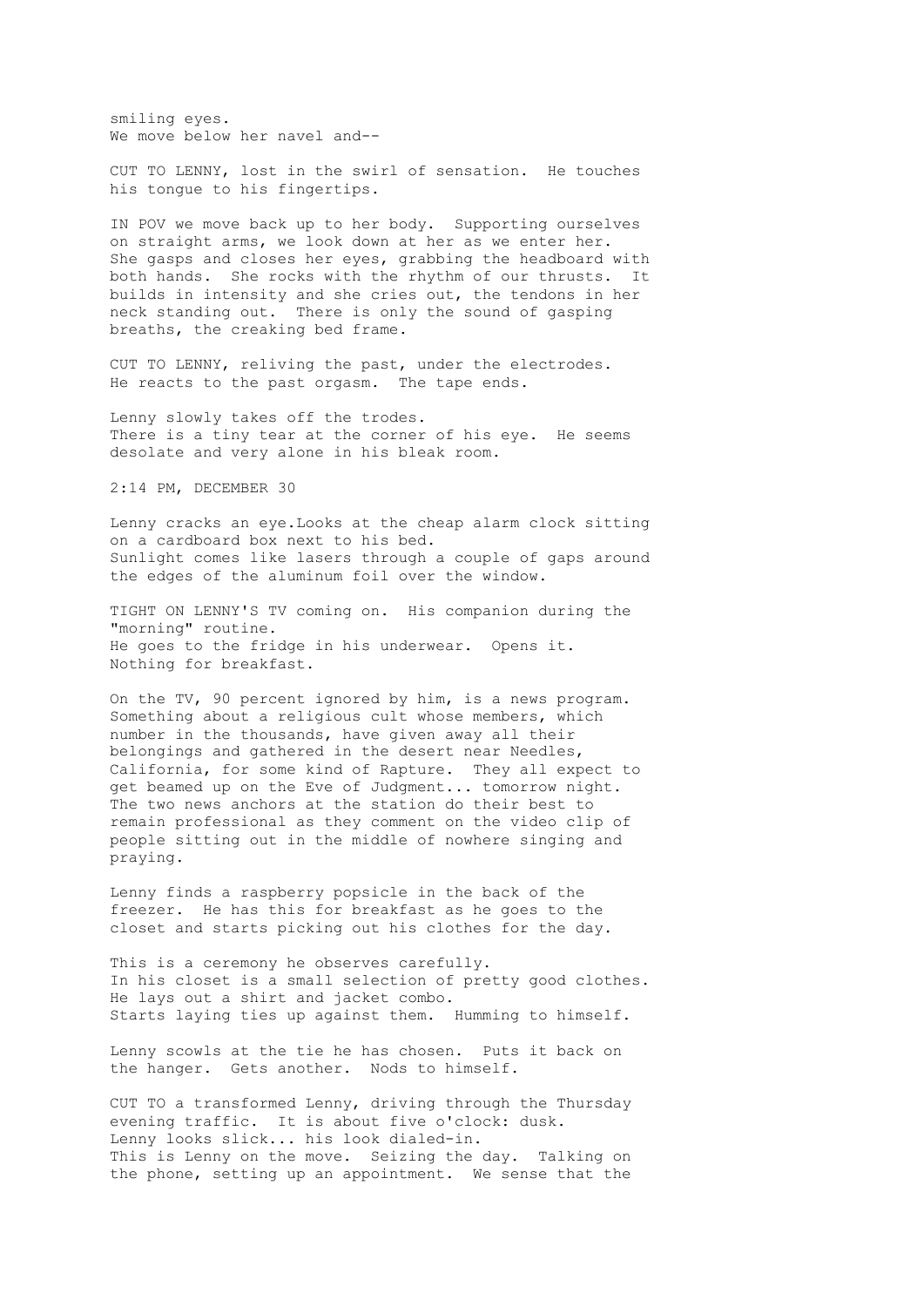hustle is what keeps him going... something he needs, that he does well... an immediacy he can immerse himself in. There's money to be made. Dreams to sell. Souls to Xray.

On the radio, we hear a late-breaking story: the bodies of two men found early this morning under the Hollywood freeway have been identified as rap-music artist Jeriko One and another member of his band. The second man was known in the music world as "Replay," born James Polton. Both men were shot repeatedly, in what police are characterizing as an "execution-style" killing. The body of an as yet unidentified woman was found with them, also shot numerous times. Police earlier said that the killings appear to be gang-related. Jeriko One, whose latest album has sold over a million copies, recently used his music popularity to become a vocal activist on innercity issues...

As this news story plays like a kind of voice over, we drive past scenes of LA deterioration. Homeless people wandering. Gang members riding around in cars. Helicopters circling.

The city is settling into night. Neon and streetlights coming on. Lenny pulls into the parking lot of a bar called THE CORAL LOUNGE. He gets out of the BMW with his Haliburton and sets the car's alarm.

INSIDE THE CORAL LOUNGE Lenny cruises among the early regulars. Once again he seems to know everybody.

The decor is sort of Polynesian. Goofy tropical motif murals on the walls. The bartender, BOBBY, wears a Hawaiian shirt. We see that the place has a mixed bag of customers, including upwardly mobile low-life who have graduated from the streets and use it as a kind of office. It is a crossroads for druggies, upscale hookers, junior entertainment suits slumming after a day in the pressure cooker.

Lenny sits at the bar and orders a drink. A guy he knows named FABRIZIO, who works as a salesman at a Ferrari dealership, comes over and puts his hand on Lenny's shoulder. Fabrizio says he has a guy that wants to talk to him, and nods his head at a booth nearby. The guy in question is dressed LA power-casual: jeans, topsiders, knit-shirt under Italian jacket. Looks like money to Lenny.

Fabrizio reminds him as they cross the room that he gets 10 percent of any action for the introduction.

Lenny presses flesh with the guy, whose name turns out to be GRAEME KEITH. He's an entertainment attorney that Fabrizio sold some cars to over the years. Now he's interested in what Lenny has to sell.

Lenny asks the guy if he's a cop. Keith says no. Lenny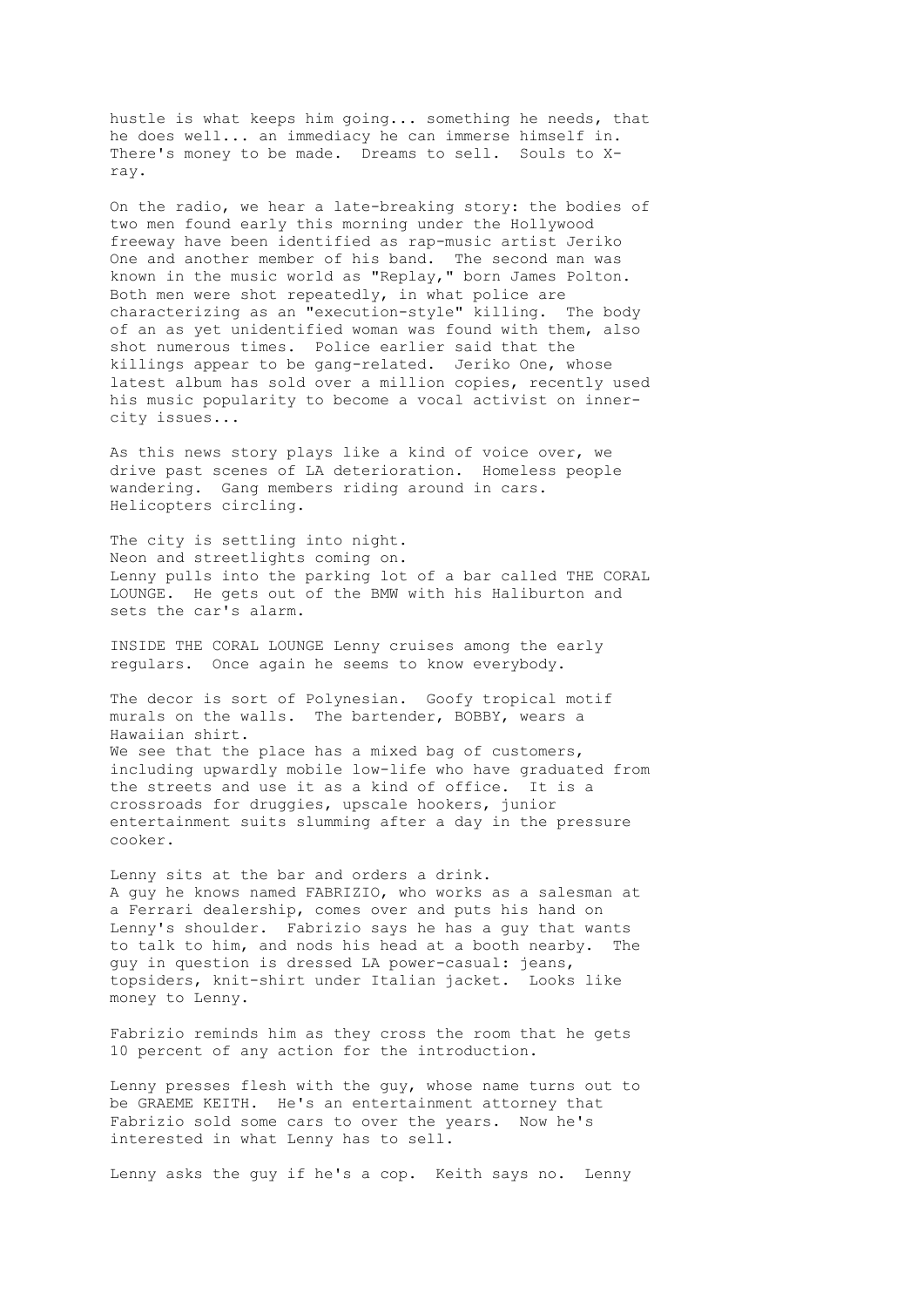laughs it off, says he knows, but he's gotta ask. My second question I gotta ask, so we get our bearings here... have you ever jacket in? Have you ever wiretripped?

No, Keith says.

A virgin mind, Lenny says with a winning grin. We see Lenny go to work on the guy. Very charming. Tells him how the rig works, how the whole thing got started, with Federal intelligence agencies.

The guy wants to show he's cool, that he knows a bit about it. So he fills in part of the story. How SQUID technology was used by the law enforcement to replace the audio-only body wire. How the current booming black market got started, etc.

Lenny says, I see you've done your homework, so you know already that the effects are harmless, done in moderation like anything, and that this bullshit over a public health risk is just bullshit. So I'm guessing you've past the homework stage, what you want now is to try it out. Am I right? Guy like you, a mover and a shaker, a plugged-in guy, wants to taste all of life there is. You drive Ferraris? You know that feeling when you shift from second to third in a 308? How do you explain that to somebody. You can't. You gotta experience it. That's what life is all about. Being there. Well that's what this is. You're there. You're doing it, seeing it hearing it... feeling it.

What kinda things, exactly? Keith asks, hooked like a carp.

Whatever you want. Who do you want to be, today? I'm assuming a guy like you, you wanna go skiing you go skiing. That's not what you're interested in here. It's about the stuff you can't have. Right? The forbidden fruit.

Fabrizio chimes in with, Lenny gives people their heart's desire. Ain't that right, Lenny? He's like some kinda Santa Claus of the Subconscious. All you gotta do is sit on his lap and tell him what you need.

Lenny goes on... You wanna take a walk to the dark end of the street? The stuff you could never do... but sometimes you think about. You say... I wonder what that other guy's life is like. If I could just walk in his skin for twenty minutes. That guy running into a liquor store with a .357 magnum in his hand, feeling the the adrenaline pumping through his veins, every nerve tight like a guitar string, feeling shit scared but so alive it's like red hot and ice cold at the same time. Or that other guy, the one with the drop-dead Philippino girlfriend, wouldn't you like to be that guy for twenty minutes... the right twenty minutes. You're married, I see the ring... so now there's so much of life you give up, sometimes you feel like a prisoner... but you don't have to. You can have it all. Anything you want. You want a girl, you want two girls, I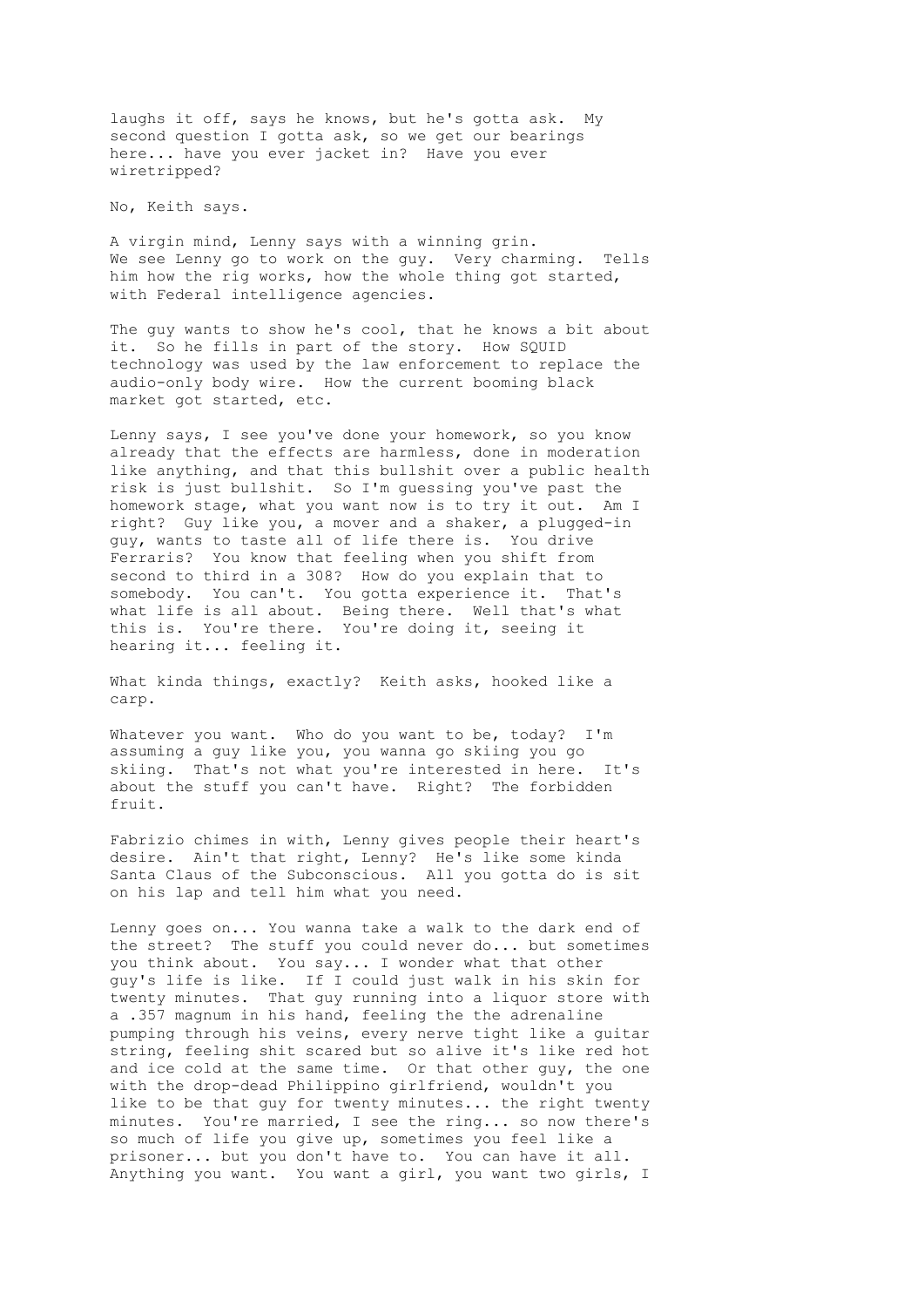don't know what your thing is or what you're curious about... you want a guy? You want to be a girl? See what that feels like? You want a nun to tie you up? It's all doable. You just gotta remember the brain is the most important sexual organ.

Talk to me about costs, here.

Okay. Well it's a hardware-software kinda proposition. First you need a playback deck, which I'm going to get for you at my cost, since my thing is the software.

Clips.

That's right. Very good. I get the clips. I have a very select clientele, but I'm willing to take you on since you're a friend of Fabrizio's here and we go back.

How much for the deck?

A businessman. I like that. Listen, before we get into numbers, I want you to know what we're talking about here. This isn't like TV only better. This is life. It's a piece of somebody's life. This isn't like anything you've ever done before, and I want you to try it... you're gonna go apeshit. I got a deck in my case here, you can try a couple of sample experiences--

What? Right here?

Naw, come with me, we'll get some privacy going, you can check this out. Fabrizio, why don't you get another round, we'll be back in five.

Lenny gets up and Keith follows him. They go down a short corridor to the men's room and Lenny checks to see if it's empty, then locks the door and puts his Haliburton up on the sink. Pops it open.

OUTSIDE THE CORAL LOUNGE. It is full night now. We see a figure move stealthily from the shadows and approach Lenny's car. A woman with jet-black hair, wearing jeans and a coat. It is Iris, obviously trying to look as different as possible from last night. She has a black eye, which she has tried to cover with makeup.

Looking furtively around, she crosses to Lenny's car and tries the door handles. It's locked. She looks at the bar. Debates going in to find him.

Iris takes a piece of paper from her pocket and writes him a note: LENNY, HELP ME. PLEASE. I'LL CALL YOU TONIGHT. IRIS. Then she takes something else from her pocket, a squid tape. She wraps the note around it, holding it in place with a hair-tie, and drops it through the two-inch gap in the sunroof of Lenny's BMW. It lands on the seat, and bounces off onto the floor. Shit, she says, squinting through the windshield, trying to see where it landed.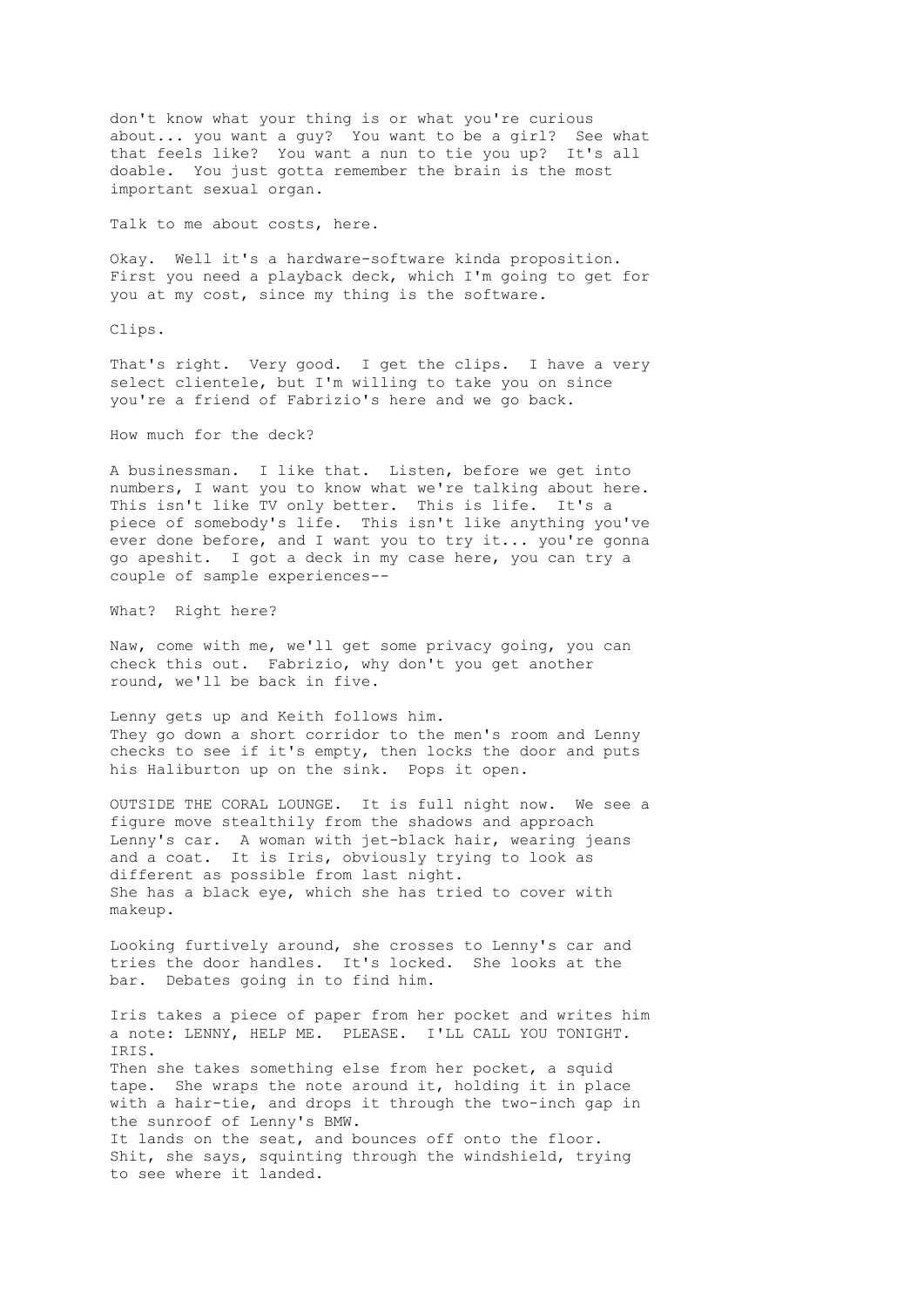She glances around, looking totally paranoid. Iris sees a police car coming down the street. She turns her back and waits, petrified, as it passes. When it is gone she sags against Lenny's car. Her knees buckle and she slides down, with her back against the car door, crying quietly in the shadows. Afraid to move.

IN THE MEN'S ROOM Lenny adjusts the position of the playback headset on Keith's head. He selects a tape and puts it in the deck. Grins at the lawyer, who nods nervously. Lenny's got the guy sitting on the counter next to the sink. He tells him to close his eyes and relax. Then he punches PLAY.

We don't see what the guy is experiencing. Just his reactions. First he jerks... the his mouth drops open. He gasps and starts to breathe rapidly. He puts his hands on his body and "feels" it wonderingly. Then one hand raises reflexively, in response to something on the tape. He groans and tilts his head down, as if looking down, but his eyes are closed. He gasps... and Lenny punches PAUSE.

The lawyer opens his eyes. Lenny grins knowingly.

You were just an eighteen-year-old girl taking a shower. Are you beginning to see the possibilities here?

The guy is clearly shocked and intoxicated by the experience.

IN THE BAR a man in his late thirties enters. He has longish hair and hasn't shaved in days. He wears a long army jacket, which adds additional bulk to his massive frame. He walks to the bar with a slight limp. The bartender sees him coming and moves casually down to him. Where is he? the man says. The bartender looks toward the men's room and the man nods.

ON LENNY and the lawyer, coming out of the can. They move down the short hallway. Lenny, his voice lowered, is saying let's sit down and talk about getting you set up.

The door to the woman's restroom is whipped open and the guy in the army jacket comes out behind Lenny. He grabs him and hurls him face-first against the wall, sticking .45 against the back of his head and saying don't move, you miserable puke! That's right!... and kicking his feet apart, keeping him off balance.

The lawyer splits in a hurry, pretending he's not with Lenny. Fabrizio gets a whiff of what's going on and goes after him. Rats deserting the ship. Lenny whips around, swearing. He roughly shoves the other man back against the wall by the payphones. The guy in the army jacket doesn't resist because now he's laughing too hard. He puts the .45 back in his waistband.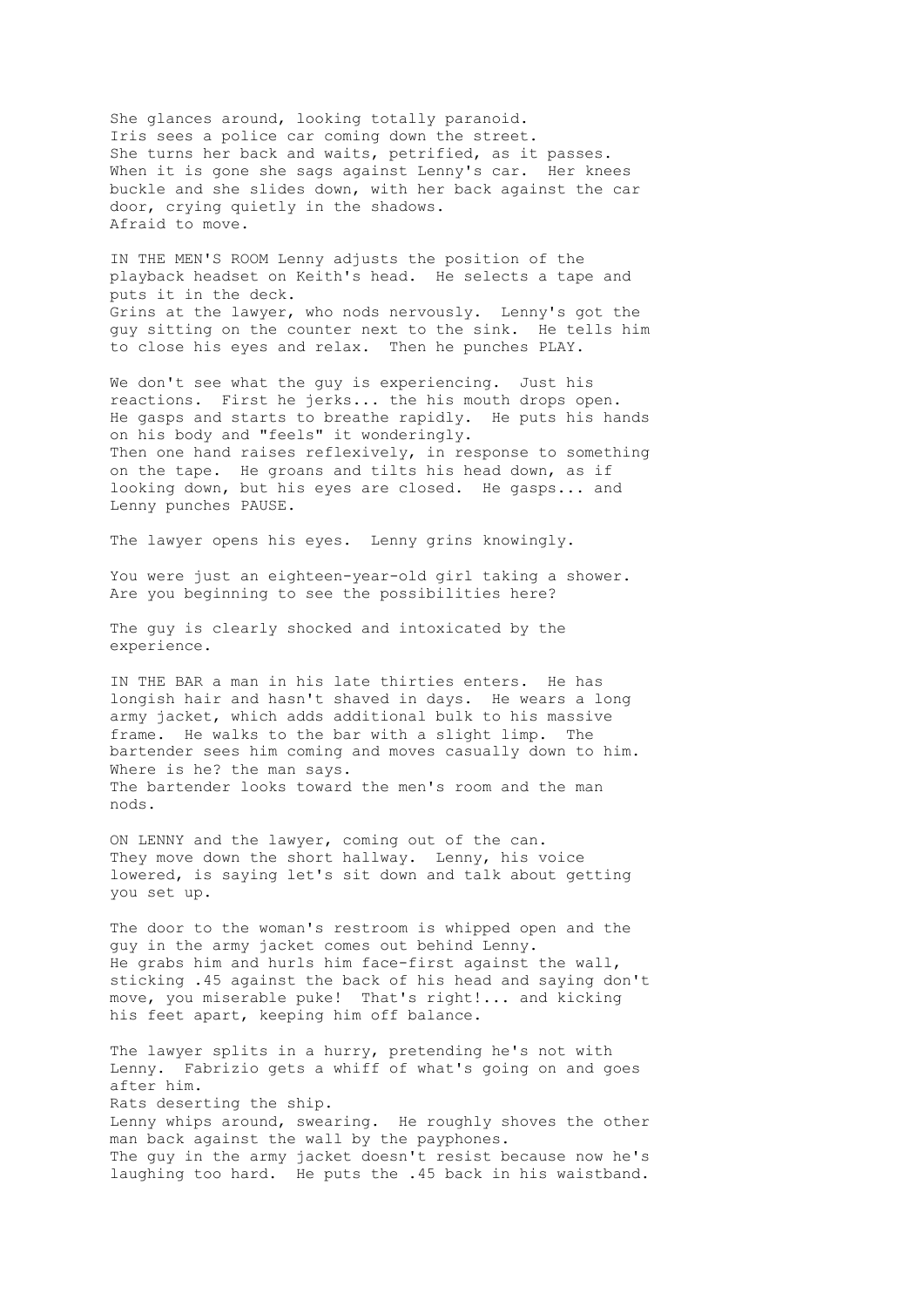Gotcha, the guy says.

Goddammit, Max! I was with a client, you dumb motherfucker. Shit, look... now the guy's outta here. Son of a bitch.

Come on, Lenny, MAX says, let me buy you a drink.

They go to the bar. Max roars greetings to several regulars, stopping conversations all around the room, instantly becoming the center of attention. They call he "Mad Max." He says fuckin A right, I might just kill every man in here. But first I'm buyin' my buddy here a drink.

Max lurches onto a barstool and hunches there like a misanthropic bear, pounding the bartop until he gets what he wants, which is quick service from Bobby, the bartender, and none of your well-shit tequila... gotta be Tres Generaciones! Double shots!

Mad Max is MAX PELTIER (which he himself mispronounces as "Pelcher"), Lenny's best friend. Max is also an ex-cop. A homicide detective who's out on a disability pension. Some shitbird shot him in the head with a .22 and pushed him over a freeway guardrail. He fell 30 feet and shattered two vertebra. Woke up three days later in a hospital bed, with a .22 shot floating around in his brainpan somewhere, and a bad headache. Imagine how pissed off he was.

Now he supposedly works as a private detective, but doesn't seem to do much but drink for a living. Though it never seems to affect him.

On the plus side he's intelligent, articulate, funny and acidly cynical. He has a kind of cheeriness, as if the completely fucked-up state of the world is a source of endless amusement for him. Max believes in the lowest and most venal interpretation on any given event and is seldom disappointed. He is also a sort of street philosopher, given to long rambling tracts on the state of things.

He can make friends with anyone in a heartbeat, and has a very low tolerance for bullshit. He's loud, boorish, thinks he's always right, and is the kind of capable guy you'd call first in a jam.

He and Lenny go way back. Worked together in Vice, before Max made Homicide and Lenny went onto the surveillance team.

Lenny's still pissed off about losing a sale. He's tight on cash and it's going to be a big weekend.

Max tells him to relax, there's a lot more fish in the sea. And nobody knows how to work 'em like you do, pal. You could sell a goddamn rat's asshole for a wedding ring! Hey, that's a nice tie, Lenny.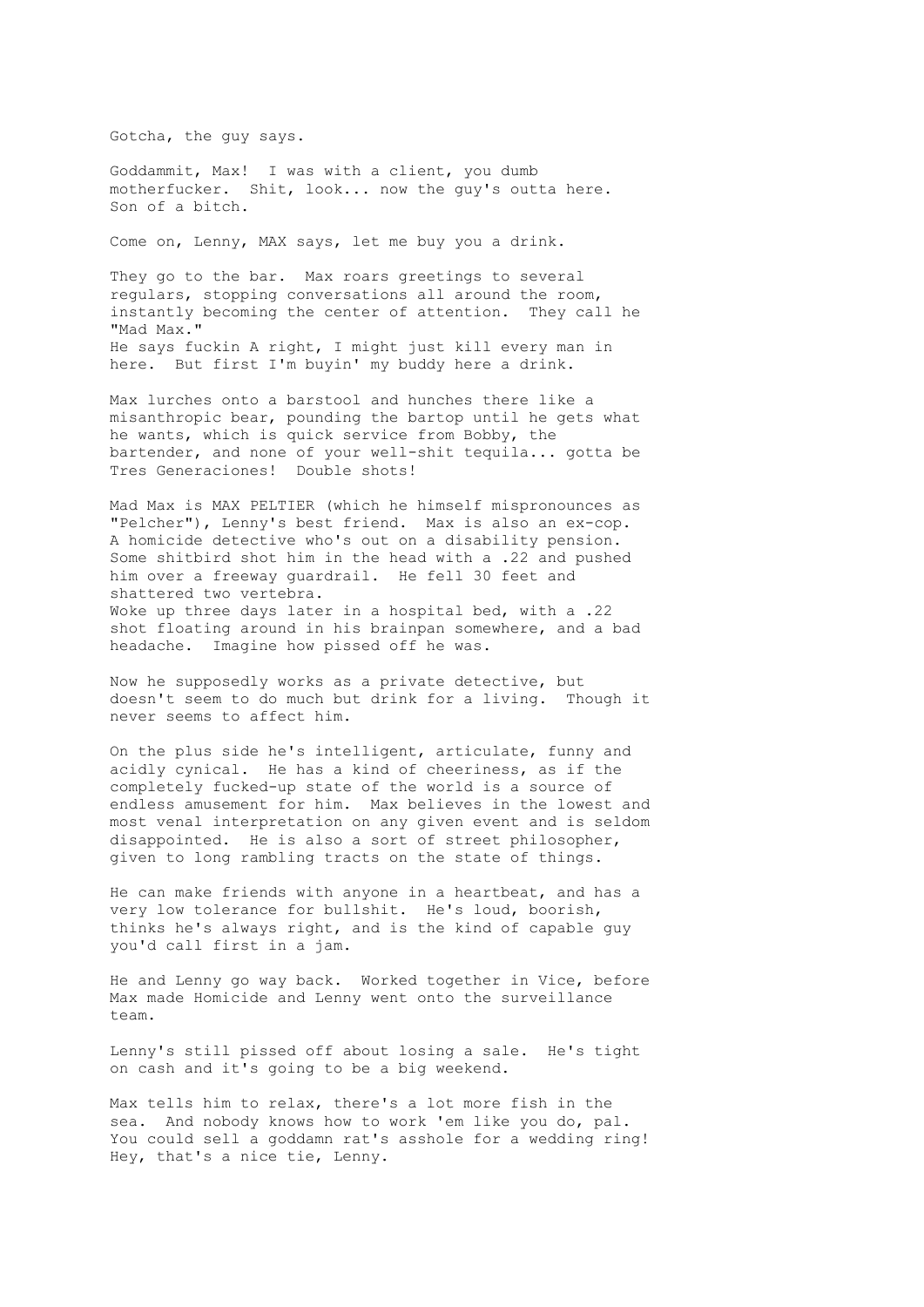Thanks, Max.

D'you always have to dress like a fucking pimp?

Look, this tie cost more than your whole wardrobe. It's the one thing that stands between me and the jungle.

Maybe, now I think about it, you are a pimp... some kinda electronic techno-pimp.

He calls Lenny an input junkie. Says the biggest problem is he's sampling his own merchandise too much. Says, You should knock that shit off, or you're going to fry your brain, amigo. Hey Bobby! Another shooter right here. (to Lenny) I like the simple, old-fashioned kind of slow death. Call me a traditionalist. Hey, you seen Faith lately?

Lenny gets uncharacteristically glum.

Naw, she's still with that music slick. Philo Gant.

Look, Lenny, she's been with that shitbird for six months, this is not news. It might be time for you to consider moving on. I hate to see you pining away like this... it makes me want to vomit, frankly. I mean sure, Faith was by far the most outstanding woman a guy like you could ever hope to get, but it's over.

Thanks, Max.

At the door, Iris slips inside and starts making her way toward them. She comes up to Lenny looking pale. He and Max both greet her. Max asks her what happened to her eye.

Nothing, she says. Lenny can I talk to you?

Sure, he says, meaning here and now. No, I mean, just you. Fuck me. Max says and gets up, crossing the room to some people he knows at a booth.

What's going on? he asks. You need money? You want some wire work?

Iris is nervous, evasive. She tells Lenny she is being followed, watched... won't tell him why. But something's going on. She needs his help. He's the only one she can trust.

He thinks her pimp beat her up. He's seen this shit a million times. Doesn't have time for some strung-out hooker's problems.

She says she put something in his car, that he needs to see right away. It's important. She didn't want to come in, because a lot of people know her here, but then she decided she better talk to him now.

He asks her what's going on. Not really paying attention,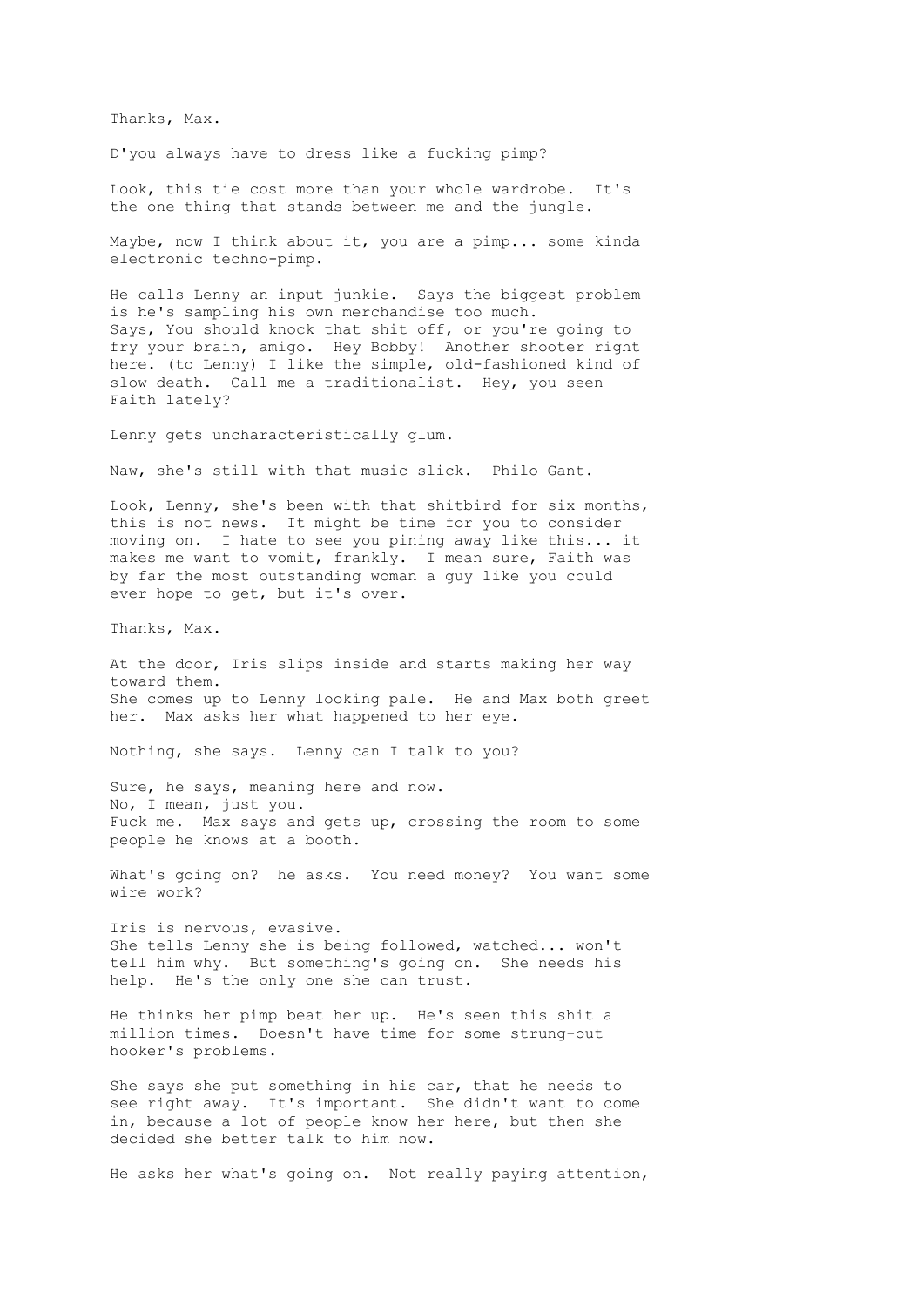scanning the room for business. He waves to someone coming in, that he needs to talk to. She doesn't want to talk in the bar. She needs to get  $\bigcap_{\alpha=1}$ She's starting to freak. He finally realizes that he should be listening to her, that however trivial her problems may be to him, she is a human being and he should help her if it doesn't cost him too much time or money. She warns him to keep an eye on Faith, she may be in danger, but can't tell him more. Now she's got his attention. Iris used to be a friend of Faith's though they have moved far apart in recent years. Lenny throws some money on the bar and takes her by the arm. They head for the door. They can talk in his car. As they go out the door Iris sees a Black-and-White pull up across the street. Lenny walks on, talking. He turns in mid-sentence... Iris is gone. He looks around. Can't figure where she went. He shrugs. Just another strung-out street loser. He forgets about Iris a second later when he sees that a tow truck has got his BMW on the hook. What the fuck? He runs to the guy... thinking it's some bullshit parking thing. Finds out the guy is a repo man. The guy says Lenny's missed five payments and the car is going back. Lenny never figured they'd find him. His apartment is under another name. Telephone is unlisted. He takes his mail at a P.O. box. The repo man looks like a biker only meaner. He jerks the hydraulic lever and the BMW's front end comes off the ground. Lenny grabs the guy's beefy arm and the guy whips around, putting a .38 in Lenny's face. Lenny shouts Oh, yeah! That's the answer, two million years of human evolution and that's the best idea you can come up with? He calms down and starts working the guy. Look, lets be human beings here. You look like a guy that doesn't mind playing it smart if he can do it clean? Am I right? Look whatya get to pull in a car? Two hundred? Two fifty? I'll pay you more not to. I'm gonna give you three fifty, right now. All you gotta do is take if off the hook and say you came by and your mark wasn't here. Simple. Make a few bucks extra. Do a good deed. Am I right?

The guy's thinking. You can tell by the way his little piggy eyes turn into slits.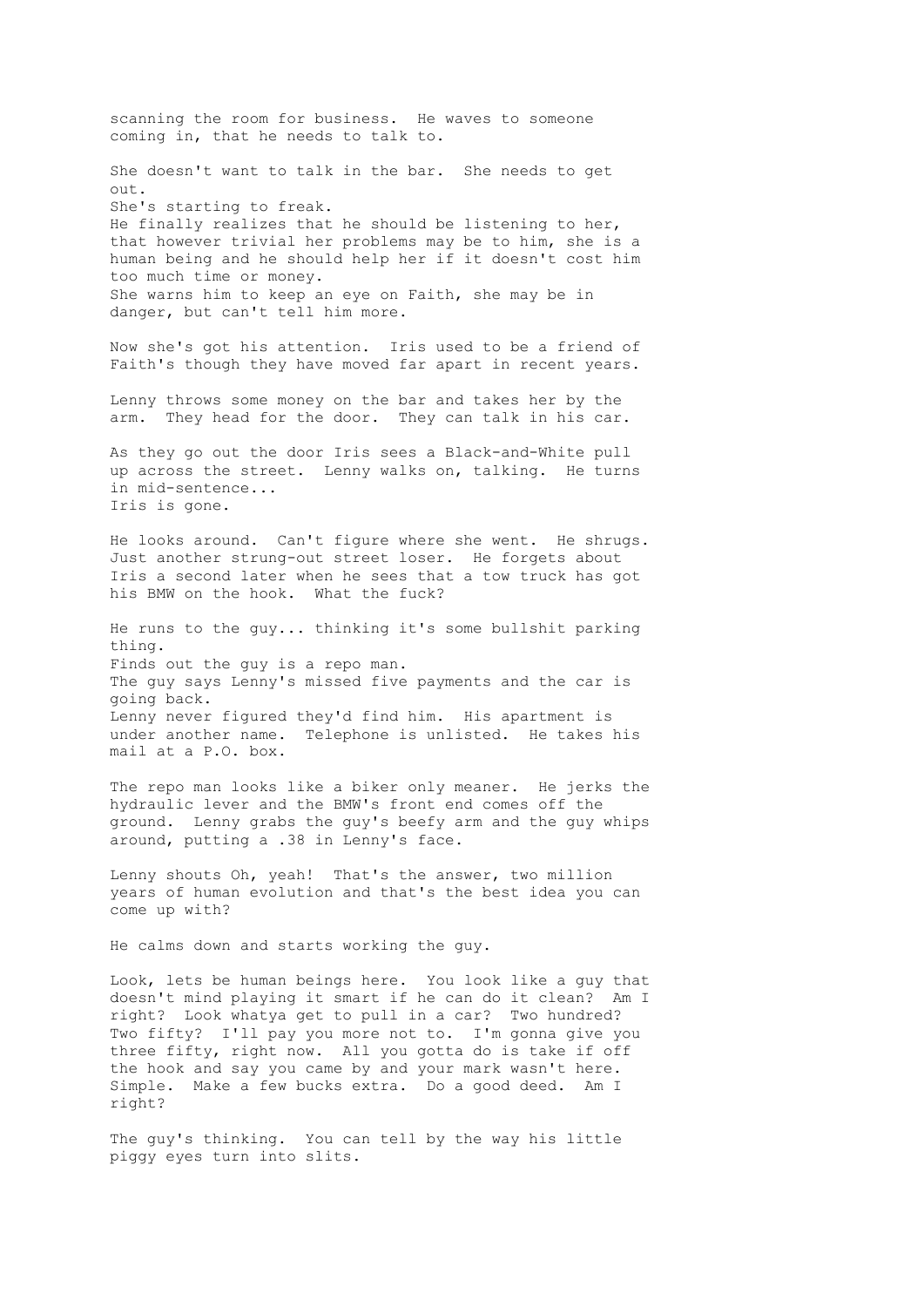You got the cash on you?

I was going to write you a check, if that's--

The guy is getting into his truck.

Okay, I totally respect that call. Cash makes sense. got it right in there, right inside the bar, a buddy of mine owes me... I can see you're pressed for time, just give me two minutes... here keep my watch for collateral. I go inside and cop the money, come right out.

He hands the guy his watch.

It's a Rolex. Be right back. Two minutes.

Lenny gets to the door of the Coral Lounge and looks back. The driver is in his truck, pulling out of the lot. Lenny runs after the truck, chasing his own car up the street on foot, but he can't catch it. Prick!!

Lenny walks back to the bar. He sets his case up on the trunk of a car in the lot and pops it open. He takes out a tiny digital cellular phone and dials a number. While it's ringing he takes another, identical pseudo-Rolex out of the Haliburton and slips it on.

CUT TO a hand pulling a little digital cellular out of a black jacket. Follow the hand and phone to the face of a black woman. LORNETTE "MACE" MASON. Late twenties. Striking features. Hair pulled back tight to her skull. She is driving, but we don't see the car, or anything but her face and some moving lights outside.

Hello?

Mace, what's goin' on?

Hey, Lenny. Whatup?

Listen, Mace, I was wondering if you could swing by the Coral.I gotta talk to you.

Mace smirks knowingly.

Yeah? So what happened to your car this time?

BACK INSIDE Lenny is telling Max what happened.

LENNY ... so I'm trying to get this prick repo guy to drop it off the hook and he sticks a .38 in my face.

MAX So? D'ja pull your piece?

LENNY

I ain't carrying.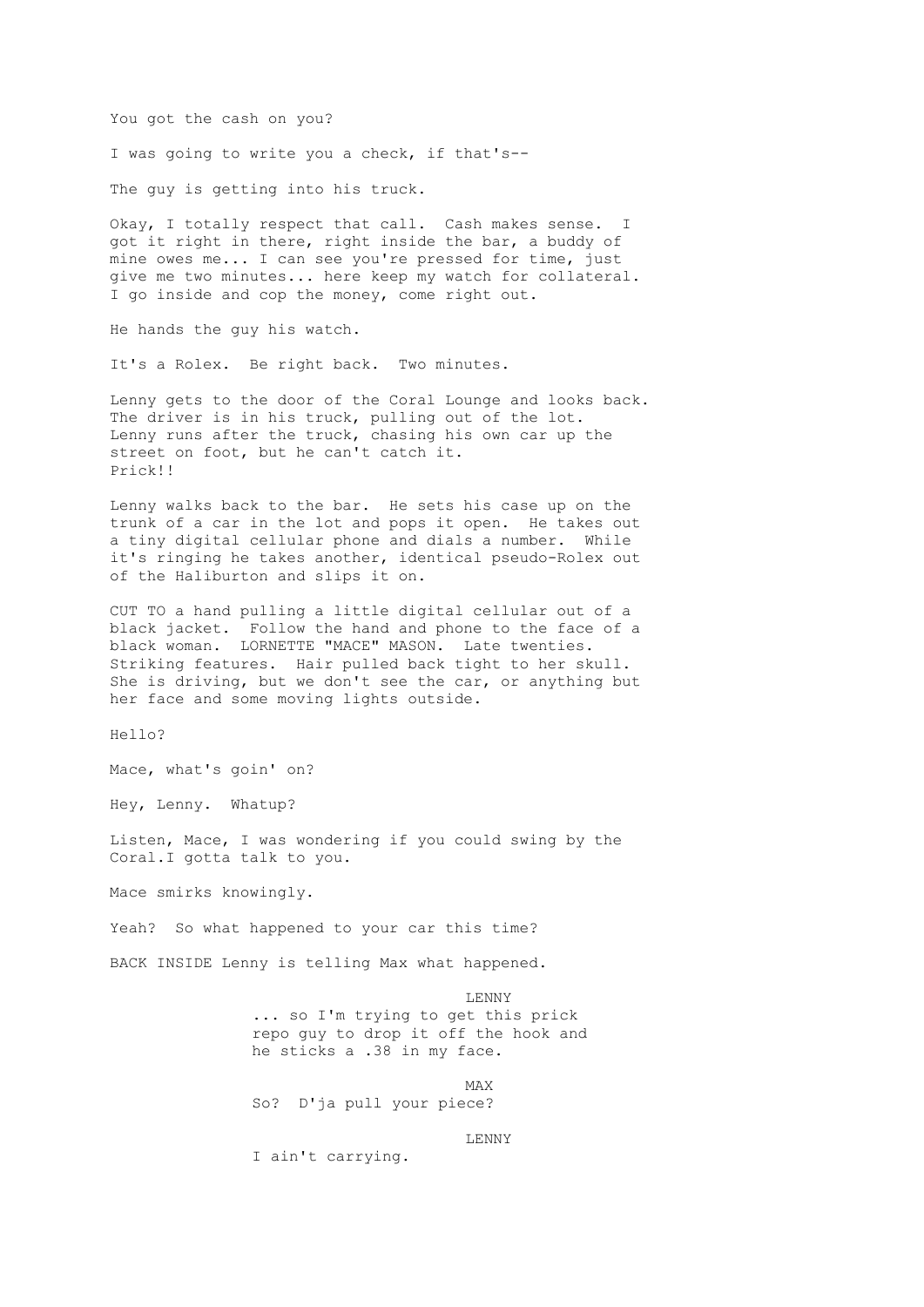Man, I cannot feature that about you. An ex-cop that doesn't carry. In LA? It's embarrassing, compadre. I oughta not be seen with you.

LENNY

 (shrugs) I'm still on probation. Can't afford to get popped with one on me.

MAX

Yeah, but you feel exposed? Like your pants are down around your ankles? I'd come unglued, myself, walking around the city.

LENNY

Naw, forget it. He'll be at the impound yard by now. And I don't have the dinero to bail the thing out anyway.

Max notices what's on the TV behind the bar and yells at Bobby to turn it up.

It is a newscast about the killing of Jeriko One. We see file-footage of Jeriko and his band, the Prophets of Light, from interviews and some of their videos. The story is about reaction among Jeriko's fans, who are mostly black inner-city kids. Jeriko One used his music as a political tool, becoming an outspoken leader... an opponent of the LAPD and the city government.

File shot Jeriko One at an outdoor rally. Yelling that their social programs are not working! Their plan is not working! The mayor and the city city council sit up in their offices, and their shit ain't working... these people are rearranging deck chairs on the Titanic. And the millennium is coming... yeah, it's coming. The big 2K coming and when it does, there's gonna be a new day, and not the one they thinkin' of!

We see that Jeriko One had a messianic quality, an aura of almost religious power. In the file footage the crowd is going wild. The shot is followed by one of the murder scene... cops milling around, yellow plastic over the crumpled forms on the ground.

Max hoists a glass to the end of the world.

Don't start, Lenny says.

See, that guy got it, Max says. Before they capped his sorry ass. He saw the writing on the wall. Nostradamus got it, three hundred years ago. He gave us until the end of this century. It's all coming down. Look around man. The system is collapsing... the criminal justice system, the whole fucking economy is collapsing, not just here but all around the world.

MAX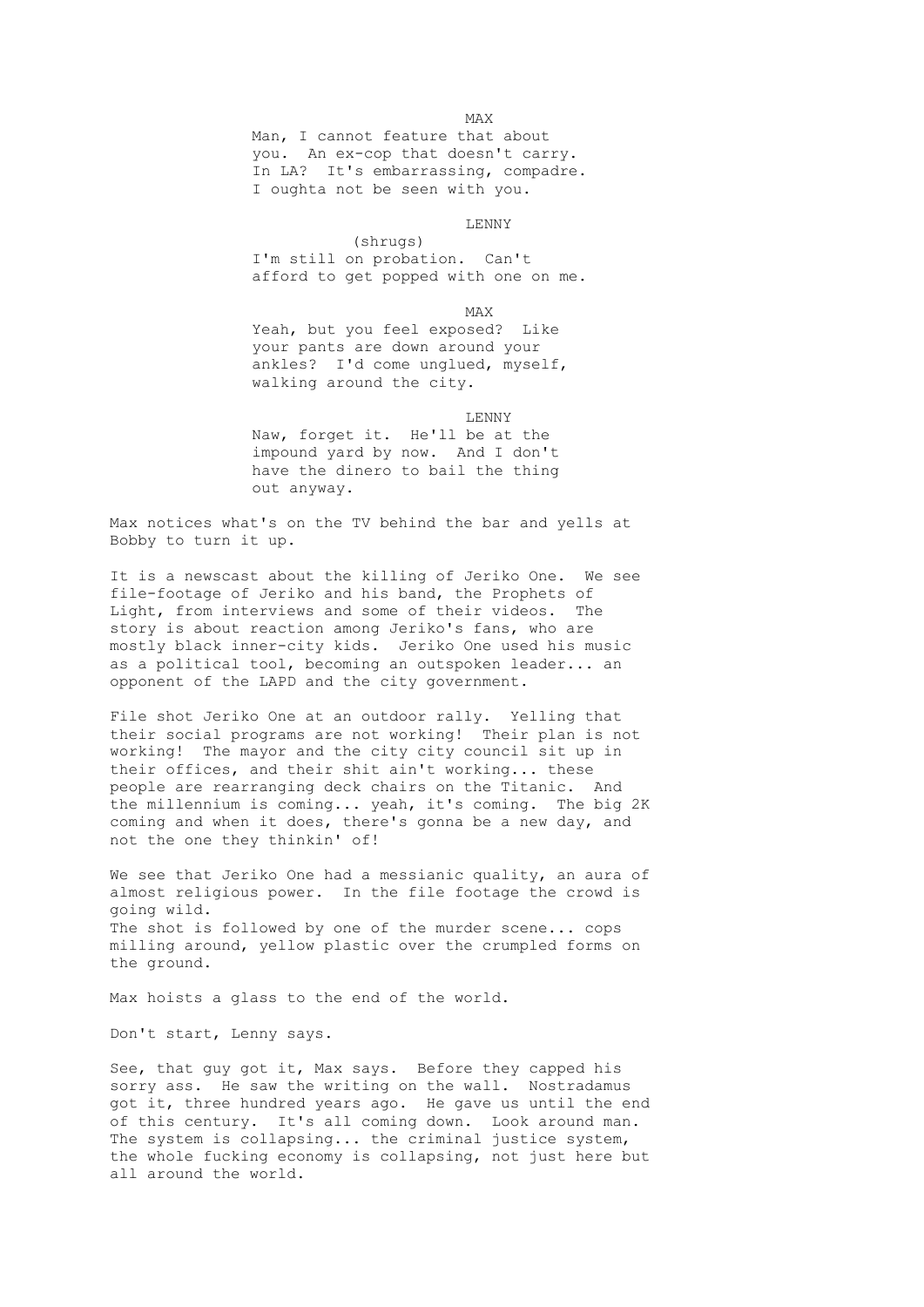Max downs the shooter.

Every paradigm on Earth is falling apart at the same time... every system, vision, constitution, revelation... is breaking down. Being toppled or abandoned... all at the same time! And you know what really scares me? There's no new ideas. Everything's been done. Rock music, punk music, rap music, techno, techno-Mex... long hair, short hair... no hair. Doesn't it feel like everything's been tried? Whaddya do that's new? Something new in art? Forget it. Somebody somewhere has done it. Clothes, music... it's all been done. How you gonna make it another thousand years, for Chrissake? I'm telling you, it ain't happening. We used it up. It's over. You hungry?

They order some nachos.

OUTSIDE A BLACK LIMO pulls into the lot. It is a Continental armored stretch, downsized from today's standards. The door opens and Mace gets out. She is compactly built, dressed in black slacks and a conservative black jacket. Heavy rubber-soled shoes, like cop shoes. She glances around as she heads for the Coral Lounge entrance, the unconscious sweeping gaze of a security professional.

INSIDE, MACE looks around and spots Lenny and Max at the bar, and goes over, greeting them both casually. She takes a big glob of Lenny's nachos and shovels them in her mouth as she sits next to him.

Lenny asks if she can give him a ride to a couple of places because his wheels got jerked due to some kind of computer error at the bank which he won't be able to straighten out until morning. She says no way. Mace tells him that she's already pulled a 12-hour shift and she has one more quick pick-up and drop, and then she's done for the day. Says she's gotta grab some sleep. It's gonna be a big night tomorrow night with all the New Year's parties.

Lenny begs her, using all his charm and persuasion. We sense that they are friends and that it is not the first time Lenny has tried to suck her into his nocturnal rounds.

What part of NO don't you understand? she says.

He offers her a percentage of the money he makes tonight. Mace says she doesn't want his filthy money and we realize she does not approve of what Lenny does for a living. Finally she relents and offers him a ride to her next pick-up, which is at the St. James in Hollywood, and he can get a taxi from there. He says sure and they leave together.

CUT TO MACE AND LENNY in her limo, on the road. Lenny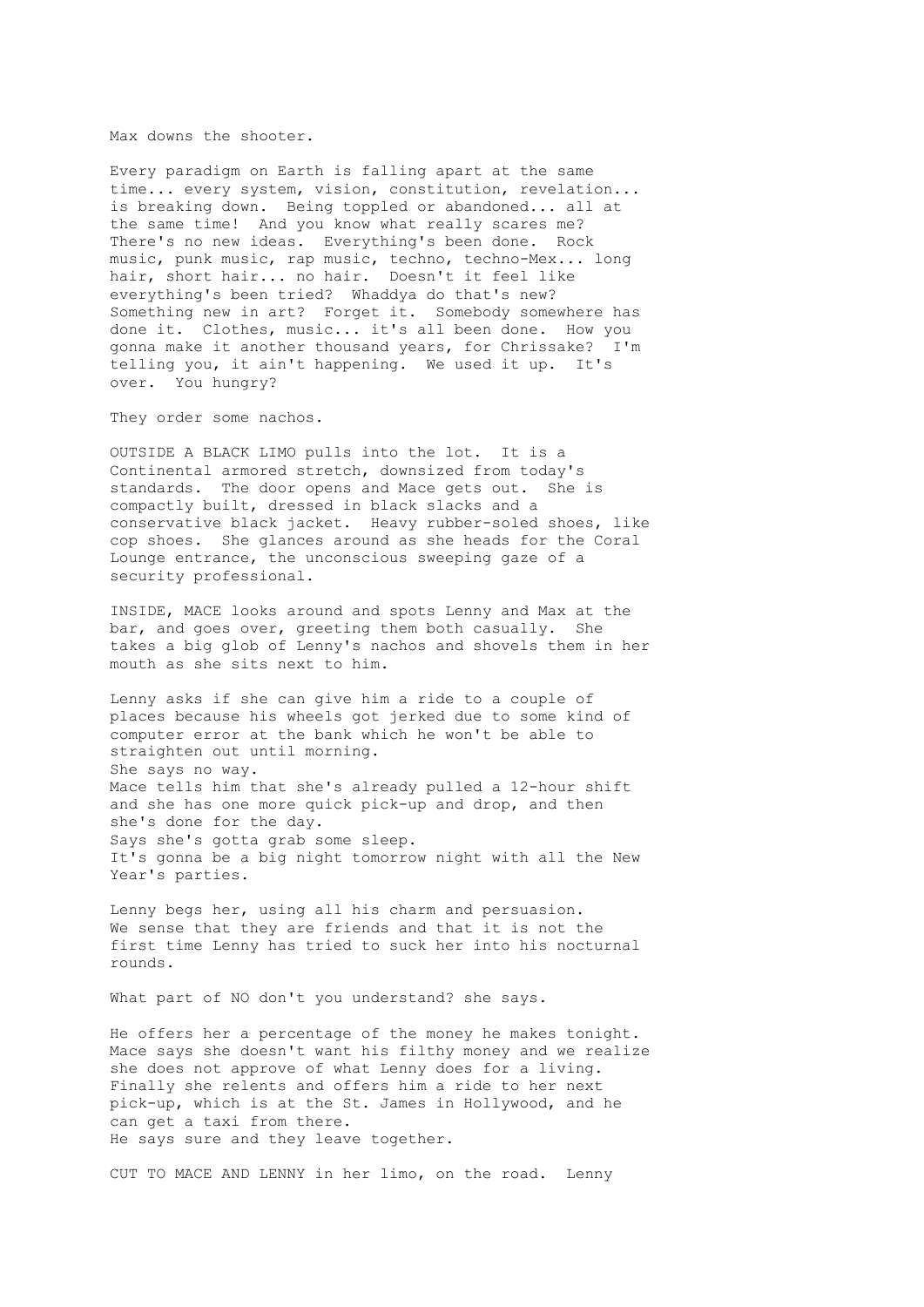sits up front with her while they cruise the night streets.

We get a little background on Mace, and get the sense that she has been friends with Lenny for some time. He asks about her son, ZANDER, who's five already. Lenny likes Zander.

They drive through the streets. They see an unrolling pageant of crime, cops, and urban decay. More sense of how far LA has fallen. They go through a police checkpoint, which resembles the border patrol highwaystops south of San Diego. Cops look in the cars with flashlights as they creep through.

Mace glances at his Haliburton and starts giving him a hard time about his work. She met him when he was a cop, and he seemed like a special guy, with some real insight into people, and now he's just running around selling this shit. Breaking the law. When Zander asks what he does she has to lie.

> LENNY Look, you just tell him I'm performing a humanitarian service. I probably save lives.

> > **MACE**

I wanna hear this part.

### LENNY

Okay, some executive in Century City is bored with his life, bored with his wife, itching to cut loose... what does he do?

**MACE** 

Picks up a hooker.

## LENNY

Yeah, or he has a smokin' onenighter with some girl he meets in the bar at a sales convention. Then he goes around for months, paranoid that he's got AIDS, that he'll infect his wife. He's torn up. Needs years of therapy. And what if he really does catch something and totally destroys his life?

MACE

Price he pays for being a scumsucking pig.

# LENNY

Everybody needs to take a walk to the dark end of the street once in a while, it's what we are. But it's just now the risks are outta line. The streets are a war zone. And sex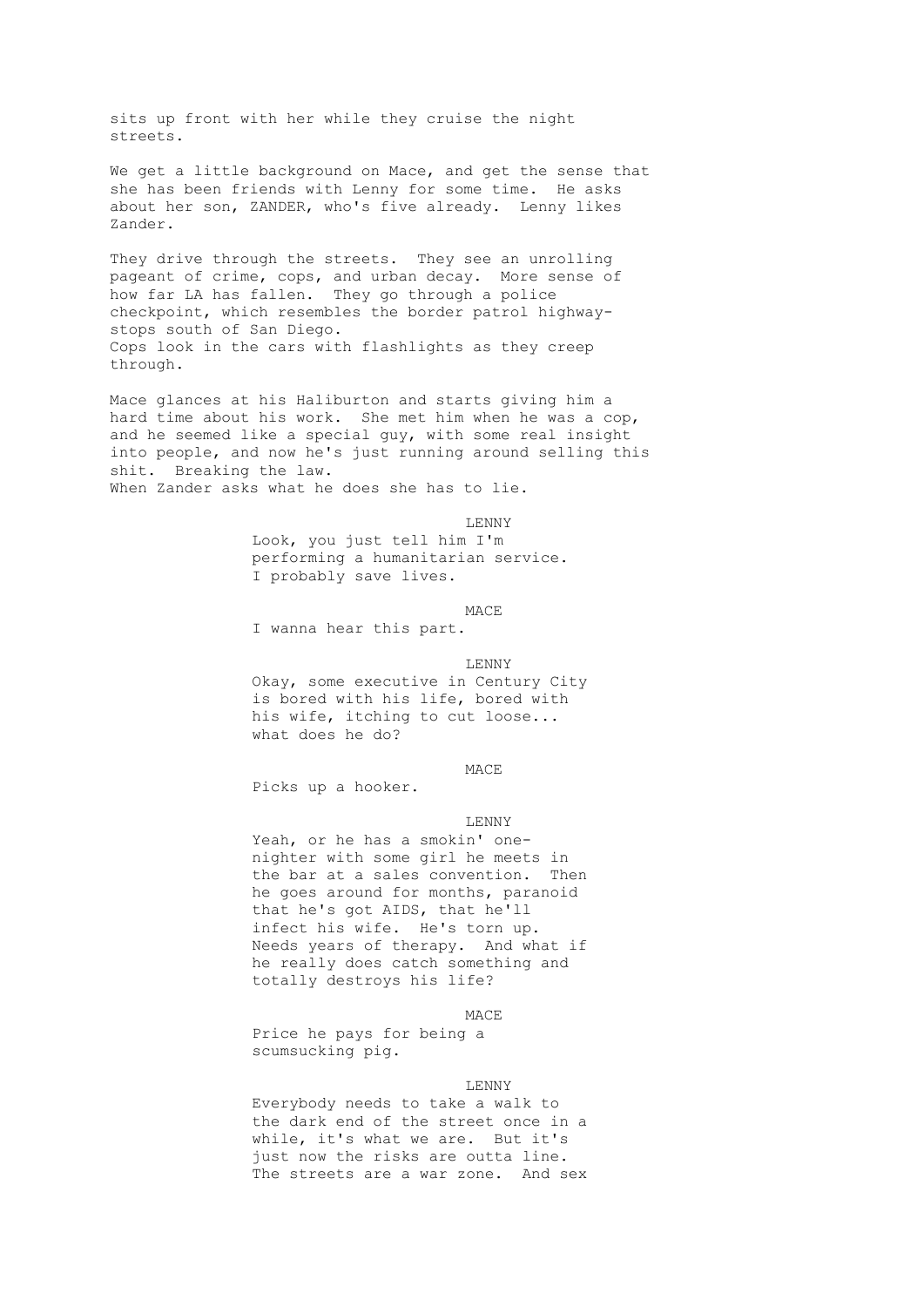can kill you. So I sell this guy what he needs. Almost as good as the real thing, and a lot safer. And it keeps him from jumping his tracks.

## **MACE**

It's porno, Lenny. Face it, you're a sleaze merchant.

LENNY

No, wrong... I sell experiences. All kinds of experiences. Sexual experiences are just part of it. You put on the trodes in the safety of your ow home and you get to know what it feels like to ride with a gang, or get in a bar fight, or walk around in drag, or do the nasty with a thousand-dollar-a-night call girl or some shanky teen-hooker or a West Hollywood boy hustler. Whatever you want. You're safe from injury, safe from arrest, and safe from disease.

MACE

Buncha techno-perve jerkoffs.

LENNY

Man, you are so unenlightened. My customers are people with a lot to lose... you know, they got highpaying jobs, high-visibility, professional status... some a them are celebrities...

MACE

Yeah, what celebrities?

LENNY

That guy from the news.

MACE

He doesn't count as a celebrity. He does the weather.

LENNY

That counts.

MACE Lenny, this shit's illegal.

LENNY

Well, it's a gray area.

MACE

It's not a gray area. It's a misdemeanor area. That's why I've had to come down and bail your sorry pale ass out of jail at two o'clock in the morning twice in the last two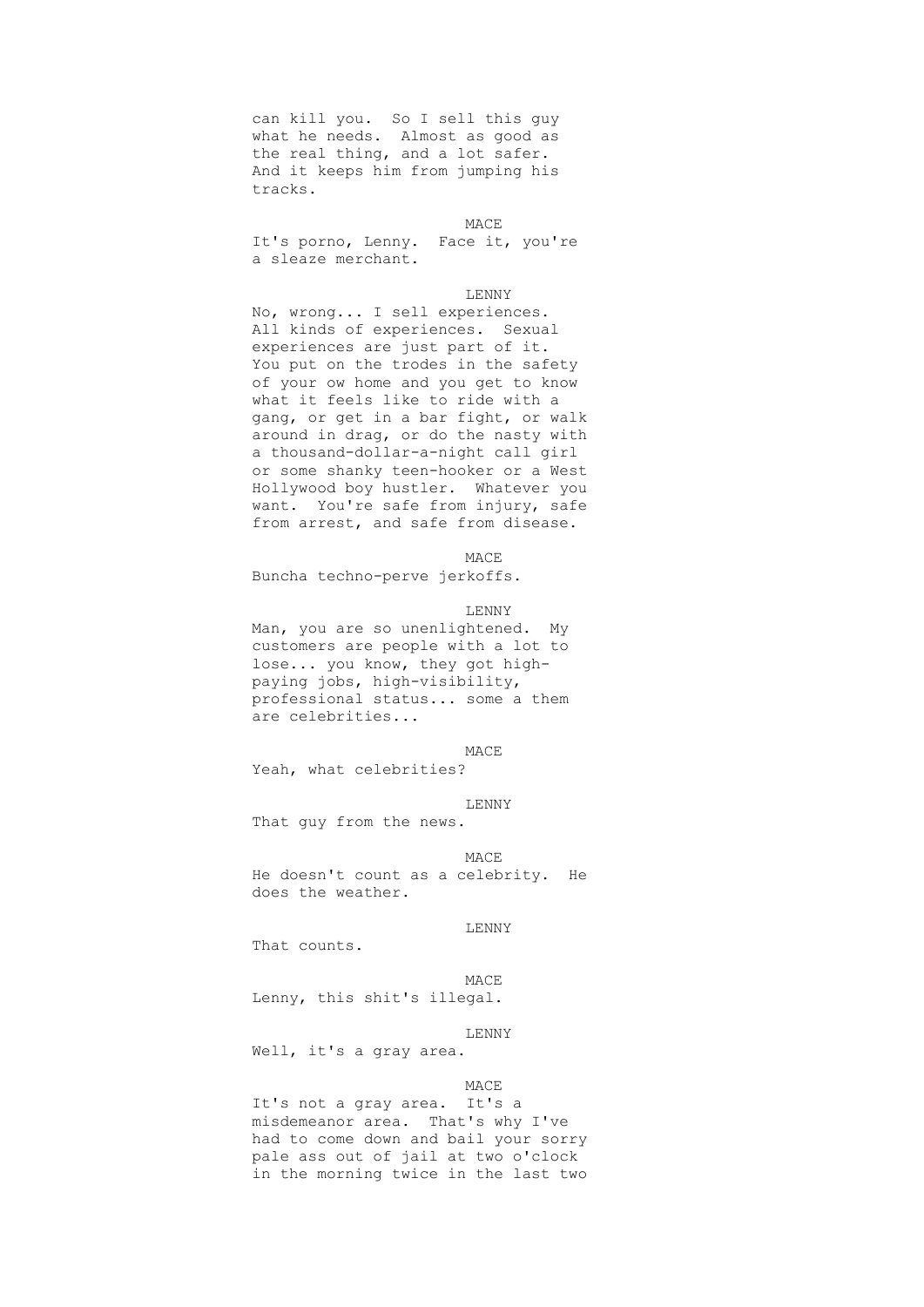months.

LENNY Look, it's not like I'm dealing crack here.

 $MAPE$ 

What's the difference?

LENNY Okay, do me a favor, Mace. Just pull over at the next junior high you see, would you, I have some bondage and S and M tapes I have to sell.

She pulls into the St. James Hotel and tells the doorman she has a pickup. A Mr. Fumitsu. Lenny gets out with his case and is standing next to Mace as her client, a Japanese executive, comes out to the car. Fumitsu tells her he is going to a nightclub on the west side.

As mace is opening the limo's back door, Lenny brashly shakes Fumitsu's hand and tells him he is from BLS (the company Mace works for), and that he will be riding along as part of their regular driver-evaluation program, if Mr. Fumitsu doesn't mind.

It's routine, we do it every six months to make sure our drivers are courteous and professional at all times, so that VIP clients such as yourself are always treated as honored guests. Of course all our drivers are bonded security specialists, trained in defensive combat, and this car is fully armored, with bullet-resistant glass all around.

Lenny pats the Lincoln with possessive pride. Mace scowls at Lenny and gives him a look like "don't do this" but Lenny just blusters on, telling Fumitsu to just relax, and pretend he's not even here. He'll just sit up front and take notes.

Mace gets in and Lenny opens his case, pulling out a small notebook. He gins at her and she cracks up in spite of herself.

Lenny turns to Fumitsu almost right away and begins telling him about what an excellent choice he has made for his evening's entertainment. He asks if Fumitsu has ever been to the club before. Fumitsu, in broken English, says it was recommended to him. Lenny soon has worked the conversation around to another club, called CLUB MONDO 2000, which might be even more what the executive is looking for. He actually talks him into changing his plans and going to Mondo 2000. Mace rolls her eyes. She can't believe this shit. She's hissing at Lenny under her breath that he is going to get her fired.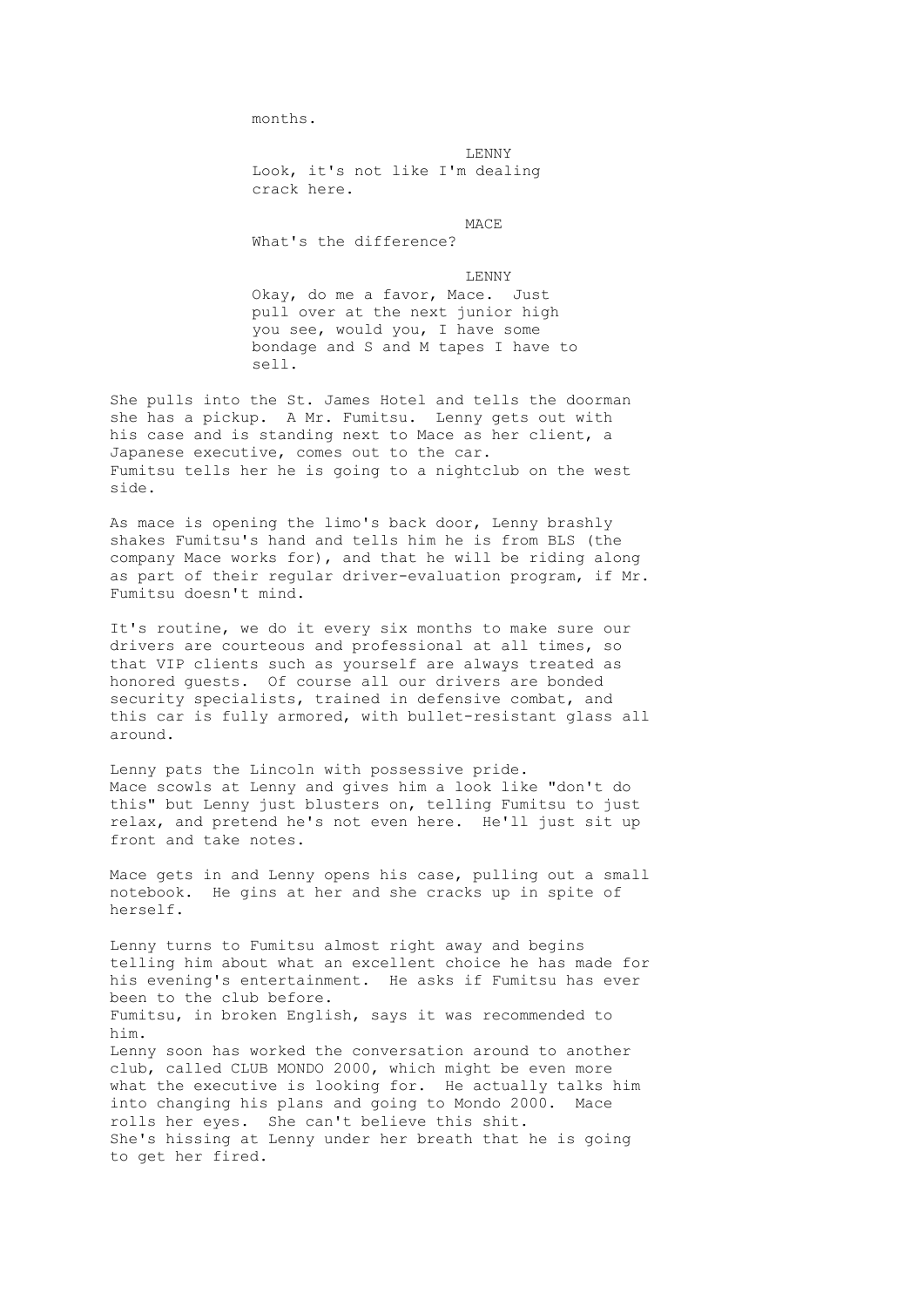CUT TO a few minutes later. Lenny is in the back with Fumitsu. They are laughing uproariously. Lenny says something in Japanese and they laugh again. Fumitsu likes him. Lenny open his briefcase. Winks at Mace in the mirror. Now she's pissed off.

CUT TO the limo pulling up at Club Mondo 2000. Inside, Fumitsu is pulling off Lenny's playback trodes and smiling. Apparently the Japanese are very hip to the playback world, and Lenny makes a sale right there. Mace can't believe this shit. She opens the door for Fumitsu and asks him if he wants her to wait. He says he will call for pickup. Lenny give Mace a shiteating grin. She waits until Fumitsu is out of sight and then grabs him by the tie. He is surprised that she is really angry.

She says every time she sees him, she feels slimed afterward. Their friendship is based on her doing favors for him. And this stunt could get her fired. Making an illegal sale right in her car.

He tells her to relax. The guy's having a great time. He'll probably recommend her company to all his pals.

Mace is also pissed off because she knows why Lenny just had to come to Mondo 2000...

Yeah, because I have business here, he says.

Uh huh, right. It doesn't have anything to do with Faith being here.

Oh, is she here? he says innocently.

They hear shouting and look over at a scene a few yards away. Next to their armored limos two rich guys are yelling at each other, drunk. They are each backed up by two or three bodyguards... "private security specialists." Rich-guy posses. One R.G. swings on the other. The other's bodyguards jump into it, grabbing the attacker. Now the first guy's security guys have to jump in to protect him. Pretty soon the bodyguards are duking it out and the two rich guys are standing back watching.

Lenny tells Mace he'll buy her a drink, now she's off the clock. She scowls but accompanies him inside. She doesn't know why she puts up with his shit.

Lenny and Mace enter the Club Mondo 2000. They are greeted inside by two suited guys with metal detectors. Lenny and Mace barely notice as they are scanned, it's so routine most places these days. Mace shows her gun, a Sig-Saur 9mm, and her state carry permit. The security guys check her pistol like a coat, giving her a claim check.

They walk in.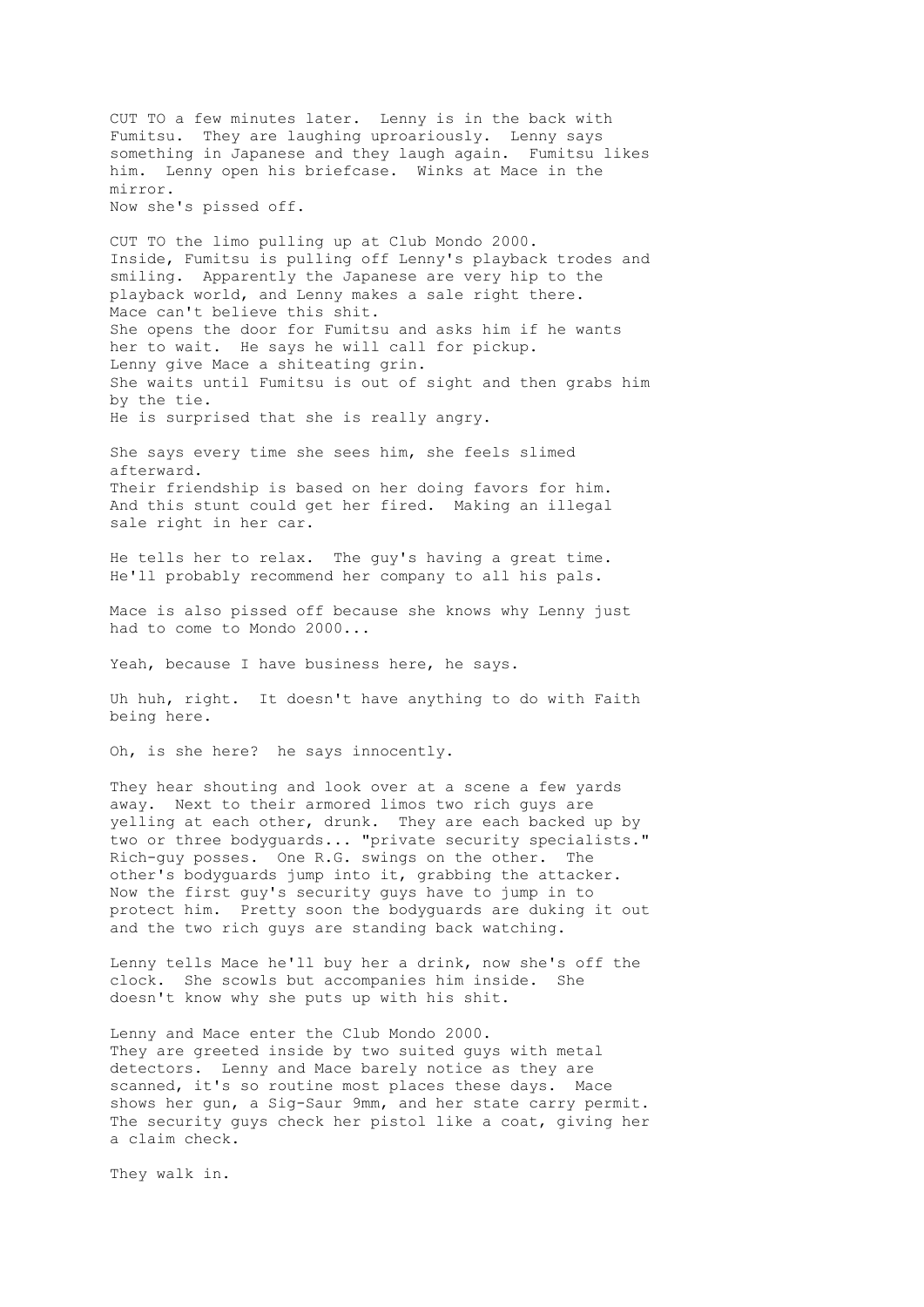MONDO is upscale and chic. Film types, music types, and rich-fucks in general. There is a bar, and a lounge with live music.

Through the crowd in the lounge Lenny spots a particular table. It seems to be in a pool of light all its own. Or maybe this is just in Lenny's mind. SLOW MOTION. Lenny watches a man at the table holding court, with a beautiful young woman sitting next to him. The man is PHILO GANT, record producer and manager. He is mid-thirties, with dark intense eyes, and long hair in a ponytail. He is severely handsome, and hiply dressed in a studied eclectic-casual style.

The woman is FAITH JUSTIN. We recognize her from the playback as Lenny's ex-girlfriend. But now we are seeing a new "designed" Faith. Her hair has been dyed jet black, and frames her face in a wild tangle. She is wearing an expensive custom leather jacket over a sheer silk top slashed almost to her navel. She has on too much makeup, which gives her features a strange feral-doll quality. Faith looks like what she is, a rock-star wannabe. But the look is red-hot.

Gant and Faith are flanked on either side by an entourage consisting of music types, various hangers on, and Gant's personal security force of four.

Somebody says something to Faith and she turns slightly to look at Lenny. Their eyes meet for a moment. Then she coolly turns back to the conversation without a flicker of acknowledgment.

Mace scowls at the tableau and pulls Lenny toward the bar, reminding him that he is supposed to be buying her a drink. The following plays as they cross to the bar and sit down.

Forget her, Lenny.

She still loves me.

She thinks you're a bucket of dog vomit, Lenny. Trust me on this.

This is just something she's got to work through. She's a little confused about her life right now.

Whatever.

You don't understand what we have.

Had. Not have. See, have is present tense.

She's my destiny.

Your destiny? What're you... living in a Hallmark card? She's a hard-climber that dropped you like a used tampon when she got a better ride.

You'll see.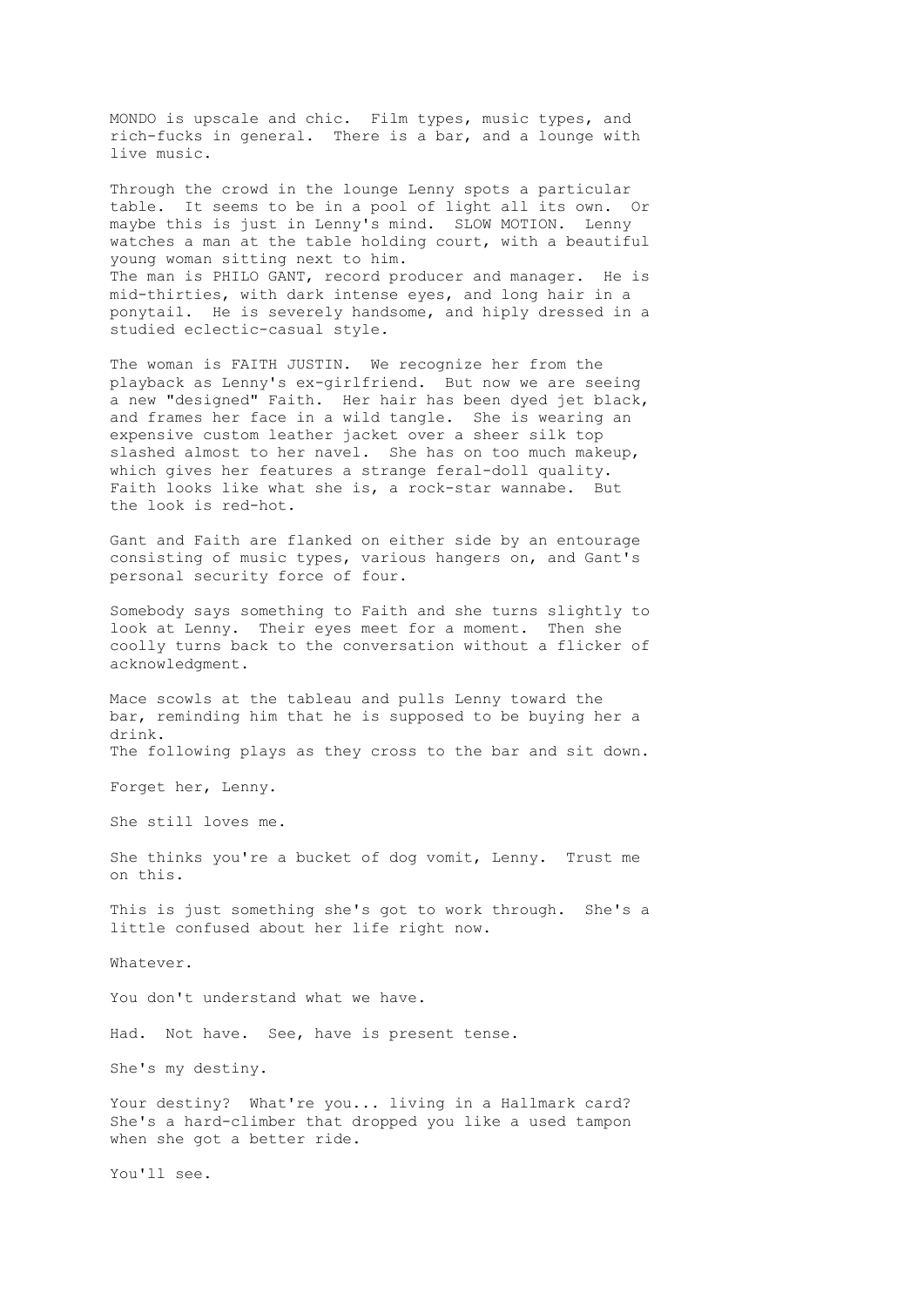The bartender slides down to them, greeting Lenny by name. FRASER LOVEJOY looks like a model, which he occasionally is when he's not tending bar at the 2000. Lenny tells him he may have a gig for him next week, that he'll give him a call.

Lenny turns to look across the room at Gant and Faith. He says, Hey who's the new slab-o-meat in Gant's posse?

Mace looks at the massively built bodyguard seated near Philo Gant and Faith.

That's Wade Beemer, he was a running back for the Rams in '96 and '97. He's been working security lately. I've seen him around. Didn't know he was with Gant.

The Rams... that's football right? Lenny says.

Fraser brings their drinks and says SKINNER was looking for him earlier. He points at a table nearby. Lenny grabs his drink and motions to Mace to follow him.

He crosses to the table and comes up behind Skinner, a plump guy with thinning hair who dresses too young, sitting with a pretty, stoned-looking girl and a young guy with slicked back hair and gold chains who looks like a freshman gigolo.

Skinner is a porno video producer. Lenny greets him loudly as "The Skin Man" and slaps his palm. He fingers Skinner's coat.

Red leather. Nice feminine touch.

Fuck you, Skinner laughs.

Lenny tells him he needs him to set up "a special." A guy and two girls. The guy wears.

Trent yawns. There's an original idea.

Yeah, I know, Lenny says. The girls have to be young, and no big tits... French tits, you know, like a champagne glass. And my client wants it fast.

Trent pretends it's the last thing in the world he cares to do. Tells Lenny he needs an advance, to lock the talent. Lenny says forget it, he'll get somebody else. Skinner grabs his arm.

I'll have it Monday. The usual price.

Page me when you got it, Lenny says.

Mace gets up. She tells Lenny whenever he's done with his squalid techno-perve business, she'll be waiting outside. He's got ten minutes and then she's gone.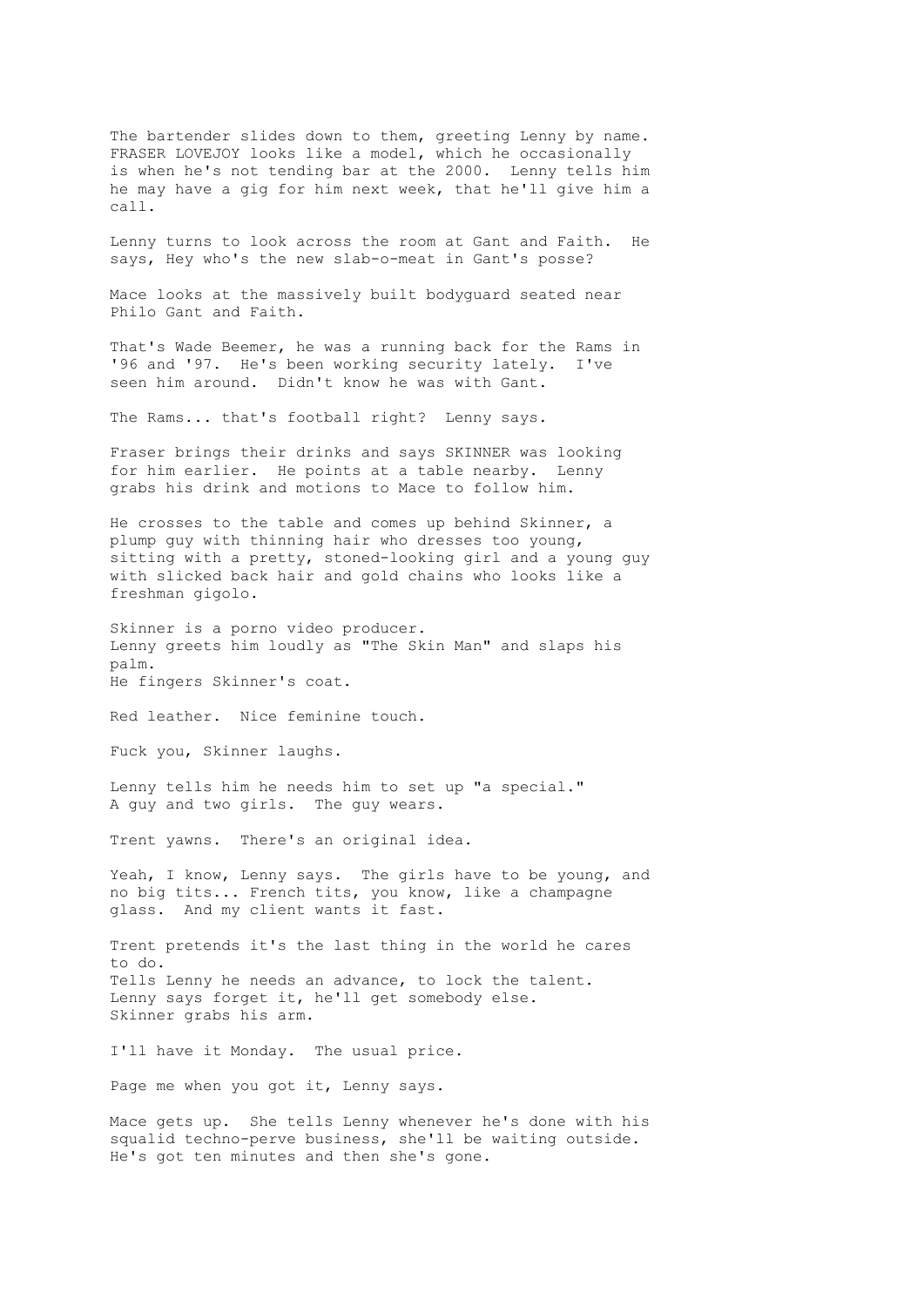Skinner laughs at Lenny's uptight friend. Lenny just shrugs it off.

The Skin Man says he just finished a video shoot with a couple of new girls, and he got them to do some squid stuff afterward, if Lenny's interested. Lenny shrugs... sure.

Skinner hands him a tape and Lenny opens his overcoat, revealing a playback deck clipped to his belt, next to his pager. He pops in the tape and glances around casually as he pulls out the trodes. He doesn't put the trode-set completely over his head... he just sort of hunches over the bar and touches a couple of the pads to his forehead. "Sampling" the merchandise. It looks like any drug buy in a public place.

CUT TO: POV of a woman writhing above us in ecstasy. Lovemaking in point-of-view. We look down, see our body, a woman's body... our hands moving over the other woman's torso. The image is dark, a primal impression. The sound of harsh breathing, rustling sheets.

BACK TO LENNY, dropping the headset back in his pocket. Yeah, I can use this, he says. But tell the girl to move her eyes slower next time. It's pretty jerky. Skinner shrugs. Whattya expect, Marty fucking Scorsese? It was her first time, Lenny. Cut her some slack.

Skinner introduces the young guy, who has been watching all this intently. Says this is EDUARDO, the guy I was telling you about.

Apparently Eduardo is going to wear in a "situation."

Lenny asks him if he's sure he wants to do it. The guy says you're going to pay me 200 bucks to put on a hair-net and bang some beautiful girl. I don't know. I gotta think about this.

Lenny gives him some pointers. Like a coach before the game.

Okay, Eduardo, some tips here. Don't dart your eyes around, don't do any crank or anything that will give your eyeballs the jitters, it looks terrible. Don't look in the mirror, you ID yourself, then I gotta make an edit to take it out, and it ruins the moment. Plus the edits are jarring. Feels like getting slapped on the backside of your eyeballs. You got a half hour of tape. So gimme a little lead-in to the main event. It works better if there's a little tease. But don't bore the shit outta me. And most important of all... don't act natural. Don't fucking act at all. Just completely forget the thing is on and do your thing, or it'll be dogshit. Trent, you gonna wire him up yourself?

Yeah.

Okay, (to Eduardo) There's nothing to it. Trent'll set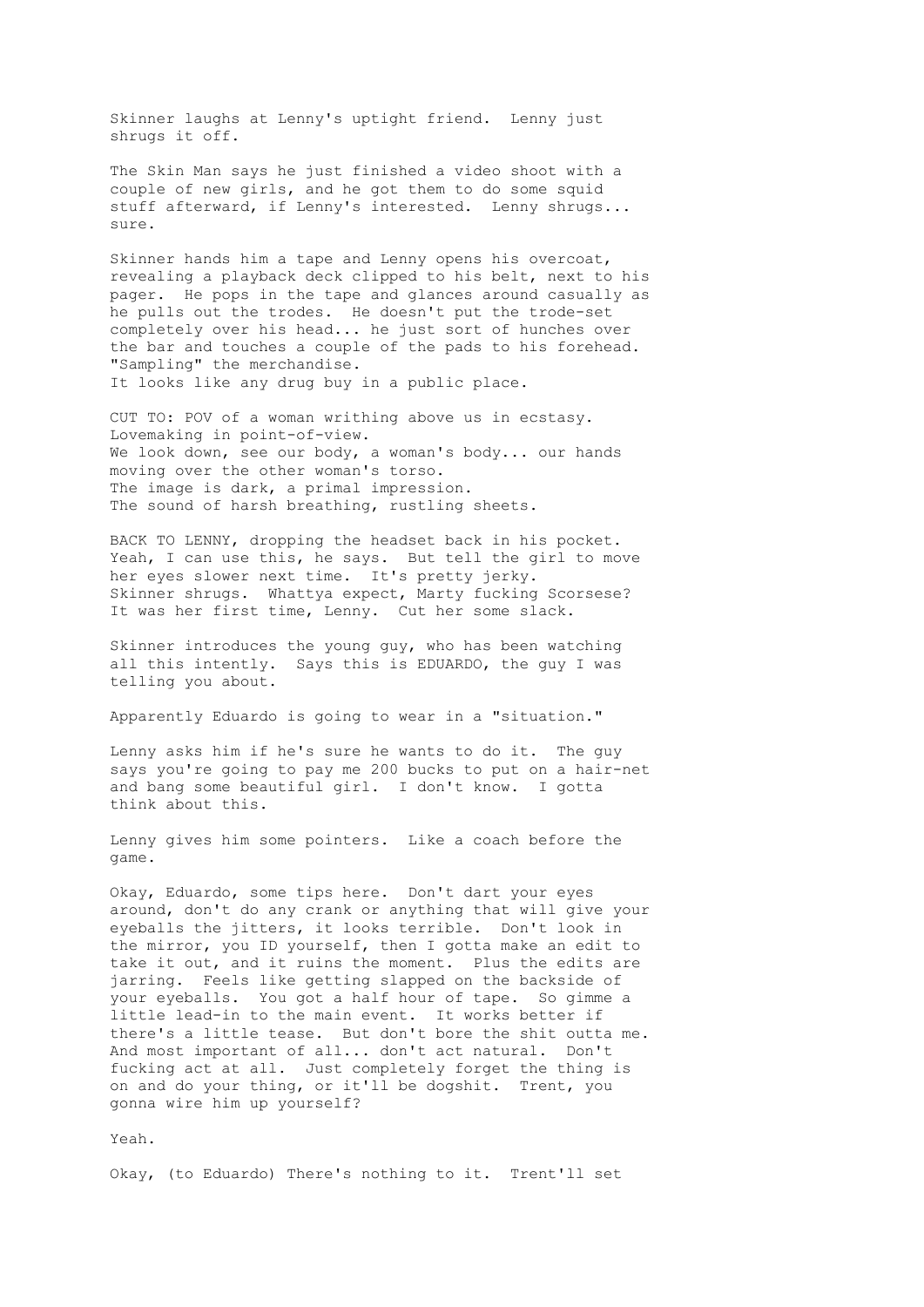you up, put on the wig and all that. Wash your hair though, that fucking axle grease'll screw up the squid receptors.

What's all this squid shit?

Superconducting QUantum Interference Device. SQUID. Got it?

Yeah. Uh, sure.

Don't forget it. There's gonna be a test. Just kidding. Relax. Okay, the receptor rig... the part that goes on your head... sends an RF signal to the recorder. It's wireless. See, we call it "being wired", but there's no wire. So stick it in your jacket pocket and then hang the jacket over a chair next to the bed. Or wherever it is you're going to close escrow, know what I mean?

No problem.

A star is born, Lenny says.

CUT TO Lenny on the move, cruising through the crowd at the Club Mondo 2000. He just happens to pass Philo Gant's table. Pretends to see him for the first time. Grant motions expansively.

Hey everybody, it's Lenny Nero.

Gant's right hand man, JOEY CORTO, smirks at Lenny. Corto is whipper thin, snappily dressed. His Rolex is real. Lenny the Loser, Corto says.

Philo gives a cold little grin and says (pointedly) Faith, do you know Lenny?

Knock it off, Philo. Hello Lenny.

Did you see Faith's video, Lenny?

The one with the water pouring down all over her in slow motion? Yeah. I thought it was overproduced. Faith's too good, she doesn't need all that shit. Any producer with the taste God gave an amoeba woulda figured that out.

We can see that Lenny and Philo don't care for each other. Gant and Lenny spar sarcastically. Faith tells them both to grow up. She asks Lenny what he's doing here.

What am I doing here? Excuse me. I seem to recall it was me who turned you on to this club in the first place.

Yeah, that's right, Lenny, Gant says, And you introduced her to me here, as a matter of fact. I never thanked you, by the way. So... thanks. Now get the fuck out of here.

Hey Gant, too bad about your guy, Jeriko. Tough break. Fuck you, Nero. Show a little respect. The man was an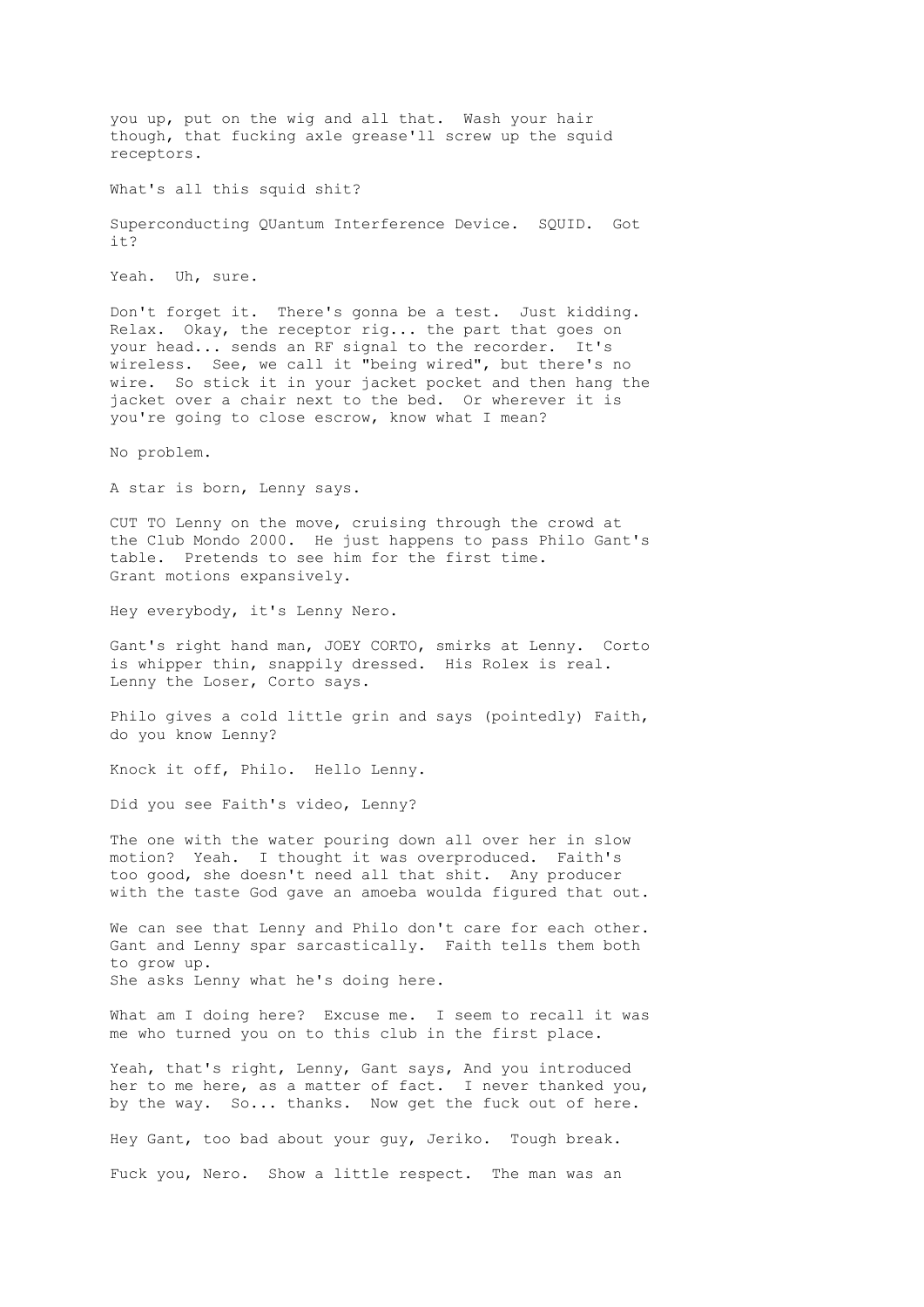important artist.

Yeah, and a good seller for your label. Which no doubt is why you're in mourning. But don't worry, his records'll go through the roof now he's dead. You'll make out. Faith, can I talk to you a second?

I don't think that's a good idea, Lenny, she says.

Gant glances at Joey Corto and says, Joey, Nero was just leaving, I thought.

Hey, I got something to say to her, alright?

Not alright. Good seeing you, Nero.

You're pretty insecure, Philo, you worried about her out of your sight for thirty seconds. You know, trust is an important element of any relationship. (to Faith) I just gotta talk to you for one second.

We have nothing to talk about, Lenny.

Gant turns to Corto... Joey. Wade.

Corto gets up, motioning to the bodyguards. The biggest, WADE BEEMER, covers Lenny with his shadow. The second bodyguard is a woman, CONSTANCE. She is a massively built bodybuilder, who contrasts her hulking frame with a lowcut dress and pearls. Like a woman imitating a dragqueen, but definitely female... and somehow sexy and terrifying at the same time. The third bodyguard is DUNCAN, a not-too-bright classic arm-breaker.

Faith, call me, okay?

No, Lenny.

It's not about you and me. I just have to talk to you.

Corto motions to Wade and Duncan to grab Lenny. Wade gets him in a wrist-grip come-long hold and starts him moving toward the back of the club.

As they are marching Lenny through the crowd somebody coming the other way greets him.

Hey, Lenny.

Hey, Frank. Listen I can't stop right now, but I'll call you tomorrow about that thing we were talking about.

He's working the room even as he's getting dragged outside to get the shit beat out of him. Wade and Duncan take Lenny out through the kitchen.

INSIDE, Faith turns to Philo and glares at him.

Leave him alone, Philo.

Relax, baby. They're just gonna make sure he gets to his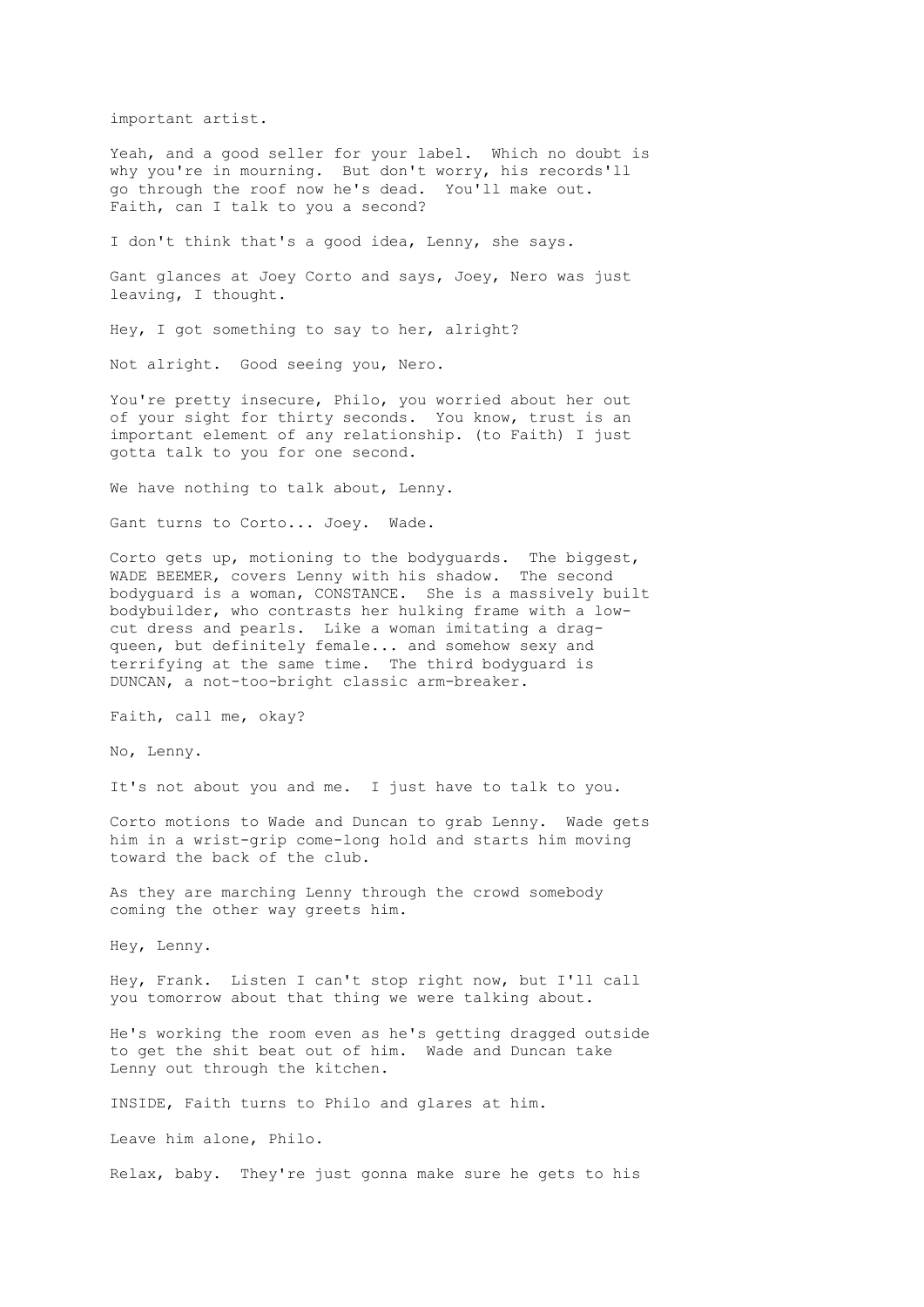car okay. Corto moves off a few feet from the table and pulls out a small walkie-talkie. He gives Wade his instructions, which Wade gets in his secret-service type earpiece. Corto tells him to fuck Lenny up. Ruin his New Year's. OUTSIDE Wade leaves Duncan to watch the entrance to a dark alley behind the club. Wade walks Lenny back into the shadows of the alley. Lenny starts doing what he does best... talking. Hey, I recognize you. You're Wade Beemer, right? You played for the Rams three or four years ago. Running back, am I right? Beemer, who was about to go to work on Lenny, pauses. Yeah, that's right. I saw you play, man. You were good. Like a fucking freight train, I remember saying. So what happened? Injuries or what? Bullshit politics. It's always politics, isn't it? Lenny starts to negotiate. Tries to get Beemer to cut him loose. Wade says he has to do what Mr. Gant says. We see Lenny wheeling and dealing... trying to work it out... says he'll pay him not to thrash him. Write him a check right now. Nobody needs to know. Wade won't take a check in exchange for a beating. Lenny gives Wade all his cash. Wade is philosophical. Says, We all have our roles to play... like nobody's doing anything to anybody... this is just happening. Lenny shrugs, says, I know. But can we make a deal here? Wade says, I have to do something or I'll get fired. It's not personal. Maybe I can go light. Stay away from the hands and the knees. Lenny agrees to the terms. He takes off his Armani jacket and hangs it nearby. He asks Wade to watch the eyes. Wade takes his first swing. CUT TO Mace waiting out front. She yawns and looks at her watch. Lenny walks up to her, limping. He has a bloody nose. She asks him what happened and he says, I tripped on the stairs. They oughta get some lights back there. I should sue. Let's go. CUT TO a NIGHTVISION VIEW of Mace and Lenny getting into her car. Burton Steckler, in plain clothes, lowers the surveillance device from his eyes. He is sitting in a car a block from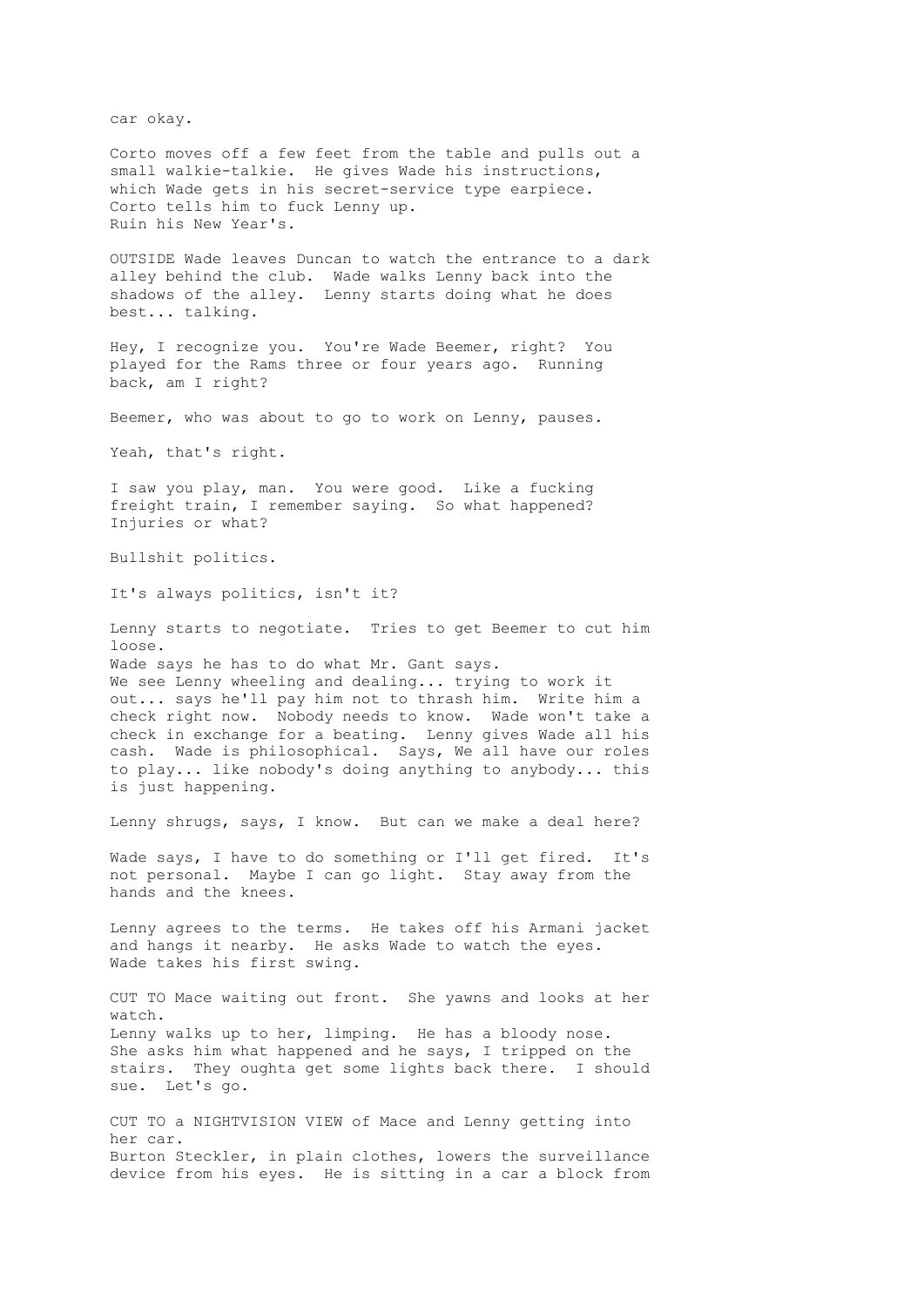the club, watching. As Mace and Lenny pull out he puts his car in gear and follows.

IN THE CAR, on the way to his next stop, a party in Hancock Park, Lenny asks Mace to stop so he can get in the backseat. Says it'll look better when he pulls up. She tells him if he wants to be back there, he's climbing through the divider window.

Lenny gets in the backseat and stretches out in luxury. Asks where the champagne is. She doesn't think it's all that funny. Driving Mr. Lenny.

BACK AT THE CLUB MONDO 2000 we see Faith and Gant. They don't exactly seem like a happy couple. Gant is clearly unsettled by Lenny. Wade comes back in and asks Gant about Lenny, Who he is. Gant says he's just a little weasel, a street hustler, nobody. Since he's new to this entourage Wade is doing his homework, like any good security professional.

Then Gant gives a kind of 30-second profile on Lenny... ex-vice cop, a surveillance guy... one of those snoopers, always bugging people, wearing a wire, recording what you say, going through your trash... a maggot. He got into squid recording and got hooked on the stuff himself, then he got tossed off the force for dealing squid tapes after hours. Couldn't even make it as a cop. Lenny the loser. Panhandler of stolen dreams.

Coming from Grant it sounds pretty sleazy. Of course he is painting the most negative picture because Faith is sitting there. He's rubbing her nose in it.

How does he know you, Mr. Gant? Wade asks.

Because Mr. Gant was one of Lenny's biggest clients, Faith says. Mr. Gant likes to watch, don't you, baby? He used to buy everything Lenny had to sell. And the kinkier the better.

That's right. Especially the ones of you.

Yeah, you liked those, didn't you. Probably even more than the real thing.

That's not true, baby. I'm much happier now that you're mine.

He grabs her behind the neck and kisses her fiercely. It seems less like passion than a public branding. She pulls back. Faith hates this, being treated like chattel. Gant treats her like a beautiful car, a Ferrari, something to draw approving looks from other men... and something over which he has total mastery and complete ownership. We see at this moment that she does not love him, and that he probably knows that. But the game has its own inertia. And they both play the game. They both get what they need out of it.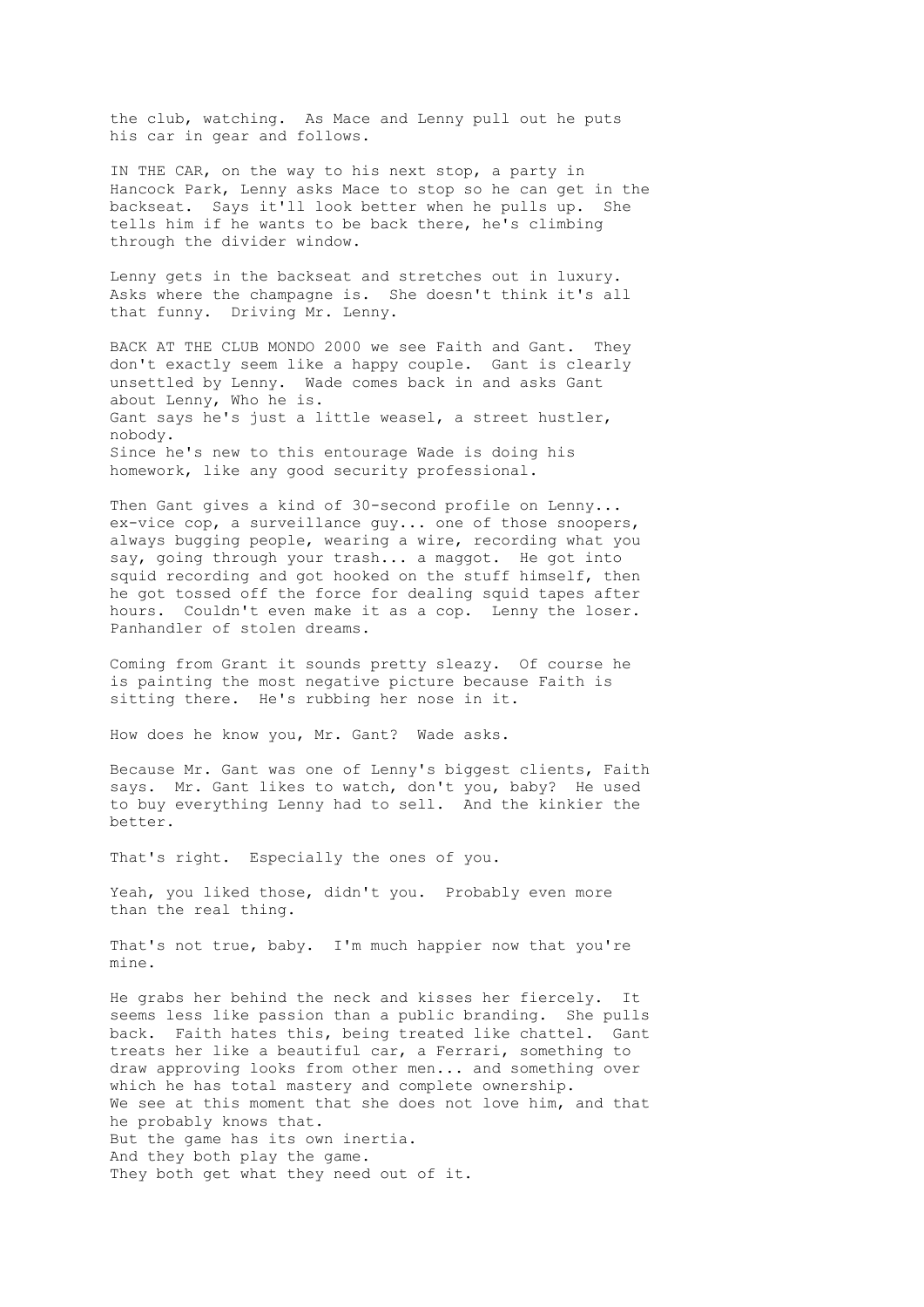Faith wants to get out of the booth. She tells Joey Corto to move. Where you going? Philo says. For a walk. You mind? Constance, go with her. Alone. Gant grabs her arm and grips it tightly, pulling her down, close to him. Look, what is this shit? I'm not about to have you wandering around by yourself. Not with what's going on right now. Christ, use your head, Faith. If you're so goddamn paranoid, maybe we should have just stayed home in our little beds. Yeah, that wouldn't look too suspicious, would it? Will you calm down? I'm going to the bathroom. Is that alright? You need to give me a hall pass? He lets her go. FAITH walks down a corridor, right past the ladies' room and into the kitchen. She goes out the back door of the club and walks around to the street. She gets into a taxi and tells the driver to head downtown. She opens her purse and pulls out a handheld cellular. Recalls a preprogrammed number and pushes send. LENNY hears the phone ringing in his briefcase and answers it. He is surprised to hear Faith's voice. She tells him to meet her backstage at the Retinal Fetish later. They can talk then. She has a gig there tonight. Her set starts at midnight. Mace stops the car at a security checkpoint at the entrance to Hancock Park, which is now a closed, gated community. I have a Mr. Nero for the party at 287 Briartree, Mace tells the guard. She has to really grit her teeth, playing Lenny's hired driver. They are waved through. The license is stored by digital video, and automatically logged by the guardstation computer. CUT TO LATER, AT THE PARTY. Lenny is working the room. It is a beautiful old Spanish, with a vaulted ceiling. The crowd is LA entertainment mid-level, agents, lawyers, junior executives. A few creatives sprinkled through, as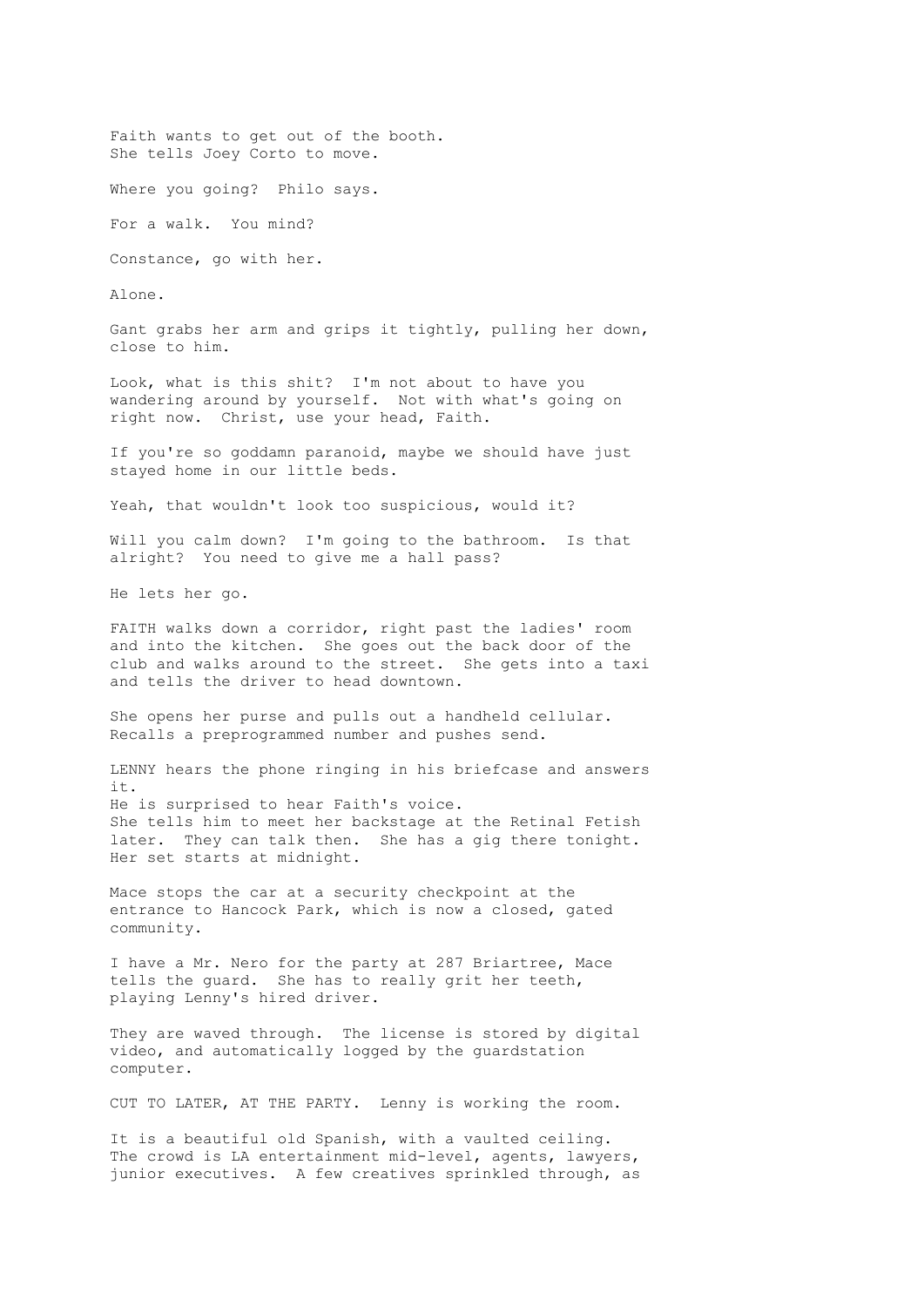seasoning. This is prime turf for Lenny. He is like the coke dealer of the early eighties. The backroom man, chicly dangerous.

We see him working from the OUTSIDE through the tall windows. Mace is in the courtyard with the car, having a cigarette with the other drivers. She watches Lenny through the glass. He didn't invite her in. She knows he is a pretender in that glittery world, an outsider, a street guy like her... trying to rub up against a world that is not really his.

She is his Sancho Panza, somehow loyal despite her best instincts. It may occur to us for the first time that Mace secretly wishes Lenny would for once notice that she is a woman. But she is too cool to ever say anything. If he can't figure that one out for himself, forget it.

INSIDE, LENNY is talking to a society deb named JUDE PAIGE. She is a trust-fund baby, daughter of a Beverly Hills doctor. She is going to impress her jaded friends by going out and copping some tapes from Lenny.

SITTING IN HER CAR, Mace is talking to her younger sister by cellular. CECILE is babysitting Zander at Mace's house and wants to get going. Mace says she'll be home as soon as she can. While she's talking Mace flips open Lenny's Haliburton, which is on the seat next to her. She looks idly at the hand-written titles on the tapes. A couple of them say "Faith," followed by the date they were recorded. Disgusted, she throws them down and latches the case.

Lenny comes out with Jude Paige. He introduces Mace, but Jude just thinks it's odd that he's introducing his driver and doesn't even look at her. Jude walks past Mace, and gets into the backseat of the car with Lenny. Mace gives her an evil stare. Lenny opens his case and goes to work.

He knows that these prim Beverly Hills third-generation rich-bitches are all fucked up, with snakes eating snakes in their heads, and the stuff they want is pretty kinky. Power-trip sex, bondage stuff, hard action... and a glimpse of a world they would be too terrified to ever see for themselves... the world of the street.

He makes a sale and Jude goes back to the party. Lenny tells Mace he has one more stop. She says she has to go home.

He tells her it's on the way, more or less. Just head downtown. The Retinal Fetish. You know it?

Yeah. Lenny, I know it. It's that slime pit Faith sings at.

Mace clenches her jaw and puts the car in gear. As they pull onto the street, another car pulls out from the curb, up the block behind them. Steckler, still following.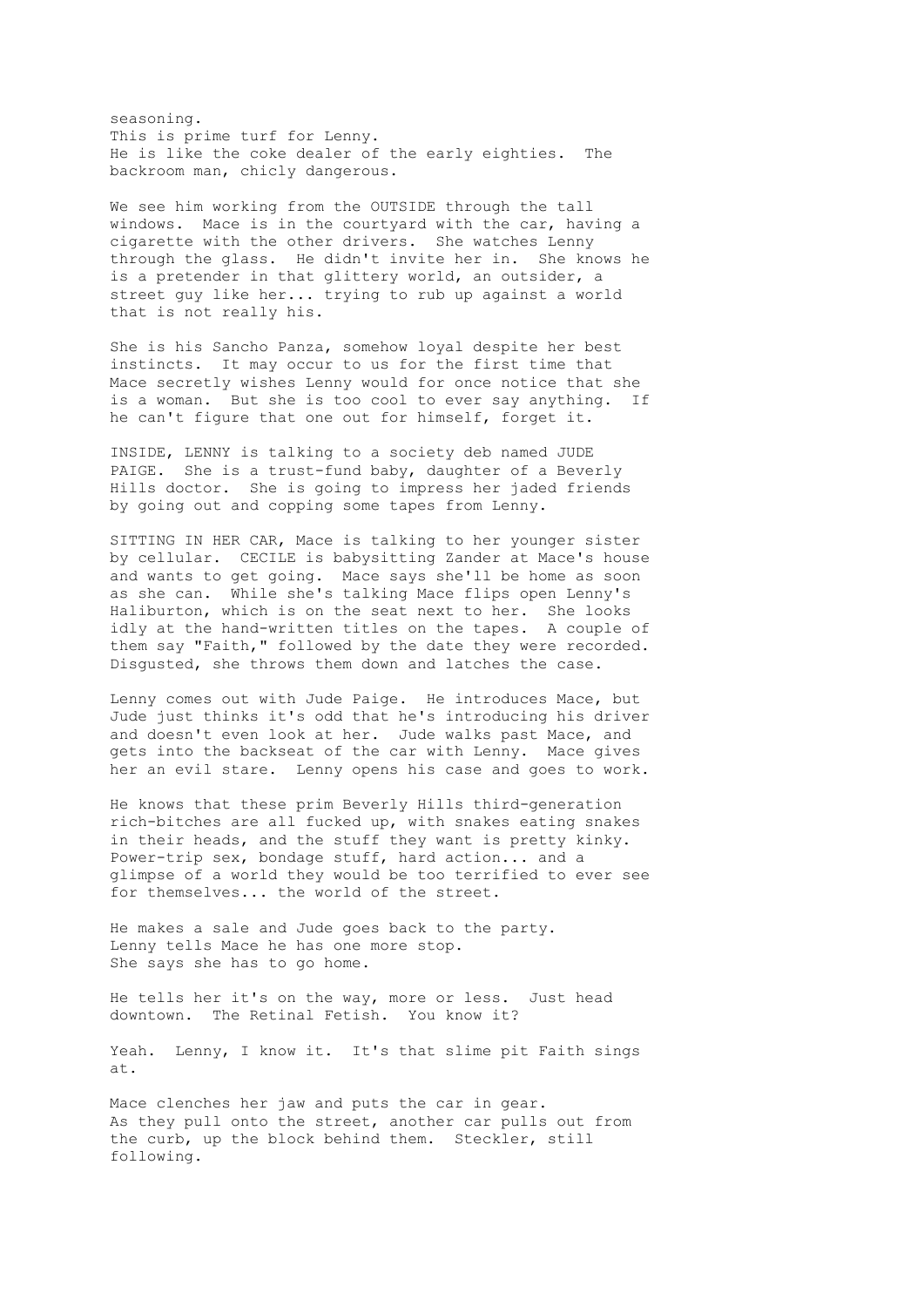ENROUTE TO THE RETINAL FETISH, Lenny puts on the trodes again. He puts a tape marked "Faith 2/12/99" in the deck and punches it on.

IN POV we experience another moment between Faith and Lenny from almost a year before. When things were still good. In it we see Lenny's POV of them talking. Faith is curious about the squid recording. Lenny says he wants her to try it out. He wants to see what they are like together through her eyes. We see him turn off the record deck.

TAPE RESTARTS. We see the two of them standing together, reflected in a mirror. We are Faith now. Is it on? she says, I don't feel anything. Lenny tells her to forget it is there.

In the mirror we see that Faith has her hair pulled back tight, and the squid array covers her head. Lenny takes a wild red wig and puts it on her, hiding the array. She laughs at the look. He turns her to him. They begin to make love.

Lenny begins to bliss out under the electrodes. Mace is watching him in the rear-view as he plays back the electronic memories of his true love, whom Mace can't stand. He's in love with a woman on a tape, and he doesn't even see the one that's right in front of him. Plus she knows he's hurting himself with all this playback... getting strung out. Caught in a loop. Frying his neurons.

Mace is pissed off, feeling used and abused. Hates being his squire. She stops the car, pulling over on a commercial street. Lenny, under the wire, doesn't notice. She walks back to his door and whips it open. Punches her finger down on the STOP button of his playback deck.

IN POV we see Faith's image fade into a burst of static.

Lenny opens his eyes, disoriented. The afterimage of Faith's face is replaced by Mace's. Lenny sees they are stopped.

LENNY

What's up?

MACE

Out of the car.

LENNY

Are you angry?

She grabs him by the lapels. Jerks him out roughly.

LENNY Hey, careful on the jacket. This is Armani.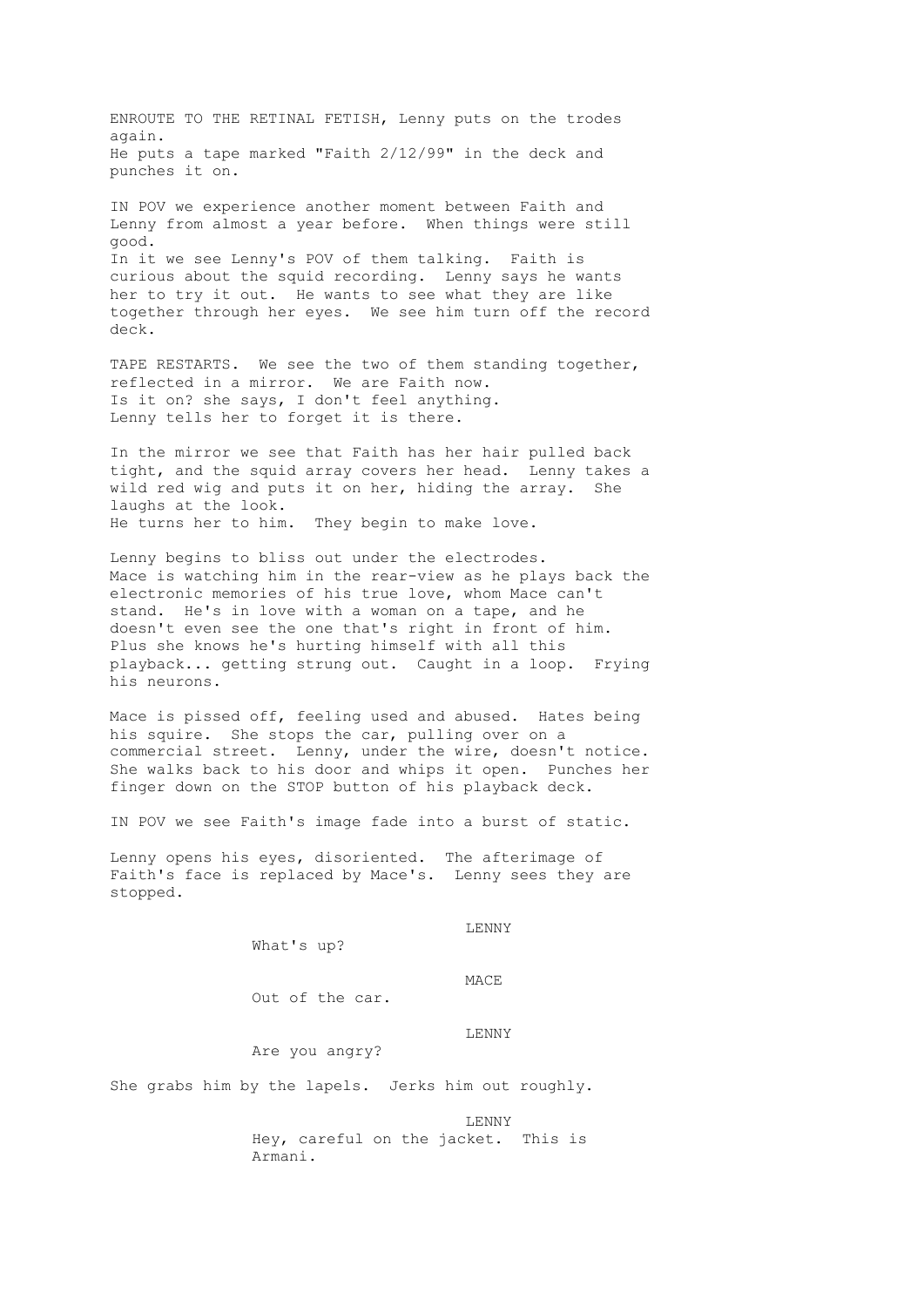MACE I've had enough of this shit. You're on foot, Lenny. LENNY In LA? Are you crazy? MACE Call a cab. I'm going home. If I can remember where it is, it's been so long. Mace gets in the car and peels out... but Lenny runs and plasters himself on the hood. Mace accelerates, pretending she doesn't see him. MACE (calling her dispatcher) Six to base. LENNY Can I come in please? I'm having a hard time hearing the stereo. DISPATCHER Roger, six. You still have the client? MACE I'm making the drop-off right now. Mace jams on the brakes suddenly, throwing Lenny off (don't worry, she's not going that fast.) He scrambles up, standing in front of the car. She starts to move forward... LENNY Wait! Can we talk? MACE Lenny, don't try me. LENNY I need my case. It's still in the back. MACE Get it. He quickly moves, comes around the car and climbs in the

back door. Lenny grabs his Haliburton but instead of getting out, he leans through the divider window, next to Mace.

> LENNY Listen, can we talk a little bit here, like two rational adults?

Mace hits a button on the dash. The privacy divider rises suddenly, pinning Lenny to the ceiling.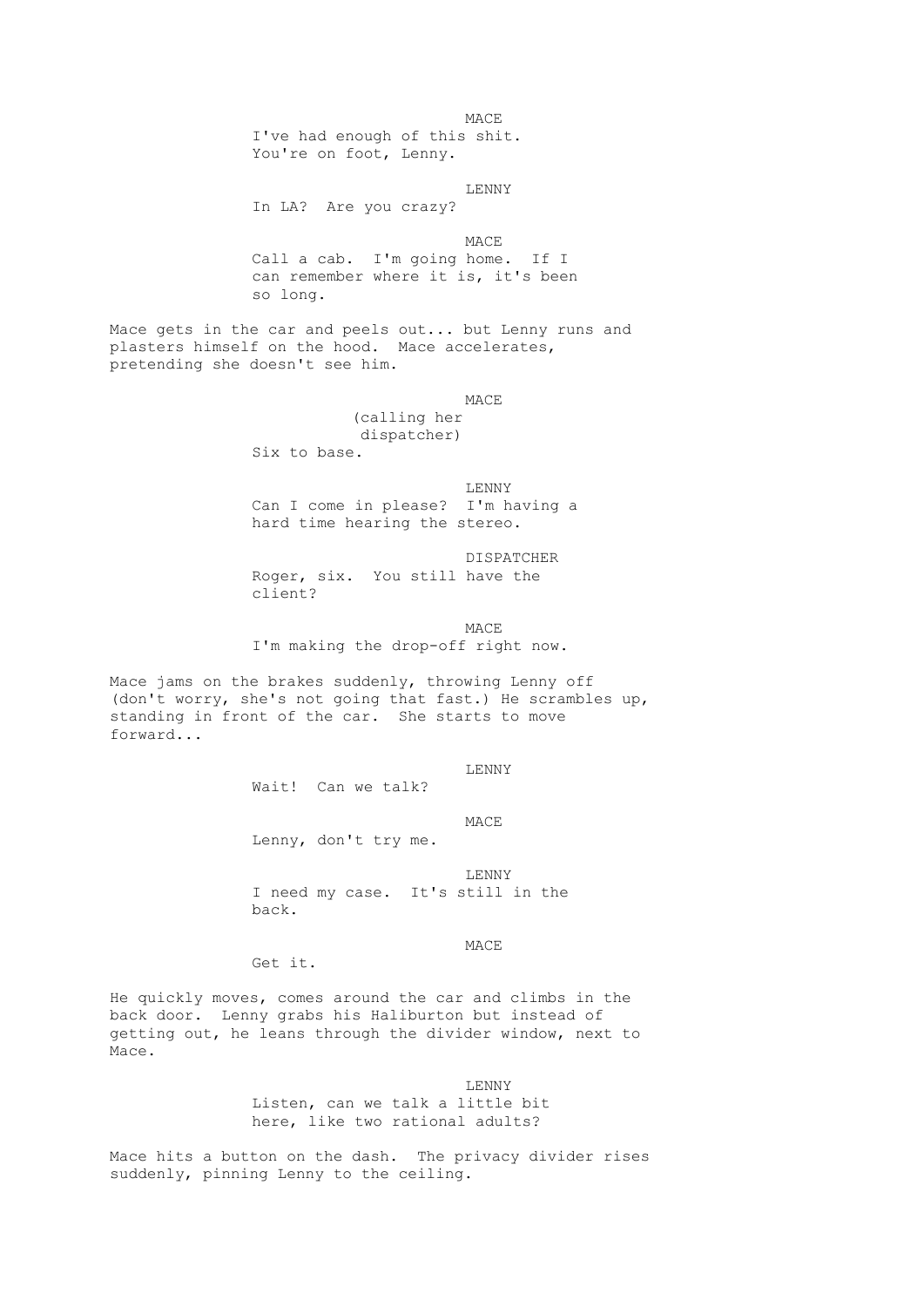# LENNY

That would be no.

MACE

I've had it. No more of this wirehead pervo shit in my car. You wanta jerk off your brain to some electronic 900 number, you do it somewhere else. But not on my watch.

LENNY

Okay, you got my attention, but this is cutting off the circulation to my head, here. D'you mind?

She lowers the divider, releasing him. Lenny straightens his jacket and tie. Runs a hand through his greasy hair.

LENNY

I thought we were friends?

## MACE

No. See, a friendship consists of more than just one person constantly doing favors for another person. Lately, every time I spend time with you I feel like I've been slimed.

LENNY

Wow. Really?

MACE

Look, Lenny, I got a kid, I got rent, I got an ex-husband someplace who doesn't send me a dime of support... I'm just trying to hold on here. And you're always comin' along with you schemes and your slick act... well I'm not gonna get sucked in anymore--

### LENNY

Okay, okay, fine, I understand. I know I've been outta line. It's just, whenever I'm in a bind, I think of you. Because I know I can count of you in a jam, and that's a very rare thing... that kind of bond between two people.

MACE

See! There you go running a line down on me again. Damn, can't you just shutup for once and listen?

LENNY Macey... I've never seen you like this.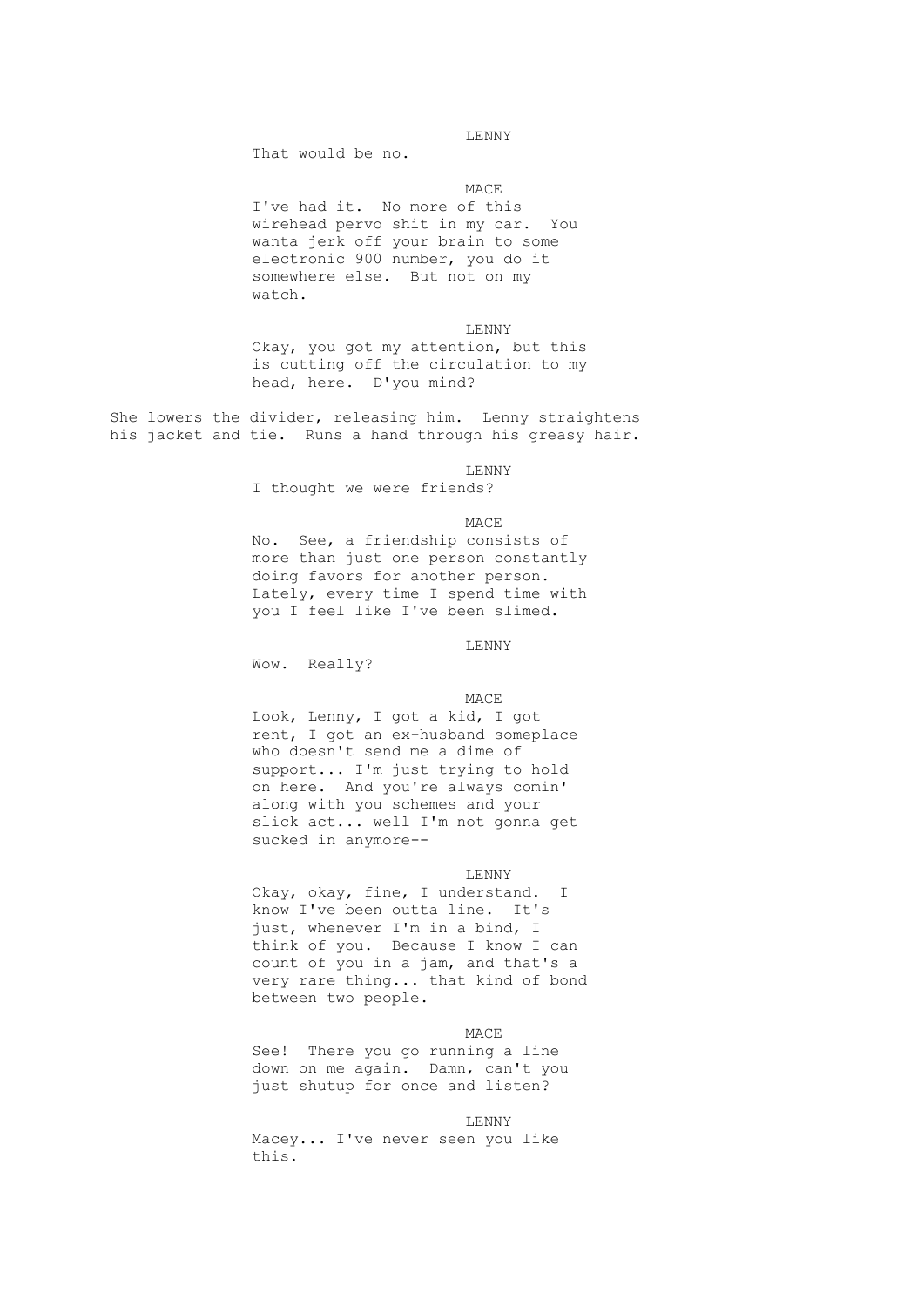MACE You used to be a great guy, Lenny, but lately you've been turning into some kinda squid-head low-life bottomfeeder... and you're getting strung out... you don't even see it. You're always broke, you just go from one sleazy score to the next. I'm not going to hang around and watch you poach your brain-- LENNY Playback is perfectly safe-- MACE It's not, Lenny. You know it's not. LENNY It's my business. It's what I do. MACE Fine. You want your frontal lobes to look like two runny eggs, it's fine with me. Look, I gotta get some sleep. LENNY You still like me, don't you? We're still buddies? MACE (sighing, resigned) Yeah. I don't see a way out of it. LENNY You feel better now? MACE Yeah. LENNY Macey, I know you're tired but can you drop me at the Fetish? I'm going to miss her show. MACE Sure, Lenny. The only thing worse than a junkie is a man in love. Mace puts the car in gear.

CUT TO Lenny entering the pounding din of THE RETINAL FETISH.

The place is a fringe hangout, converted schmatte factory, and it is a warren of dark rooms and corridors off a main dancefloor. A thundering labyrinth. Steel cage-like partitions of a chain-link give the place a harsh, concentration-camp atmosphere. The music is a thundering tech-thump, and the clientele are young and on the rough side. Techie ravers. Cybergrunge.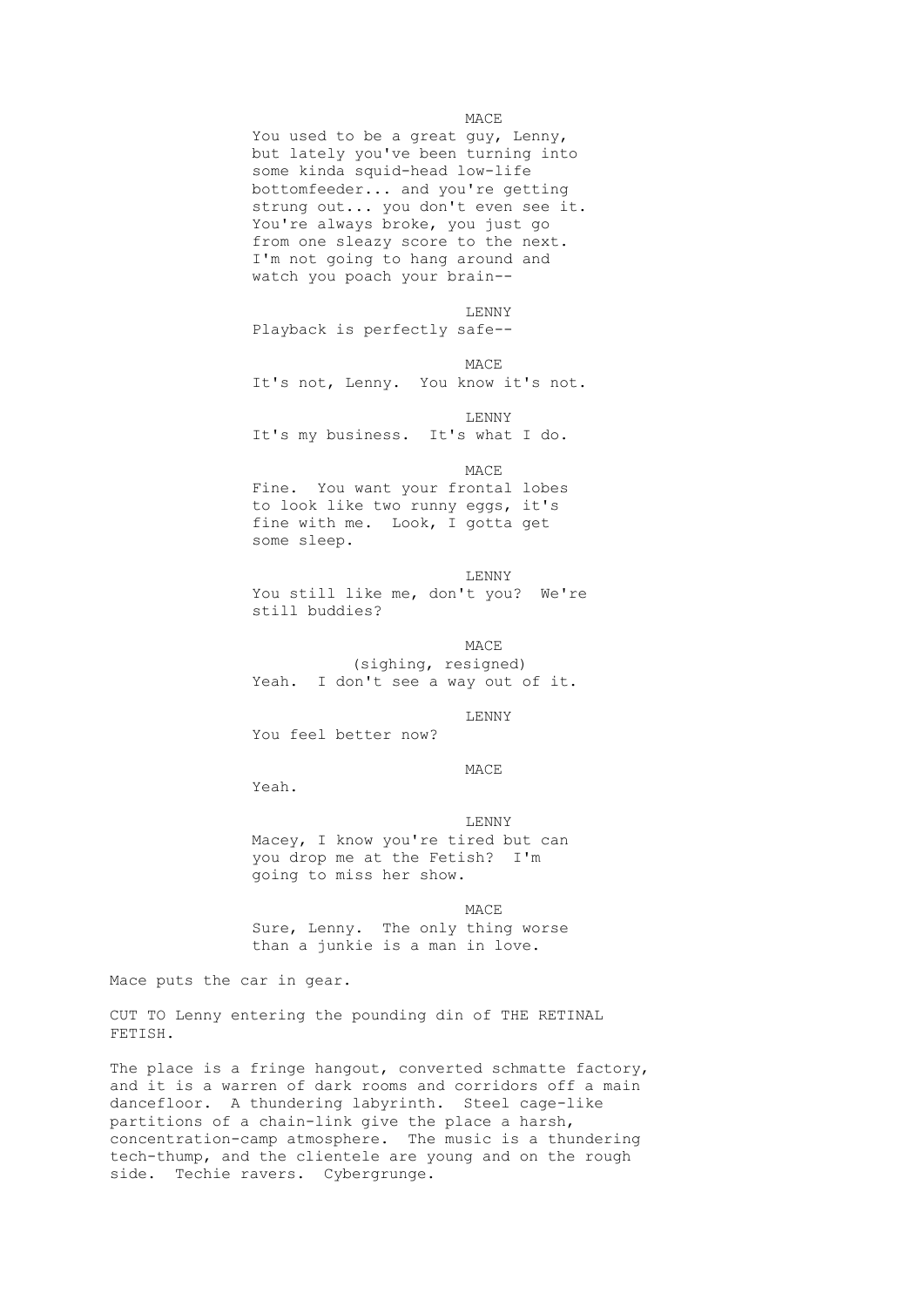There are many large video screens around, including some large projection types, which are running a continuous montage of wild graphics and images... a flurry of disturbing videos (MTV via William Burroughs).

The Fetish is a street-tech hangout, a meeting place for a lot of digital-underground types that Lenny knows. Here you can buy and sell illicit hardware and software, plus chemicals for the wetware (brain).

Smart-drugs are used openly, everybody trying to turbocharge their neurons. Jack up their neurotransmitters.

We see some of the looks that are popular in '99:

The Prole look, with Sinead O'Connor stubble heads and baggy denim uniforms, with work boots. The buzz-cuts and pajamas give them a kind of Auschwitz-meets-Metropolis look. The girls dance with their work-shirts unbuttoned... nothing underneath.

The Primal look: body-paint, face-paint, in primitive designs stolen from a hundred primitive cultures, but done with Day-Glo colors.

We also see mixtures of all the stuff currently out there (kilts on men, leather jackets, bicycle pants, etc). Costume ball masks and long gloves seem popular, on men and women.

OUTSIDE, MACE is driving away when she sees a limo pull up nearby. Joey Corto, Duncan and Constance get out. Gant's goon squad, minus Wade Beemer.

Mace thinks for a second. Then she swears softly. She reparks and goes into the club.

Lenny moves through the crowd. He sees Tick and slaps five with him as he passes. Greets a few others. This is Lenny's turf also... the shadow side of his upscale parties. This is the tech underground, where Lenny's street cronies bring him things. This is where he buys, deals equipment, sets up "clips"... wires people up to go out and forage the street for illicit experiences.

Lenny moves on, away from the din of the main floor and down trash-littered stairs to the basement. The air is rancid.

He enters a concrete connecting corridor, stepping around a girl who is holding a guy while he pukes.

Lenny sees six members of a VIETNAMESE STREET GANG coming toward him. The leader is TRAN, who is in his early twenties and the oldest. Next to him is his 15-year-old girlfriend, CINDY MINH, aka "VITA." She is a slit-eyed stone fox, very tough. Tran is cool and relaxed. Dialed in.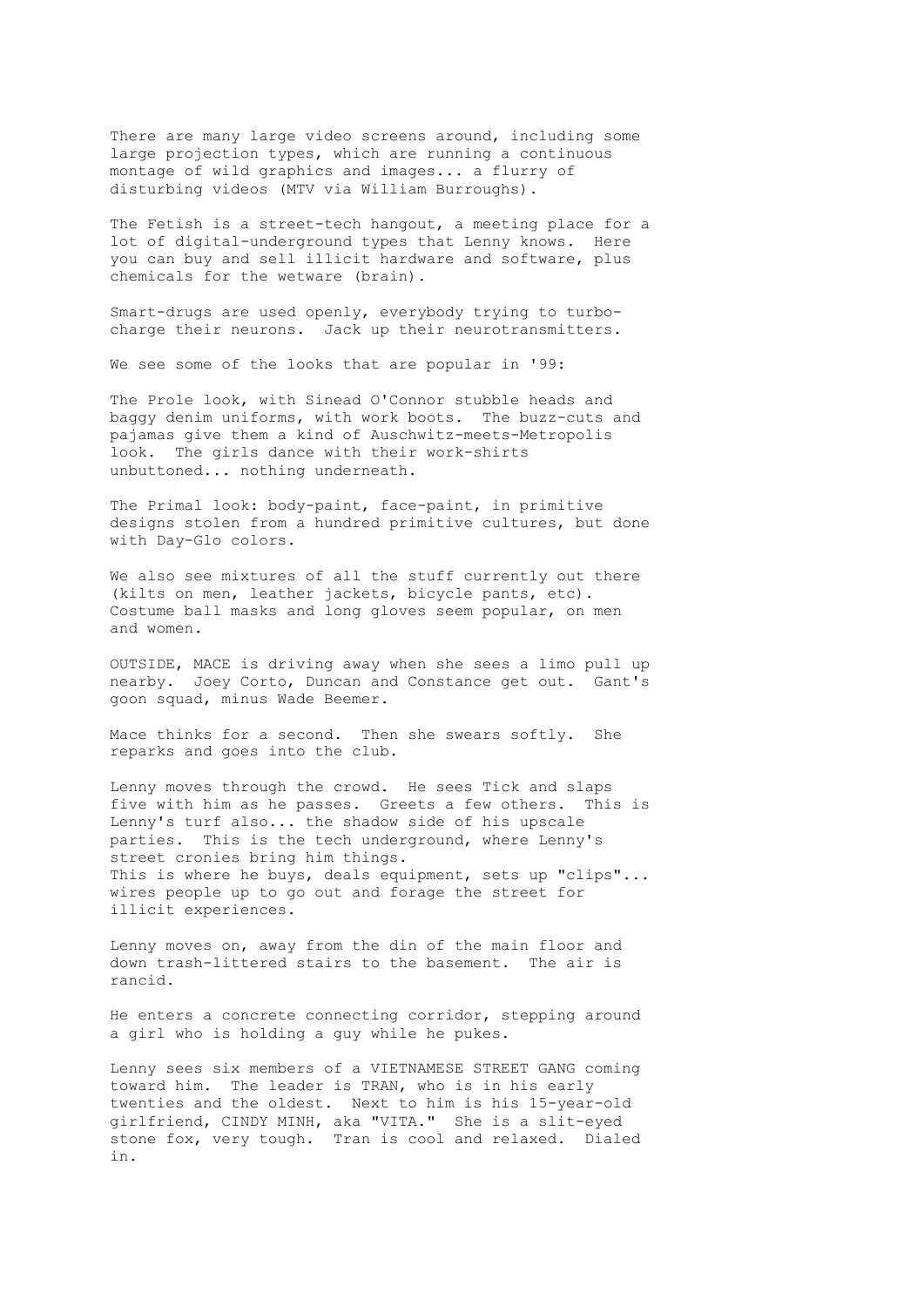Lenny greets them casually, calling them the Viet Cong. He slaps Tran's palm and they get close to talk. Tran asks if Lenny has his money? Lenny laughs and says no problem. He'll come by tomorrow afternoon. Tran gives Lenny a hard time, saying he's never going to front him any more gear, but you can see they like each other. There's no anger.

Tran is a hardware dealer. A street tech pro. He runs a stolen high-tech parts rings. Sets up Lenny's rigs. Builds special stuff for him. Tran thinks life is a surreal parade. His parents squatted in rice-paddies and got napalmed. He went to high school in Huntington Beach and watched MTV. He has no discernible value system except personal survival. And he keeps an open mind about everything. He is a smart-drug user. He pulls out an inhaler, like an asthmatic would use, and does a snort of vasopressin. He's into brain enhancement.

MACE SEARCHES the crowd for Lenny. Through the frenzy of dancers she sees Constance, Duncan and Corto also moving, scanning.

LENNY CLIMBS TO A LANDING overlooking the dancefloor. Through chain-link he sees the swirl of activity below. He goes to a door, and enters a tiny room crammed with electronics gear. It is the control room for all the screens on the main floor. Sitting at the center of all the wires and tape-decks is TEX ARCANA, a friend of Lenny's. Tex whips around from one deck to another, his hands flying.

He is in a wheelchair, which he pivots nimbly. Tex gives Lenny a high five as he comes in and pauses in his veejaying to take a belt from a hip flask.

> LENNY So, those rascals still haven't grown back yet, huh?

Tex looks under the blanket covering his lap. Passes his hand through the air down there. Looks puzzled.

> TEX Nope. Guess not. Any day now, though.

Lenny opens his briefcase and hands Tex a tape. Tells him it's a present. No charge. It's something he had made for him. Tex pulls a squid-deck out of a drawer and sticks the tape in. He puts on the headset and pushed PLAY.

IN POV we are on a beach. Early morning. We are running. Running flat out, with the wind. Looking down... we are barefoot on the wet sand. Foaming water races up the sand and breaks around our strong male legs.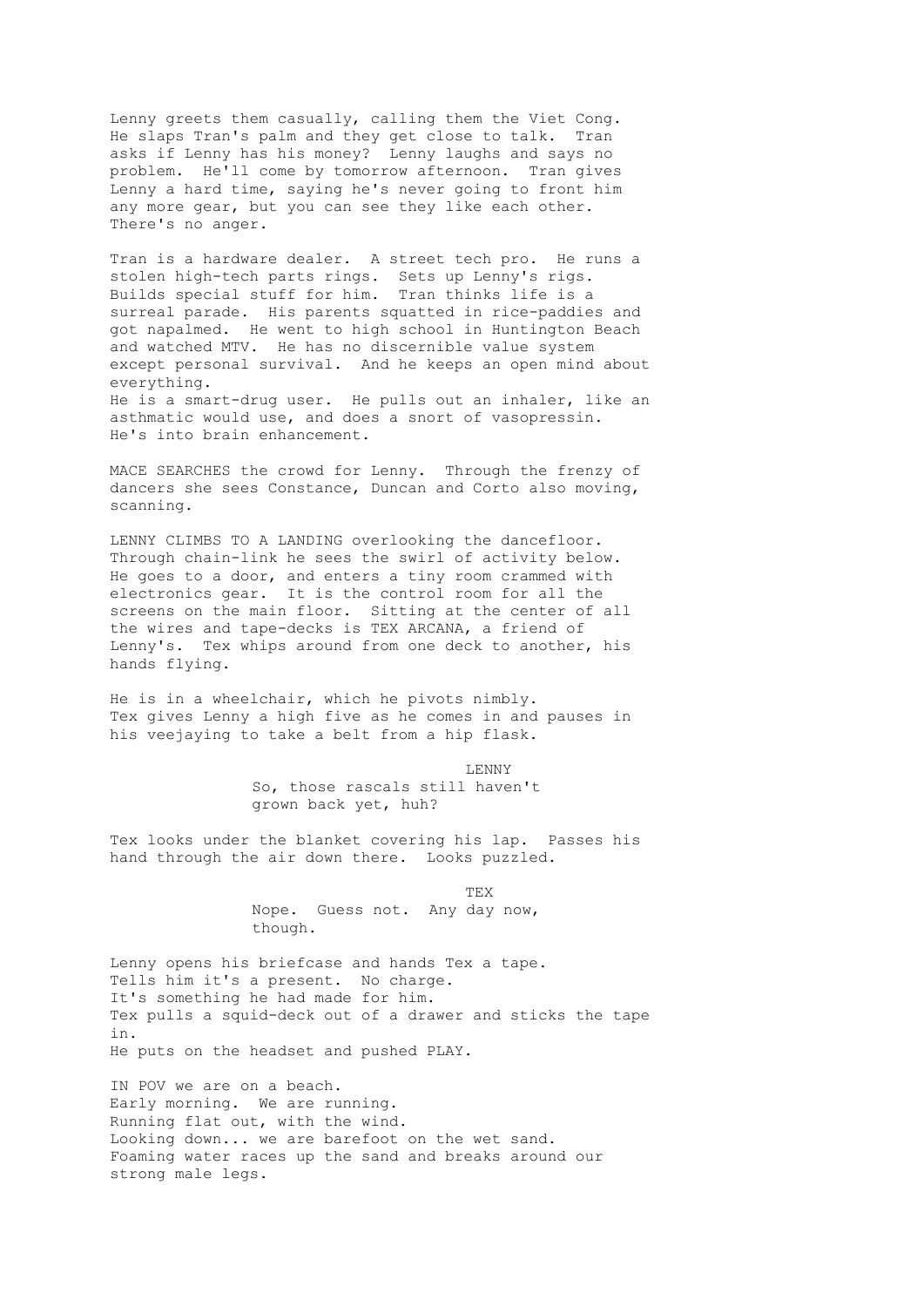Looking up again, to see our running companion... a beautiful lithe woman in shorts and T-shirt. She laughs and we speed up. Seagulls flee before us, taking off in the dawn light. An exquisite moment of pure life force.

TIGHT ON TEX'S FACE... as a tear leaks from the corner of his eye. He is smiling like he is listening to beautiful music.

He opens his eyes and stops the tape. Tex softly thanks Lenny. We see the quiet magnificence of Lenny's gift. Lenny always knows what everybody needs. Then Tex remembers something. He fishes around in the clutter and hands Lenny a sealed manila envelope with "NERO" printed on it.

Tex says it was just sitting in here when I came in. No idea who left it. Lenny tears open the envelope. Inside is a squid tape. It is completely unmarked.

Fan mail from some flounder?

Lenny shrugs and puts it in his pocket.

I'll check it out later. I gotta get down there or I'm gonna miss Faith's set.

LENNY GOES BACK DOWNSTAIRS, and is moving down another smoky corridor when he runs into Mace. She tells him that Corto and Gant's goons are here.

You come back to tell me that?

I didn't want you tripping on the stairs again.

Lenny grins. Busted. He thanks her. They move through the strobing din. It becomes a kind of tour of Hell. They pass people doing playback. Lenny shows her a side room, an unfurnished room with crumbling concrete walls where emaciated ravers are jacking-in directly to each other. They use cheap Korean squid equipment to make a real-time hookup. Real overload stuff. Nailing the pleasure centers directly. Very unhealthy.

Lenny shows her some input-junkies sprawled in a corner. Using low-grade gear to run orgasm-loops. Dangerous. Very addictive. They are immobilized, jerking spasmodically. These are true wireheads. Lost in blissed-out electronic purgatory.

Lenny thinks of this as a demonstration to Mace that what he does is a class act by comparison to these... the real junkies. He doesn't get it that it's all the same thing.

This place is a kind of crossroads for all the low-life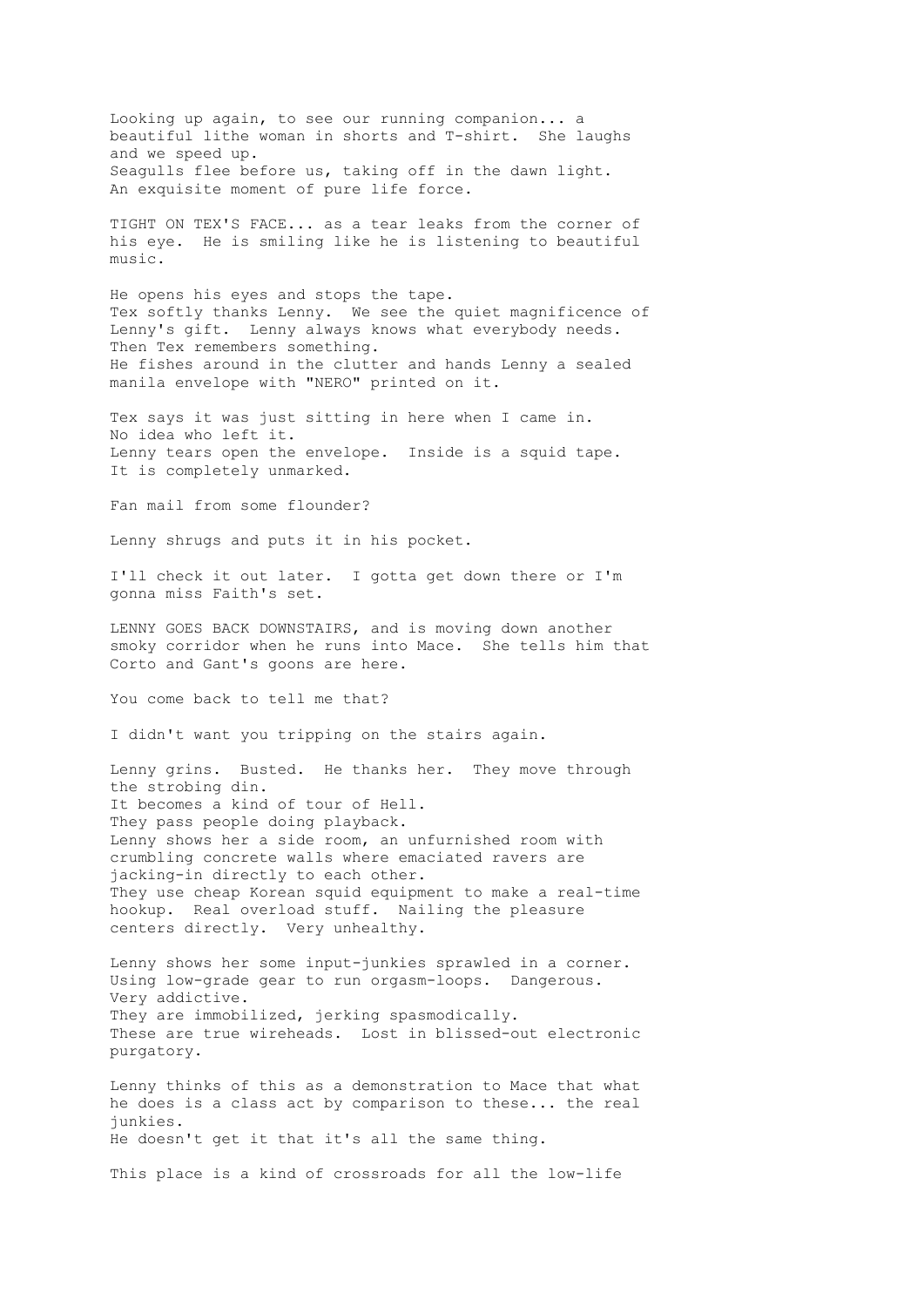types. A girl named NINA comes up to him. She is young, with a greyhound body, but her eyes are old, hiding in black pits under her hair. Got any work for me, Lenny? He looks at her arms... bruised at the elbows. Looks into her jittery eyes. Your pupils are really slammed down... you slamming again? Sorry Nina, call me when you're cleaned up. THEY MOVE ON, crossing the main floor toward the stage. Lenny ask Mace if she knows that guy. She turns and looks at a face in the crowd, watching them. It is Steckler. He looks away, casually. No. Don't know him. He's been watching me. And I think I saw him earlier somewhere tonight. THE STAGE LIGHTS COME UP suddenly and Faith is standing there. Like she beamed in. She is wearing a revealing leather outfit, showing a lot of her milk-white skin. Her black hair frames her eyes, giving her an intense feral look. The band kicks down with a wall of thundering sound. Faith explodes into motion. It is stunning. Her body convulses like a 440-volt mainline is hooked up to her. She wheels across the stage, slashing her head up and down so that her hair bursts in the strobe-flashes like flak. Lenny is mesmerized. He has seen this before, many times. But it always has the same effect on him. He is transported into another world by her, a world in which there is only the two of them, and she dances just for him. Faith starts to sing. It is just an inchoate wail at first, a police siren of a voice which descends through all the registers to a fearsome growl, and then back up... into notes of unearthly beauty. She is really good. A techno-erotic pagan. She seems like a force of nature. Maybe for the first time we see in her what Lenny sees... her energy, her talent, the life force flowing strong through her like a river. Her movements are fierce and unchoreographed, exploding toward the audience and then folding in, as if wrapping around some deep inner pain. The song is pure edge, dark, tortured. A song of pain and loss in a speed-metal/industrial concussive rhythm.

It is scary that such anger and hurt could explode out of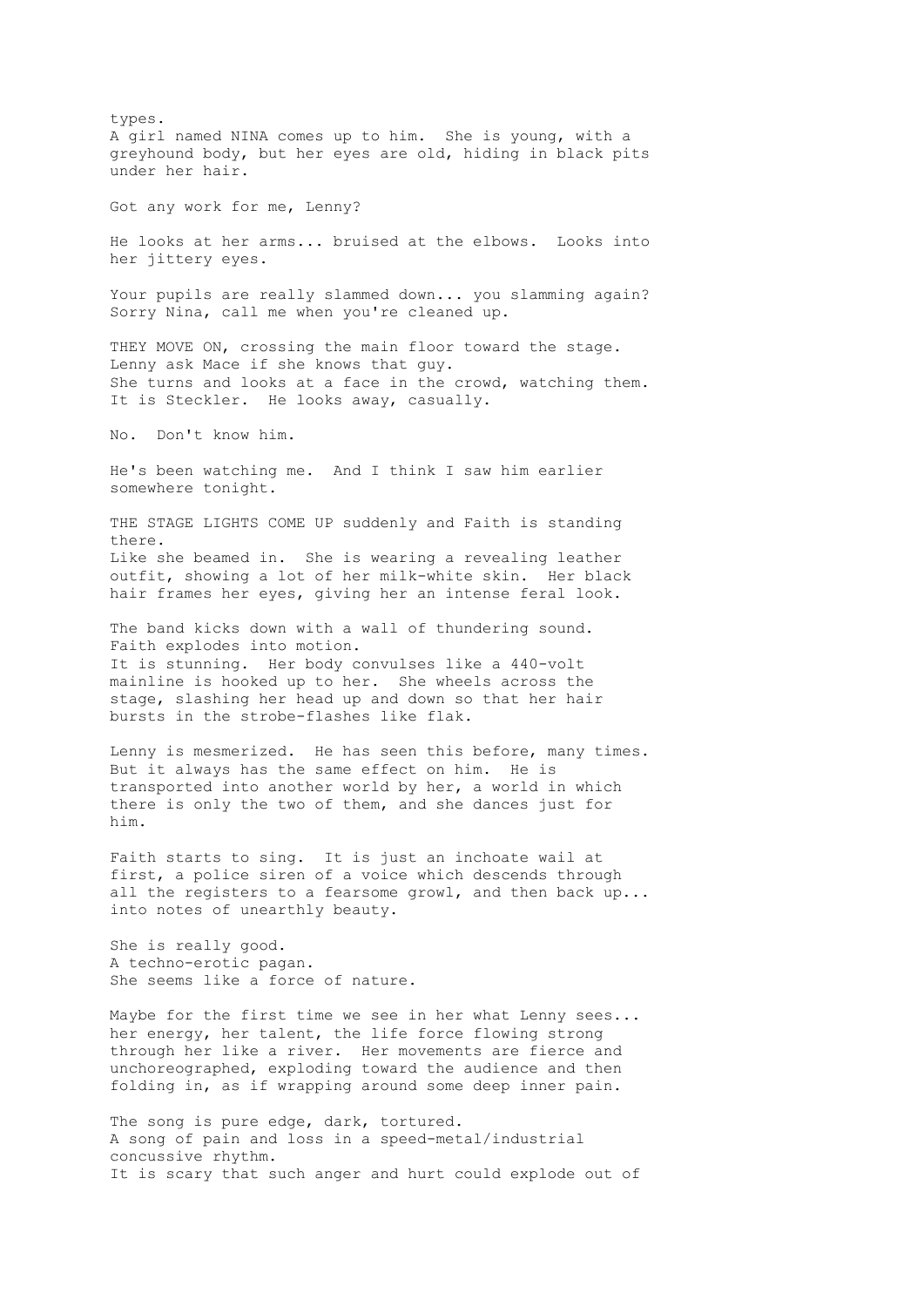such a porcelain perfect face. The pain and rage of an entire tormented, hellbent planet raised to heaven in one voice. TIGHT ON MACE, her mouth open. She's never seen Faith perform. Holy shit. This ain't no Whitney Houston. Faith doesn't play to the audience, or engage them in any way. She is merely taking what's in her head and letting it out. She could give a shit if they are there or not. Faith... now the whirling dervish, spinning to the speedrun of the lead guitar break. Now shrieking into the silence after a climactic downbeat, and holding the note... holding it longer than you believe she possibly could. Then nothing. When it is over she just drops the microphone and walks away. Fuck you. CUT TO LENNY and Mace entering the rat-warren of corridors backstage. Lenny tells Mace to keep an eye on the goon squad while he tries to find Faith on her break between sets. LENNY MAKES HIS WAY to an unmarked door and goes in. Faith is inside. It is not much of a dressing room. A cracked mirror and a bunch of boxes of cleaning supplies filling half the room. Faith is drenched with sweat. Spent. She is kicked back, chugging a beer. She drains it and looks at Lenny. This is the first time they have been alone together in real-time for many months. There is so much history between them, unspoken... held captive in this moment. Pain and the memory of joy. Hi, baby. I've missed you, he says. Faith breaks the moment. She turns away. Shakes her hair and sweat flies. She grabs a towel and asks him what was so important that he needed to talk to her about. He says he wanted to ask her if anything was going on. If there was anything wrong. She doesn't know what he is talking about. She says this is just another one of his ploys to get back next to her. Faith turns to him. FAITH It's over, Lenny. We've been all through this. What's the point. You gotta get on with your life. LENNY Yeah, I know. But you didn't answer my question. Is anything wrong? FAITH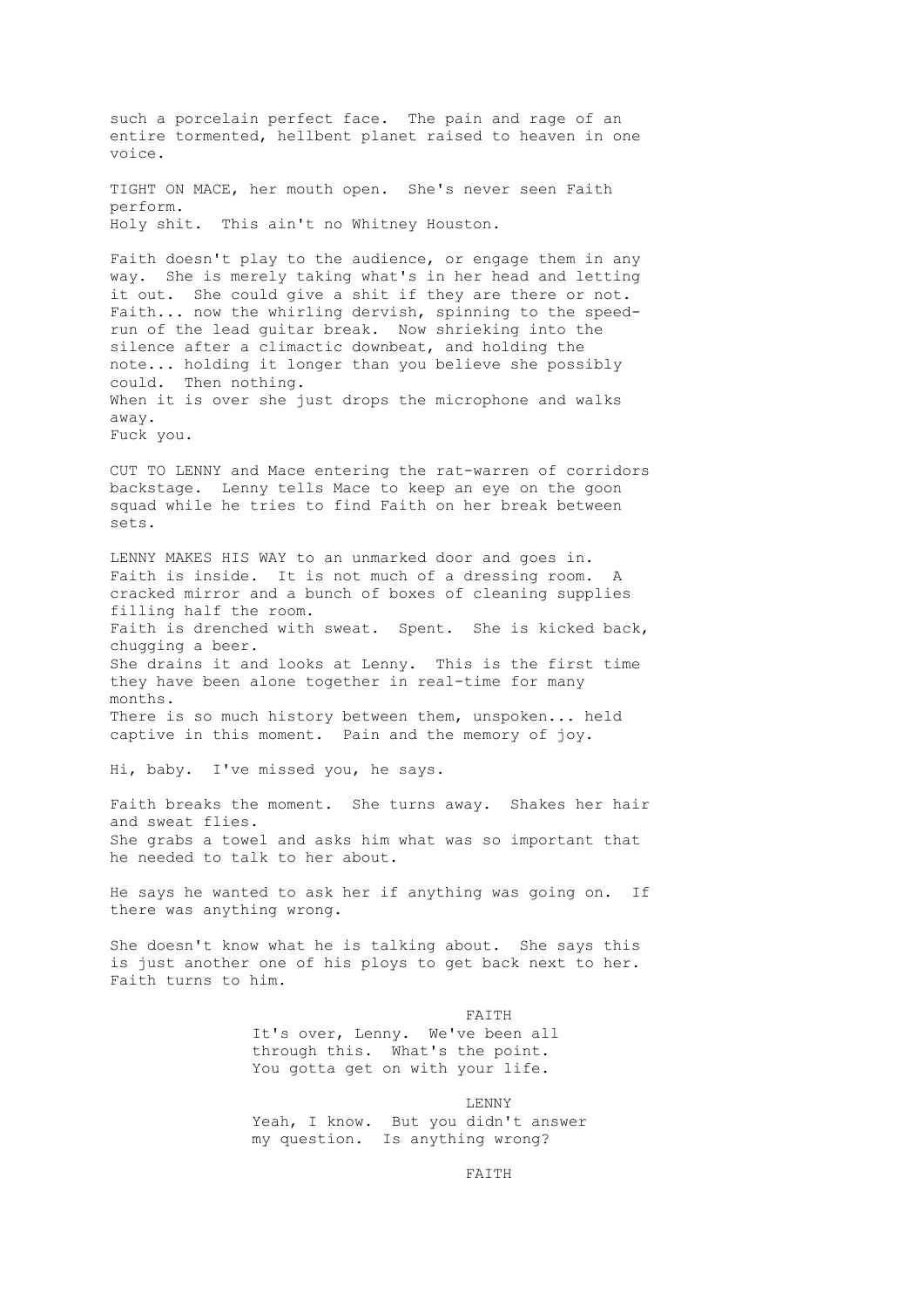No.

LENNY So why would Iris tell me you might be in danger if-- FAITH You talked to Iris? LENNY Yeah. But she split before she could say what was up. So what's up? FAITH Nothing. Iris and I don't hang out anymore. I haven't seen her in months. So who knows what's going on in her head? LENNY I ain't buying it. You wouldn't have called me back, had me come down here, if you didn't want to tell me something. FAITH I just... I wanted to tell you to stay away from me. Philo's acting crazy. Totally paranoid. Having his guys watching me all the time. He even hired a P.I. to follow me... your pal Max. LENNY You're kidding. FAITH No, it's true. That was about a month ago. But now it's... worse. LENNY Look if you're afraid of Philo, cut him loose. Pack you bags and get out. FAITH No, I can't. LENNY Why? FAITH If I leave now I lose everything. I've worked too hard, Lenny. And it's finally starting to go... after all the scroungy club dates and bullshit and... and eating out of Styrofoam for weeks at a time, it's going. It's happening. The video's running, and we start the new album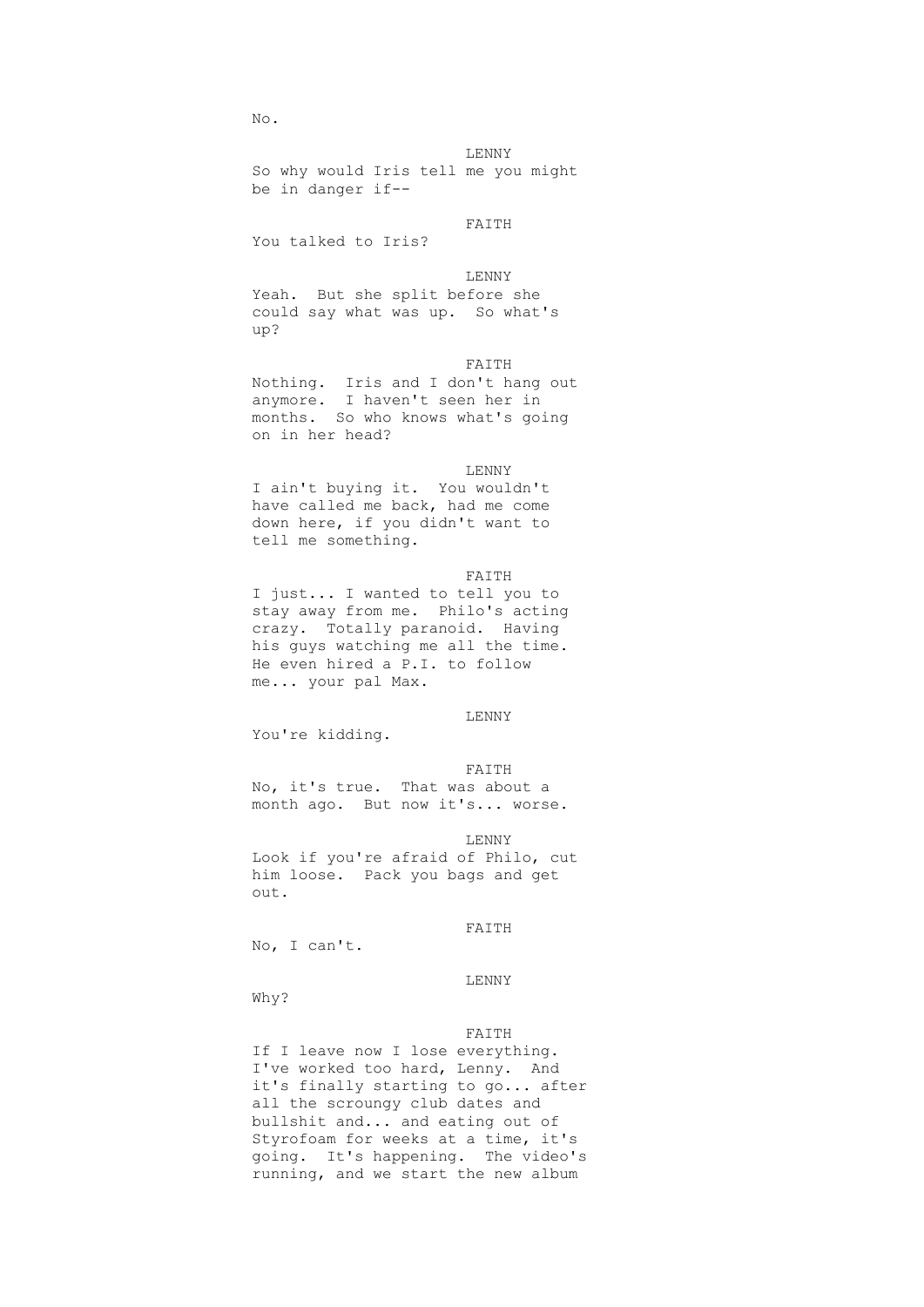in a coupla weeks... Philo's got it all set up--

### LENNY

Fuck Philo! It's you that's up there on the stage, not him. And it was me that got you your first club date... remember? Back when we were both starving--

## FAITH

I know, Lenny. You used to make all your friends come so the crowd would be bigger.

LENNY

Faith, I watched you create yourself out of nothing. You're like a goddamn cruise missile, targeted on making it. And you will.

FAITH

Damn right.

LENNY And you don't need this guy to do it. Get out. Now. Tonight.

FAITH

No. Uh unh. I'm not gonna just run away. This means too much to me.

LENNY

So you're gonna stay with a guy that you don't love, that you're afraid of--

FAITH

Lenny, I'm not afraid of him, it's you that should be afraid of him. You're gonna get hurt. That's what I'm trying to tell you. Just give up this quest of yours... give up on me.

LENNY

Can't do it.

FAITH Give up on me, Lenny. I don't love you.

LENNY

I don't believe that.

# FAITH

Go. Please. I have to go on in a couple minutes. I just need to be alone.

Lenny leaves her. When the door is closed, she stares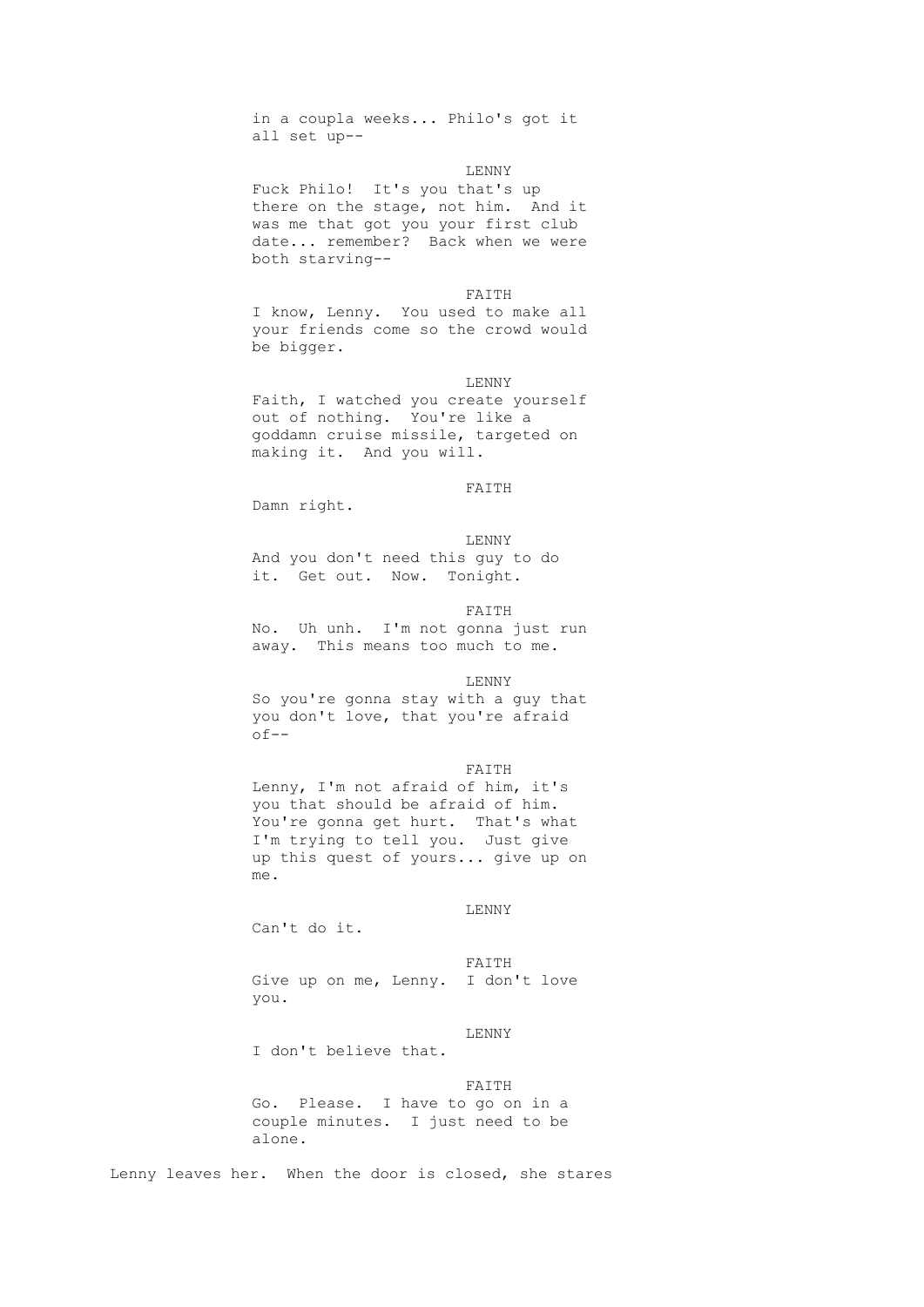after him. She seems about to cry, holding herself back. We see that whatever is going on in her head now, and whatever game she is running, she did love him. In the corridor Lenny shoulders his way past some rowdy members of her band and some other scroungy music riffraff. He passes a figure hunched at a payphone. Lenny stops and backs up. The guy turns. It is Max. LENNY Heard about your new gig. When were you gonna tell me? MAX I was gonna tell ya. Shit. It's just a job. I feel like shit. LENNY You should feel like shit. MAX Yeah, well you introduced me to Gant yourself, for chrissakes, at the party... which one was it? LENNY One of 'em. Yeah. That's nothing... I introduced Faith to him too. MAX A questionable move, given the historical perspective. Look, this gig surveilling her... I figured I could take some of the prick's money, and make sure she was okay at the same time. Do us both some good. LENNY And? Is she okay? MAX I don't know man. This guy's a complete control freak. And he treats her like a piece of trash. It's not what you'd call a healthy relationship. I think she's got a self-image problem, you ask me. LENNY So that mail-order psychology degree finally came, huh? Lenny's cellular rings and he answers it. Mace tells him she's on the main floor but she's lost track of Philo's goons.

They could be headed his way.

Lenny tells Max he's got to go. He tells Max to stay on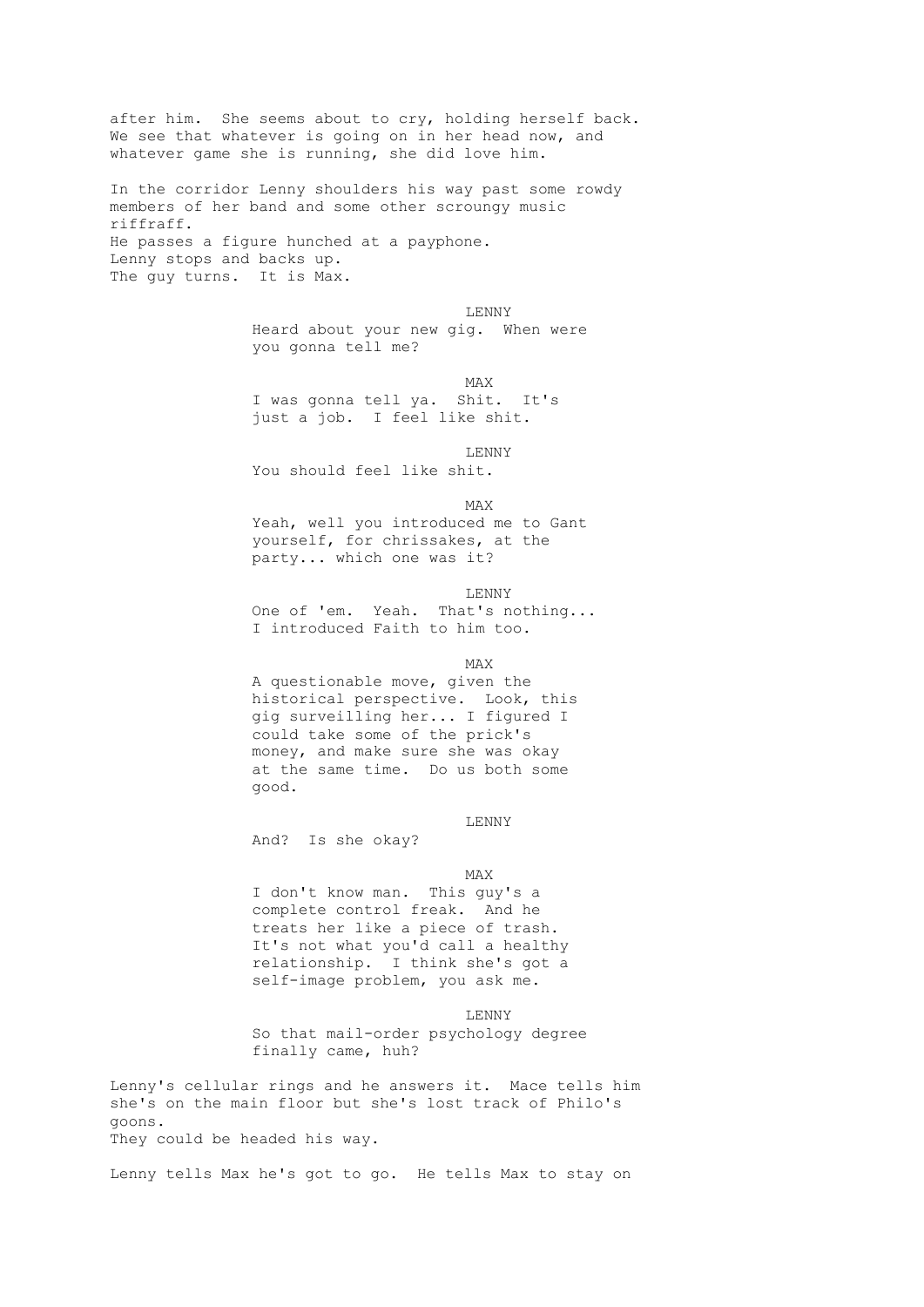Faith, because something might be going on. Lenny says he'll call him later.

CUT TO MACE moving through the crowd. Frenzied bodies. No sign of Corto, Constance and Duncan.

CUT TO LENNY coming down the back stairs. He rounds the corner at the bottom and... OH OH. Joey Corto, Constance and Duncan are right there, coming the other way.

They grab him and take him into a dank basement room. It is a large dark space, with rusted support columns and years of accumulated junk. Constance has Lenny's arm twisted painfully behind him. He can't break free.

Lenny, though he knows it's hopeless, starts his routine. He's getting to the part where he writes them all a big check when Constance slams his back up against a column and gut-punches him. Lenny struggles but he is no match for Constance's strength and fighting skill. She works him expertly, with a series of painful jabs. He deflates and sags to his knees. Corto laughs. He gets a charge out of Lenny getting the shit kicked out of him by a girl.

Constance grab him by his hair and pulls him up with one powerful arm. She is cocking back the other arm for a pile-driver punch when...

Suddenly a dark shape materializes behind her. Mace drives Constance head first into the steel column. Duncan lunges in and grabs for Mace. This is a mistake. Mace doesn't fight fancy. And she doesn't fight fair. She fights to win. And she is awesomely fast. Her moves are street moves, coupled with arm-locks and come-alongs she has been trained to use as a security driver.

Lenny recovers enough to get some licks in on Constance, who is still a little stunned. She has blood dripping in her eyes and can't see too well. He calls her a Hell Dyke and gets her to charge, then breaks a dusty old chair over her head.

Mace drops Duncan about the time Constance is hitting the ground, leaving... Joey Corto, who fumbles out a Beretta 9mm and sticks it in Mace's face. He sniggers, loving the upper hand.

Safety's on, she says. So, like a jerk, he looks.

She snaps sideways in a headfake and closes blindingly fast, twisting the gun out of his hand. She continues to twist his wrist brutally and Corto goes down to one knee, groaning. She takes his Beretta and backhands the barrel hard across his face. Mace releases his wrist and he crumples in a heap. She and Lenny back out the door.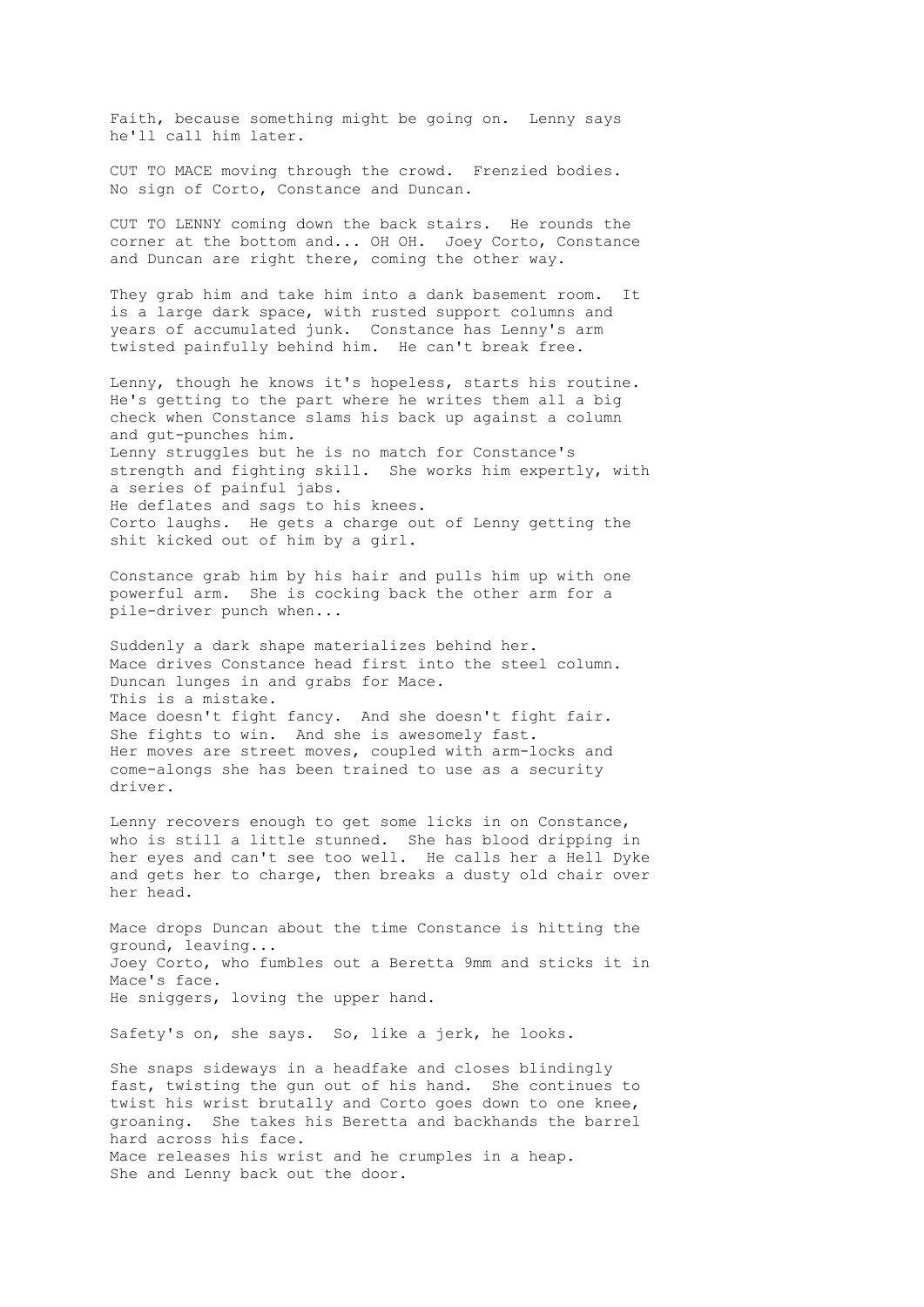Then Lenny runs back in and kicks Corto in the ribs.

Lenny! Mace grabs him and pulls him out of the room, then slams the heavy metal firedoor behind them. She locks it with a piece of junk wedged behind the release bar.

They walk quickly along the corridor to an exit into the alley behind the club. Mace is disassembling Corto's Beretta without looking at it as they walk. She drops pieces in dumpsters as they go.

Lenny brushes himself off and checks his jacket for damage. Mentions how the fabric is really great. Never takes a wrinkle. It is a metaphor for him. He keeps getting folded the wrong way and manages to bounce back. Teflon. Nothing sticks.

Mace asks him if he ever wondered why he gets beat up a lot. He never really thought about it. She offers him a ride home.

LENNY AND MACE ON THE DRIVE TO HIS PLACE. They are relaxed and easy. She offers him a belt from her tiny hip flask.

> MACE Lenny Nero. You're some piece of work. You're just calmly backstroking around in the big toilet bowl, and somehow you never let it touch you. Like some kinda Teflon man.

> > LENNY

Thank you.

#### MACE

I mean, the man's seen it all, right? Between working Vice and your current so-called occupation, you must've seen every kinda perversion.

#### LENNY

Every dark need. Every wrinkle in the human brain. I have crawled through the gutter of sexual dysfunction.

### MACE

What I'm sayin'. But you still manage to be this goofball romantic. What is that, some kinda defense mechanism?

LENNY It is my sword and my shield, Macey.

Lenny finds the anonymous tape in his pocket. He looks at it, puzzled.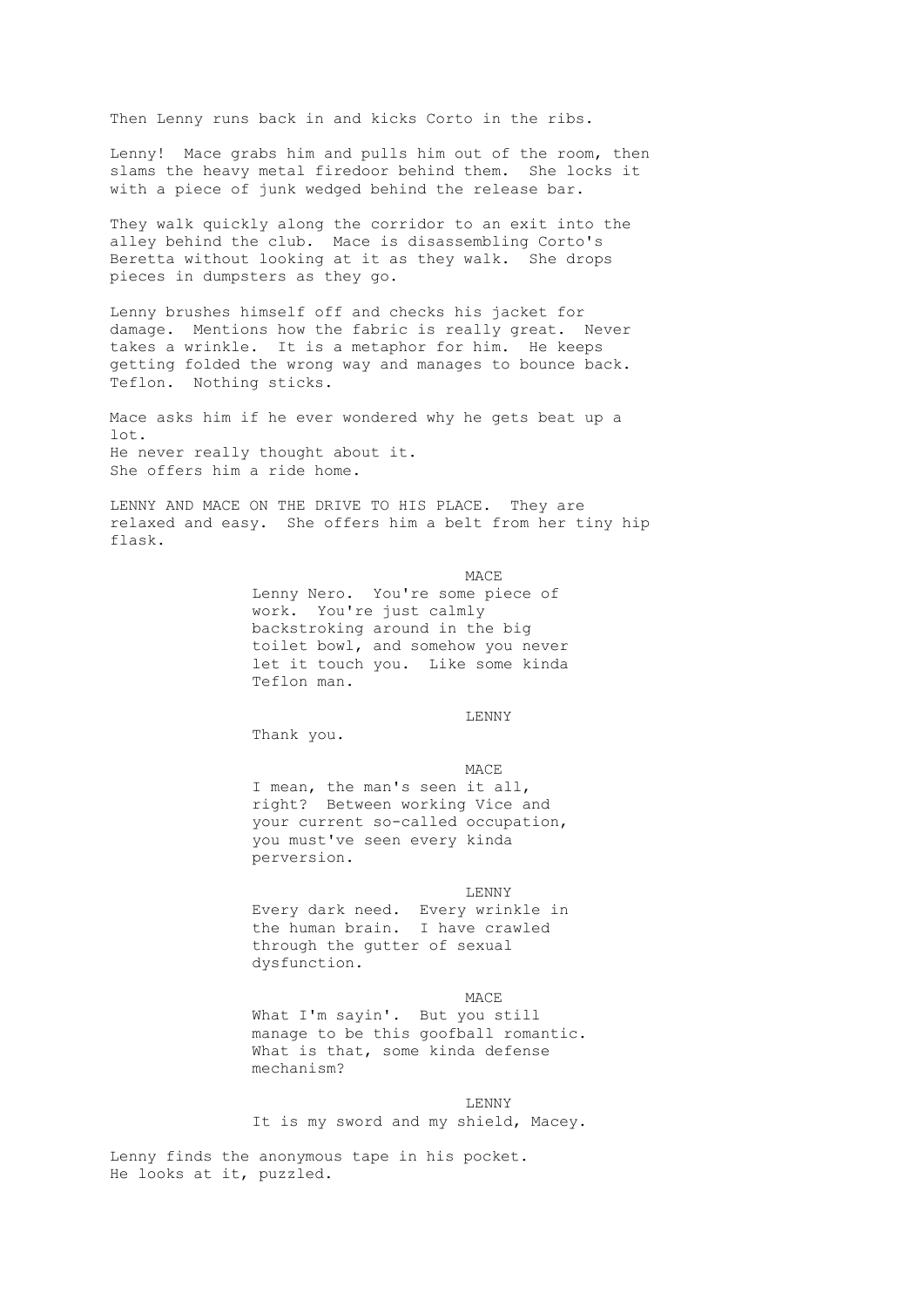Mace asks what it is. He says he has no idea. He opens his briefcase. Pops it into the deck. Settles the trodes on his head. He punches PLAY and closes his eyes.

POV SEQUENCE: This will be intercut between the actual POV and Lenny's reactions as he mentions some of what he is experiencing to Mace, sitting next to him.

The first thing we notice is that the POV is distorted visually. The colors are de-saturated. Almost black and white. Yet the detail is crisp and clear, almost hyperreal.

WE ARE WALKING down a hallway at a large hotel. An apparently endless row of doors. No sense of whether it is night or day. The Wearer's glance goes to the numbers on the doors from time to time. We come to a particular door. There is a DO NOT DISTURB sign on the door. The Wearer moves to the next door. Looks both ways. The corridor is empty.

It's a test-pattern so far. Lenny says.

"Our" hands appear, quickly pulling on latex surgical gloves. They look like male hands. The snapping of the rubber is the only sound in the corridor. The POV hunches down to the lock and we see the hands go to work with lock-picking tools. Several seconds and the lock is very professionally picked.

Okay, we got a little B and E action now, Lenny says to Mace.

We enter the dark room, which is vacant. The drapes are open and we see city lights. It is night. One gloved hand picks up the guest directory and looks at it in the moonlight coming in the window. The SUNSET REGENT.

The Wearer drops the directory and the hands reappear holding... a black ski-mask. He pulls it on, leaving the subsequent POV seen through the eye-holes of the mask. The Wearer now looks up into a mirror on the dresser. He has avoided his reflection up until now. We see a man, dresses in a jogging suit and black fanny-pack, and of course the ski-mask. Totally anonymous.

Hey, this is getting interesting, Lenny says. This guy is good with the suspense.

The Wearer climbs the railing and, six stories above the pavement, slips around the wall, stepping down onto the other balcony. We hug the wall, looking furtively into the room. It is a suite. In the living room we see a woman making herself a drink at the mini-bar. She turns...

It is Iris. She is wearing a T-shirt and panties. Probably ready for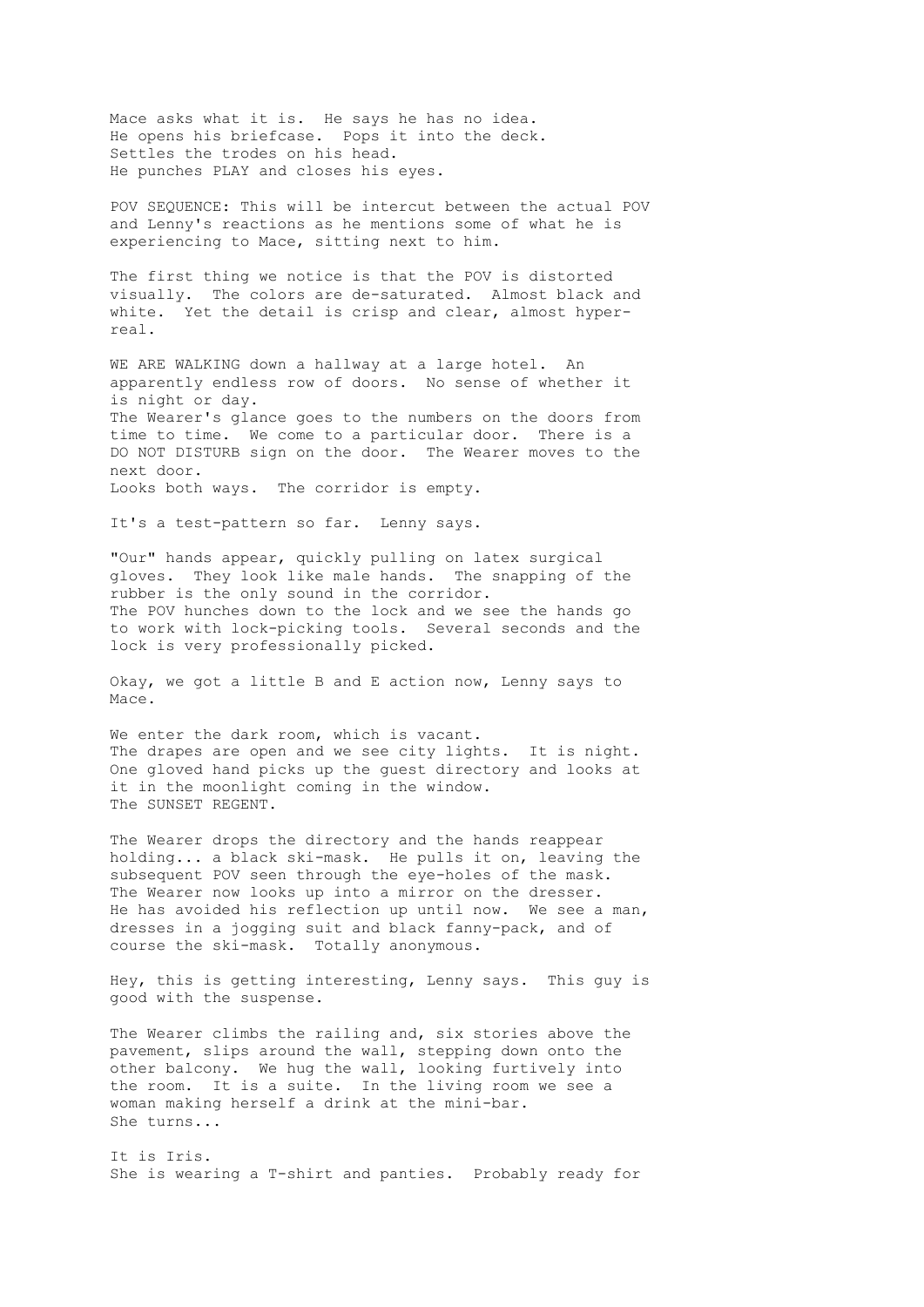bed. She looks like she can't sleep. Pours the Scotch shakily. CUT TO LENNY, the streetlights washing across his face. He gets suddenly serious with a flash of premonitory dread. IN POV we see Iris go into the bedroom, out of sight. We can hear the television on in there. Using a steel jimmy the Wearer slips the latch on the balcony slider and silently opens it, slipping inside. We stalk quietly to the bedroom door, listening to her movements. Water running in the bathroom. We come around the doorframe. Bedroom dark, bathed in TV glow. Iris in the bathroom, washing her face with cold water. We move toward her. Crossing the room as she reaches for a towel. We are now only a couple of feet away. She comes out of the bathroom, walking right past us, drying her face. She lowers the towel, turning away... her eyes whip back. Widening in terror. She reacts with surprising speed, diving across the bed. We go after her. Her hand goes under the pillow and comes out with a small automatic pistol. She whips it around toward us but we grab it before she can fire and twist it away. She smashes the palm of her hand into our face and rolls off the bed. All this happens lightning-fast. We follow her as she scrambles up, running through the bedroom door. Across the living room and down the short hall to the front door. Closing rapidly on her as she somehow gets the chain off the door and gets out into the hall. Slam! We tackle her against the far wall of the corridor. Our right hand comes into view holding a small electric stunner. Zap! We nail her right in the back, between the shoulder blades. She sags to the floor, gasping. We zap her again. The Wearer's glance does a 180 both ways down the corridor... nobody in sight. We clamp our hand over Iris' mouth and drag her back into her room, locking the door. ON LENNY, reacting. Going white. What is it? Mace says. WE ARE DRAGGING a semiconscious Iris into the bathroom... propping her up with her back against the white tile wall... grabbing her hands and handcuffing them one by one to the steel towel rack above her. She is moaning, stunned. Crying now.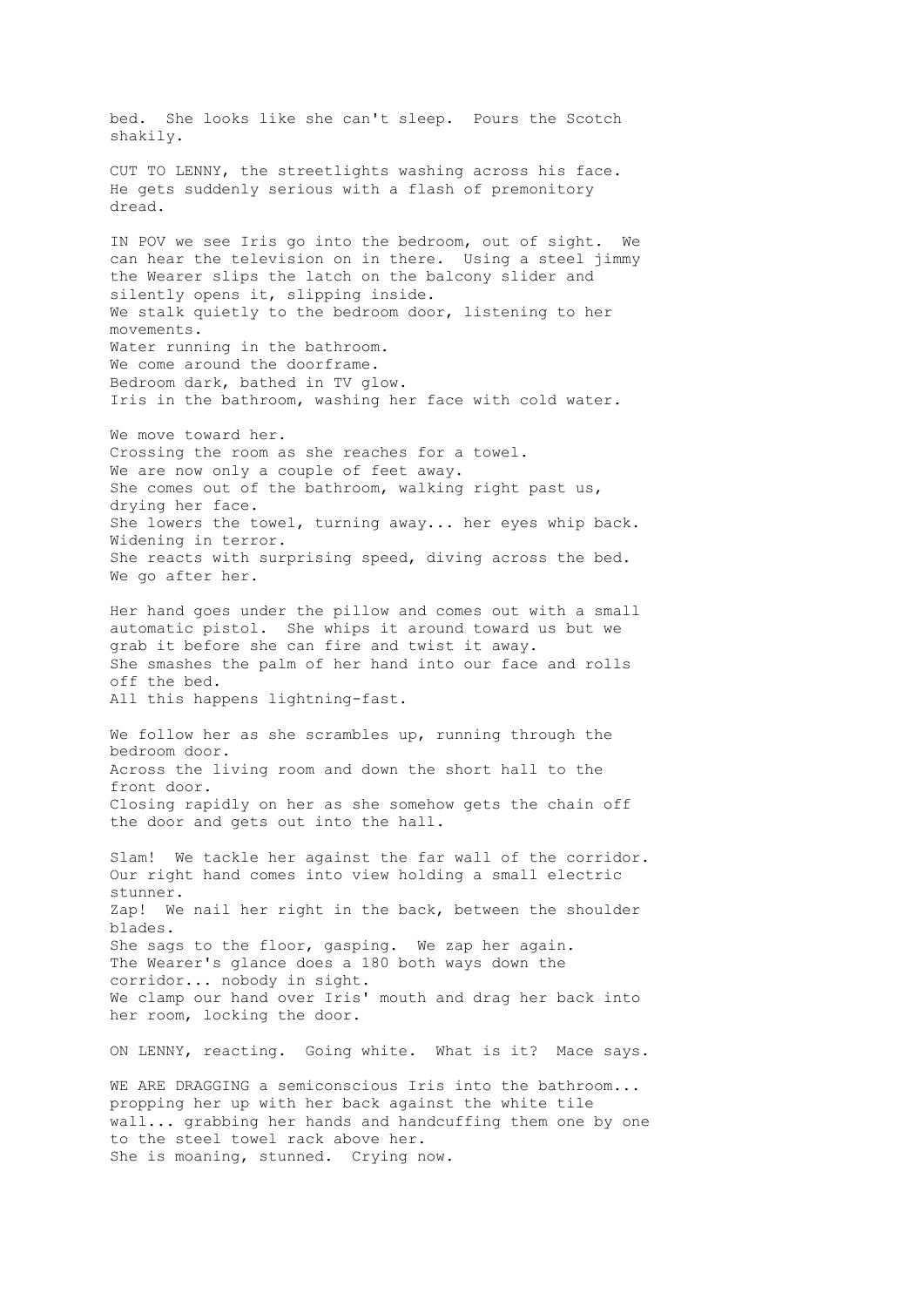I don't have it, she says, then something else we can't quite make out. She is hardly able to draw a breath to talk, let alone scream.

I haven't seen your face... I haven't heard your voice... you can still let me go--

ZAP! The Wearer hits her with the stunner again. She jerks and gasps for breath. We see our latex-gloved finger come up in front of us and hear SSSHHH.

Moving quickly now. Our hands unbuckle the fanny pack and lay it on the floor next to her. Unzip it. Pull out something... a set of playback trodes. Our hands place them on her head. She stares uncomprehending. What?

We catch a glimpse of some electronics stuff inside the pack... a record deck, some wires, a small metal box.

What's he doing? He's jacked her in to his own output, Lenny says, She's seeing what he's seeing. She's seeing herself.

Iris can now see herself as the Wearer sees her... wideeyed with terror, white-lipped, weeping. Helpless. And she can feel what he feels. The Wearer's hand goes back into the fanny-pack and pulls out something else. A black athletic headband. We slip it over her head, down over her eyes. A blindfold. Now she can only see what the Wearer sees. And also from the bag we pull... A yellow plastic object. With our thumb we extend the five inch blade of the razor knife. It is the type with the tips that can be broken off by segments when they get dull. It extends with an ominous clicking sound.

We lower it toward her and cut up the middle of her Tshirt, laying it open. Exposing her torso. We then look down and slide the knife under the side band of her panties, slicing them off. We put the knife up to her throat, and she whimpers, afraid to cry out, and then we draw the flat side of the blade down across her body as if to tease her with the prospect of her death. Lenny is feeling the stalker's exhilaration, pounding heart, flushed skin, panting breath, and Lenny knows that Iris is feeling the same thing, overlaid with her own senses... so the excitement and terror merge into one thing, one overwhelming wave of dread sensation.

MACE LOOKS AT LENNY'S EXPRESSION of dawning horror and pulls the car to the curb. It is a commercial street, with rows of closed stores. Nobody around. Lenny is hyperventilating, shifting in his seat as if ants are crawling over him.

IN POV we see the Wearer pull his jogging pants down below his knees (R-rated please) and reach for Iris. Kneeling in front of her, he pushes her legs apart and pulls her hips forward onto him. Though it is below frame, we can tell that he is pushing into her.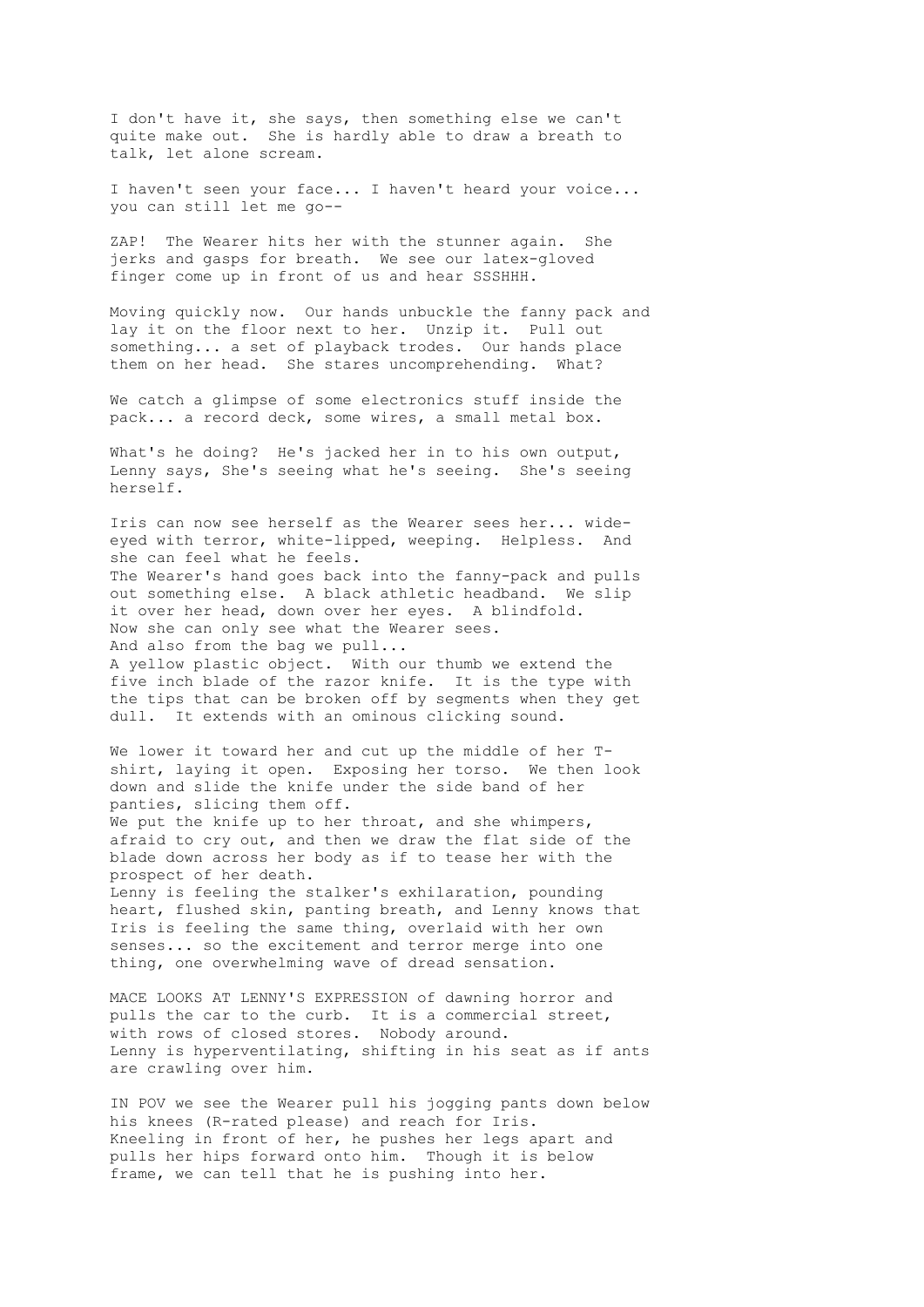Iris is feeling and seeing what he sees and feels... She feels what the attacker feels as he slides inside her, her pain and humiliation swirling with the killer's exhilaration.

ON LENNY, sweating and barely able to breathe. Mace stops the tape... concerned by Lenny's reaction. He opens his eyes... Mace sees the fear there, of what the tape may reveal. She knows something really serious is going down on the recording. Lenny can't describe it. But he has to go on. He has to know. He pushes her hand away and punches PLAY.

IT FLOODS INTO HIS HEAD AGAIN. The sweaty, grunting horror. The stalker picks up her slit T-shirt and quickly wraps it around her neck. He knots it tight and twists one powerful hand into the knot. The muscles in his forearm look like cables as he turns the knot tighter. As the stalker is about to come he viciously twists the knot a full turn and the T-shirt fabric almost disappears into the skin under her jaw.

Via her trodes, Iris watches herself die. Her death comes at the moment of his orgasm which is fed to her... the two most powerful and profound moments in life, essential opposites, fusing into one thing... blasting off the planet on total overload... terror, pain, death merging with ecstasy and exultation at the same instant.

ON LENNY, crying out and grabbing for the trodes, but he just holds onto them, as if they are sucking his brains out of his skull. Oh my God, is all he can say, over and over like a mantra.

BACK TO POV, a glimpse of the Wearer's hand relaxing the knot. Iris' head lolls. Her mouth is slack and open. We remove her blindfold. Her eyes are half-lidded. Very dead looking. Our fingers gently push them wide open.

BACK TO LENNY, looking like he has been gut kicked. He gasps for breath.

TO POV, as the killer's hand calmly moves Iris' head from side to side... studying her dead face. Her staring eyes. The killer's hands form a frame with thumbs and forefingers... he is framing her face with his hands like a director lining up a closeup. He leans very close to her and stares into one dead eye, the pupil wide, seeing nothing. A burst of static. End if tape.

Lenny opens his eyes. He fumbles open the car door and practically rolls out onto the sidewalk. The trodes pull off his head as he lurches up, reeling across the sidewalk to a darkened storefront where he leans for support. He doubles over and heaves up the contents of his stomach.

Mace circles around the car and catches him as he sags to his knees.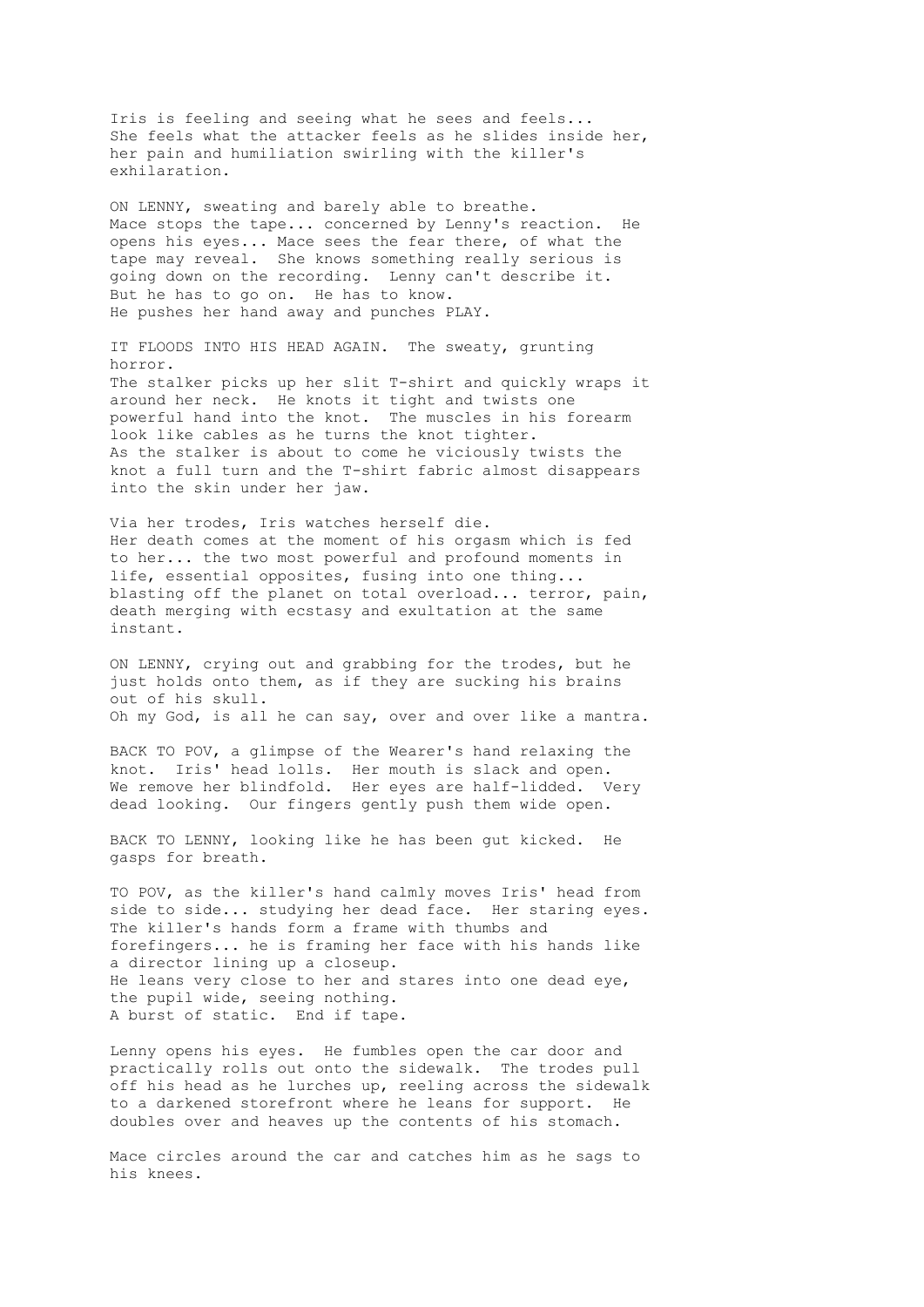She holds his shoulders while he throws up again. Lenny tries to tell her what he just experienced, but he can barely find the words. He tells her it is a snuff clip... a black-jack. It is the worst he has ever experienced. And the madness... of wanting to show the victim her own death, while recording that reaction... and then further madness of giving the tape to him, like a little present, sharing that horrible intimacy of rape and murder with another... so sick, so psychotically scopophilic.

Lenny is shocked to his soul. This would be the worst thing he had ever seen and felt even if it wasn't someone he knew.

Are you sure it's real? she asks. Yeah. He's sure. He's seen some that were faked. But you can tell. This one had no cuts. No way to hide the blood tubes and stuff. This was real.

Lenny gets up and says they have to go to the hotel. It's only a couple of minutes away from where they are. They pull up to the hotel and there are cops everywhere and they are just loading Iris into the coroner's van.

Drive on, Lenny says.

He calls Max via cellular, catching him still at the Retinal Fetish. Max says Faith just left with Gant's goons and I'm off for the night. Lenny tells him to meet him at his house ASAP.

CUT TO the three of them at Lenny's apartment. Max, the hardened homicide detective, is removing the trodes with shaky hands. His face is gray. He doesn't say a word. He grabs the tequila bottle from the table in front of him and takes a long chug.

That is one sick fuck, he finally says.

He offers the playback trodes to Mace who declines. Lenny is still shaken by what he experienced on the tape. On top of which he feels guilty. Iris had come to him for help. And he had shined her on. He should have read it better. Known something was wrong. But at the time she just seemed like another strung-out hooker having a bad night.

But... it's like she knew she was going to die.

Max and Lenny have seen plenty of what the city has had to offer over the years in the way of sickness and death. They start to let the professional cop reflexes take over... to analyze the killing.

Max comments on the twisted idea of showing the girl her own death through the killer's eyes using the squid deck and some kind of real-time hookup. Lenny says yeah, he must have been using some kind of splitter box, sending the signal to the recorder and to her at the same time.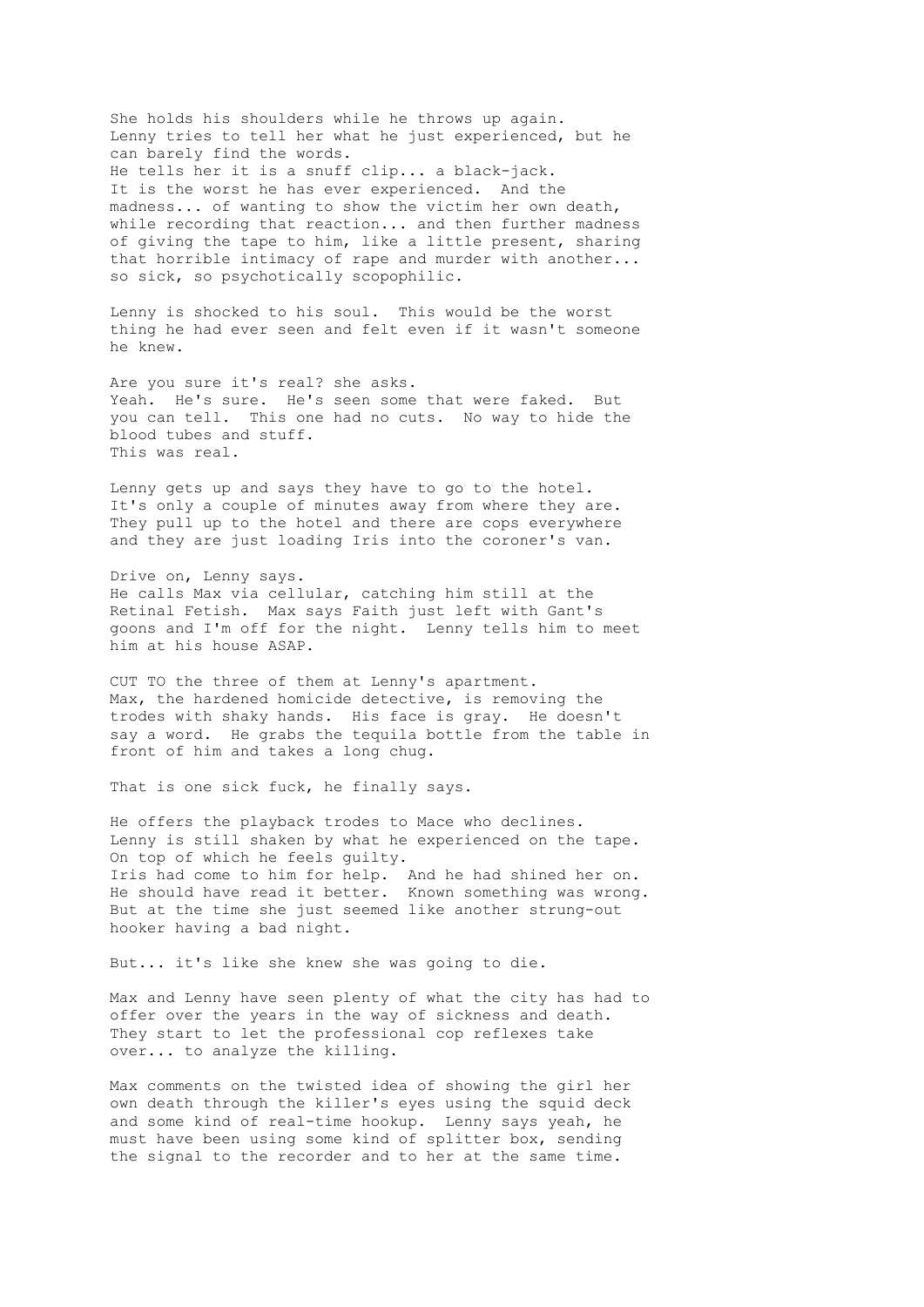This guy is really damaged goods, Max says.

Or that's what he wants us to think, Lenny says. Lenny thinks maybe the guy wants to make it look like he is some kind of psychotic sex killer... a psycho John... which explains why there was no attempt to dispose of the body and clean up. It would be important that Iris be found as she was

killed, handcuffed, with sperm at the scene, etc. Forensics will conclude it was a trick gone wrong, she is a known call-girl... they will write it off quickly. Hookers are always getting whacked by psychos and serial killers. The cops give up fast on cases like this because the usual process of getting information on the street doesn't work, these guys act alone... and anyway society at large doesn't give a rat's ass about a dead hooker.

Max says, Yeah, it's all about what it looks like when you walk into the scene. The homicide guys will see a sex killer, they won't look beyond that, because that's what the scene says to them. They walk in... you got a dead hooker, handcuffs, semen present... they know they'll never find the guy.

Max and Lenny go through the crime scene, what happens in the tape, etc. Max says, It could go either way... a true sex killer, or somebody who knows enough about it and is cold-blooded enough to make it look that way, to disguise the crime which actually has another purpose... like to shut Iris up. Maybe this guy's not crazy at all. Just wants us to think he is.

Mace says, Wait a minute, here. This guy might have some kind of real motive, but if he could think of what's on that tape, and go through with it, then he's still a raving fucking psychotic.

Okay, fine, Lenny says pacing, he's a psychotic who thinks he's sane pretending to be a psychotic. But what's going on here? Why was Iris at the hotel? Was she meeting a regular or was she hiding out? And what was it she was trying to tell me earlier? And why would the killer give the tape to me?

# Mace lists what they know:

Iris is raped and killed the same night she comes to Lenny for help. She appears paranoid and says that Faith is in danger. She later is at a hotel, possibly hiding, but the killer knows where she is. And the killer knows Lenny, and knows where to find him, to get him the tape. And the killer knows how to use squid recorders and playback equipment.

Lenny says he know about a hundred people that fit that description. That's the problem, Max says, Lenny know everybody. And if it has something to do with squid recording, sooner or later it washes up on Lenny's beach. 'Cause Lenny's the man. The Magic Man.

Maybe the tape was given to Lenny so it would get copied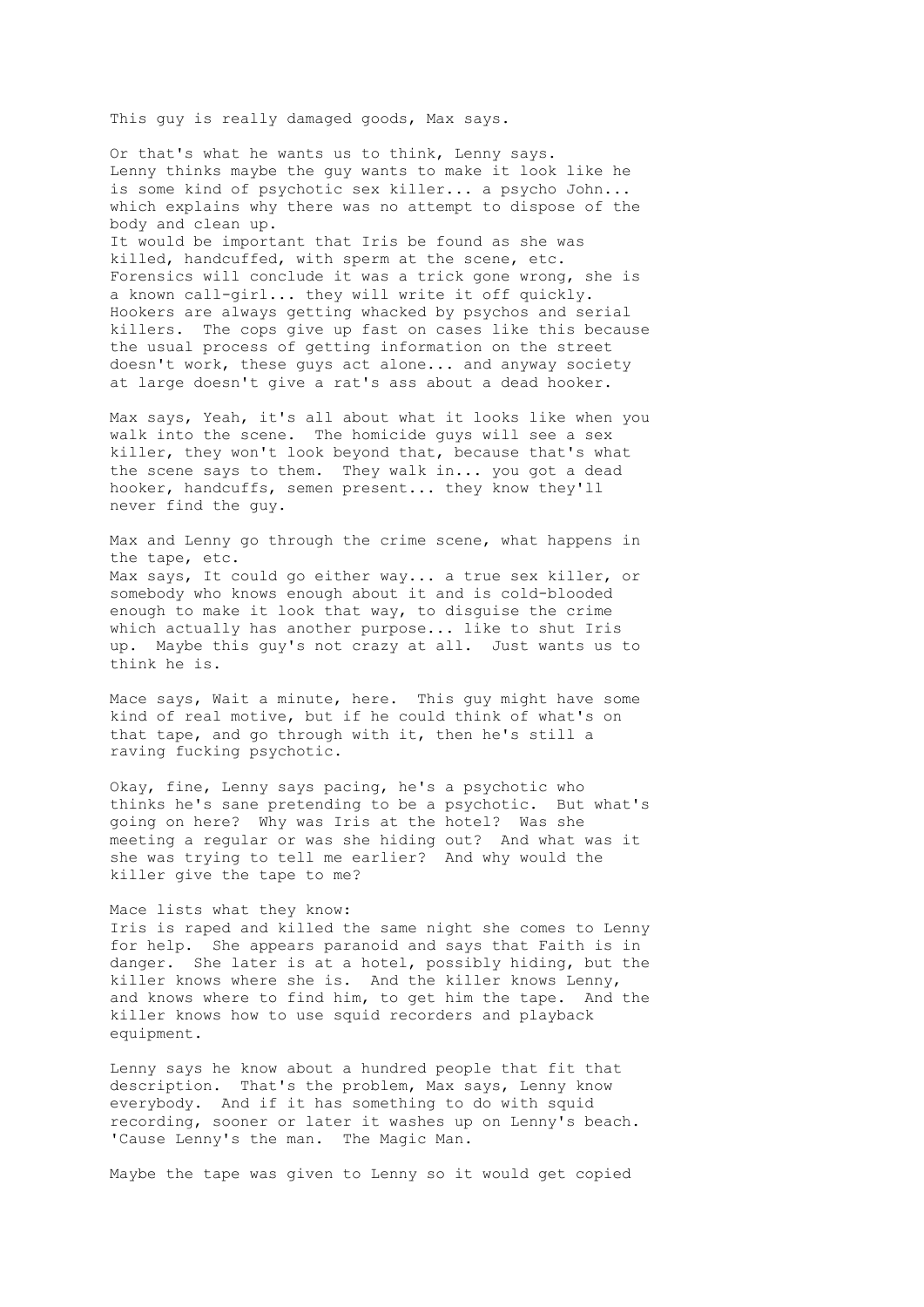and distributed... the guy doesn't know Lenny doesn't deal in the stuff... figures it could become some kind of snuff top-ten hit. A kind of bragging. Sharing with the other sick fucks.

Or maybe it's a message to Lenny, Mace says. But what? Lenny tells Max he thinks he's being followed. Max dismisses it. Says Lenny is always paranoid. That's what comes from being in the watching game. After a while you're convinced someone is always watching you.

Lenny is primarily concerned with what the connection might be to Faith. He's afraid for her. Faith and Iris have been friends for years. Lenny met them on the street back in his Vice days, when Faith was just another runaway. The usual teen tragedy. And recently Iris has done the occasional clip for Lenny. Meatwork. Nothing too kinky. She was off the streets, working out of her apartment in Silver Lake, trying to build a reputation as a classier act. Faith sort of cut her off when the music thing started to happen. Didn't want the connection. But Iris was always loyal to Faith. Admired her from afar. Someone from the street that was making it.

Mace says they have to get the tape to the cops. Lenny says no... he wants to study it. Those bozos wouldn't know what to do with it. Yeah, that's best, Max says. If Lenny calls the cops, he'll get busted for possession of illegal electronics gear. A third offense. Definite jail time. Anyway, I know all those guys, so I can find out if they come up with anything... I'll just tell them she was a friend of mine and they'll keep me in the loop. Get me the forensics reports and all that.

Max leaves. Lenny calls Faith. We see the phone ringing in Philo Gant's luxurious house in the Hollywood Hills. A total contrast to Lenny's ratty digs. Joey Corto answers the phone. He has stitches on the bridge of his nose, which looks broken. Lenny asks to speak to Faith. Says it's her brother.

Corto calls to Faith, who is in the kitchen. She crosses the living room, looking out of place. She is still wearing her outfit form the gig earlier, and it contrasts with the polished marble and glass of Gant's house. There is a fire burning in the fireplace, and its light flickers over all the glossy surfaces. Faith answers the phone.

Lenny tells her that Iris is dead. She is shocked. What happened? she says.

CUT TO PHILO GANT, listening on another line. He is in his den, watching Faith on one of the many video surveillance monitors. Philo does like to watch.

Lenny is asking Faith if she knows why Iris was staying at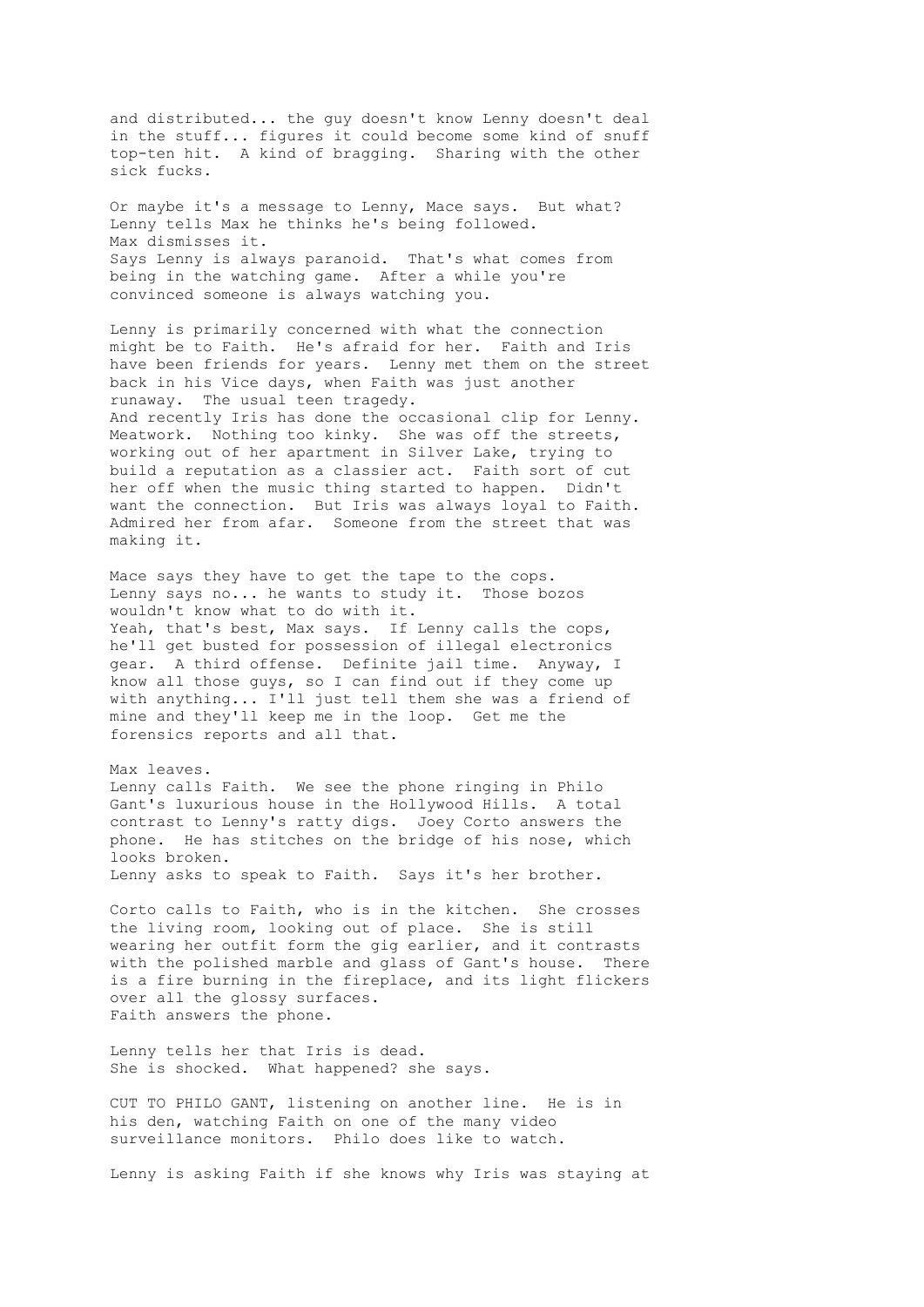the hotel instead of her apartment when Philo appears next to Faith. He takes the phone from her and tells Lenny it's past his bedtime. Hangs up. Faith tells him that Iris was murdered. Gant's expression is hard to read. He doesn't seem surprised. Faith makes an intuitive leap. She says, You already knew, didn't you? What the fuck is going on? He tells her to quit being so paranoid. Of course he didn't know. And she better stay the fuck away from Nero. An argument erupts. We see that Gant is unstable, trembling with pent-up rage. Or is it fear? He sweeps all the glasses off the bar. They shatter on the polished marble floor. She says she will talk to or see anyone she wants, anytime she wants. He slaps her hard, without warning. She falls to the floor, amid the broken glass. Gant walks out. Faith is left in the elegant living room, surrounded by black marble and glass, with the lights of the city below. She has come far from the street. She is living in the dream she imagined for herself, but it has become a nightmare. Gasping for breath, she picks herself up and slowly crosses the beautiful room. CUT TO LENNY under the wire. He is playing back the tape of Iris' death. Mace is watching him, making notes when he says something. He stops the tape suddenly and rewinds, playing back a section again. Talking to himself... to the killer inside his head. In POV the killer enters the vacant hotel room. He passes the mirror on the dresser. Lenny plays it back again... trying to will the killer to turn. You know there's a mirror right there and you're keeping your eyes off it, you fuck. You know what you're doing. You've worn before. Who are you? He goes back and forth, back and forth, through different sections. Mace paces nervously, watching him. She can't stand to watch him burn his brain like this. Lenny pulls the back off the record deck and uses a blackbox amplifier to boost the gain. The signal is now stronger. Clearer. More like he is there. He can feel more. He is inside the killer's head. This is dangerous shit. The playback equivalent of speedballing.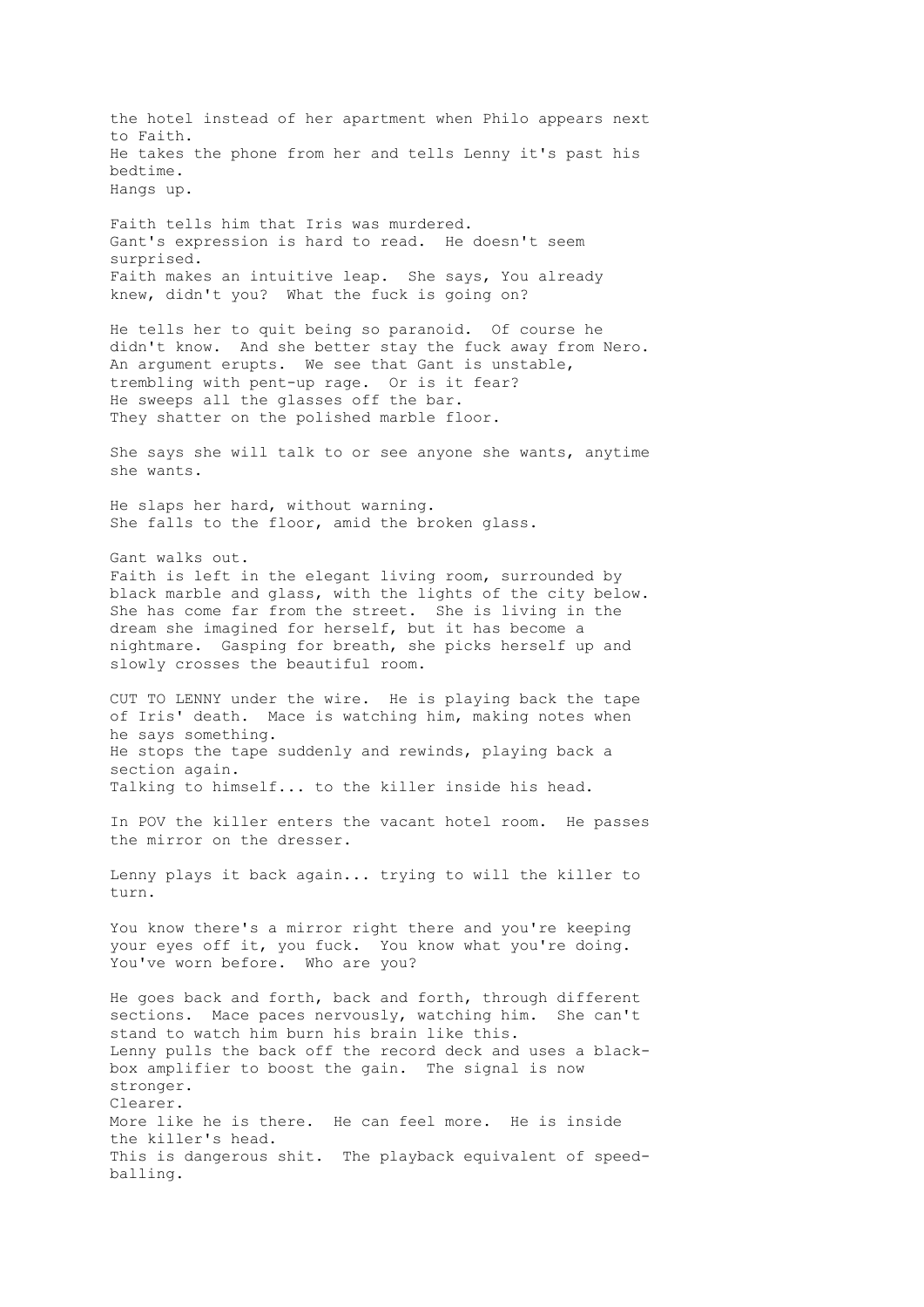With the boosted gain he is overloading his own cerebral cortex with sensation... hoping for a clue, a revelation. Trying to push through the veil of identity. He runs the death-tape again, barely able to talk, straining like he's lifting a grand piano. Mace finally can't stand it anymore and jerks the trodes off his head. Lenny gives up. He sags back on the couch. He rubs his eyes. He is seeing ghosts, afterimages burned into his visual cortex. The room is alive with them. Iris' terrified face floating iridescent on his living room wall. The whole room seems to shimmer. You okay? Mace asks him. Starting to get the jaggies, here. He tries to stand, but he is unsteady. Mace helps him to the kitchen sink where he runs cold water over his head. He washes four Tylenol down with a shot of tequila. CUT TO LATER. Lenny is collapsed on the couch. His head is in Mace's lap. He is deeply asleep. She looks down at him, gently brushes his hair off his sweaty forehead in an unconsciously maternal gesture. Mace gazes at Lenny's sleeping face. She has an unexpected moment of realization... somehow, improbably, she loves him. Mace sighs and leans her head back against the wall. Go figure. CUT TO MACE pulling her limo into the driveway of a modest stucco house in Inglewood. It is dawn. Her neighbor is walking the dog.

She goes inside. CECILE, her younger sister, is still asleep on the couch, wearing her clothes. ZANDER, her five-year-old, is up watching TV in his pajamas, eating Cheerios. She goes to him and hugs him. You got to stop pulling these allnighters, Mom, he says.

2:20 PM, DECEMBER 31

Lenny wakes up to the sound of the phone ringing. He is on the couch, still clothed. He hears Max's voice on the answer machine and grabs the phone, his head obviously pounding. His jaggies have faded, leaving only the headache.

Max tells him that he did some checking at the station and Iris checked in under a false name. She paid cash. Said she was staying a couple of days. Looks like she was hiding out. The cops don't have any real leads. Nobody saw or heard anything.

Where's Faith? Lenny says. She hasn't left Gant's house yet today, Max says. He's in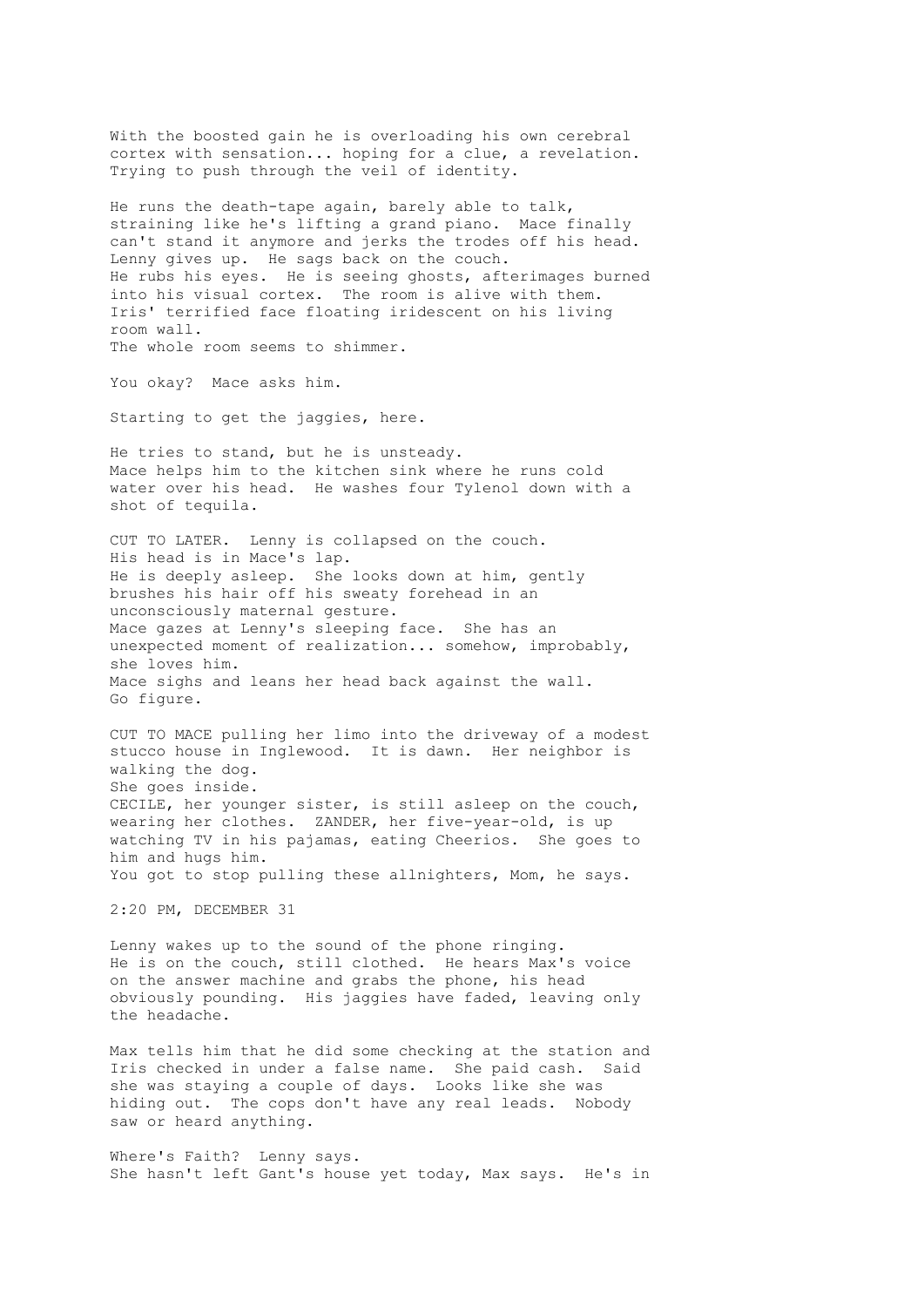his car, staking out the house from up the block. Stick to her, Lenny tells him.

As he is hanging up he notices something. A manila envelope stuck between the steel bars and the glass of his front window, next to the door. "NERO" is printed on the envelope.

Oh shit. He opens the door, looking both ways. No one is around. He fishes out the envelope from behind the bars and takes it inside. Of course it contains a tape. He stares at it with dread.

Lenny sits down and puts the tape in his playback deck. He picks up the trodes and places them on his head. He notices his hands are shaking. He takes a deep breath and punches PLAY.

POV SEQUENCE: DAY. As expected we see the de-saturated signature of the killer's vision. The Wearer is walking through the courtyard of Lenny's apartment building. We recognize it by the unkept pool, the sunken deck furniture. We walk through a breezeway to an alley-like courtyard behind the building. We approach a door... the back door to Lenny's apartment.

The killer picks the lock on the back door. Opens the door and enters. The apartment is dark, blacked out. We are in the kitchen. We stop and listen. Water dripping in the sink. Soft snoring from the living room.

Moving to the other room. Slowly, silently. Furtively looking around the doorframe to the living room. There is Lenny, crashed out on the couch, sawing logs.

Now moving stealthily toward him. Kneeling down beside him. Lenny, burned out from the night before, is deep under. Our hands come into view, holding the yellow plastic razor knife. With his thumb, the killer extends the blade... click, click, click, click. Lenny snores on. The blade flashes in a beam of sunlight as it moves toward Lenny. The killer lays it gently against Lenny's throat. Draw it slowly across... not leaving a mark. The POV backs away and-- Static as the tape ends.

LENNY, IN THE PRESENT, whips off the trodes, freaking. He feels around his throat with one hand... can't feel anything. Crossing quickly to a mirror near the front door, he inspects his neck minutely. There is a hair-fine red line over his carotid. He looks around the room wildly, his heart hammering. Slowly, he gets his breathing under control. Fuck, he says in a long slow exhalation. Then... he hears something in the kitchen. A tiny click.

His eyes go wide. Hyperventilating, Lenny moves quickly to a cardboard box full of junk. He fishes around in it,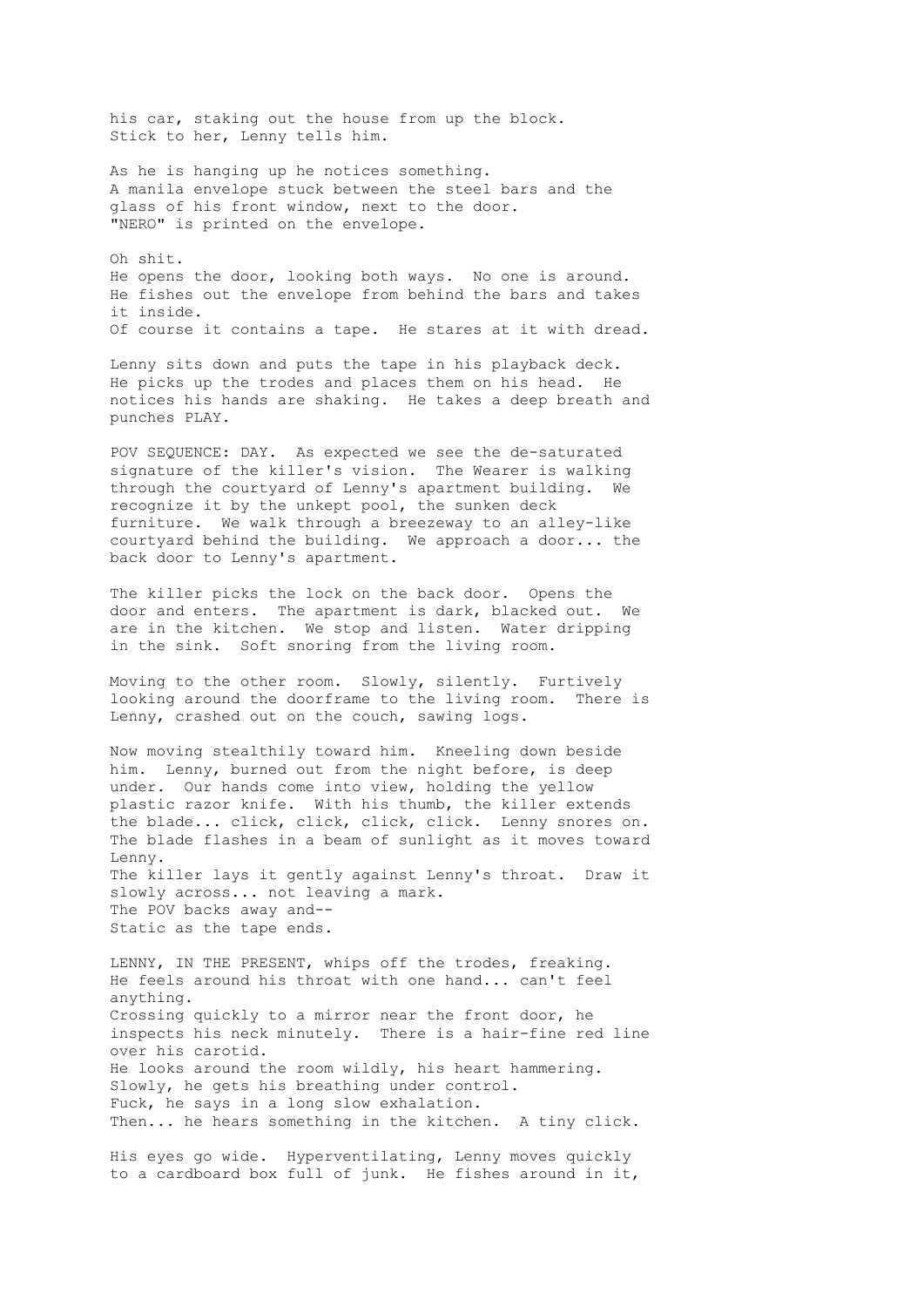under a bunch of papers and junk, and pulls out a GLOCK 23 .45 auto pistol. He stalks silently toward the kitchen. Then he looks at the butt of the pistol-grip and sees there is no magazine. He un-stalks back to the box and finds a loaded magazine under a bunch of unpaid bills. He inserts it quietly, wincing as he chambers a round. It clicks as it feeds in. Heart thudding, he works his way to the kitchen door. He edges around the frame, pie-ing the room, pistol at the low-ready position. Mace is sitting at the kitchen table, giving him a funny look. She is drinking a cup of coffee, made from the jar of instant on the counter. She is dressed casually in bicycle pants, work boots and oversized nylon jacket over a tank-top. W'sup Lenny? He deflates, lowering the gun. His hands are shaking. Jesus, Mace! I knocked but there was no answer, she says. The back door was open so I came in and saw you were under the wire, so I made coffee. You look bad. What's going on? CUT TO Lenny throwing stuff into a folding bag. He is wired on adrenaline. He tells Mace not to talk... the place could be under audio surveillance. He is really cranked on paranoia. He grabs some clothes, and a box of .45 hollow points. He puts them in the bag along with a playback deck. He asks mace to hand him his shoebox full of Faith tapes. She hands it to him with distaste. Lenny is about to zip the bag when he decides he doesn't like the tie for the jacket he's picked. Goes back to the bedroom and switches it. Even fleeing for his life there are certain lines he won't cross. Last, Lenny grabs his grimy old Second-chance body armor from the LAPD days and stuffs it into his Haliburton. IN MACE'S CAR, Lenny keeps looking behind them. Mace tells him they're not being followed. Lenny can't relax. What is the killer trying to do? It's like he's taunting him, or trying to get him to do something. But what? We hear the car radio, more New Year's Eve hype. Lenny is oblivious to it. He is also oblivious to the low-rent neighborhood they have entered.

Outside the car, we see increasing evidence of past and present street warfare. Burned out buildings in a long row, gang-tag graffiti everywhere, tough looking guys riding around in cars, wearing bandanas and giving the limo the evil eye.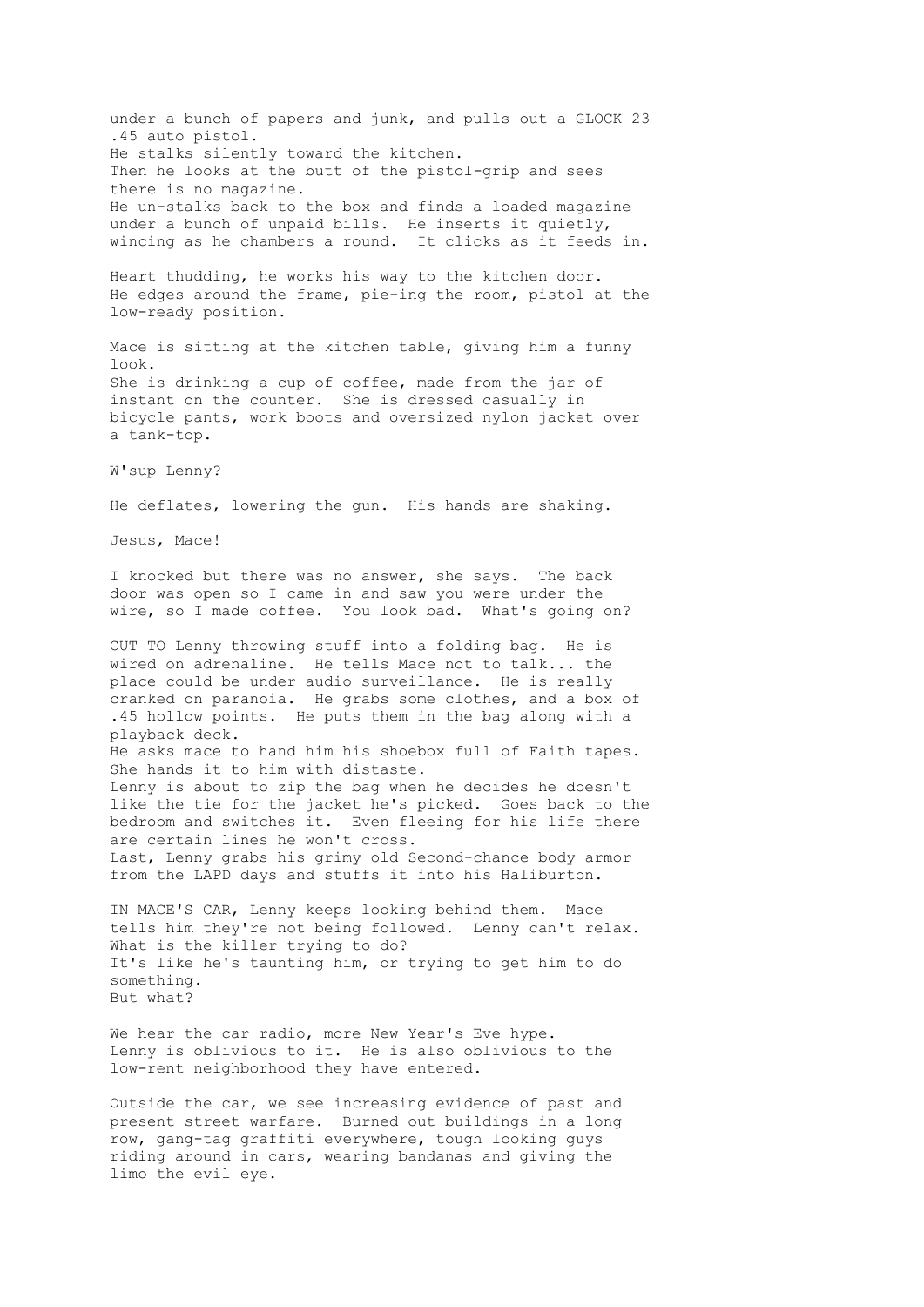There are cops in body armor and helmets on some streetcorners, holding automatic rifles. Helicopters orbit endlessly. Several blocks away, a column of smoke blackens the sky from some isolated eruption of violence or arson.

They pass through a police checkpoint.

Cops have a car pulled out of the line, and are shaking down the occupants for weapons. Three Hispanic guys are standing around with their hands on their heads, looking pissed off as the cops do the "routine search." We realize that LA's approach to crime has been to slide slowly toward a police-state. We should get the feeling from this driving sequence that the city is living almost in a state of siege, ready to erupt into chaos and rioting with very little provocation.

Mace says the death of Jeriko One has got things stirred up, so the cops are beefing up their presence on the street. The LAPD says Jeriko got done by 36th Street, because their tags were at the scene. But 36th Street says they didn't do it.

They arrive at Mace's house. By daylight, we see that she lives on a lower income street, in a mostly black neighborhood. Lenny throws his stuff down in the living room and goes with Mace out to the tiny backyard. Cecile is there, hanging out with her boyfriend, CURTIS, and Curtis' friend VEJ. These two guys are about 18, dressed in gangsta garb, bandanas on their heads. They are listening to "The Prophets of Light" on a CD player. They stare at Lenny like he is from Mars.

Zander runs up to Lenny with his arms out, and Lenny hoists him over his head. Lenny flies him around the yard, and then they get into a deep conversation about some esoteric five-year-old stuff. Mace watches Lenny with Zander for a moment. The kid loves him. Then she tells Cecile to stay and babysit a while longer, because she and Lenny are going out again. Cecile loses it over that one but Mace chills her with a look. You don't mess with Mace.

MACE'S CAR IS CRUISING through the late afternoon traffic. Lenny is on the cellular to Max. He tells him that they are going to TRAN'S to see if he can make anything of the killer's tapes. Max wants to meet him there but Lenny asks him to stay on the surveillance of Faith. He's sure, somehow, that this has something to do with her, and he needs to know that she is safe.

A STREET IN THE WAREHOUSE DISTRICT. Mace's car pulls up to the loading ramp of a nondescript building. Graffiticovered brick and broken windows.

INSIDE THE WAREHOUSE Lenny leads Mace to a massive freight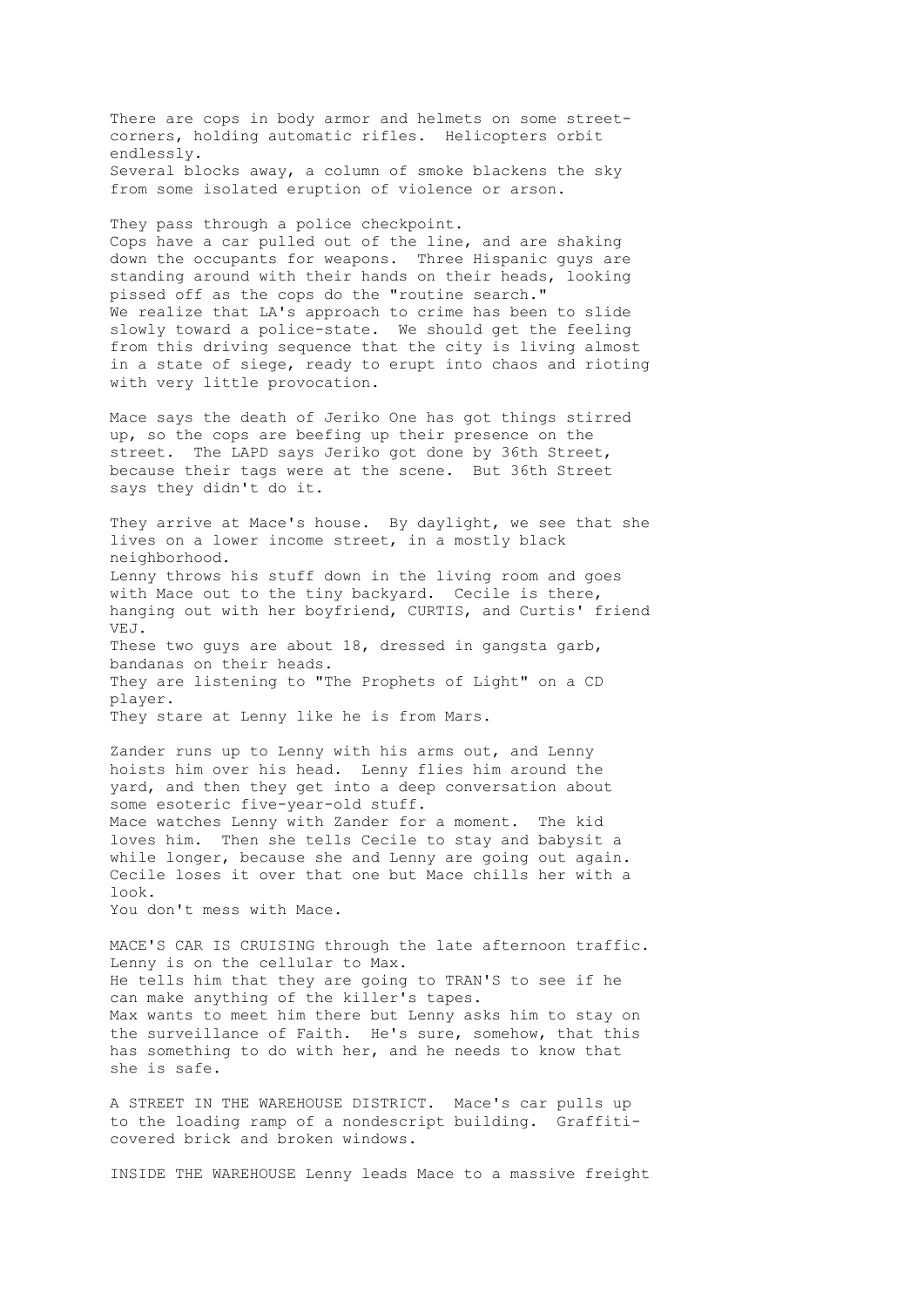elevator. He keys an intercom and says, Yo, Tran. It's Lenny. You up there, bud?

His answer is the sound of the freight elevator starting up with a clanking rumble. The open cage descends to meet them. Lenny rolls up the safety bars and motions to Mace to step into the cage. He hits the button. They ascend.

IN THE ELEVATOR. As they ride up three levels, Lenny is running a stream-of-consciousness riff on Iris' death. The fact that she did a lot of wire-work, for a lot of different people. Maybe she saw something, caught something on a clip... something dangerous to the wrong person. And whoever wired her up is afraid those wrong people will trace the whole thing back to them... could be anything, drugs, gangs, mafia, corrupt politicians. She could have recorded something which got her killed.

But was the killer someone Iris saw and recorded, or was it whoever she was wearing for?

The elevator lurches to a stop and Lenny rolls up the safety grate. They walk out into a dark, expansive loft. Most of the space is empty, just a dusty cavernous storage space. The windows are blacked out. At the far end is an island of light.

They walk toward it.

Under fluorescents, Tran sits at a table stacked high with exotic electronics gear. It is a sort of workshop/living space, with a couch and some chairs stuck in among racks of component electronics. There are two computer workstations, with half a dozen monitor screens. Plus lots of squid gear... record and playback equipment. Copy decks. Signal processing gear. Cables snake everywhere over the floor, and there are piles of junk and boxes full of clips, chassis, and components of all types. There is a refrigerator, a microwave, and a ping-pong table piled up with mostly empty pizza boxes. Several large-screen TVs are running, unwatched. A true cyberpunk place.

VITA MINH is there, sitting on a table near Tran. In a lawn chair sits a VIETNAMESE GANGMEMBER with an AR-15 lying across the arms of the chair. All three of them are skinny and dangerous-looking.

Tran is working on his pet project. He wants to put squid recordings out on a private computer-net. He's working on a compression/encryption algorithm to allow him to send squidnet data out over a bootleg high-bandwidth fiber optic system to thousands of wiretrippers all over the country. He wants to be the first squidnet deejay of the neural underground.

Lenny holds up the two anonymous tapes and tells Tran to play them down.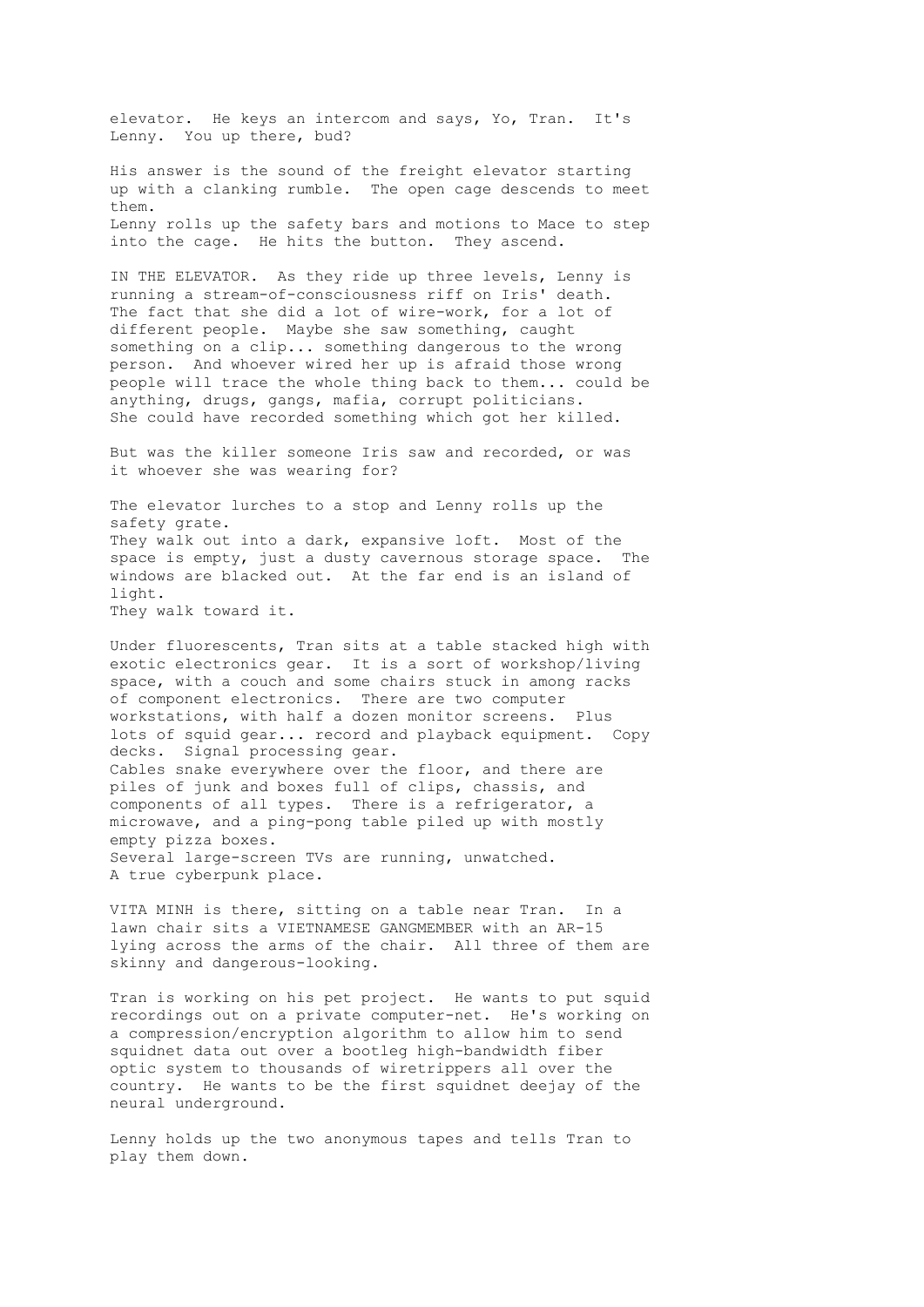What you got there, Lenny? Some new meatwire clips?

It's a black-jack, Tran. A bad one. I need you to look at it.

Tran shrugs. Takes a blast from his vasopressin inhaler. Why not.

CUT TO MINUTES LATER. Tran seems unaffected emotionally by the tape. In fact he is revved up. He digs the performance art aspect of the piece. Vita is making faces as she plays the tape and saying great eyefuck.

Lenny reminds Tran that he came here for a technical analysis of the tape, not a fucking art critique.

Tran starts with the de-saturation. Says the killer has some kind of distortion of the color and gray-scale values in his visual cortex... a sort of color blindness. He runs the signal from the tape through his processing equipment and says, See, look at the peak-peroid ratios here... there's something wrong with this guy. Maybe some kind of tumor, brain lesion. Some kind of trauma.

Makes sense, Lenny says, a lot of psycho killers have had brain injuries. What about the real-time hook-up?

He's using some kind of box to split the signal. So it goes to the recorder and directly to the trode set he put on the girl.

You ever make a box like that?

Yeah, I've sold a few. But I can't see it well enough in the clip to tell if it's one of mine. He doesn't let his eyes settle on the gear.

Yeah, I know. What about what she's saying. Can you do anything to clarify the signal? I can't make it out.

Tran goes to work. He gets the tape back from Vita and puts it into his master deck. He puts on a trode set and finds the section on the tape where Iris talks. He samples it off to the computer where he processes the signal. Muttering to himself. He pops some choline and vincamine, and does another big snort from his inhaler while he works.

He gives Lenny the trodes to check out the processed signal.

IN POV we see Iris again, white faced and panting. The sound is much clearer.

She says I don't have it... I gave it to somebody... a guy I know... please... I haven't seen your face... I haven't heard your voice... you can still let me go...

Lenny takes off the trodes. Realizes "the guy" is him. But she didn't give him anything.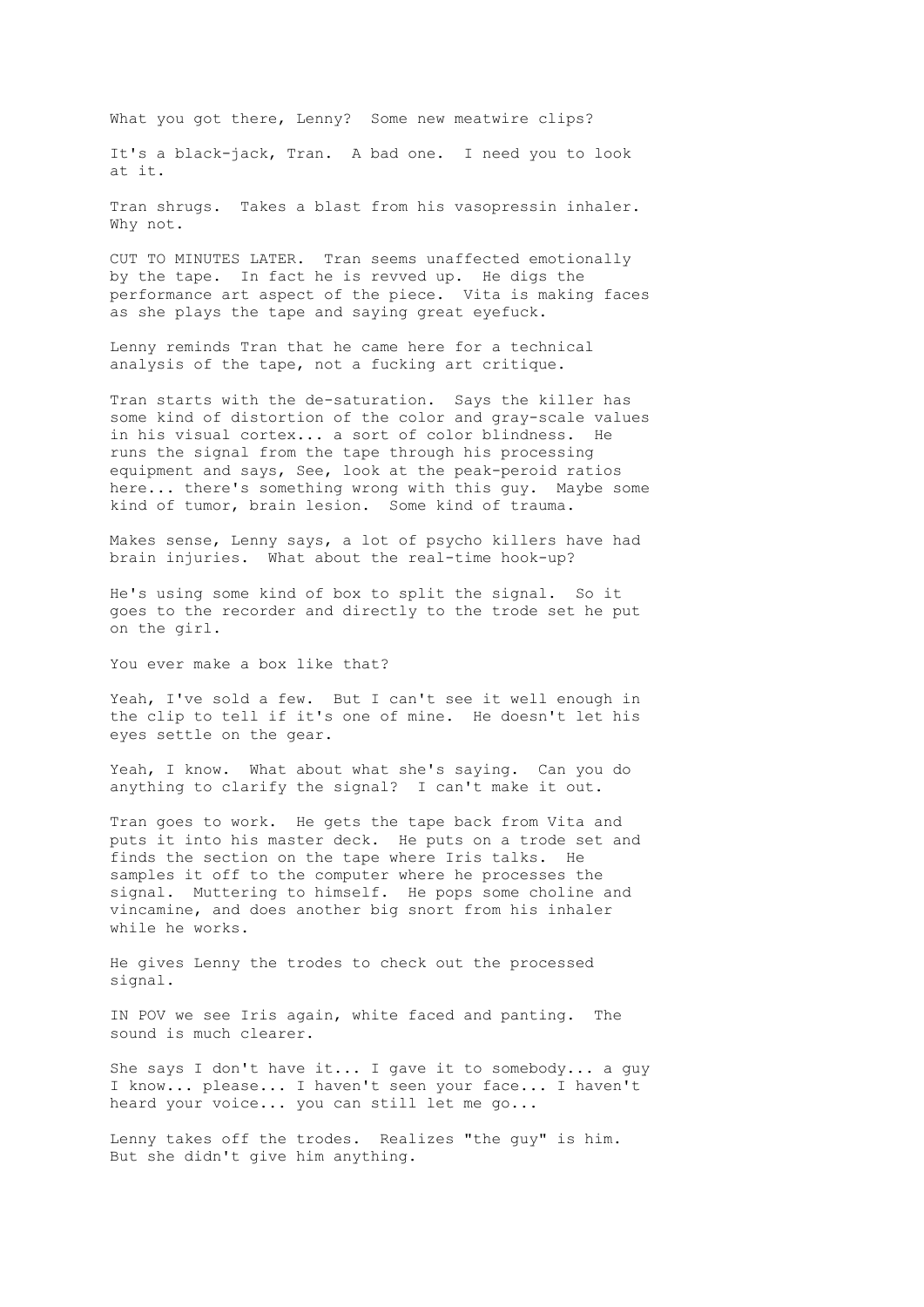Mace tells Lenny to think of exactly what Iris said when she came into the bar. He remembers her saying she didn't want to come in but she changed her mind.

Mace figures maybe she put it, whatever it is, in Lenny's car. Thinking he would get it when he came out. But then the car got towed. Lenny thinks about it, realizing she is right. He runs out without thanking Tran.

6:05 PM

DUSK. The last night of this millennium is falling. AT THE IMPOUND YARD IN SAN PEDRO, Mace's car pulls to the curb. The yard is located in the vast no-man's land of storage lots, cranes and warehouses near the piers of the harbor. The impound office is locked. Closed for New Year's Eve.

Mace and Lenny get out. She goes to the trunk and opens it. Inside are an assortment of things she brought, in case. Shotgun, flashlight, walkie-talkies. Bolt-cutters.

CUT TO Lenny and Mace cutting the chain off the gate with the long-handled bolt-cutters. They enter the yard. Mace is carrying a blunt object that looks like a ray-gun. A TAZER.

Right on cue a huge Rottweiler bounds out of the shadows at them, growling, its head low on an attack run. Mace fires and the tazer lights up the dog with 120,000 volts (low amperage/not lethal). It whines and flips over twice, then runs off behind some parked cars.

Lenny spots his BMW in the lot and they go to it. The car is blocked in by ten other cars, so he's not getting it back this trip. He unlocks the door and looks inside with a tiny mag-lite while Mace cover them with the tazer. A puppy-like whine comes occasionally from behind some cars nearby. We catch a glimpse of the puzzled, snuffling Rottweiler eyeing them warily. Lenny finds the tape on the floormat, passenger side, still wrapped in the note. He reads the note... LENNY, HELP ME. Shit. Guilt hits him all over again. He crumples the note, puts the tape in his briefcase, and they head for the gate. It is almost full night now.

As they reach the car they are hit by two flashlight beams. It is the two cops, STECKLER AND ENGELMAN, out of uniform, but looking very serious with their pistols aimed at Lenny and Mace. They have been following Lenny, knowing sooner or later he would lead them to the tape.

Steckler tell Lenny to give me the tape. Lenny says it's in my case. At that moment the pissed-off Rottweiler shoots through the open gate like a black torpedo and tears into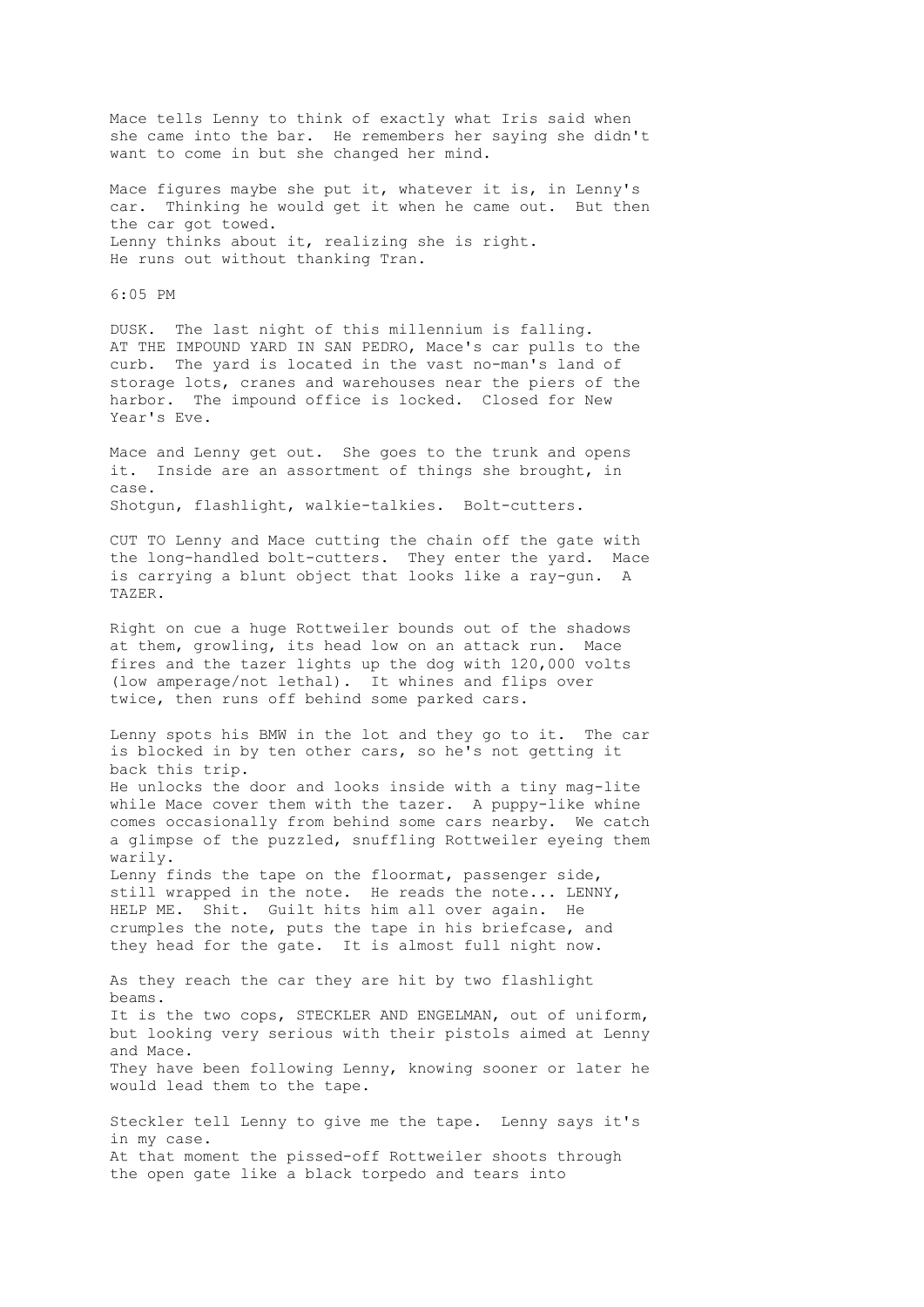Engelman's leg.

Engelman shoots the dog.

Lenny swings up his Haliburton, using it as a shield, and dives for the car. The case takes three rounds from Steckler's 9mm before Lenny gets behind cover. Mace just seems to vanish. She reappears over the trunk of the limo and puts two rounds squarely into Steckler's chest, knocking him down. Lenny and Mace scramble into the car, starting it up.

Steckler sits up, pulling up his shirt to make sure his body armor stopped the slugs. No blood. He comes up firing. He and Engelman empty their magazines at the limo as it pulls away. They realize it is bulletproof and run to their pickup truck, parked nearby, to give chase.

Steckler's face is a mask of rage. He slams the truck in gear and accelerates after the limo before Engelman even has the door closed.

Inside the limo, Mace is doing her thing... what she's trained for. Security driving. She whips some moves in the big car, but the truck stays behind her. It is closing on them.

Oh no, we're not being followed, Lenny. Don't be so paranoid, Lenny, he says.

Mace isn't listening. She's concentrating on driving. Lenny has his briefcase open... Steckler's shots have shattered the equipment inside. He pulls out the tape they found in his car. They hear rounds hitting the car, and look back. The truck is right behind them. Mace tells Lenny not to worry... all the glass is bullet resistant.

Bullet resistant? Whatever happened to bulletproof?!

Engelman leans out the passenger side window with an AK-47 assault rifle. He rips off several bursts which riddle the limo, cracking the glass in starburst patterns. The lexan-laminated windows are cracked to hell, but the rounds don't come all the way through.

THE LIMO slides broadly through a turn, sideslamming a parked van. Mace accelerates. Steckler's truck comes alongside, ramming them. The impact drives them sideways. Mace swerves to miss a light-standard and finds herself roaring between warehouse buildings which front the harbor. The truck stays right with them. Engelman fires bursts at the tires, shredding them off the rims. The limo thunders along on steel rims, throwing roostertails of orange sparks.

Mace finds herself boxed-in by the buildings. No way to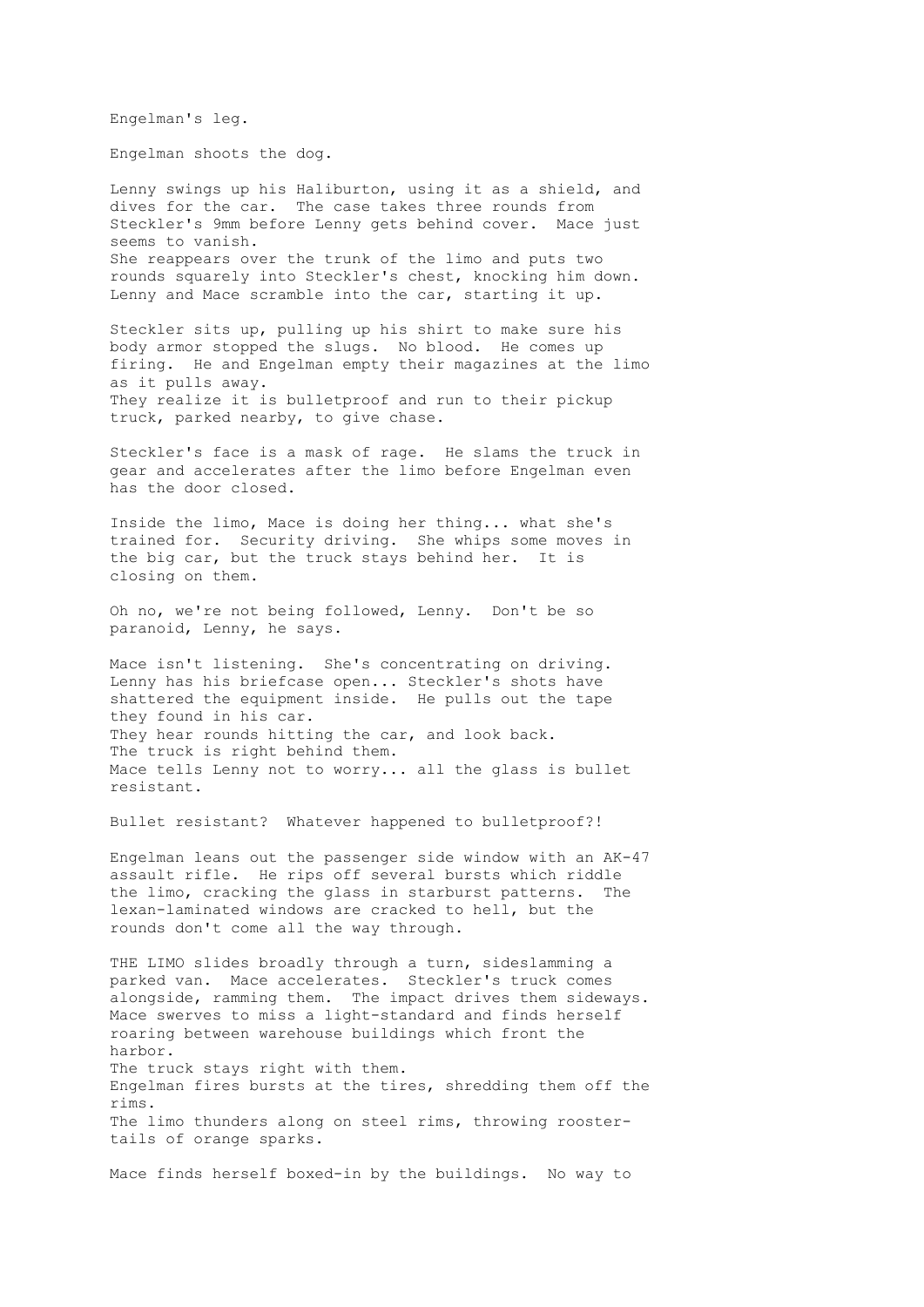turn. Ahead is a short concrete pier. She hits the brakes and the limo skids on its rims out onto the pier, stopping before it reaches the end. They are trapped. Engelman and Steckler jump out of the truck, taking cover behind it. They rake the limo with bursts from their AK-47s. INSIDE THE CAR, it sounds like they are inside a steel drum in some psychotic Calypso band. But the armored body panels hold. Lenny and Mace keep their heads down below the door-frame. Lenny is calling 911 on his phone. He gets a no-service recording. Mace has reloaded her Sig and is trying to open the door on her side (away from the bad guys). It is jammed, probably by sideswiping. Steckler reaches into the bed of the truck and pulls out a gallon gas can. He uncaps it and throws it across the pavement. It slide under the limo, glugging its contents onto the ground. Steckler grabs a road-flare from under the seat of the truck and strikes the cap, lighting it. He tosses the flare under the limo-- KA-WHOOMPH!! The gas can explodes in a fireball. The Continental is engulfed in flames. From the inside all Lenny and Mace can see is fire. All the windows are covered in roaring flames. This is bad, Mace says matter-of-factly. Lenny is freaking, shouting that the gas tank will go any second. Mace isn't listening. She's thinking. She slams the car into gear and floors it. The powerful Lincoln thunders forward. It crashes through a chain-link fence and launches right off the end of the pier. A fireball plunging in a meteoric arc into the oily black water. Inside, they are slammed forward by the impact. The car sinks. It hits bottom, twenty feet down. It sits there amid old tires and junk. Shafts of light play down from the big streetlights at the end of the pier. INSIDE, Lenny and Mace are in a flooding black tomb. Are you out of your fucking mind? Lenny yells. Fire's out, isn't it? Mace scrambles into the backseat. She wrenches at the rear seatback, pulls it free. She crawls half-into the huge trunk. Water is up around their legs. She grabs her shotgun... a sawed-off ten-gauge. Mace looks over at Lenny. Tells him to get in here beside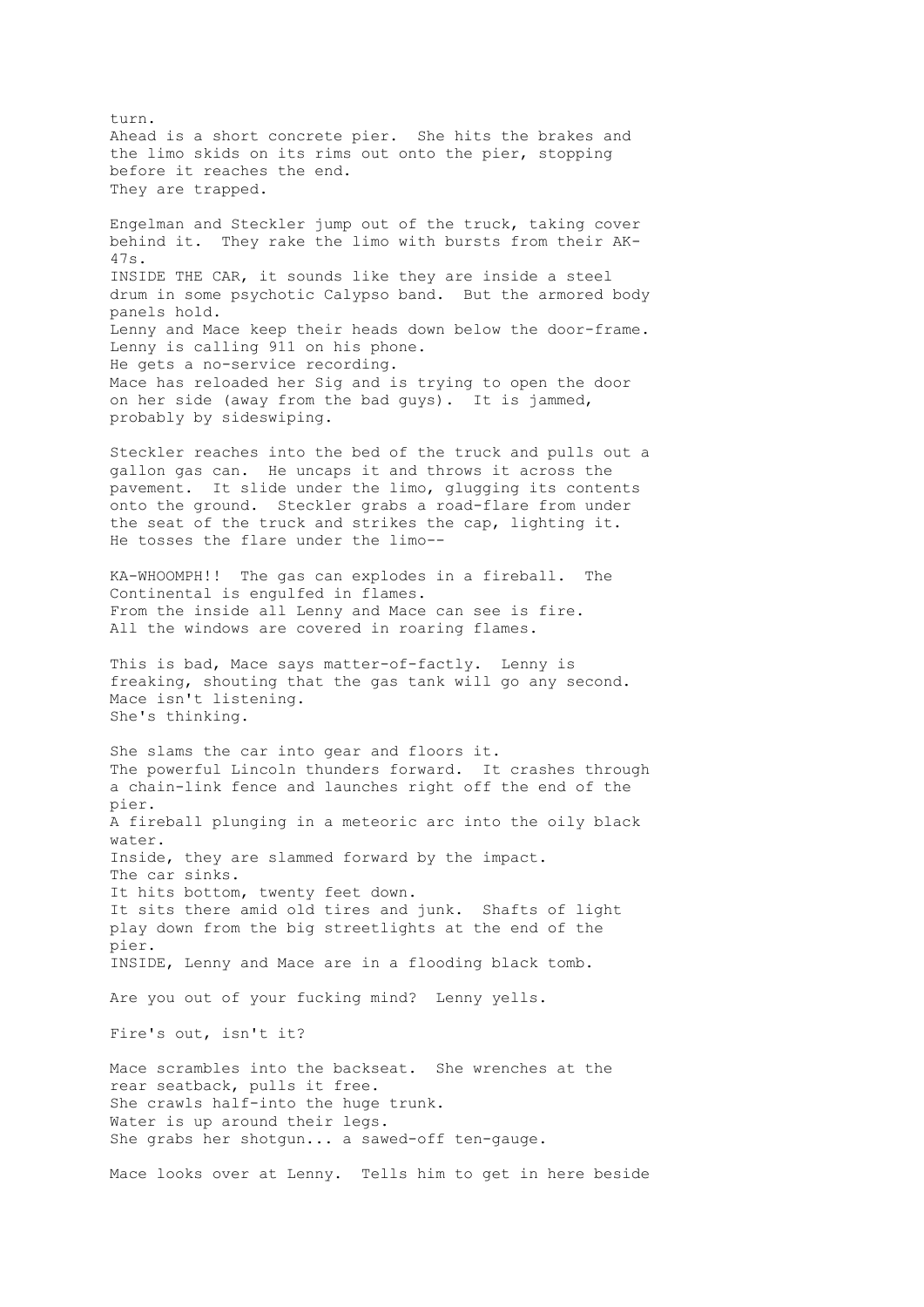her. And to hold his breath. She aims the ten-gauge at the trunk latch mechanism. Lenny, kick out hard, then just follow me. Okay? He nods. BLAM!! She blows the trunk latch into shrapnel. The trunk lid belches open in a whoosh of bubbles. Lenny and Mace kick out, heading toward the lights of the pier. She gets alongside the slimy concrete wall and surfaces slowly. Lenny comes up beside her. They are in the inky shadows under a massive bumper made of rail-road ties. Engelman and Steckler are standing above them, scanning the water over the barrels of their AKs. Let's get out of here, Steckler says. What about the tape? You going to go get it? Steckler shouts, pointing at the black water. They run back to the truck and high-tail it out of there. Down below, Lenny and Mace are clinging to the pier, chest deep in water. They hear the truck pulling away. They let out big exhalations of relief. Lenny feels around in his jacket pocket. He pulls out the tape... nice and dry in it's plastic case. Holds it up to show Mace. Are you impressed? he says. 7:25 PM CUT TO LENNY AND MACE, dripping wet, riding in the backseat of Curtis' car. They pull up at Mace's house and she thanks Curits for picking them up. Cecile comes running out to meet them, asking if Mace is alright. They go inside together. Zander is asleep. Lenny goes straight to his playback gear and sets up the deck on the kitchen table. Mace gets Zander up and tells Cecile to take him to her house, because she and Lenny are probably going out again. Cecile says she and Curtis were going to a New Year's Eve party. Mace says no. She doesn't want Cecile out on the streets tonight. Curtis says it's the party of the century, no way we sitting home.

Mace gives him the look.

He puts up his hands. Okay. I'm with it. We see that, at 27, Mace is the de facto matriarch of this family. Cecile leaves the keys to her old Honda Civic and takes Zander, splitting with Curtis in his car.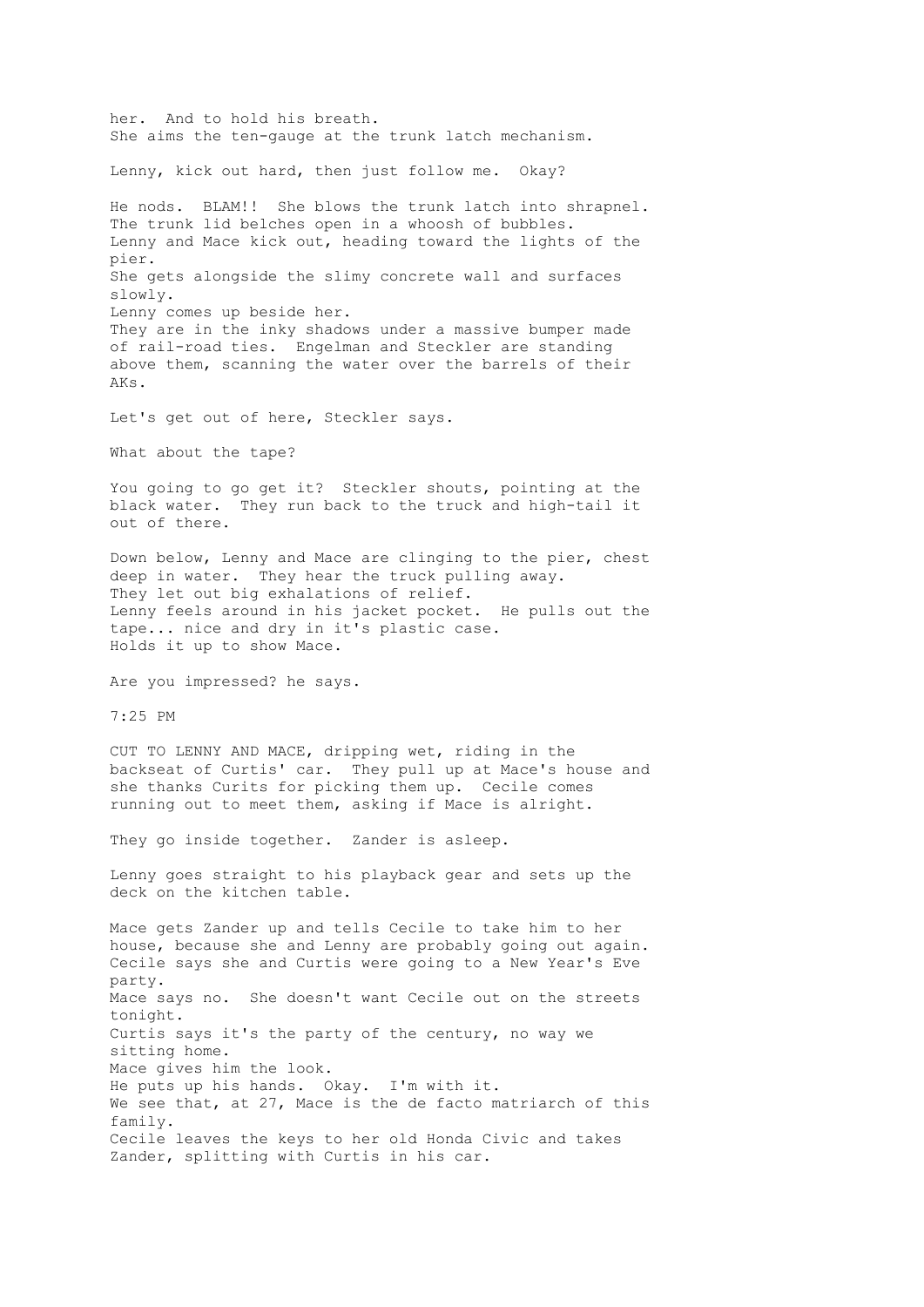Mace comes back in, going down the hall to the kitchen, where she finds Lenny, sitting at the table. His eyes are closed as he plays back the tape Iris gave him. As Mace sits down across from him, Lenny's mouth opens in shock. Jesus, he whispers. He watches until the tape ends, then looks at her with a stunned expression. Tell me, she says. Lenny says she better see for herself. Playback is against her religion, but Mace can tell by his expression it's no time to stand on principle. She nods yes. He settles the trodes on her head. I'm sorry this has to be your first wiretrip, he says. He hits PLAY. Mace reacts as the sensory input hits her. She opens her eyes... realizes that she's seeing double. Lenny tells her to keep her eyes closed. She bites her lip as she lets the sensation of being another person flood through her. POV SEQUENCE: We are Iris. Riding in a car. Fixing our makeup in a mirror on the passenger-side sunvisor. Iris flips the sunvisor back up, revealing the moving street. It is night. We look down, and recognize the dress Iris was wearing when we first saw her, two nights ago. She puts her lipstick into a purse which is belted to her waist. Iris turns her head and we see the driver. It is JERIKO ONE. He is laughing, talking to someone in the back seat. Iris looks and we see REPLAY, Jeriko's sideman, and another woman, DIAMANDA. They are amorously entwined. They are all laughing and passing around a bottle of Jim Beam. The car stereo is thumping loudly. Iris' POV swings around and looks down, seeing Jeriko's hand caressing her thigh. She puts her hand on his chest and leans close to him. Jeriko grins, then looks up and swears. We are aware of a wash of alternating red and blue light. Shit. Fuckin' Five-O, Jeriko says. Our POV swings to the rear-view mirror and we see an LAPD car behind us, with the gumball machine on. A spotlight hits us and we hear a single whoop on the siren. Jeriko pulls over, but they are on an overpass... no shoulder. Go to the bottom of the ramp, comes a bullhorn voice from behind them. Jeriko and Replay are both swearing. He pulls the car down the ramp and they come to a stop on a

deserted street in a warehouse district. Our POV looks around nervously. Black shadows and concrete pillars. No one around. Cars whoosh on the bridge above but they might as well be on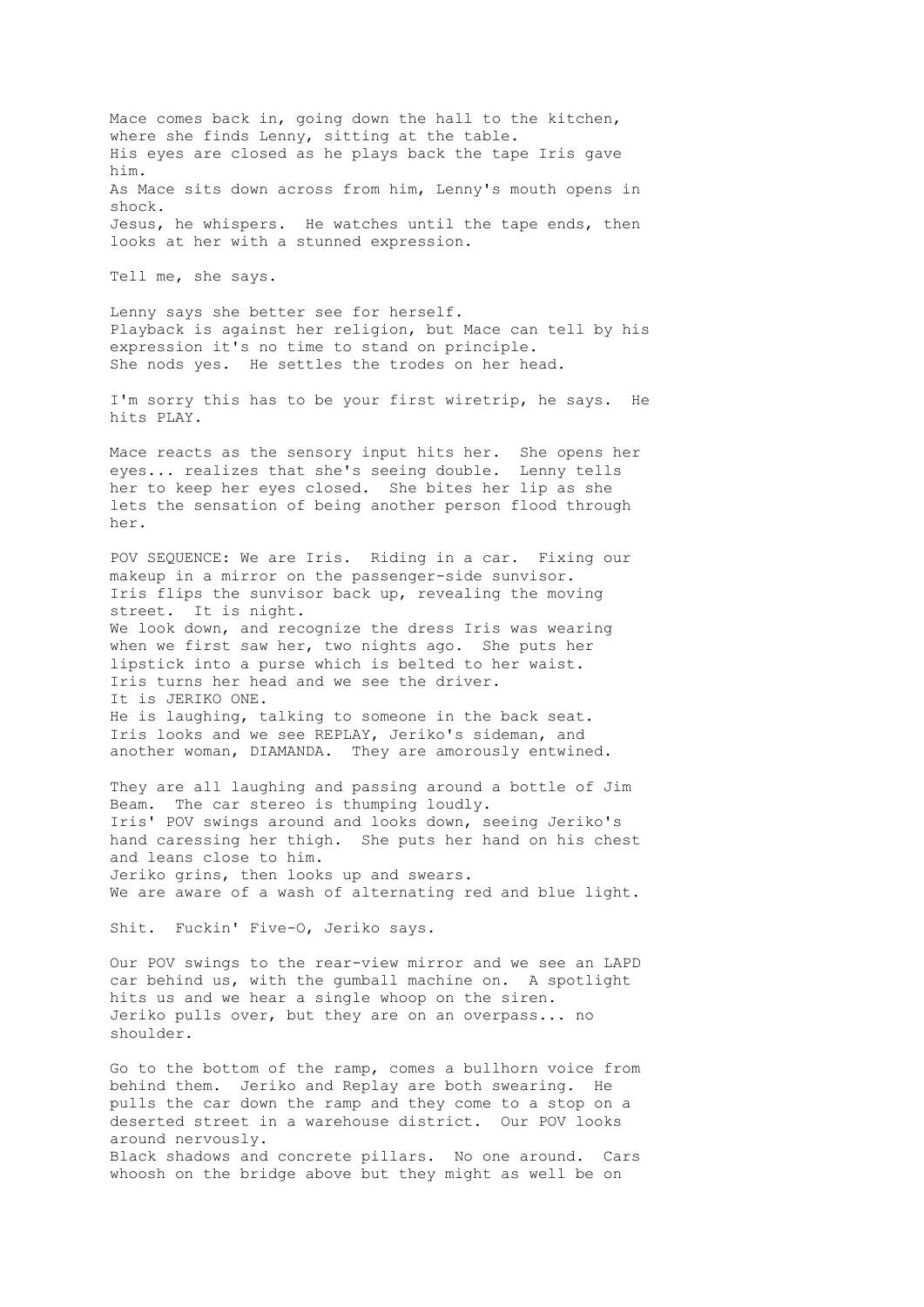Mars. The car is stopped next to a train yard. We hear the rumble of diesels nearby, the clank of freightcars. We see the outlines of TWO COPS advancing through the beam of the spotlight, their guns drawn. Jeriko can't believe this shit. He jumps out and the cops start yelling. Telling him to get down on his knees and put his hands on his head. They are telling everyone to get out of the car. Our POV comes up and out of the car. Put your hands behind your head now, one of the cops is yelling at Jeriko, who is still giving them attitude. They get Replay down on his knees as well, in the wet gutter next to the curb. The cops are closer now. We see that they are Steckler and Engelman. Engelman turns to us and tells us to put our hands on the hood of the car and don't move. We exchange a look with Diamanda. Fucking cops. Jeriko is winding up the cops. Not giving them the pleasure of the humiliation. You can see it escalating. He says, I suppose you stopped us cause you had suspects fitting our description in the area, what you're gonna tell me. What was the description? Two black guys in a car? Yeah, right, I heard that one... Engelman pulls out Jeriko's wallet, looks at the ID. Jeriko keeps going, Well, you stopped the wrong guy tonight officer... what is it? Steckler. Officer Steckler. Cause I'm the 800-pound gorilla in your mist, fucker. I make more in a day than you make in a year, and my lawyers love to spend my money dragging sorry-ass Aryan robocops like you into court. Get a man down on the ground with no probable cause. Fuck you! Steckler tells him to shut the fuck up and kicks him down on his face. Diamanda starts yelling to leave them alone, they weren't doing anything. Steckler says, Shut up. Don't make me walk over there. Engelman shows the ID to Steckler, saying something we can't hear. Steckler says to Jeriko, You're Jeriko? That rap puke? Is that right? You're the one getting all the gangbangers to form citizens groups and go downtown... trying to rake the LAPD over the cheesegrator... all that shit?

That's right. And you're gonna be in my next song, motherfucker, it's called Robo-Steckler. You gonna be famous.

Replay starts laughing. Diamanda stifles a giggle. Steckler is white-lipped with rage. Years of frustration coming to a vibrating head of steam pressure. Too many disciplinary actions, too many suspensions, too little appreciation of the tough job they do.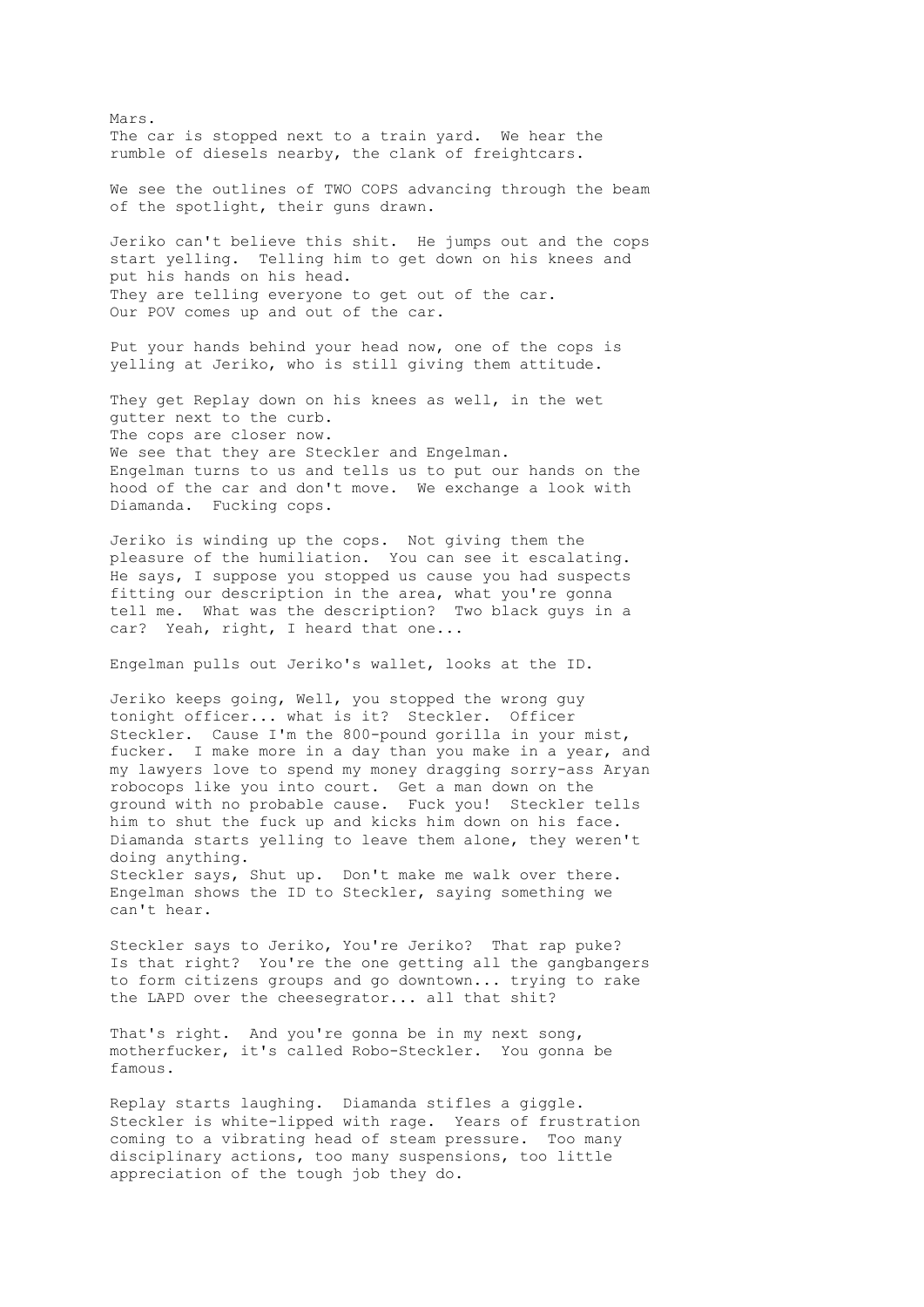Jeriko goes on, It's a song about a cop who meets his worst nightmare, a nigger with enough political juice to crush his ass like a stinkbug. Steckler looks around the empty street. Looks at Engelman. Down at Jeriko, proned out on the pavement. I don't think so, he says, and shoots him BLAM! BLAM! Twice in the back of the head. Just like that. Diamanda screams. Replay tries to roll to his feet. Steckler shoots him twice in the stomach. Replay is screaming. Rolling around holding his guts. I don't hear you laughing! Steckler shouts at him. Engelman is yelling something. Steckler turns to him. His eyes are wide with adrenaline. Steckler orders him to get the bitches. Engelman hesitates and then spins toward us. Diamanda is screaming, backing away from Engelman. Steckler shoots Replay four more times. We spin 180 and start to run. Hear shots... BLAM! BLAM! BLAM! Spin back... to see Diamanda dropping to her knees. Engelman shoots her again. Then raises his gun toward us. We spin away. The world becomes a kinetic blur. The sound of shots. We see puffs of dust on the ground in front of us. Missed shots. We tumble over a guardrail and roll down an embankment... get up and keep running. Train tracks ahead. Looking back... here come Steckler and Engelman down the embankment, overtaking us. We hear the thunder of a train... spinning again to look forward. Freight train doing fifty on the nearest track. Almost to us. We leap forward. Over the track. The diesel roars past behind us. Looking back... a black wall of moving steel. Backing away from it. We see Engelman and Steckler crouching down... trying to aim through the wheels. Hear the impotent pop of their guns over the roar of the train. Turning to run again. We see a tiny hole appear in a sign right in front of us with a metallic SPANG. Running and running. Looking back. No pursuit. Train still rolling by. Can't see the cops. Running, running. Heart pounding and lungs heaving. Sobbing sounds coming from somewhere, seeming to fill the night. Looking down... one shoe on, one shoe off. Iris' hand takes off the remaining shoe, clutches it to her chest. We move forward into the dark train-yard as--THE TAPE ENDS. ON MACE, reacting. Stunned. She opens her eyes.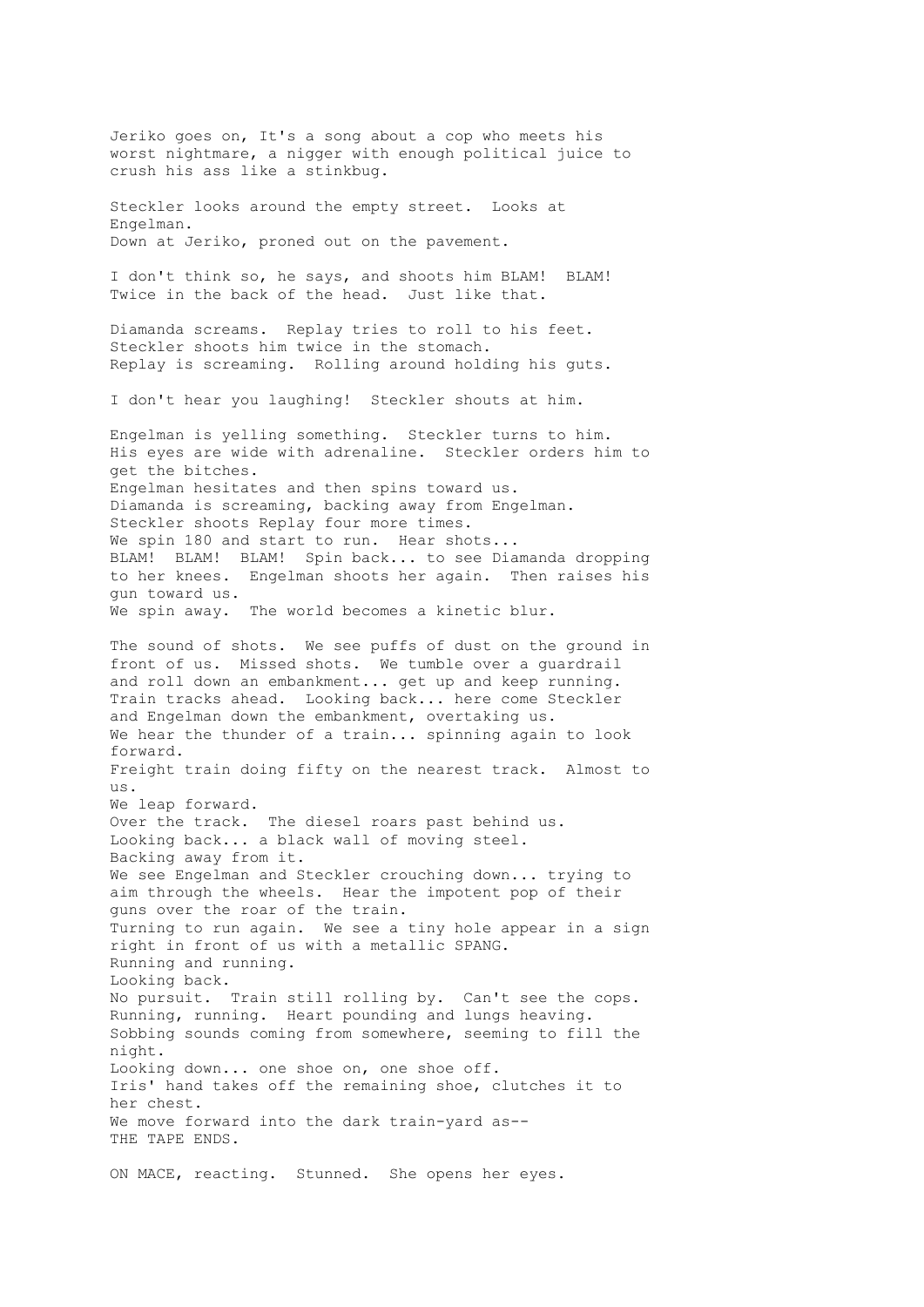Lenny is on the phone nearby. He says, Hang on, Max. Lenny crosses and shuts off the playback deck, then hands her a drink. She gulps it. He picks up the phone again. I'm back. So what the fuck do we do? CUT TO MAX IN HIS CAR. He tells Lenny hell if I know. But they can't talk cellular. Strictly landline. And he says don't trust anybody. I mean nobody. Don't go to the cops... I'll tell you why when we get together. And don't get pulled over, for chrissake. Don't use any credit cards, they'll be scanning for your numbers. You'll pop up. You gotta be invisible. Listen, meet me at Tran's in half an hour. Yeah, okay. Gotta go, Max. Mace is still reeling. Even in the thick of it, chased by guys with machine guns, on fire driving off a pier, underwater... we never saw Mace scared. She looks scared now. This could be one they can't win. No wonder Iris was so freaked, she says. Poor thing. Do you know what this means, Lenny? If this gets out? Yeah. I got an idea. If folks find out that the LAPD just flat-out executed Jeriko One? My God. Lenny sticks his Glock in his waistband, over his right hip. Look, we've gotta get out of here. Right now. These two whacko cops probably ran your plates while they were following us around. They'll have this address. Mace gets it. She accepts what he says quickly. Matterof-factly. Yeah. Okay. Let me pack some stuff. No. There's no time. Lenny grabs his deck and trodes, pulling out the tape and putting it in his pocket. He heads down the hall to get his other stuff. He takes the box of Faith tapes and chucks them into his bag, along with the playback equipment. Mace climbs up on the kitchen counter and pulls a black bag down from the top of the highest cabinet. She hops down and unzips it. Inside she has a .380 auto pistol and some ammo. She starts loading a magazine.

Lenny has his bag over his shoulder. He stops in the bathroom to take a leak for the road.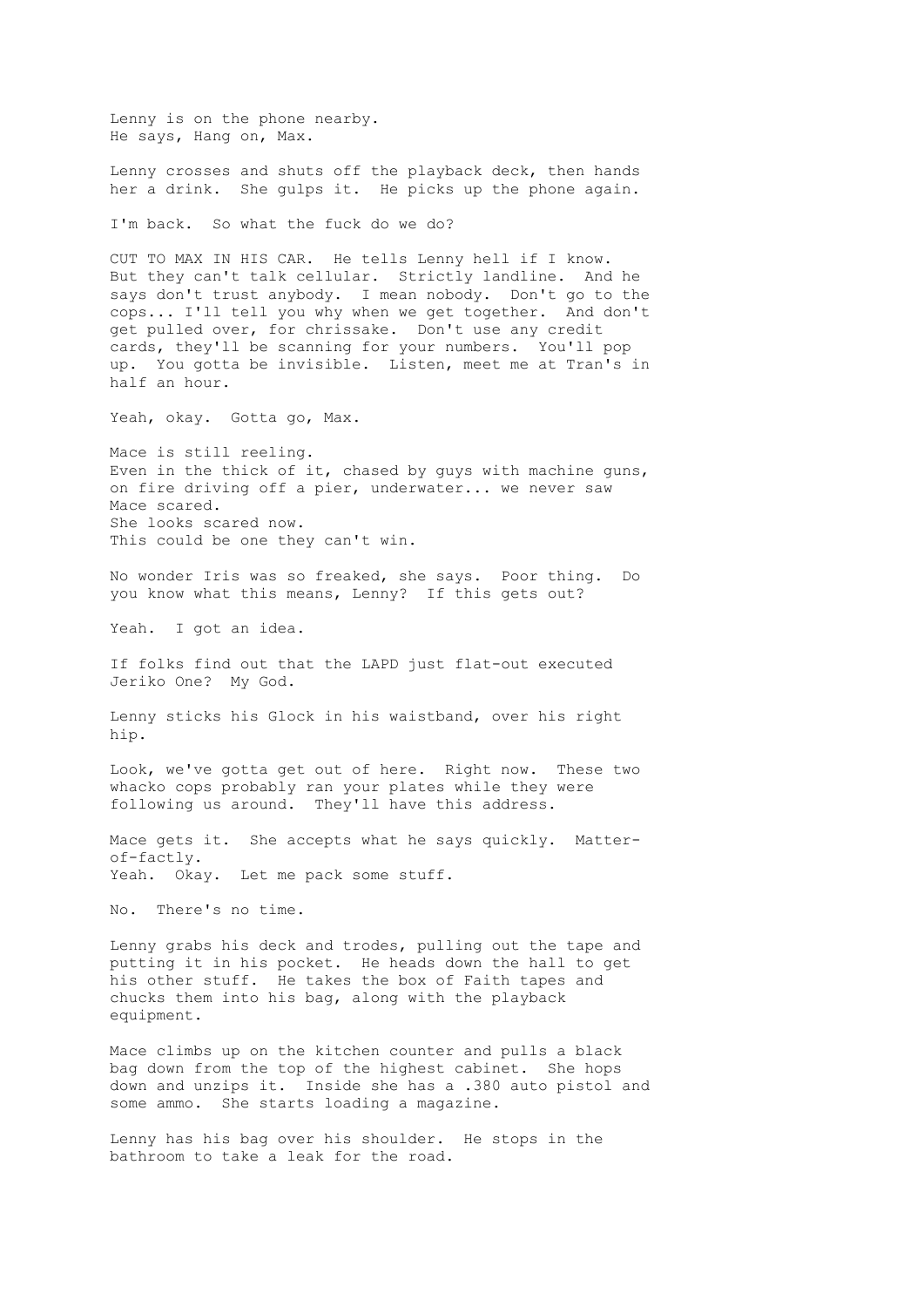Mace clicks the magazine into the pistol and zips up the bag. She sets it on the kitchen table. She crosses to the fridge to pick up Cecile's car keys. Through the kitchen window she notices movement in the alley behind her house... a pickup truck with its lights off coming to a stop. She hits the deck, shouting to Lenny, a microsecond before an AK-47 opens fire. Lenny flops sideways into the tub, getting as low as he can. The drywall explodes inward as the assault rifle rakes the house. Rounds hit the side of the tub, dimpling it from end to end. The kitchen is torn to pieces by the burst, which tear right through the walls like paper. Mace is showered with debris. Shattered glass. Flying plaster. The water-cooler explodes. Mace, on her stomach, manages to get the fridge door open and hides behind it. The inner side of the door is riddled with hits, sending catchup, mustard and egg debris flying. The room light is shot out, leaving only the fridge light. Suddenly there is silence. Mace, behind the fridge door, sees a shadow on the floor. Someone is at the outside kitchen door. She hears the splintered door open. Feet crunching on broken glass. Her gun is on the table, across the room. She'd never make it. Mace holds her breath. She reaches one hand silently up onto the top of the stove next to her head... searching. In the light from the fridge, she sees something appear past the edge of the fridge door... a long fat silencer, screwed onto an Ingram MAC-10, held by gloved hands. The man in the black ski mask sees her a split-second too late. The iron skillet comes up under his hands, knocking the gun upward. A burst goes into the ceiling. And Mace is on him. She slams the intruder into the far wall, keeping her hands on the gun, trying to keep the muzzle away from her. She cracks her forehead down on the bridge of his nose. Knees him in the balls. He oophs and folds over. She does it again. She rips the gun out of his hands. It clatters away into the shadows. They struggle viciously in the dark, slipping and sliding on the flooded floor. The ski-mask gets pulled half-off revealing Steckler the street-monster cop.

He snarls and rams her against the wall, outweighing her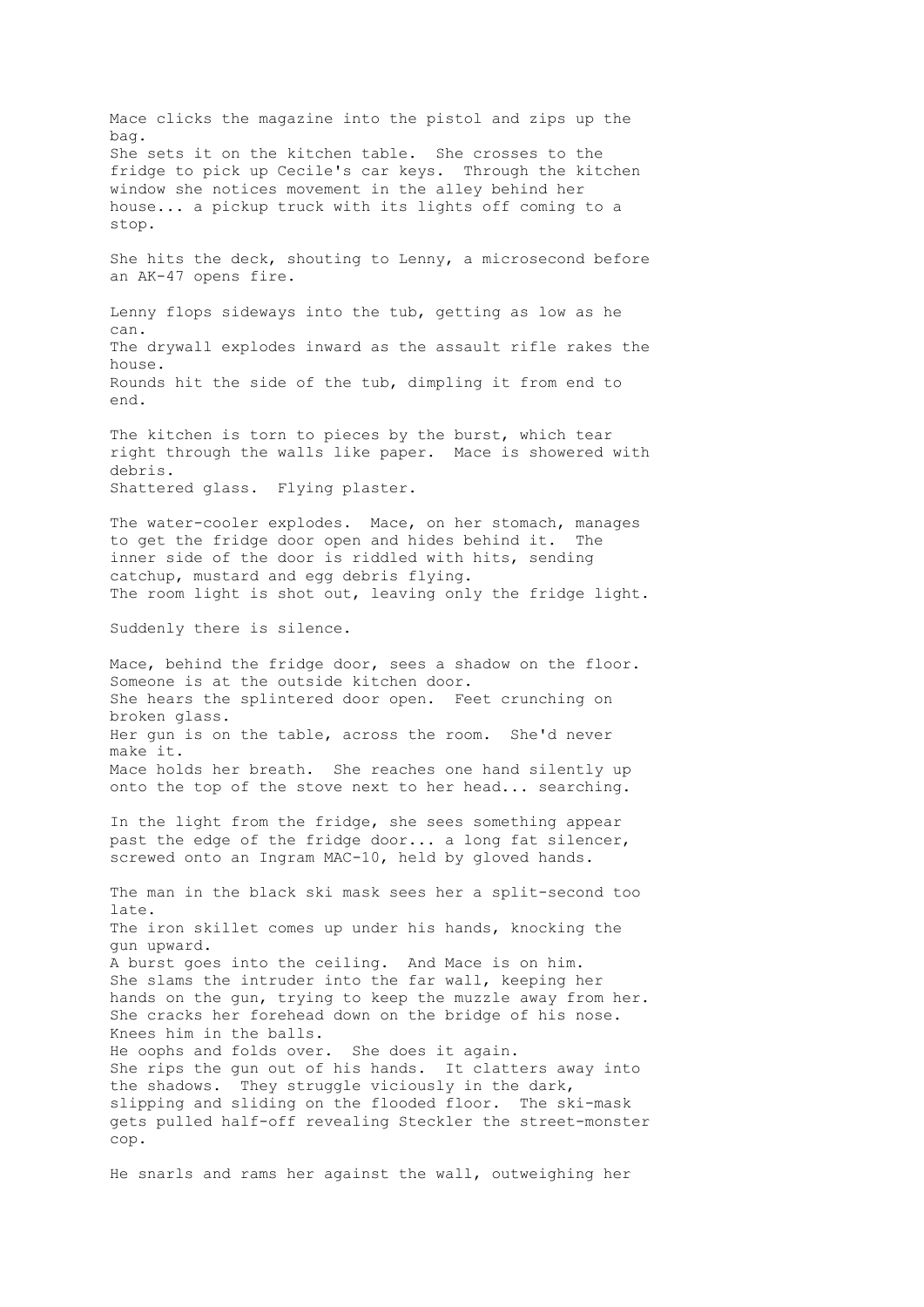by 90 pounds. He pounds her head into the plaster. Lenny comes in with his Glock. Sees only dark shapes. GIVE IT UP, STECKLER! Steckler spins Mace around, between him and Lenny. He gets her in a vicious headlock, using her body as a shield. She can barely breathe. Lenny pulls a hand out of his pocket... holding a squid tape. This is what you want. Take it and cut her loose. Lenny moves warily forward... holding the tape far out with one hand, holding the gun back with the other. Steckler reaches out for the tape. Takes it. Then he suddenly hurls Mace at Lenny with incredible force, knocking him down. Mace hits the floor amid broken glass and water. Steckler makes it out of the back door. Mace scrambles to the MAC-10 and rolls to her knees into a firing position. But she ducks as-- Engelman opens fire again from the alley, raking the kitchen. Steckler makes it to the pickup and they floor it out of there. Mace, pissed off beyond belief, runs right out the back door after them. She aims the MAC-10 at the pickup as it roars away. Lenny comes out behind her. Shoot! Lenny says. Lenny, I got neighbors. I can't just go capping off toward Mrs. Dochard's house, for Chrissake! I knew that. I can't believe you gave him the tape. Yeah, me neither. It was one of my favorites. Me and Faith in a hot tub on my birthday. You didn't! Yeah. I'm gonna really miss it. Come on, we gotta get outta here. CUT TO THEM IN CECILE'S CIVIC. They see helicopters circling as they maneuver the dark streets. Xenon searchlights crisscross the rooftops nearby. They see patrol cars passing on cross-streets, lights flashing. It feels like the entire LAPD is looking for them. Same sense of fear and vast forces arrayed against you as with Iris running along the train tracks.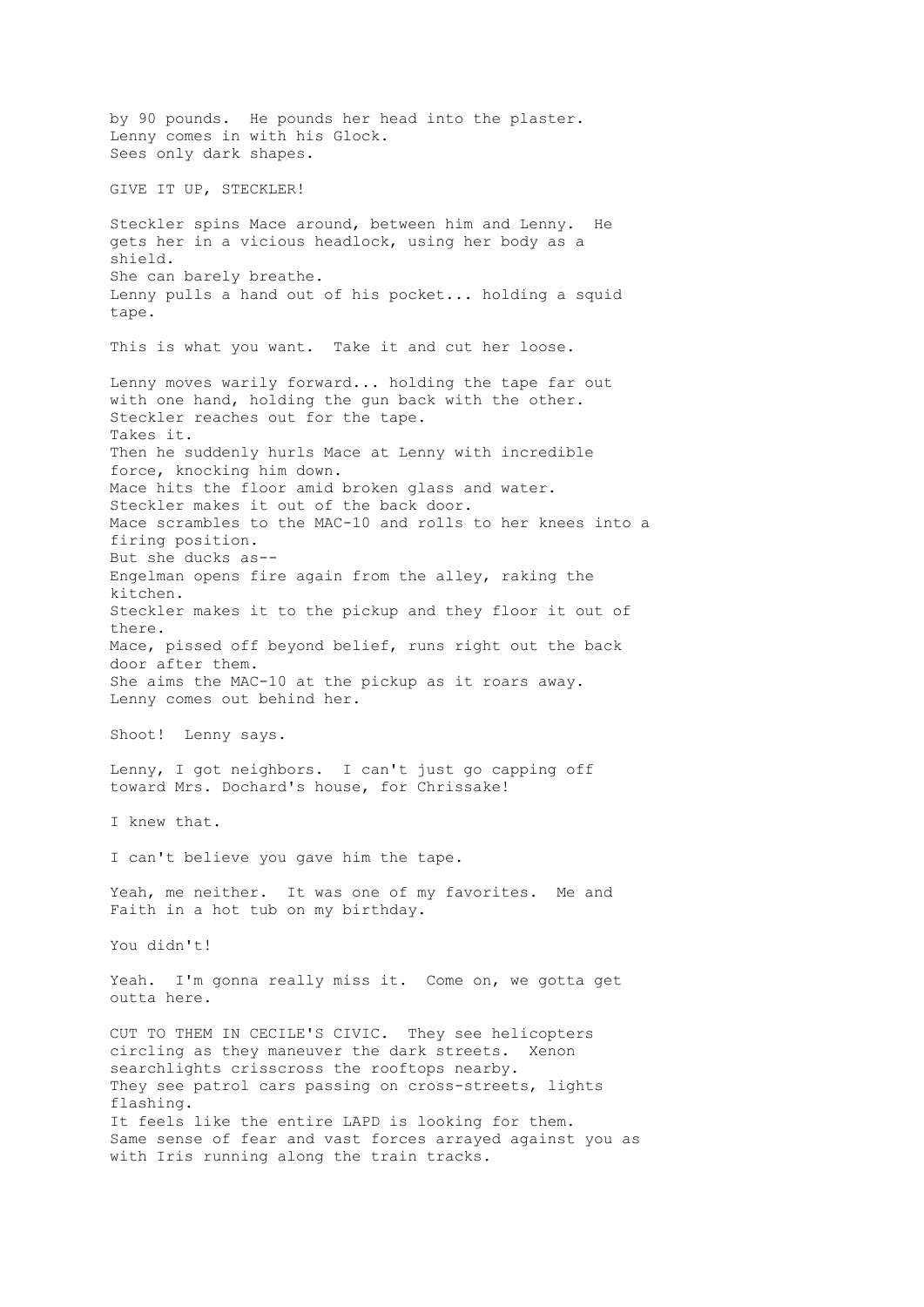Mace says Steckler wanted the hit to look like a drive-by. Very commonplace in my part of town. Nobody would question it. So they hose us down from the alley, then creep in for a deal-closer with silenced weapon... can't afford to leave anybody breathing.

Lenny is cranked and paranoid.

Now he's got Gant's goons, a psycho sex-killer and the LAPD all trying to kill him. The new millennium is three hours away and it looks iffy he'll make it. He doesn't know who they can trust. They obviously can't go to the police.

Well, look at the plus side, Mace says, You gave up your hot-tub tape to save me. That's real progress for you, Lenny.

They approach a police checkpoint. Mace bluffs it through. Lenny slouches, shitting a brick the whole time as they go through. As they drive, they see small crowds here and there, street parties in progress. People drinking and firing bottle rockets. Big police presence everywhere.

Mace says something is bothering her. She can't put the sophistication of Iris' killer with the brutal stupidity of those two cops. It doesn't add up.

Lenny says he doesn't think one of the cops killed Iris. He think that whoever Iris was wearing for was trying to break the trail back to them by killing her. The thing that's driving me crazy is I know Faith is involved in this somehow. It's got to be her shitbird boyfriend. He's the only one that knows everybody. He was Jeriko's manager.

Mace didn't know that. Yeah, Lenny says. And he would know Iris through Faith. So that closes the loop. Jeriko plus Iris equals Philo Gant. But I still have no fucking idea what's going on here.

THEY PULL UP in front of Tran's warehouse. There is no traffic on the street. Max is parked near the entrance, waiting. He flashes his headlights at them as they pull up to him. Max gets out of the car and joins them. They go in together.

Max says, I pulled files on this guy Steckler. He's been suspended four times in eight years for excessive use of force. What they euphemistically refer to as a problem officer. His partner's name is Engelman. A hardcharger from gang task-force. Macho reputation. A real Naziyouth. These guys pulling over Jeriko... you couldn't a planned a better train wreck.

They buzz Tran's intercom. No answer. Lenny notices that the elevator cage is down, which is unusual. He raises one eyebrow and they step into it. Mace slips her .380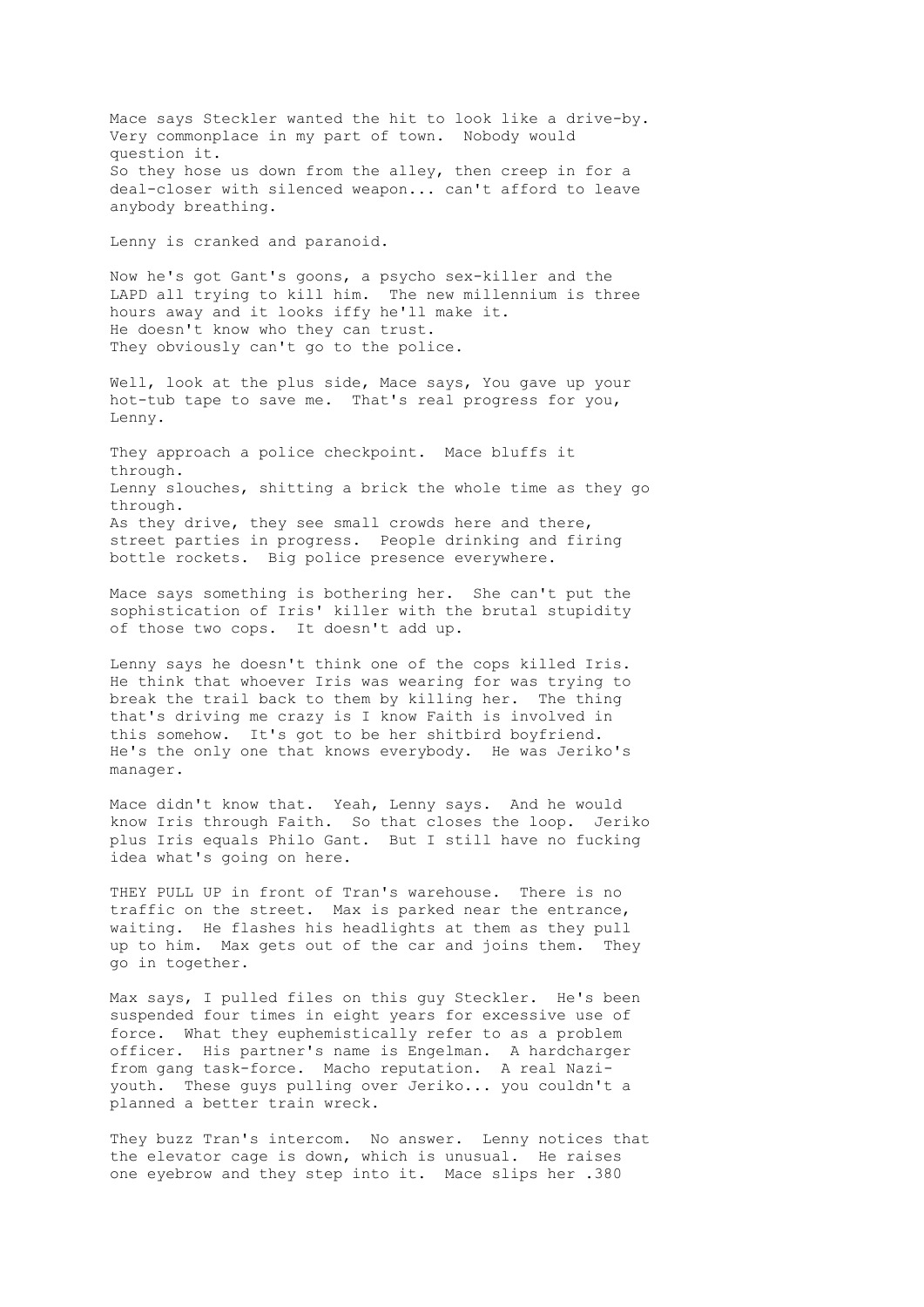out, on alert. The only sound is the clanking mechanism as they ascend. When they arrive at the floor there is no one in sight. They raise the safety bars and walk toward Tran's area. Tran? No answer. They find him slumped in a chair, staring at nothing. Playback trodes are on his head. Somebody got to him. Lenny examines him. He's seen this before. It's called a cook-off. You plug an amplifier into the output chip of the deck and it boosts the signal to a near-lethal level which fries the brain's sensory cortices. His lobes have been poached by sensory overload. He is completely cut off from the outerworld. Max says the psycho cops are on a slash and burn to track down any copies of the tape. Since Tran is a known duplicator, and totally plugged in to the wiretripping scene, it would be logical to interrogate him. Find out what he knows. Like: If copies were made. Or who might have wired up Iris. And afterward, this was a good way to shut him up. It doesn't even get investigated as a homicide, because he's still technically alive. Lenny gets right in front of Tran's eyes. He shouts at him, at the top of his lungs. TRAN'S POV. We see a roaring blizzard of inchoate static. Somewhere in the middle of it is a suggestion of Lenny's face, almost invisible. We hear the tiniest ghost of his voice, like a radio playing two blocks away. Vita comes in with two gangmembers, carrying fast-food bags. She clocks the situation... Lenny crouched over the slumped Tran. Vita whips out a nickel-plated automatic and runs at Lenny, screaming. Lenny jumps back, palms up, talking fast. It takes the combined efforts of Max, Mace and Lenny to talk her out of drilling him. She pushes past him to Tran and pulls on him, yelling. Her jaded ultra-cool act vanishes. She breaks down sobbing. She knows what has happened to him. The effect is permanent. Who did this? she wants to know. Lenny shows her a bit of the Jeriko death clip. He says it was probably these guys. The faces of Steckler and Engelman are burned into her memory. Max pulls Mace and Lenny aside. MAX Listen, Lenny... there might be more to this than what you think, here.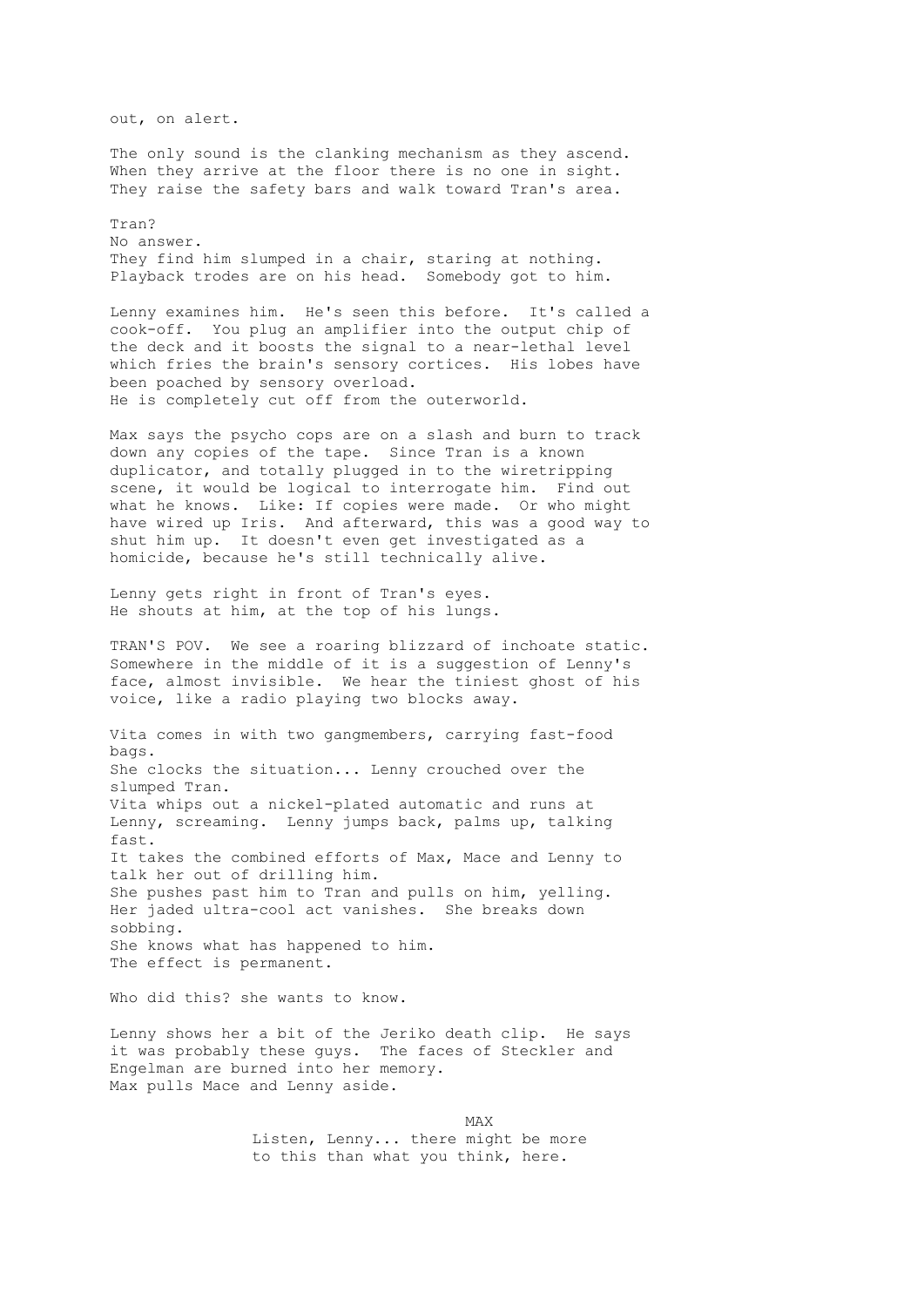LENNY

Whaddya mean?

MAX

All I'm saying... You don't know how high up the food chain this thing goes. I've heard stuff.

LENNY

What stuff?

MAX Smoke. Rumors. I've heard stuff about a death squad.

MACE

What kind of death squad?

# MAX

A deadly one. A Death Squad. A group a guys loyal to the ultrahardline school. Guys that've had too many years of city hall and the commissions and the fucking media pissing down their necks, suspending cops right and left, tying their hands... while outta the other side a their mouths these same people're squealing, Save us, save us, do something you fucking morons, crime is totally out of control. Nobody knows shit about it, but there's something going on. These guys could be part of it.

LENNY

Christ.

MAX Exactly. Get religion. So Lenny, I love you like my own blood, but don't walk near me in public, okay.

LENNY

Thanks, buddy.

MAX

I'm kidding.

LENNY What about Internal Affairs?

MAX

I heard even some of them were in on this.

LENNY

Bullshit! Conspiracy paranoia.

MAX

The issue is not whether you are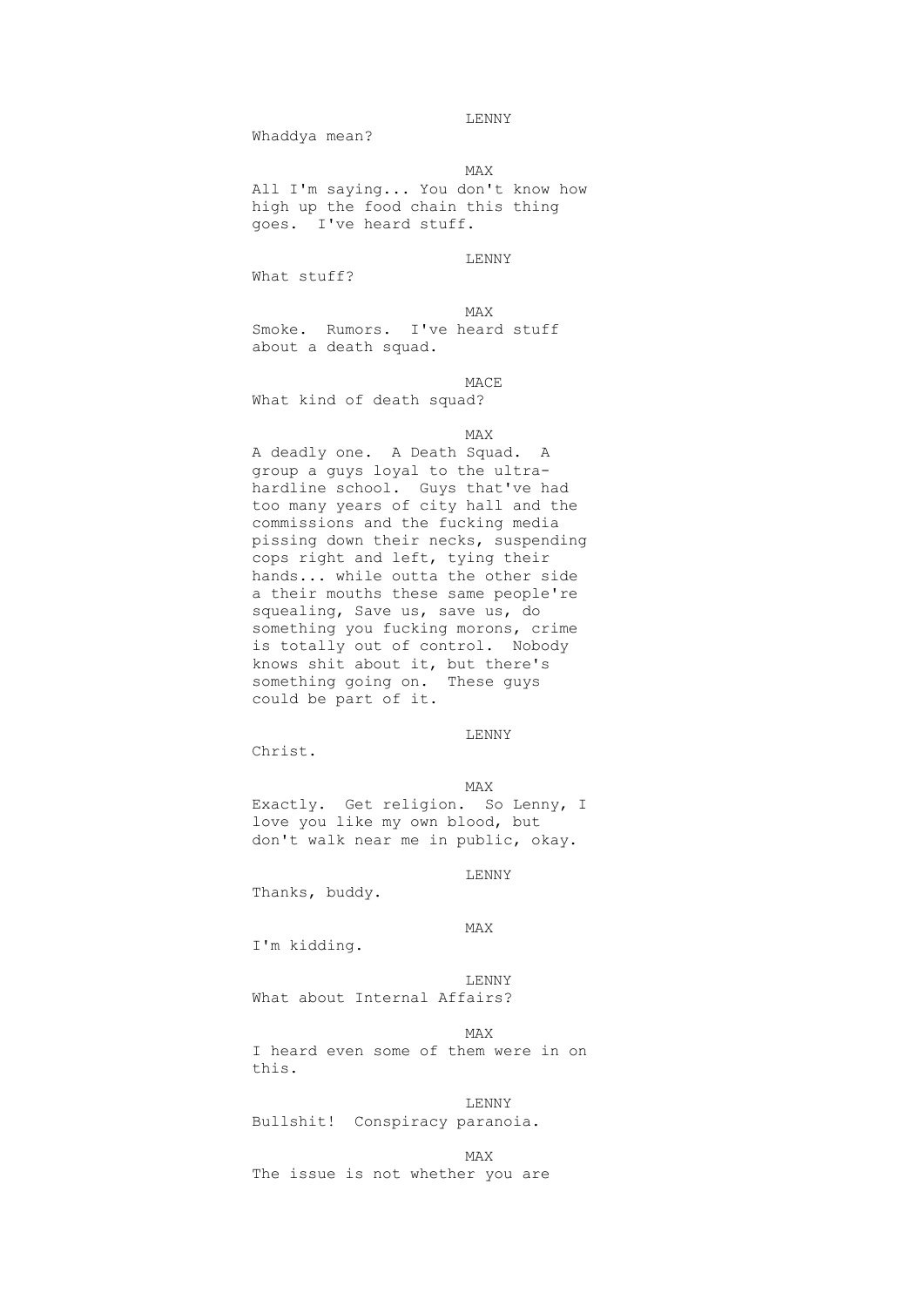paranoid but whether you are paranoid enough. Don't forget, ultimately LAPD is a military organization. Push comes to shove, they take care of their own.

#### MACE.

It seems like the only card we have to play is the tape. You know, get it to the media somehow.

LENNY

Yeah, blow it open.

MAX

Sure... they run that story on the six o'clock news, and by seven o'clock you got the biggest riot in history. They'll see the fuckin' smoke from Canada.

#### MACE

You saying we just pretend it didn't happen? It happened. It was a fucking execution.

### MAX

Fine. Do you want blood running waist deep in the storm drains? You got two hundred thousand jobless gangbangers who are gonna spread like a wave through this city and burn it to the ground. And the street cops ain't gonna be standing around this time either... when they see the fires start, it's gonna be like a goddamn school bell. I guarantee they'll be capping off at anything that moves... it'll be allout war and you know it. You want that on your head?

MACE

Look, let's just make a few copies of the damn tape and figure out what to do with it later.

Lenny pops the tape into Tran's master deck and sets up to make five copies.

> LENNY I'm going to get Faith. Is she still at Gant's?

MAX Yeah. But that's not such a great idea--

LENNY

Where's Gant?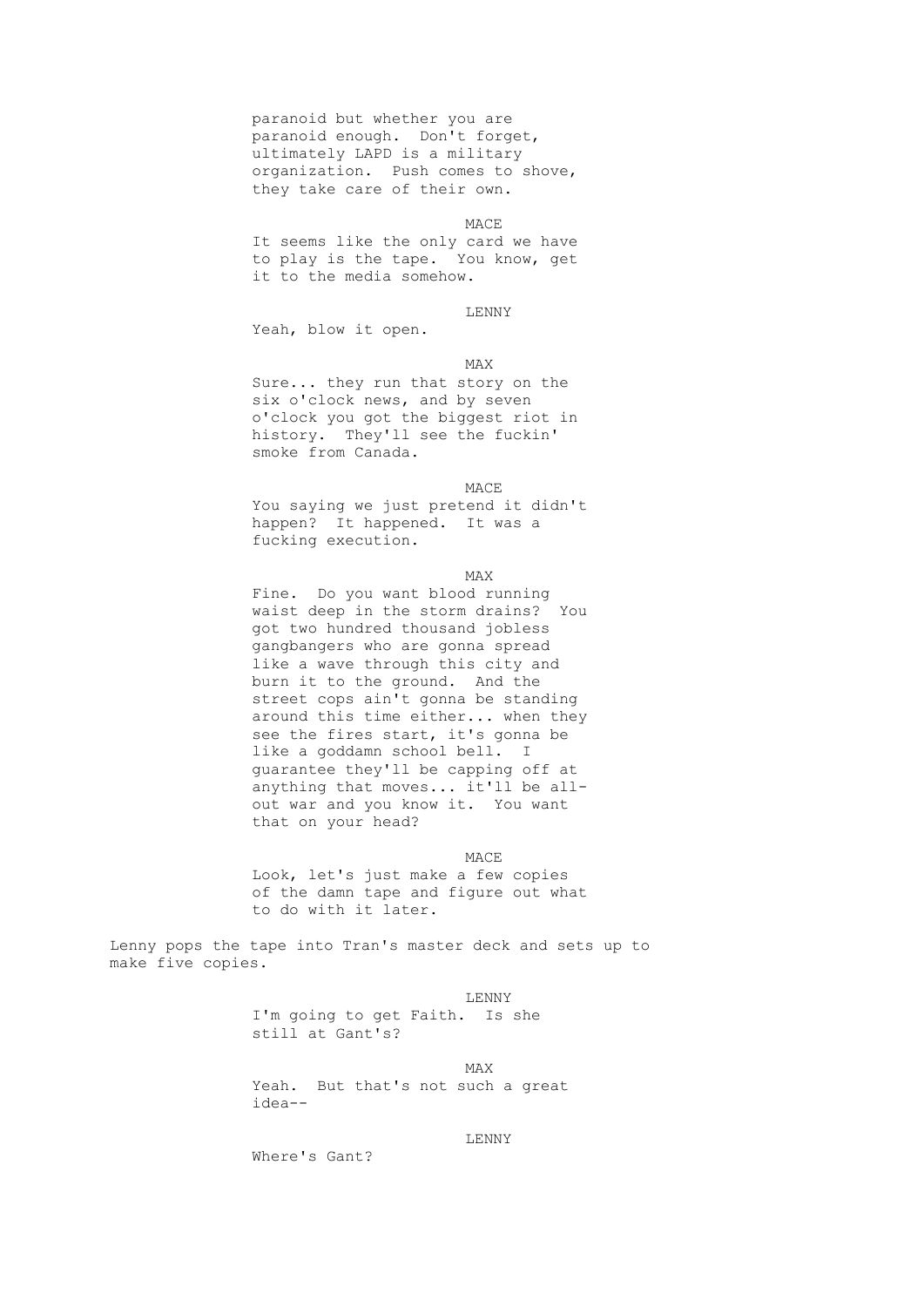MAX At the Mondo. But he's coming back to pick her up, they're going to the big mega-party later.

Lenny tells Max to go to the club and keep good eyeball on Gant. He takes three cellulars with scramblers from Tran's tech storage. One for each of them.

9:34 PM

LENNY AND MACE pull up to the front gates of Gant's house in Cecile's beat up Civic. Lenny pushes the buzzer and Wade answers. Wade won't let him in, and won't let him talk to Faith. Recommends that he leave.

Lenny backs up the Civic and floors it at the gate, breaking the actuator arm. The wrought-iron gate swings inward with a crash and Lenny hears a burglar alarm go off. He pulls forward into the courtyard. He and Mace get out of the car. Floodlights come on.

Wade Beemer comes out, drawing a pistol, followed by two other security guys assigned to cover the house. Lenny and Mace are just standing there, unthreateningly. Faith comes running out of the front door, stopping Wade and the security team from getting violent.

Wade says he's calling the police. Faith yells, NO! Absolutely not. And then Lenny knows that she knows about the Jeriko tape. It's what he thought. They can't afford to get cops involved. One of the security guys shuts down the hooting alarm. Everyone is tense, electrified.

Lenny says, Well you ain't gonna have us arrested, so either shoot us or invite us in for a drink. Faith tells them to come into the house. Wade wants their guns. Mace tells him no, she'll just keep hers, thanks. Her eyes say try to take it, motherfucker.

Faith tells Wade and the others to back off, leave them alone. Wade says he's calling Mr. Gant. Fine, she says. We see Wade go to a phone.

They go into the living room. Lenny has obviously never been here. He looks around. Comments on the place. She has done well for herself. Of course, at what cost? Faith says he was unbelievably stupid to come here. Philo's guys have standing orders to hurt him.

Mace gets right to the point. What was Iris doing riding around with Jeriko, wearing a wire? Faith says she doesn't know what Mace is talking about.

Lenny grabs her shoulders and shakes her. He says that somebody took Iris, raped her then put a piece of cord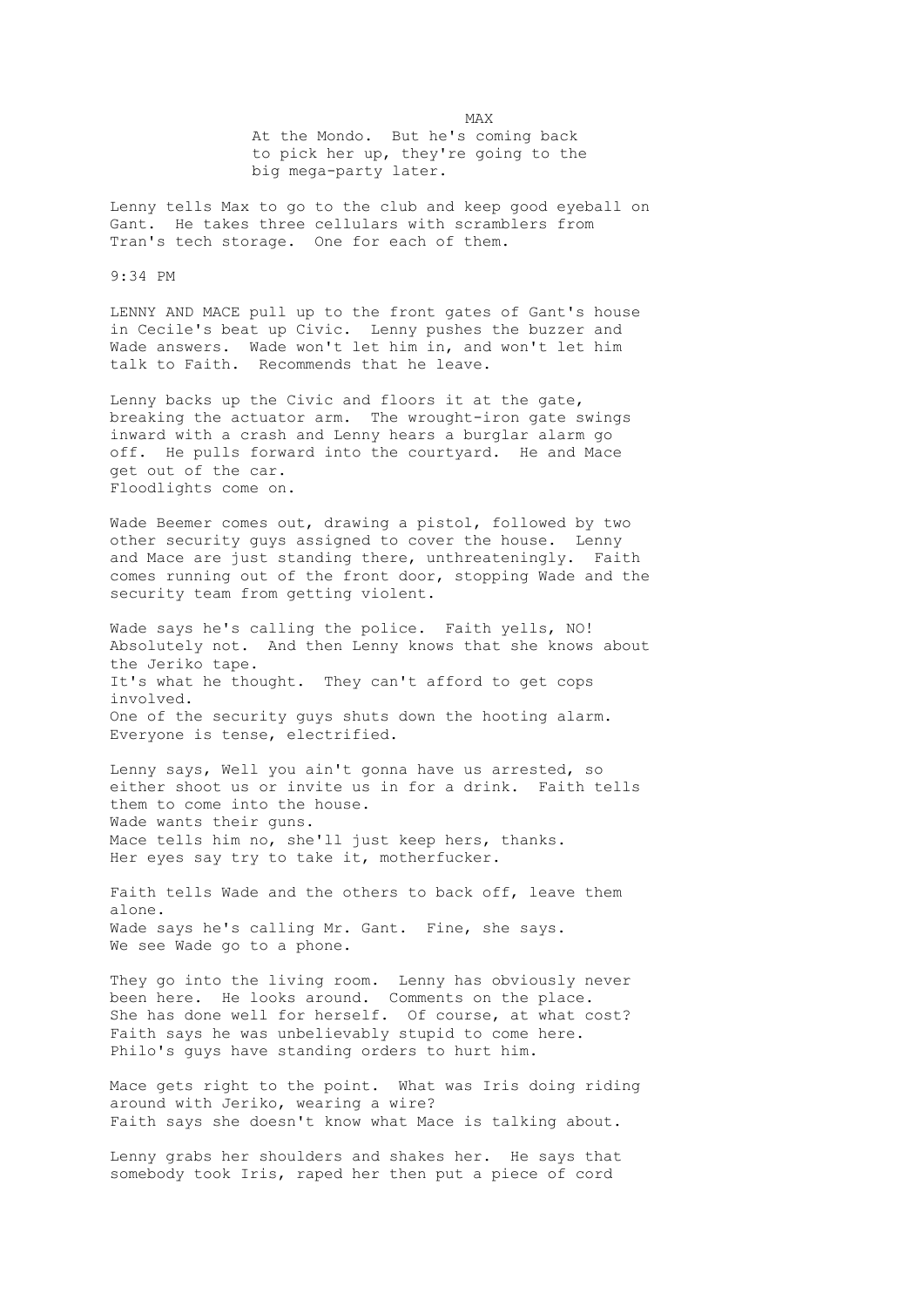around her neck and twisted it until she stopped moving. She turns away from them and starts to cry. Mace says, Look, the man just don't want to see you wind up like that. Now talk to him, cause we don't have much time. Faith asks if she can talk to Lenny alone. Lenny, surprisingly, says no. Mace is in this. She needs to hear whatever Faith has to say. Faith nods. Philo's become obsessed with playback, she says, a total wiretrip junkie. Always having me do clips for him, buying new equipment. And he was getting more and more into surveillance. Having people followed and videotaped. He did this kind of shit all the time. You wouldn't believe some of the stuff he would do. Recording the calls his business partners made. Wiring up people left and right. He was completely losing it. I mean, look at this house... there. And there. She points at the cameras, watching every room. So then this beef with Jeriko came up. There was a big rift between them. They were fighting over content on the new album. Philo was afraid Jeriko was going to dump him and get a new label, and a new manager. But he wasn't sure about it, so he started with the surveillance. A couple nights ago he wires up Iris and sends her and the other girl, Diamanda, over to Jeriko's table with his compliments. That night Iris call up, freaking. I go pick her up. Philo watched the tape and just loses it. He backhands her across the room. He can't believe the disaster she's gotten him into. Suddenly it's all about him. Selfish prick. So he gives her some cash. Tells her to check into the hotel under a wrong name and wait till he figures out what to do. He's terrified the cops will find her, and beat it out of her who she was working for, and come looking for him. And since I know about it, he says I'm in danger too. (we could see some of this in flash-cut flashback form - just to break the monologue)

MACE

Do you have any recordings made by Gant?

FAITH No. He never wears, only plays back. For him it's about seeing himself through other people's eyes. He's fascinated by his own image. Why do you want to know?

**MACE** Iris' killer has some kind of visual distortion.

FAITH You think Philo killed her?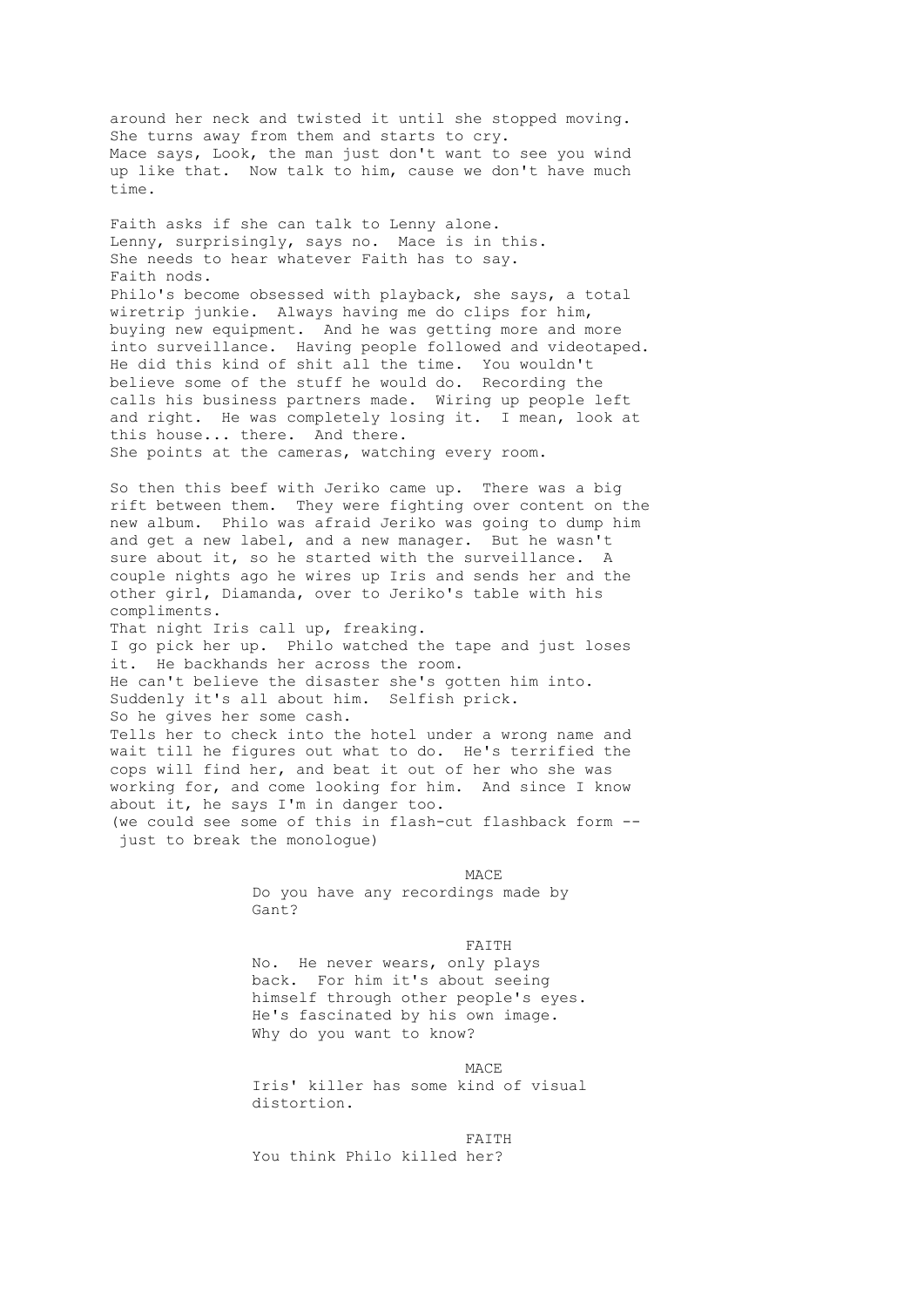LENNY Who knows about the cops killing Jeriko, besides you and Gant?

FAITH

Joey Corto

LENNY Then it's either Gant himself or he had Corto do it.

FAITH

I can't believe it. What a nightmare.

Faith goes out to the pool. Lenny follows, motioning Mace to stay back. He puts his hand on her shoulders. Faith accuses Lenny of getting Gant into this stuff in the first place. And he got her into it, too. It's like an obsession, and it's all his fault.

LENNY

I guess I thought if I got you to wear the trodes, if you could just see yourself the way I did, through my eyes... you would know how much you were loved. But watching and seeing are two different things.

FAITH I always loved your eyes, Lenny. (she touches his eyelids) I loved the way they saw.

LENNY Will you leave here with me, right now.

FAITH Yes, Lenny. Thank you. My guardian angel.

She kisses him. It is soulful, not erotic.

INSIDE THE HOUSE, Mace watches them kiss in the shimmering light from the pool. She turns away. The cellular in her pocket rings. It is Max who says that Philo and his goons had already left the club by the time he got there. So he figures they could be almost back to the house by now. Mace clicks off and goes out to interrupt Lenny and Faith. We're out of here, she says.

Lenny tells Faith they have to go right now. She wants to grab some things. Mace says, Uh unh, now.

They are going down the front steps when Wade intercepts them. Faith says she's going out, she'll be back in a few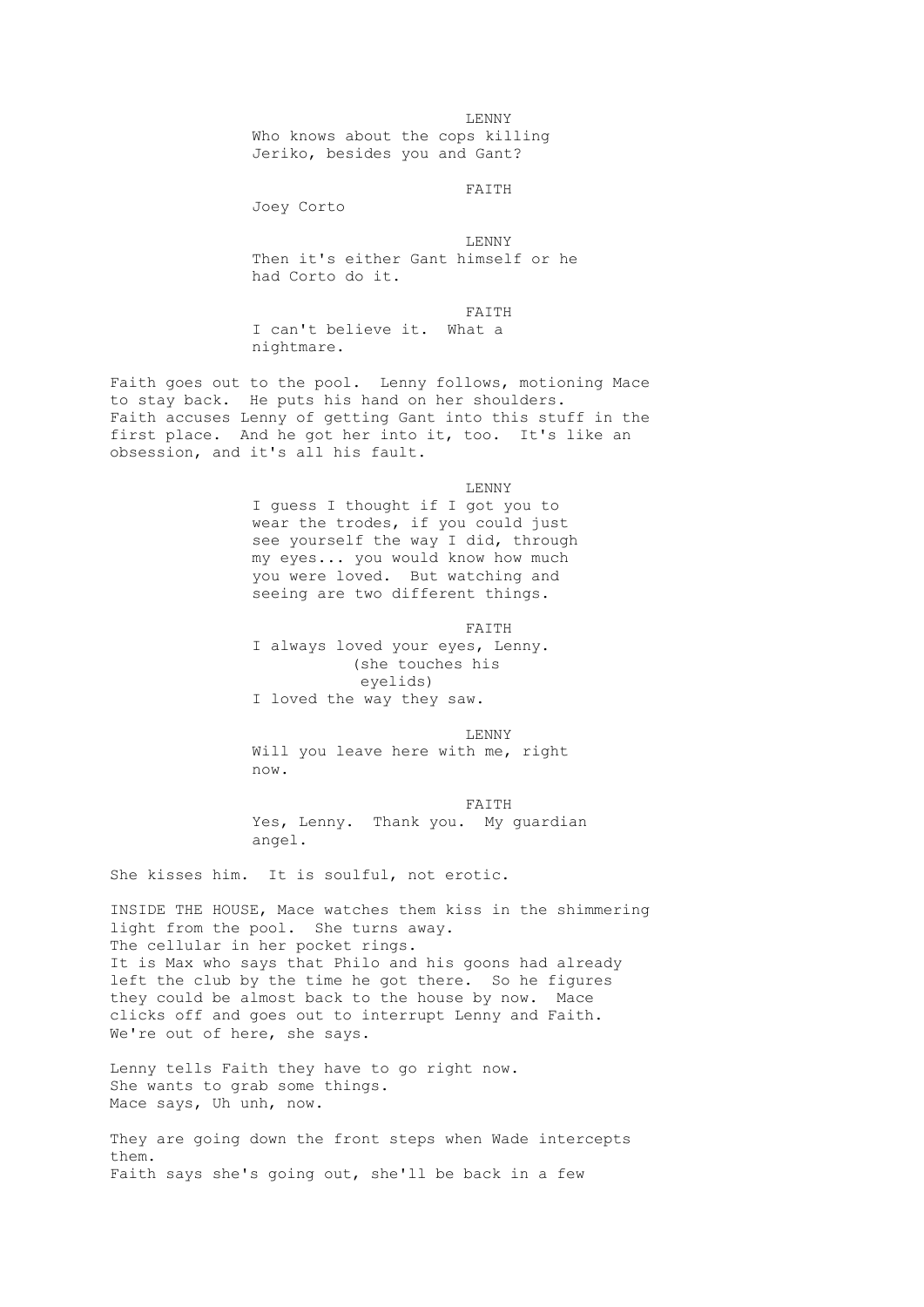minutes. Wade says Mr. Gant gave him orders that she was not to leave. At that moment a STRETCH LIMO pulls into the courtyard at high speed. Philo and Joey Corto get out of the back while Constance and Duncan come out the front doors. The men are in tuxes, Constance in an elegant gown. Mace says, Lenny, don't try anything. Just keep your hands in plain sight. Everybody is tense, moving slowly. Everybody knows everybody has a gun. An armed society is a polite society. Philo walks up to Lenny. They eyeball each other. Gant turns to Faith, saying, I thought we had a party to go to, my dear. The party of the century. You're not standing me up, are you? Forget it, Philo. I'm leaving with Lenny. No, I don't think so. We have to at least put in an appearance, tonight. What would people think? Now why don't you go in and get ready. You can wear those pearls I gave you. Say good bye to Lenny. The implication is that Philo is going to have his team do bad things to Lenny if she doesn't play ball. Faith goes up to Philo. Gets very close. She says, You want me at the party, at your side, smiling for the cameras... you want me to play ball with you and keep my mouth shut? Then you let Lenny drive out of here. Right now, Philo. Do it. Don't fuck with me. Without warning Philo rabbit-punches her right in the gut. She gasps and drops to one knee. Lenny lunges forward and Mace grabs him. All the bodyguards whip their guns out. Lenny and Mace are staring down six large-caliber muzzles. Mace keeps her hands in view, empty. Whoa, whoa, she says, everybody just stay chill. She stands between Lenny and Philo, pushing back on Lenny's chest with one hand. Constance and Corto in particular look like they would love to start cranking off rounds. Don't play his game, Mace says low to Lenny. Philo's eyes glitter. He looks from her to Lenny, to Mace, back to Faith. He seems unspeakably evil, somehow, but so icily under control that it's scary. He is mentally reviewing his options... one of which is to kill Lenny immediately.

> PHILO Everybody just take it down a notch.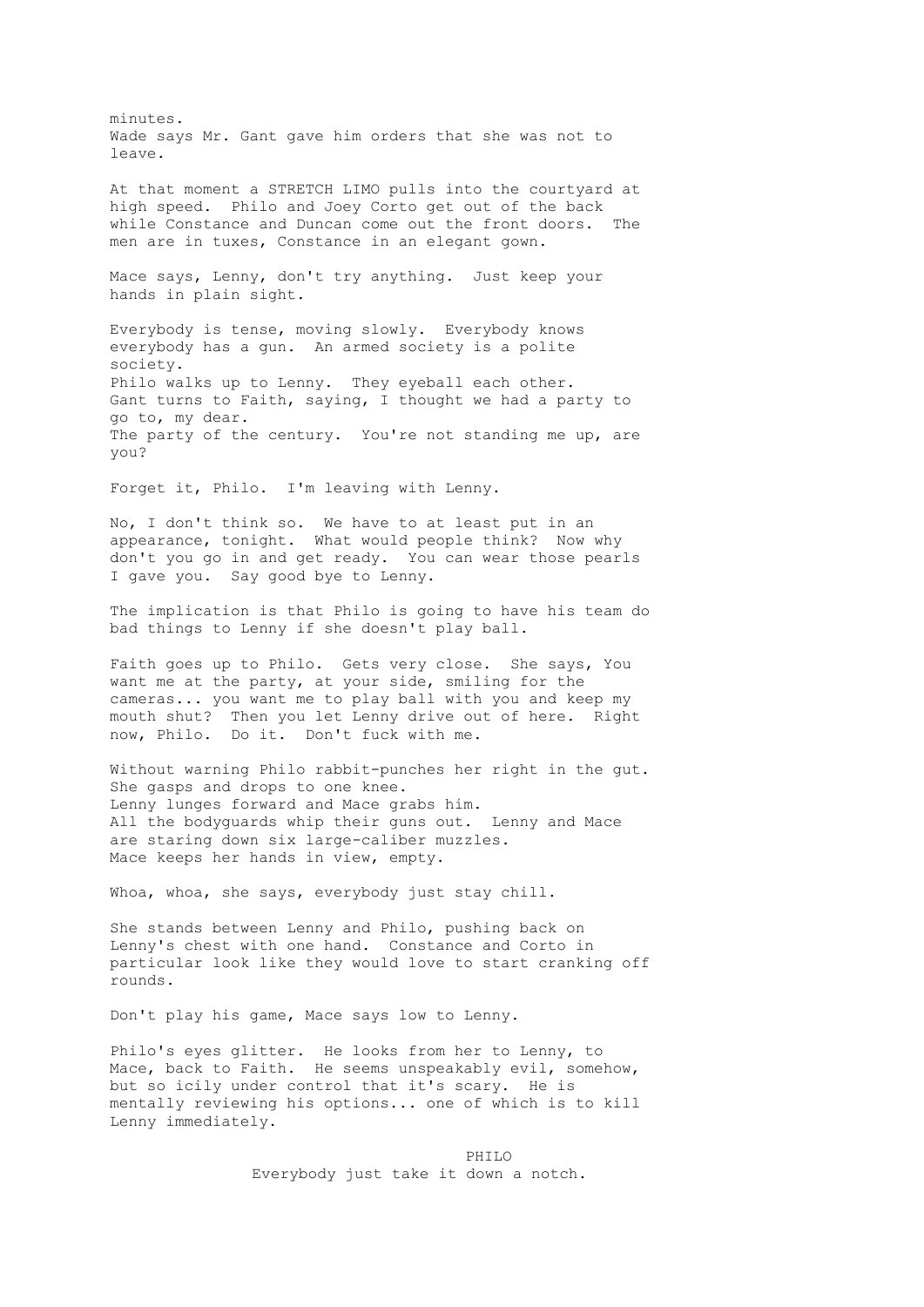This is no way to end a millennium. Tonight we should be celebrating.

Lenny looks at Philo, wondering what his game is. If he is the killer, then he has been sending Lenny the tapes for a reason, goading him to do something. But what?

> PHILO There's no need for you to hang around, Lenny

MACE Get in the car. Right now.

LENNY

I'm not leaving without Faith.

FAITH

Get out of here, Lenny. I don't need your help. You're just making it worse. Can't you see that? Go on!! Get out of my life! Just leave me alone.

Faith is doing it to save him, but she is convincing. Mace pushes Lenny into the Honda Civic. Gets in herself and starts backing away.

THEY RUN INTO MAX, COMING UP THE HILL, pull over and talk. (or car phone)

Lenny says, I'm pretty sure Gant's the killer. It's either Gant or Corto.

Naw. Corto's too stupid. It's Gant. Where's Faith?

We gotta go back for her.

Look don't panic. He's not gonna do her at his house and draw all that attention. He'll do her at the party. He took a suite at the Bonaventure, right in the middle of the action. So after the glitzy shindig down in the ballroom, he takes her upstairs for a little champagne... that's when he makes his move.

Okay, Max, you stay here and follow them when they leave. Whatever you do, keep them in sight. (to Mace) Come on. We're going to a party.

MACE IS DRIVING in silence. They hear sirens across the night. Two large pillars of fire are visible several blocks away. There are dark crowds of people everywhere. People on the sidewalks, lighting fireworks. There are flashes and explosions. It could be a celebration, or a war-zone. Maybe both. Or one about to turn into the other.

Lenny tenses up as they go through a police checkpoint near their destination, Cecile's apartment. Mace says,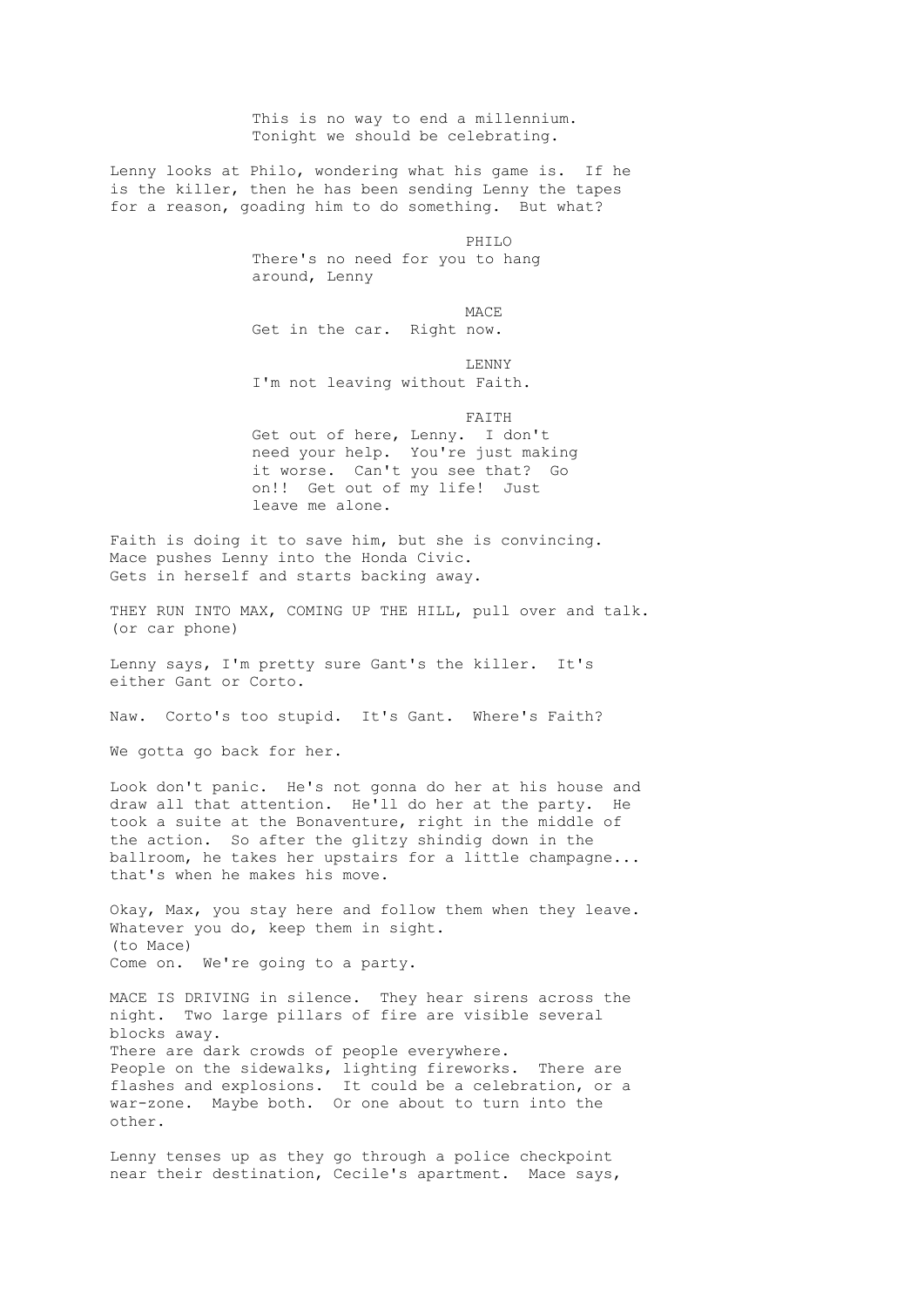They never stop you going in, they don't give a shit about you going in. LENNY AND MACE pull up to Cecile's apartment. It is only two miles southeast of the Bonaventure in downtown LA, but it might as well be another planet. It is gang territory pure and simple. Blacks and Hispanics. Graffiti everywhere. Burned-out buildings. They pull up to Cecile's. It is a really poor neighborhood. Lenny has probably never been to a place like this. He sees abject poverty, here. Even so, people are partying. There are some homeboys chillin' on the front steps who give Mace the local hand-sign. She returns it automatically as she goes up the steps past them. As exhomegirl. Lenny gets out of the car with his wardrobe bag. The homeboys give Lenny the eye as he brushes past them. Mace says, He's with me. Curtis and Cecile are on the balcony of her apartment, lighting off bottle rockets. Zander is still up, because of all the excitement, even though he's not supposed to be. Mace says he can stay up and watch the fireworks.

Mace and Lenny go inside. They both look like shit and if they're going to crash a ritzy party, they need to change. He opens his bag and pulls out the suit he packed. He glances at her. She's just standing there with her jaw locked.

> LENNY Come on. We don't have much time.

> > MACE

I'm not going.

LENNY

What?

## MACE

It's a set-up, Lenny. You're gonna run down there to save your fair lady, and you're gonna wind up dead on the floor next to her. That's why they've been sending you those tapes, to get you crazy. So you'll rush in, without thinking.

He turns away, starting to get changed. Mace's anger is out of frustrated concern for him. She grabs his shoebox full of Faith tapes. Holds them up to him.

MACE

You are a pussywhipped sorry-ass motherfucker, you know that? You gonna get yourself killed for this... this toxic-waste bitch.

She dumps the box of tapes on the floor. She starts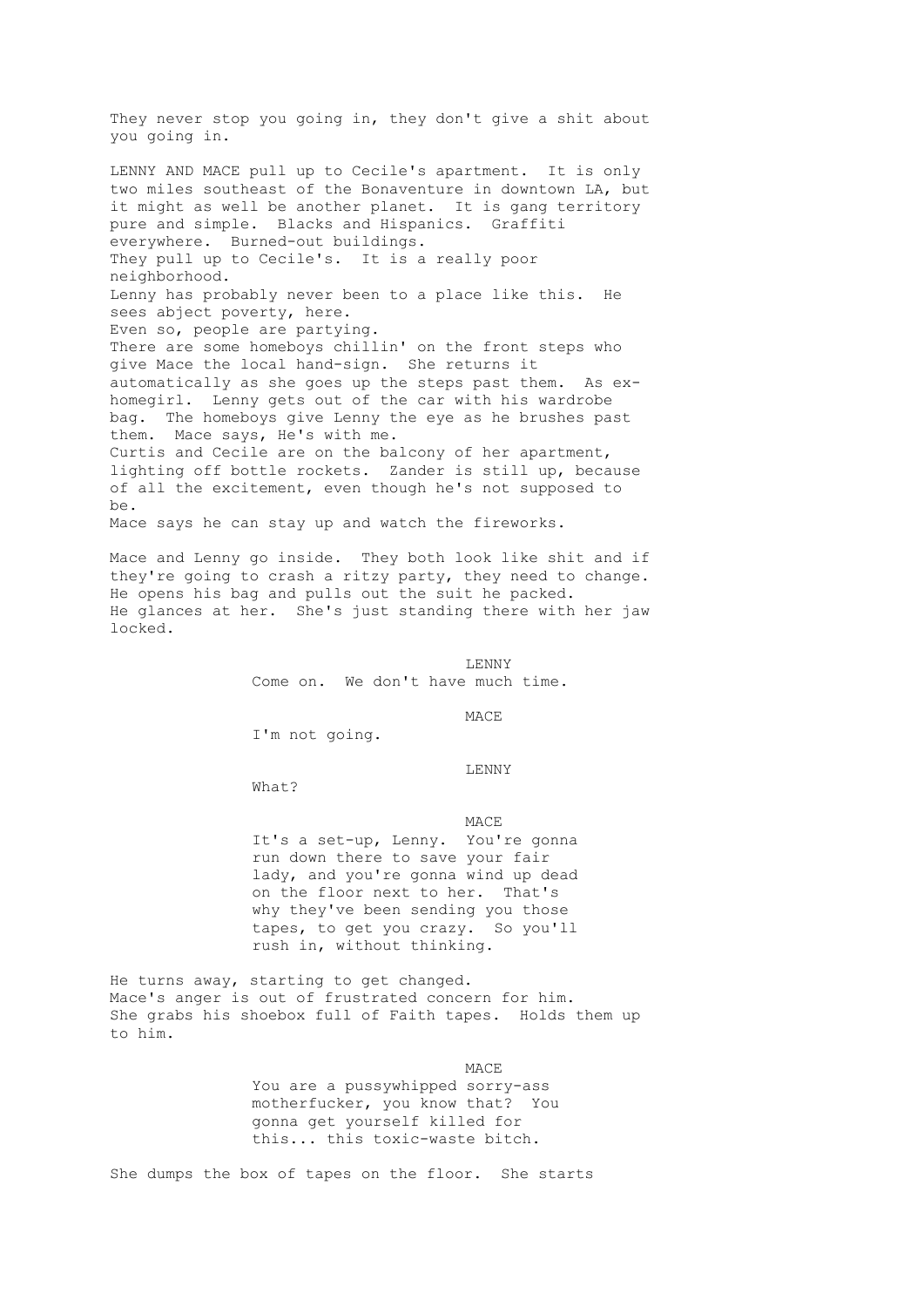stomping on them with one heel, crunching several into junk. Lenny freaks out and scrambles to pick them up, trying to stop her, push her away. They struggle for a pathetic, tragic moment. Mace snaps. She grabs him by the lapels and swings him around, slamming him back against a wall.

MACE

Lenny! This is your life, Lenny! Right here. Right now. This is real-time. Not playback. Realtime! Time to get real. Understand what I'm saying... she doesn't love you. Maybe she did once, I don't know, but she doesn't now. These are used emotions. It's time to trade them in.

Mace's tone becomes more gentle. We see that her outburst is, beneath it all, coming from a place of compassion.

MACE

Lenny, memories were meant to fade. They're designed that way for a reason.

Lenny seems to crumble. He knows he has to let go. But it is so painful.

> LENNY Have you ever been in love with somebody who didn't return that love?

Mace gives him a look like, jeez Lenny, are you dumb sometimes.

MACE

Yeah, Lenny. I have.

LENNY It didn't stop you from loving them. Right? Or understanding them, or being able to forgive them.

MACE

I guess.

LENNY And it didn't stop you from wanting to protect them. Did it?

MACE

No. It didn't.

Lenny's eyes are brimming with tears. He makes no attempt to hide it... doesn't brush them away.

LENNY

When I was working Vice I saw every fucking depravity known to the human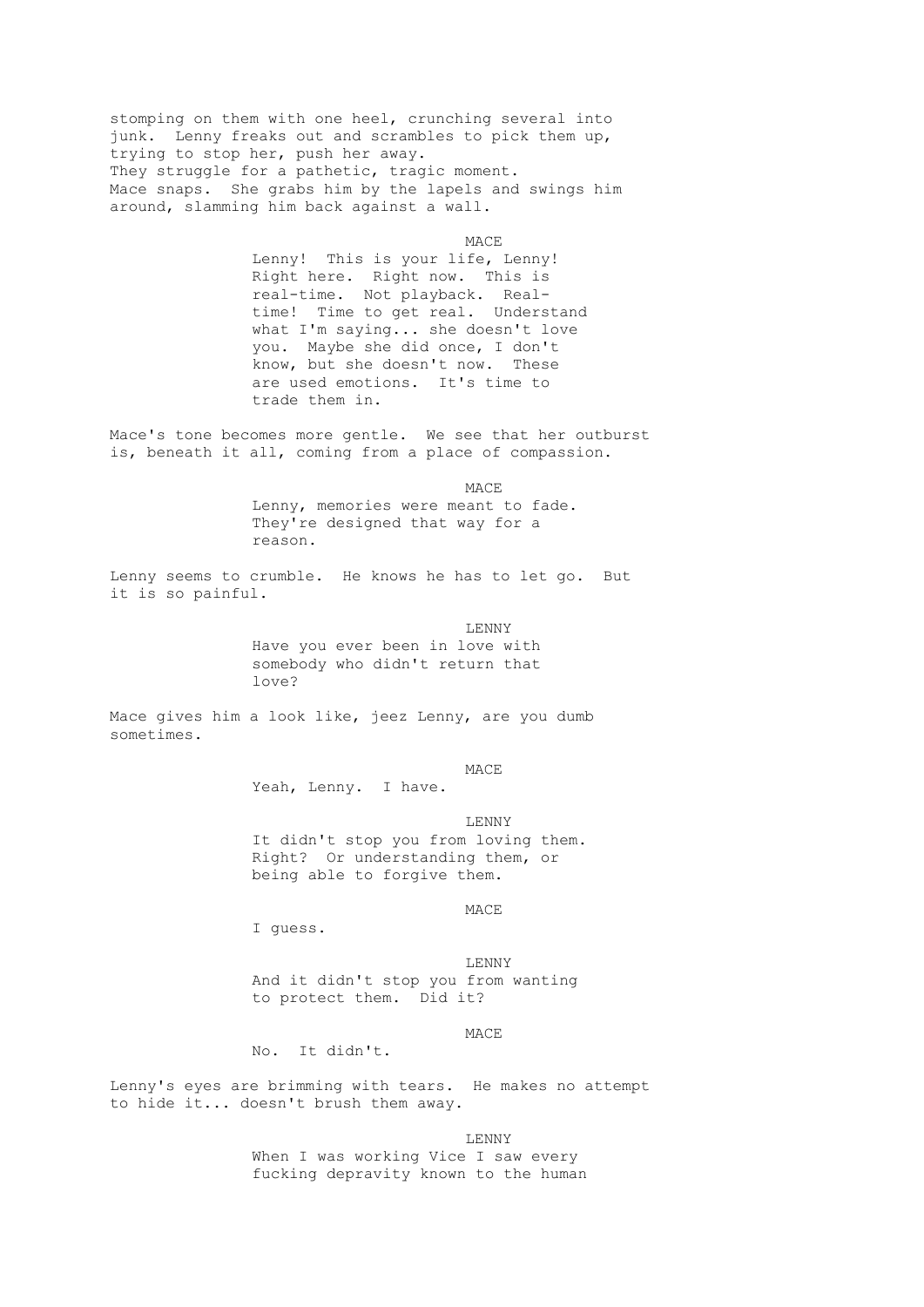animal. This city was one big toilet to me... I was lost, Mace. I was in outer darkness. Right before I left the force... got thrown out... I busted this scrawny strungout little teeny-hooker. She was just another runaway giving twenty dollar blowjobs to buy crank. You know, another lost soul. Her name was Faith. She had these shoes with broken straps, and her knees were knocking together.

MACE

You never told me about this, Lenny.

LENNY

She was different... different from the other suck-zombies wandering up and down the boulevard. There was a light in her eyes that I'd never seen before. And she had this voice. It was scary, all the pain coming out of that little body. Like she could take all the hurt and rage of the entire world and lift it up to heaven in one voice. I promised her I'd help her. That I'd always be there to protect her. (long pause) So... see? It doesn't much matter whether she loves me. I still have to go.

Mace takes his face in her hands. She kisses him lightly on the cheek, where the tear-track is. Then she nods, consigning them to their destinies.

> MACE Okay, Lenny. Let's get ready.

CUT TO FIFTEEN MINUTES LATER.

ON LENNY, adjusting the knot of his tie. He has put on the suit he's been lugging around. Mace comes out of Cecile's bedroom and Cecile whistles approvingly.

> CECILE That dress fit you girl. I'm never gonna see it again, now.

> > MACE

It's a little tight.

Mace is wearing a short black cocktail dress, very sheer. It's cut low at the top and high at the bottom, showing plenty of her muscular legs. The high heels are doing good things for her calves. Mace's braided hair is loose and full, around her shoulders, like the mane of a lion. She is even wearing lipstick and eye-makeup.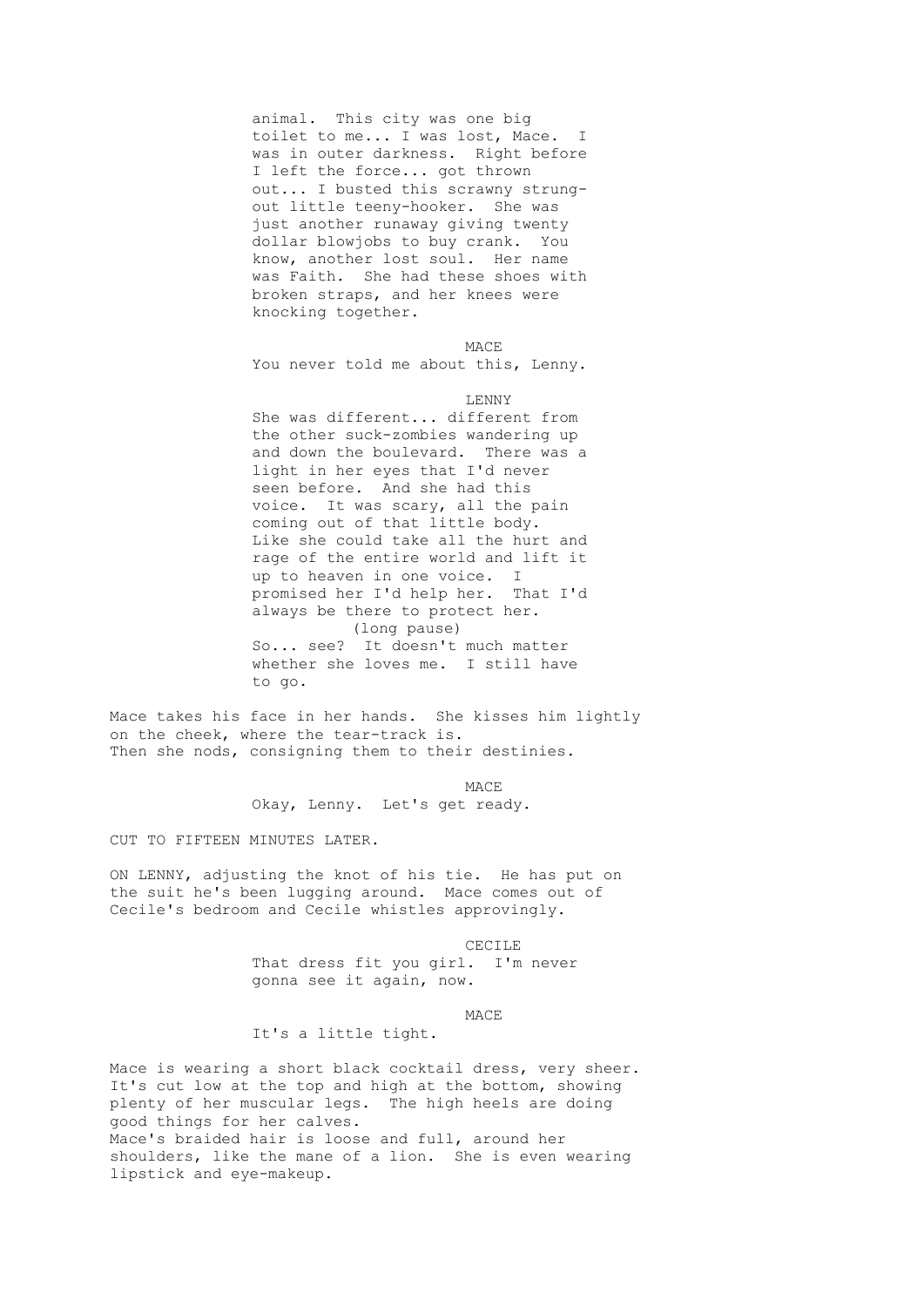She looks hot.

Mace unselfconsciously hikes up the dress and adjusts the Velcro on the elastic-holster strapped to her right thigh. She is all business as she slips her .380 auto into the holster and pulls the dress down. You can't see the gun, hidden between her upper thighs, just above the hemline. In fact, it looks like she couldn't be concealing a quarter anywhere on her body.

Lenny glances at Mace and does a double take. She is a girl. He is caught by a sudden realization of her women-ness. He sort of freezes for a second, appraising her. She scowls at him.

MACE

Come on, let's roll.

He slips the Glock into his waistband behind his right hip and hurries to catch up with her as she goes out the door.

11:22 PM

IT IS THE MOTHER OF ALL PARTIES. There must be 100,000 people in the closed streets around the Bonaventure. Arc lights sweep the sky. There are two outdoor bandstands, with live music pounding. There are lasers, strobelights. People are literally dancing in the streets. Huge projection video screens are set up all over the place. It looks like a U2 concert ten blocks long. The idea is to tie into a global event. LA is connected to other cities all over the world by satellite, sharing in the celebration in different time zones. The excitement has been building all evening as midnight sweeps across the country toward the West Coast. It is a multimedia extravaganza.

Lenny and Mace are stuck in stopped traffic a couple of blocks away. He is looking at his watch and cursing. People are streaming all around the cars. They hear the loud thump of music over a PA. People pound on the Civic as they go by, or press their faces against the glass. A fight breaks out between some drunken grunge-rockers, and people scramble over the hood of the car to get out of the way. Cops run in, chasing the combatants off into the swirling mass of humanity.

Lenny and Mace bail out of the car, abandoning it in the middle of the madness. They head into the crowd on foot. Mace leads the way, pushing through the crowd toward the hotel. We see her bodyguard training in the way she positively moves people out of the way.

They will move through the various strata of society as they work their way into the party's inner sanctum in the huge tent which has been set up as a kind of ballroom adjacent to the hotel.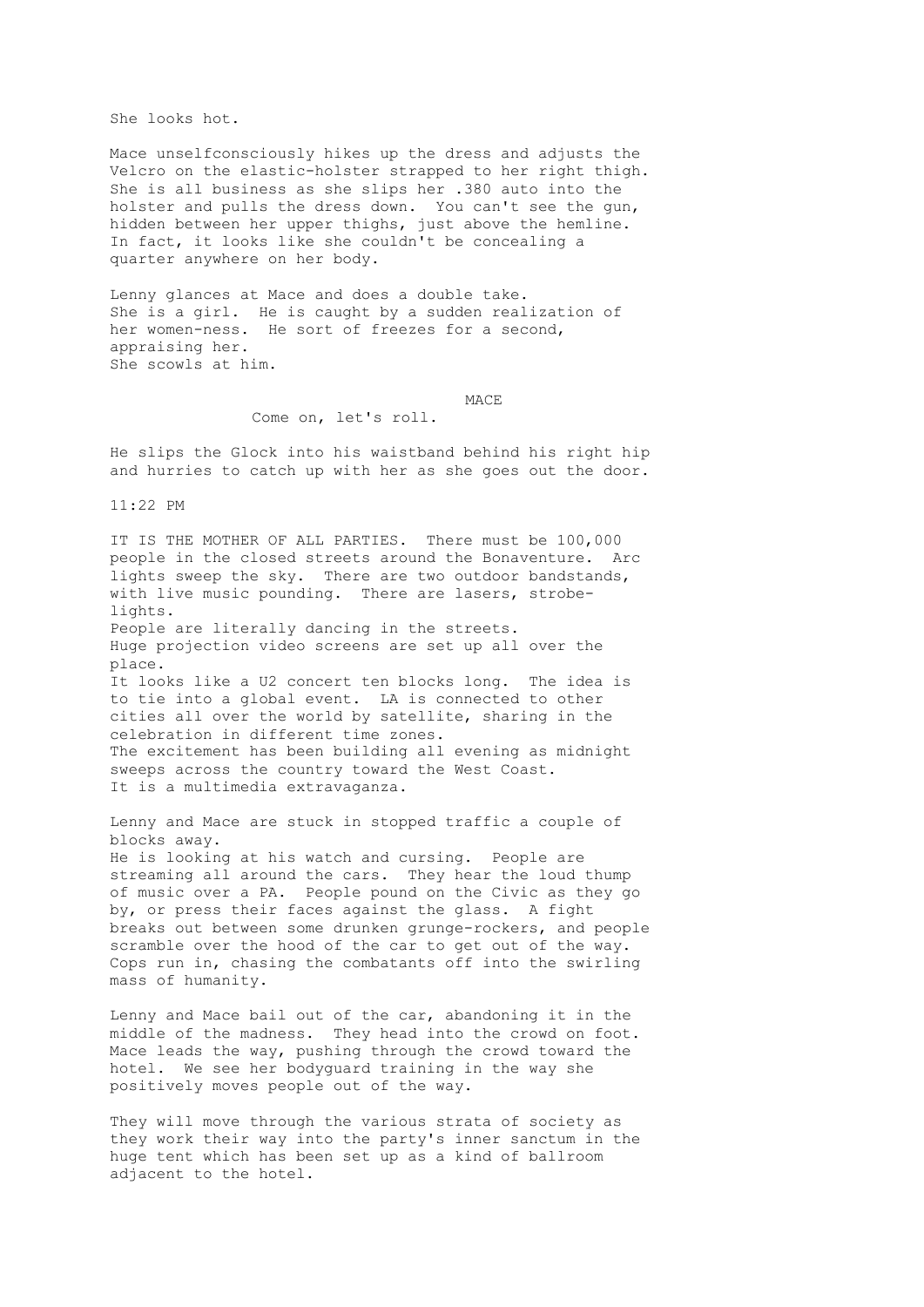The street crowd is jeans and T-shirts. No admission. Beer and hotdogs. This of course is the vast majority of the crowd, and we see all types, from yuppie couples to black and Latino gangbangers cruising in posses. We catch a glimpse of Vita Minh and Tran's Vietnamese gang pushing through the crowd.

Further in is a more exclusive section. You pay to get in. There are tables and a huge buffet. Champagne in plastic glasses. A dance floor. Recorded music... as assortment of hits from various decades, from swing through fifties, to top 40 of the seventies, eighties, and nineties. This is an upscale crowd, but not the creme. At the center is the glitterati event... the LA New Year's Ball. Red carpets and papparazzi, movie stars and politicians. Lots of tuxes and gowns, diamonds sparking back the spotlights of the video crews.

It is like all of LA, from the poorest to richest, compressed down into a few square blocks. There are cops everywhere. Cops on motorcycles, cops in cars, cops in riot gear. One of the uniforms turns. It is Steckler. He says something into his rover. Scanning the crowd. Steckler doesn't see Mace and Lenny pass 50 feet behind him as they approach the entrance to the ball. But Mace spots him, and points him out to Lenny. Oh shit. They turn away when he glances their direction.

Lenny pulls out his flip-phone and calls Max, jamming a finger in his ear to block out the din.

INSIDE THE BALL we see Max, wearing an ill-fitting tux. The glitterati crowd is elbow to elbow. He answers the phone ringing in his pocket. Yeah? Lenny, where the hell are you, pal? Max gives him a situation report. He has positive eyeball on Faith and Gant. OFF MAX'S LOOK TO:

GANT'S TABLE, where Philo and Faith are sitting with music and entertainment biz types. The crowd in here is all about power, money, and glitz. Faith gulps her champagne. She looks cold, uninterested. She is wearing a low-cut maroon gown, matching lipstick. With her black hair and pale skin she looks like an elegant vampire. There is a string of pearls around her throat. Corto, Constance, Wade and Duncan are circulating nearby. Max hangs up and shifts position so he can see Faith clearly.

CU FAITH, turning toward Max. Her eyes connect with his through the passing parties. She gives him a strange little smile. As if to say, I know you're watching me.

She turns to Gant, pulling him out of some animated record business conversation, and tells him she can't stand the charade any longer. She's going up to the suite to get drunk.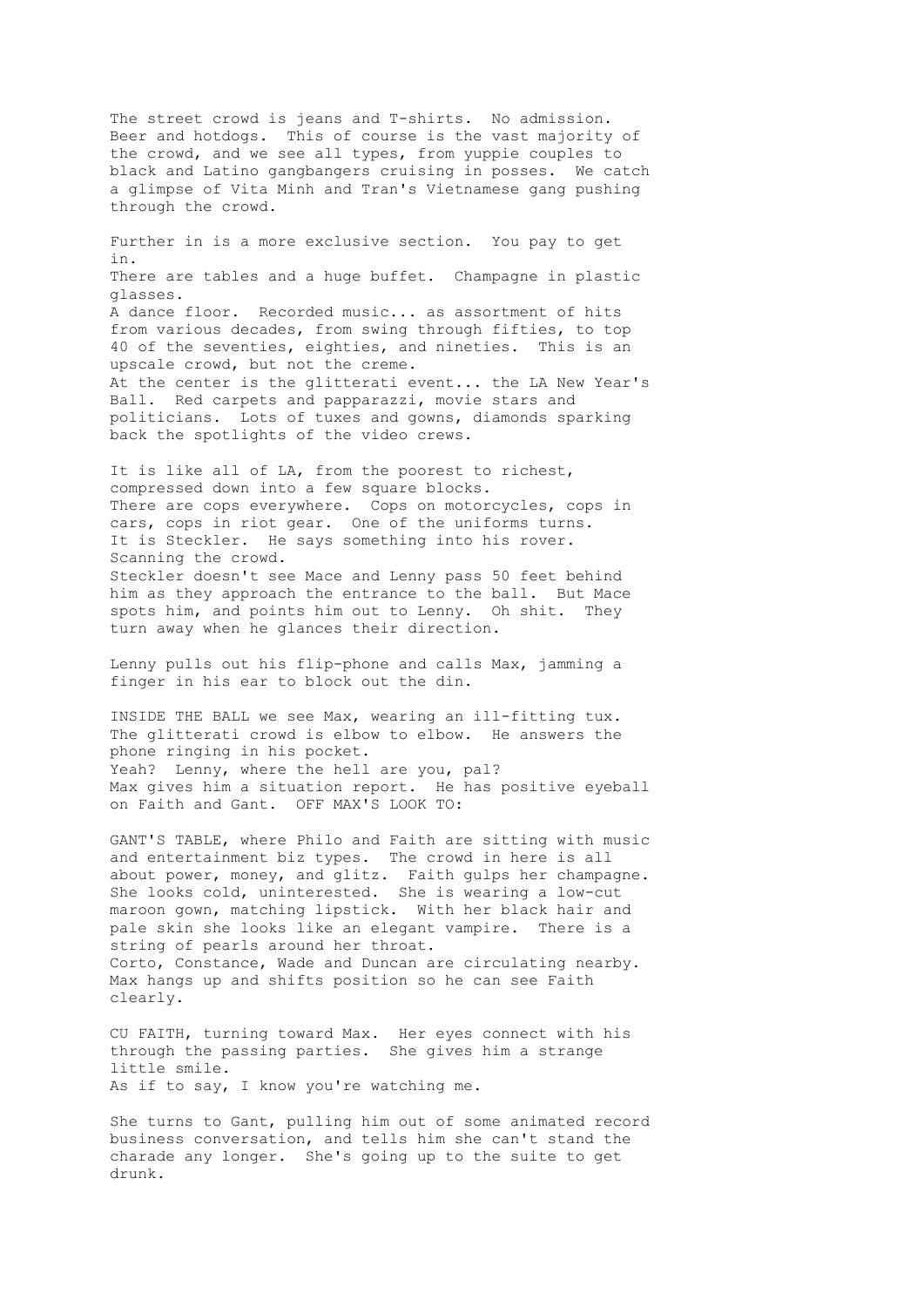GANT Fine. I'll be up in fifteen minutes, so we can have a little New Year's toast.

FAITH

Take your time.

GANT Constance will walk you up.

FAITH

Whatever.

Constance stay right next to Faith as she leaves. Gant finds Max with his eyes. He points with one finger. As if to say you go too. Max nods and saunters after Faith and Constance.

OUTSIDE, Lenny and Mace slip into lines with the flow of people getting out of their limos, heading into the ball. Lenny deftly swipes somebody's invitation as he and Mace push past them in the line. He reads it. 500 bucks a plate. Unbelievable. They get past the ushers checking tickets. Then they smoothly slip past the guys with metal detectors, who are buried with the volume of people.

Lenny scans the ballroom as they walk in. The place is huge. It takes them a while to locate Gant's table. No Faith. Lenny calls Max.

CUT TO MAX in the red-carpeted foyer of the hotel. His voice is low as he follows Faith some distance back. He tells Lenny that he has Faith in sight. She's going up to the suite.

What's the suite number?

1267. But I need you to get in there and keep an eye on Gant and his crew. I'll get to Faith and bring her down the firestairs. Call me back.

Lenny and Mace are skirting the dance floor, keeping Gant in sight across the room. Lenny sees Corto coming toward them. Corto hasn't spotted them yet, so Lenny takes Mace in his arms and dances with her, sort of hiding his head in her mane as Corto passes. Lenny is suddenly intensely aware of Mace's body pressed against his. He separates from her and they both awkwardly step back.

Lenny points to a man sitting at a table with a bunch of city hall types. He is in his late fifties, stern and flinty eyed, with military short hair. Even in a tux he looks like a Marine Corps general. Or maybe a Calvinist minister.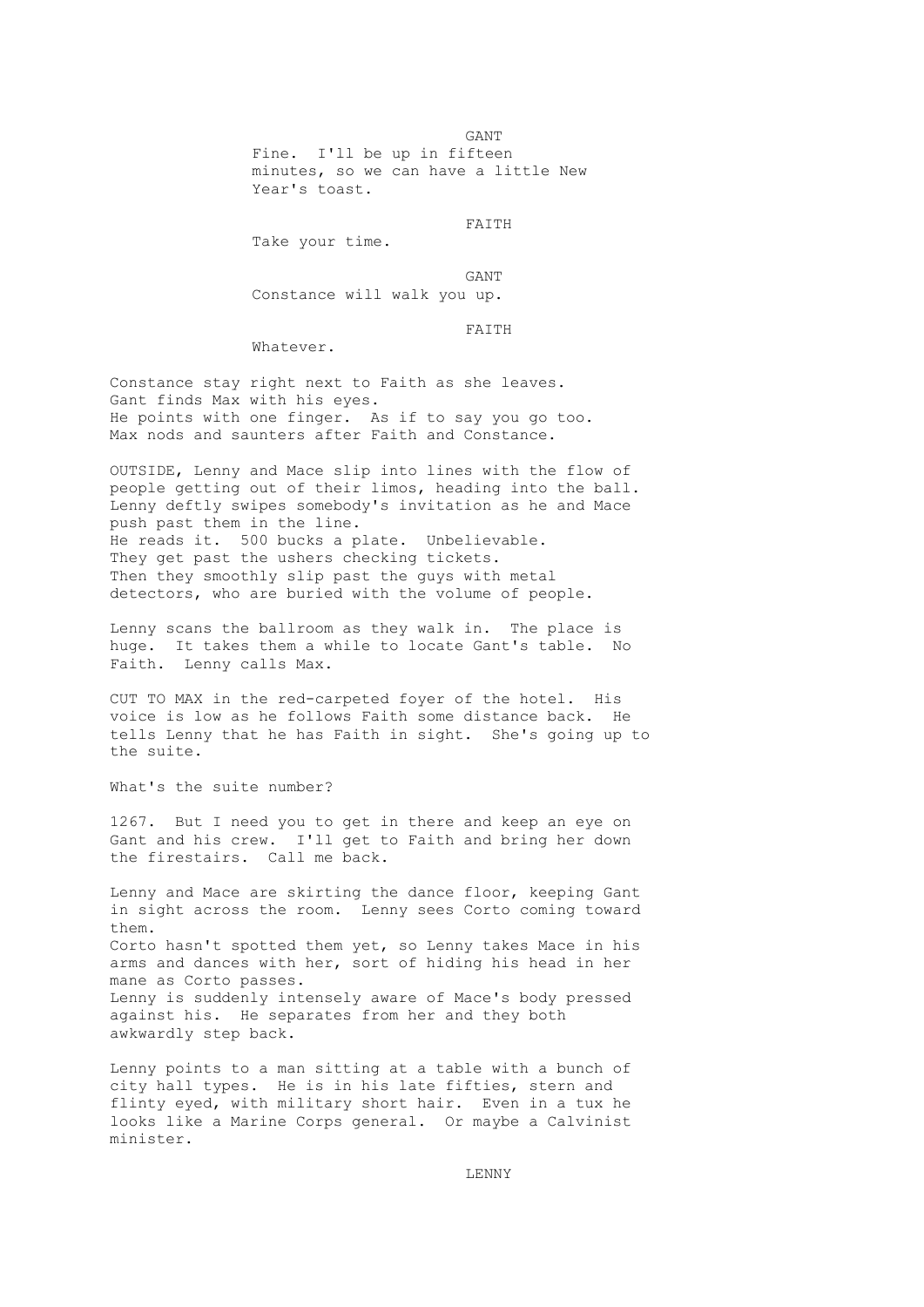See that guy. The one with the ramrod up his ass?

MACE

Yeah. You know him?

### LENNY

That's Deputy Commissioner Palmer Strickland. He used to be the head of Internal Affairs. He's the guy that had me thrown off the force.

MACE

What are you thinking?

LENNY

I'm going to give him the tape. I know this prick... his ass is so tight when he farts he makes a sound only dogs can hear. If there is a conspiracy, this is the one cop I know ain't in it.

MACE

What if you're wrong?

LENNY Then we'll be right where we are right now.

MACE

Fucked.

LENNY

That's right. Hang here, I'm going to make a move.

Strickland excuses himself and leaves his table. Lenny glances back at Mace, not wanting to separate too far, then decides to follow Strickland. Mace watches him disappear into the crowd, then turns to scan the room, not liking the way it's going.

WADE BEEMER spots Mace through the dancers and goes to Joey Corto. Corto scowls and they start toward her. We see Corto on a walkie to Duncan, who is elsewhere in the room. Mace turns and starts away through the swarming partiers. Corto signals to Wade to separate and try to flank her in a pincer movement. The three of them moving with purpose through the oblivious crowd.

Palmer Strickland goes into the men's room. Lenny follows him. The men's room is a cavernous affair. A few guys in tuxes wandering around, pissing and checking their hair. Strickland goes to a urinal. Lenny goes to one that's two over from him.

> LENNY Hello, Deputy Commissioner.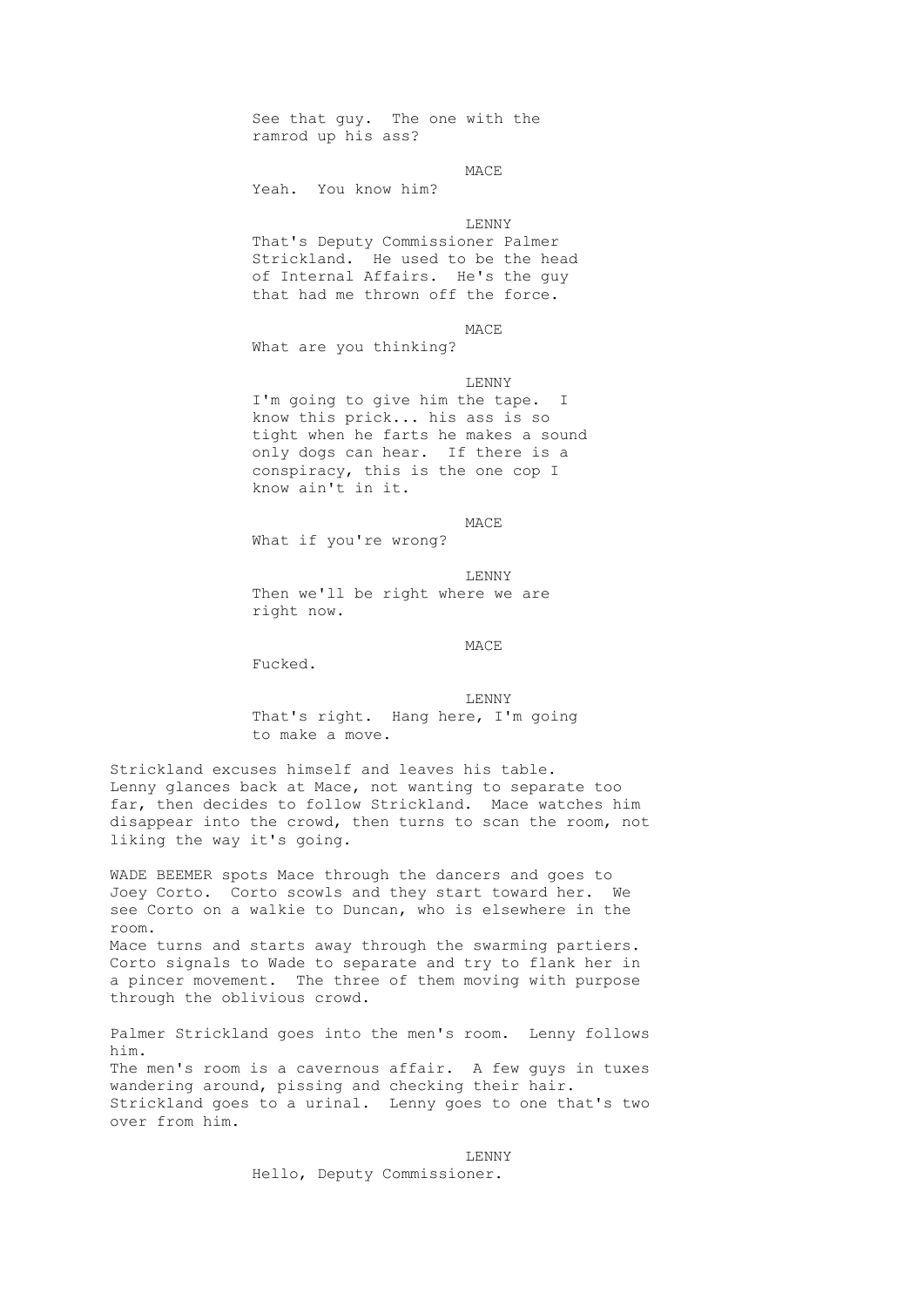STRICKLAND Hello. Do I--? Oh, Nero. How appropriate that I should be talking to you in a toilet.

Lenny opens his coat and pulls out... his playback deck. The one he sometimes clips to his belt like a walkman. He reaches over and puts it on the top of Strickland's urinal.

> LENNY There's a tape in there you need to see. I mean right now.

> STRICKLAND This is illegal equipment. With your record, you could do hard time for this.

LENNY Same self-righteous prick I remember. Look, this ain't a setup, there's no tricks, here. I'm clean. See--

Lenny tugs painfully hard on his own hair, opens his jacket, pulls up his shirt to show his bare chest... a strange dance indicating he is not wired. From Strickland's perspective he seems like a loon... edgy and paranoid. Totally unstable.

> LENNY No wire. No tricks. Just look at the tape, Strickland. Come on, you like surveillance, you've seen plenty of these things. Just go in the stall right now and hit PLAY.

A young cop steps up behind Lenny.

YOUNG COP (to Strickland) Sir, is there a problem here?

Lenny turns. Oh shit. He edges toward the door. The cop is looking at Strickland like... do I grab him?

> STRICKLAND Nero, maybe you better stick around for a while until I can look into this more fully.

> > LENNY

I'll pass.

The cop takes his arm. Lenny twists viciously out of the grip, pushing the cop away from him, and lunges for the door. He makes it through and sprints into the crowd, with the young cop charging after him.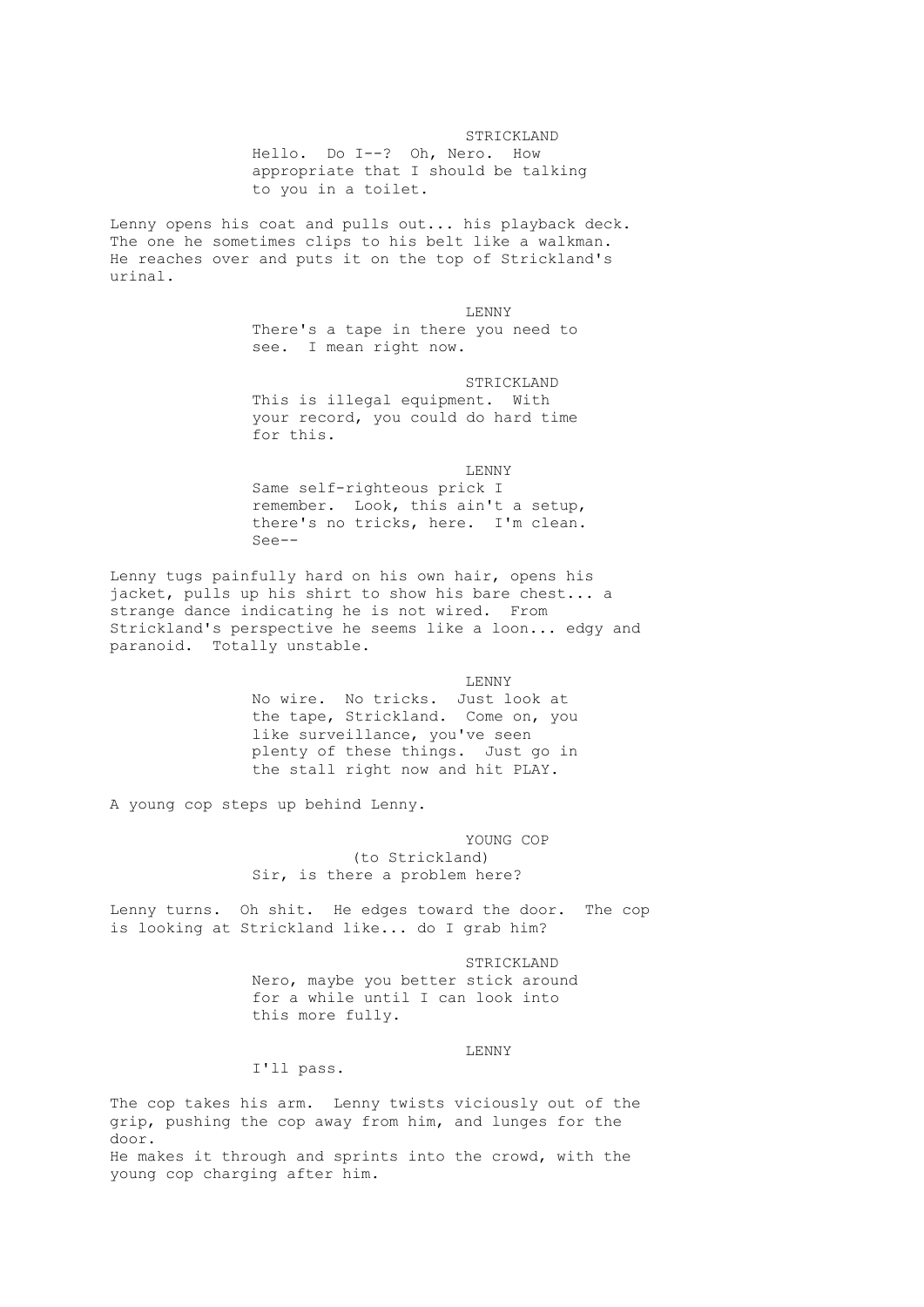STRICKLAND picks up the deck and scowls at it. His expression is opaque.

ON LENNY, sprinting through the busy kitchen, where scores of cooks and servers are bustling around, cleaning up for dinner. He ducks into a huge walk-in cooler. He's ditched the cop, so he pulls out his flip-phone, punching up Mace's number.

MACE answers in the ballroom crowd. He tells her he thinks he may have screwed up bad. Before she can answer, Mace is grabbed from behind by DUNCAN. He gets her in a good tight come-along. Like any good security person, the hold is not so obvious that the party around them is disrupted.

LENNY now can't get an answer from Mace. He thinks the call broke up, so he dials again.

CUT TO Mace's phone ringing, lying on the ballroom floor.

MACE IS WALKED around behind the bandstand. Corto and Wade meet them there. Joey Corto walks up to her, looking mean and smug. The stitches on his nose and the bruised swelling are a reminder of his last run in with her.

Mace twists one hand free and snaps it out in a blur. Her open palm breaks Corto's nose with an audible crunch. Corto screams and grabs his face, reeling back.

> CORTO Aw, not the fucking nose!!

She slams her foot down on Duncan's instep and snaps her head back simultaneously in a reverse head-butt. He manages to keep the hold, so Mace drives her free hand back into the approximate position of his nuts. Even though Duncan looks like he bench-presses Buicks, this has the desired effect. Mace jerks away from him, shoving him back through a buffet table, just as Wade moves in. Suddenly she's standing there with her dress hiked up and her pistol straight-armed, with the muzzle right in his face.

Wade backs up.

WADE

Hey, enjoy the party.

Mace spins and sprints through dumbfounded glitterati, her gun innocuously tight to her side. She makes it to one wall of the ballroom tent, and dives under.

OUTSIDE she finds herself amongst the street crowd, who don't even notice her. She holsters the gun and moves away from possible pursuit.

LENNY works his way back into the ballroom. Sees Gant is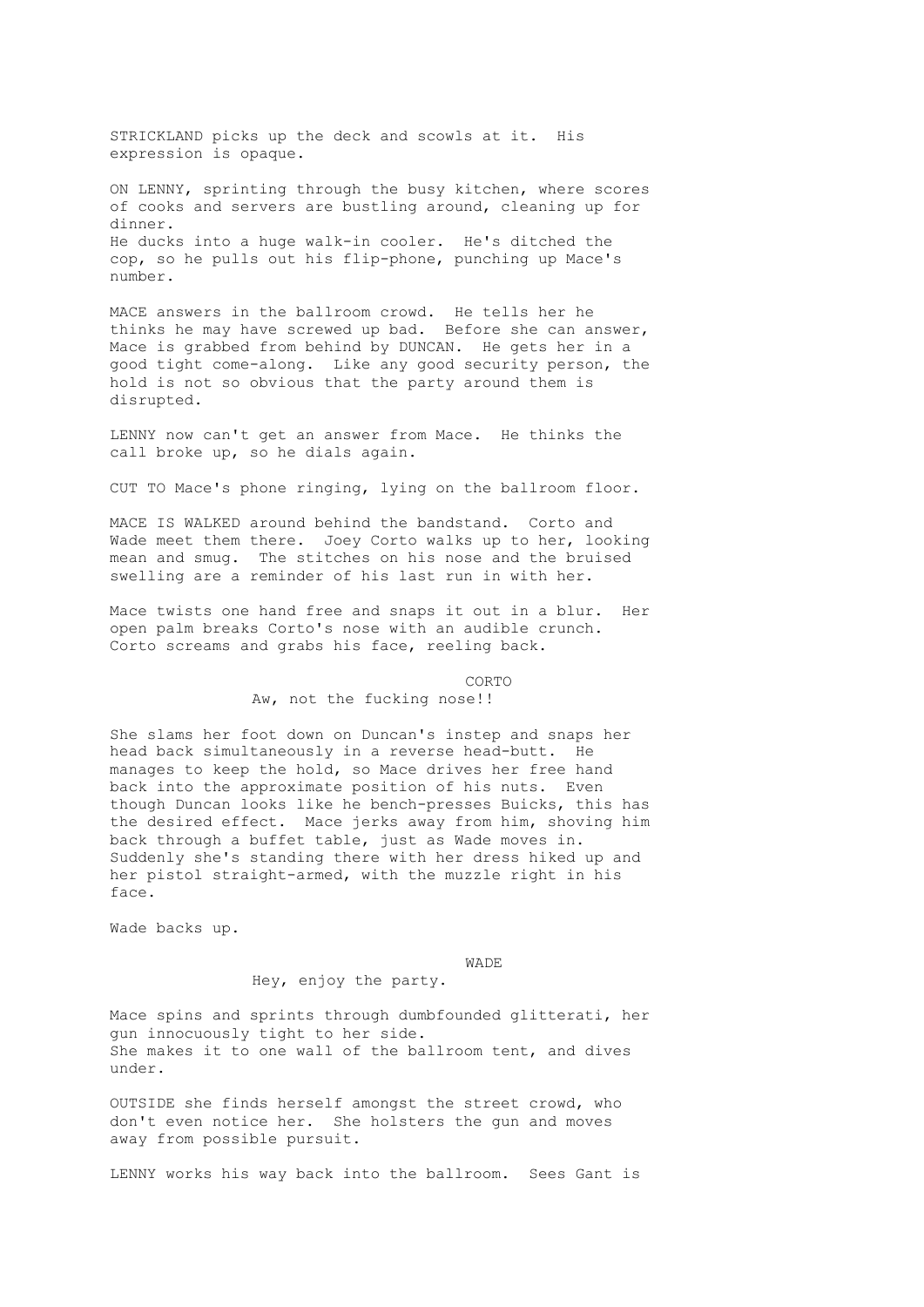And there's no sign of Mace. He tries to call Max. No answer. Tries again. Starting to panic. Nothing. Fuck. CUT TO LENNY in the hotel elevator. He is hyperventilating. It's all going wrong. The doors open on the twelfth floor. He walks out. Standing at the corner, where she can watch the elevators and the corridors, is Constance. Lenny doesn't break stride. Just walks toward her. He's tipped over. He's not afraid anymore. He's pissed off. She moves toward him.

gone from the table. He's completely lost track of him.

LENNY

Constance, I don't want any trouble here.

We think he's starting the usual negotiation. But when he gets in range he lets fly with a line-drive right, straight into Constance's face. We're talking a John Wayne haymaker punch. She staggers back, surprised and dazed, and he knees her right in the gut as hard as he can. Payback's a bitch, Constance. She drops to her knees, winded. He draws his Glock and puts it behind her ear, pulling a pair of handcuffs off his belt. Okay, we're starting to believe he might have been a cop once. CUT TO STAIRWELL. Lenny finishes handcuffing Constance to the stair railing. CUT TO MACE, moving through the insane crowd. She is

trying to work her way around to a service entrance back into the hotel. The sky explodes with purple light as huge fireworks go off overhead. A crack like thunder follows. Then more flashes. The countdown to midnight has begun.

The party is building to a crescendo. It seems to have a surreal, nightmarish quality. She passes a mime in a clock suit, who keeps adjusting the hands closer to midnight.

Mace is scanning warily as she moves. She turns and sees Engelman in the crowd, not twenty feet from her. He is looking right at her. Not recognizing her for a moment. Then... he realizes who she is. He goes for his gun and Mace pushed people out of the way, breaking into a run. Engelman charges after her, pulling out his rover to call Steckler.

LENNY MOVES DOWN THE CORRIDOR to the suite at the end. He reaches the door. 1267. Sees that the door is ajar. Always a bad sign. Lenny apprehensively enters the suite, with his gun two-handed in the low-ready position. His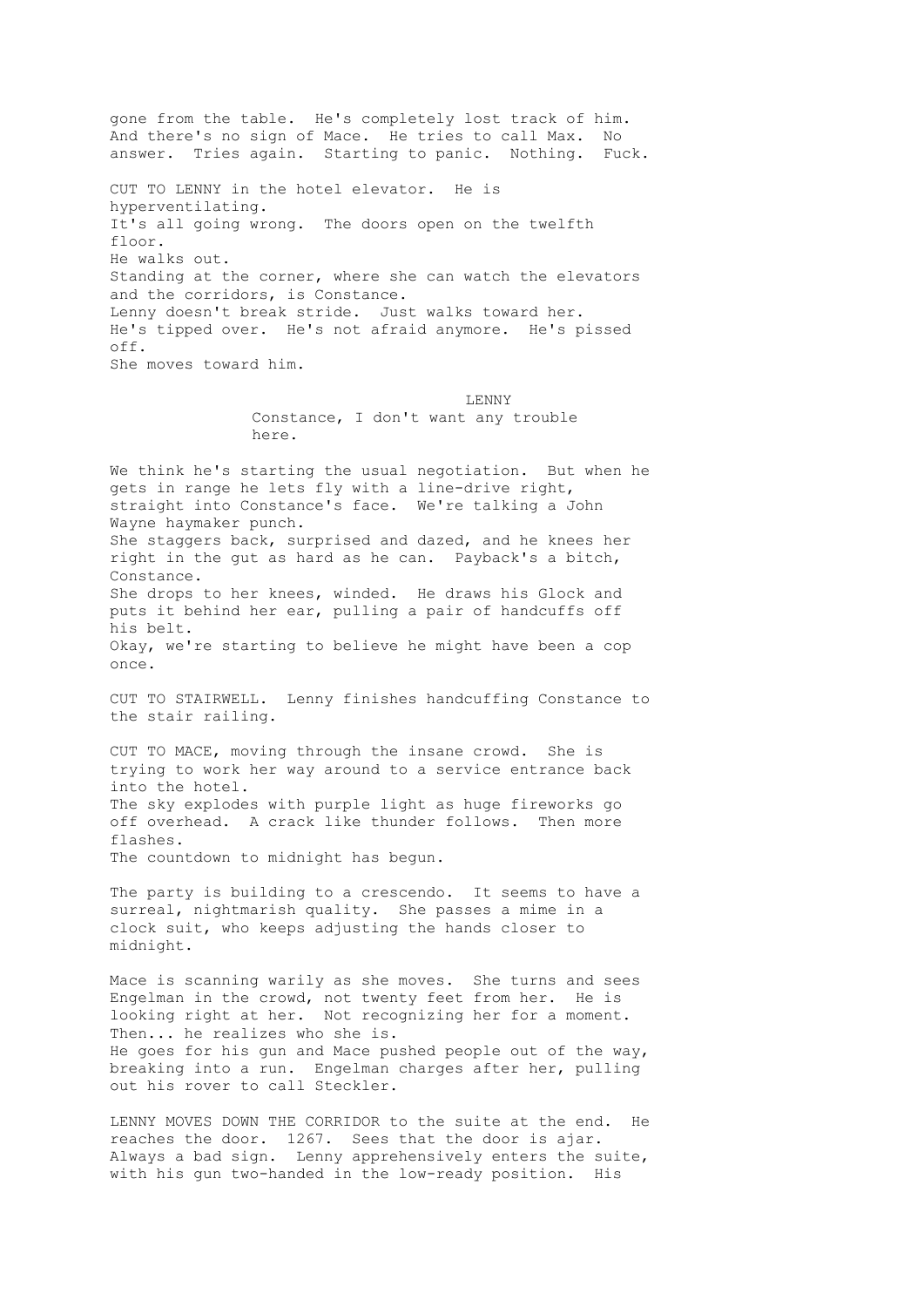heart is pounding. It is a luxurious corner suite with big balconies and an incredible view of the high-rise district. The lights are out, and the rooms are silent. Lenny can barely breathe from the tension as he moves through the living room. He notices the one balcony door is open. The roar of the crowd comes in like the sound of surf from far below. Fireworks explode across the sky, and the cheers from below sound like screams. His feet crunch on broken glass... a shattered champagne bottle. A lamp is knocked over. He reaches the door to the bedroom and looks in. The room is empty. The bed is unmade, the bedspread and sheet pulled off. One whole wall of the bedroom is mirrored. Lenny looks back at the living room. Suddenly he notices something on the coffee table. It is an envelope, with NERO hand-printed on it. He is drawn to it, hypnotically. He opens it... and a squid-tape falls out into his hand. This is like some kind of surreal dream. STECKLER AND ENGELMAN are stalking Mace through the crowd. Steckler catches a glimpse of her running and he charges after her, like a bull, with his gun drawn. He hammers through anybody that gets in his way. Mace, sprinting through the crowd, sees an apparition ahead of her... a guy wearing Death's Head makeup and a black shroud, carrying a huge cardboard scythe in one hand and a doll (New Year's Baby) in the other. Death watches her pass. LENNY, moving like he is in a trance, puts the trodes on his head. TIGHT ON THE PLAY BUTTON as his finger punches down. IN POV we approach room 1267. It is familiar monochromatic vision of the killer. Our hands open the door quietly with a key-card. We enter the suite. Some of the lights are on. We see Faith out on the balcony. Watching the sea of madness below. She comes back in, carrying an empty champagne glass. She grabs a bottle off an end-table and up-ends it. Empty. She hurls it across the room, and it shatters against the wall.

Faith grabs the pearl necklace and rips it away from her throat in a paroxysm of rage and self-loathing.

We approach her, standing with her back to us, in her misery. Closer. Only a few feet now. She whips around, startled. Gasping loudly. But then... she recognizes the Wearer. Oh, I didn't hear you come in, she says. THE RECORDING STOPS, in a blast of static. Lenny jerks at the discontinuity in the input, he is so keyed up.

THE RECORDING RESTARTS: A new image resolves out of static. Faith is pushed roughly down on the bed. We climb onto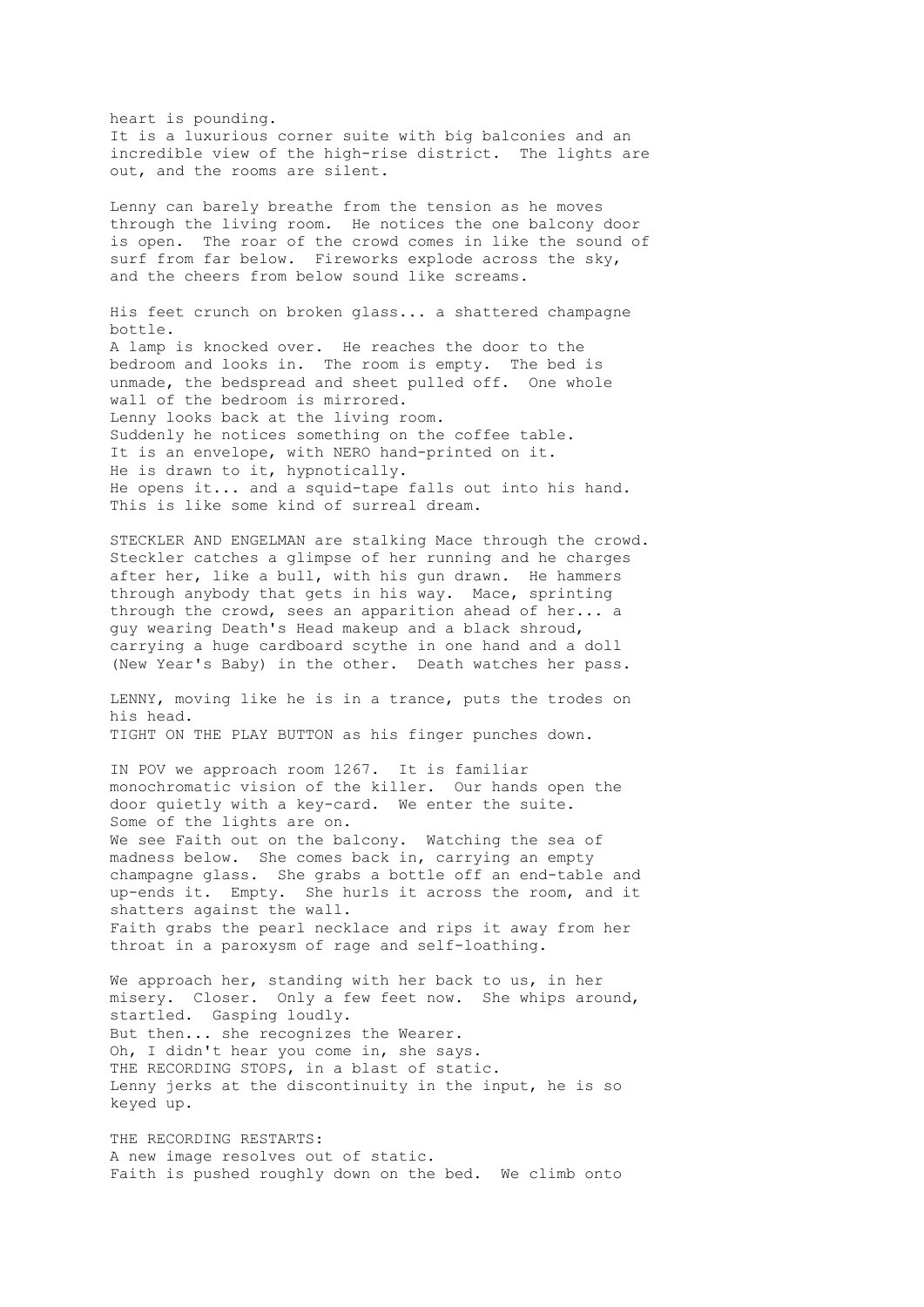the bed, straddling her, and she gasps. We turn her onto her back. She has been blindfolded. The Wearer goes SSSHHH. A warning. Like the hiss of a snake. Our hands seize her wrists and handcuff them one by one to the iron frame at the head of the bed. The hands go out of sight and then reappear holding a set of trodes. They are placed on her head... the spidery gecko-hand device almost disappearing in her black hair. LENNY'S guts have turned to water. He is shaking his head in horror, going No, no, no... IN POV we see one of our hands come up holding the yellow plastic razor knife. The blade clicks out to its full length. Our hands reach down and slowly slit her dress open, starting between her breast and going down out of sight. She groans, squirming away from the cold knife. The killer's hands open the material, exposing her white body, which in this peculiar vision is pure ivory. The knife deftly cuts off her panties. We unbuckle our pants and reach for her, grasping her hips, pulling her to us. ON LENNY, gagging. Overcome by revulsion and horror, mixing obscenely with the pleasure flooding into him from the tape. BACK TO POV as we pull our belt out of the beltloops of our pants and wrap it around Faith's neck. Faith begins to pant in tiny rapid breaths. We tighten the belt slowly. LENNY tears the trodes from his head. He clutches his stomach, gasping for breath. Carrying the playback deck, he staggers into the bedroom... to the bed. He stares wildly around the room. Beyond the bed he spots a shape. It is covered in the bedsheet, but it is clearly a human form, propped up against the wall on the far side of the nightstand. He missed it in his earlier look from the bedroom door. Lenny moves around the bed and reaches down to the foot of the figure, grasping the edge of the sheet with a trembling hand. With horrified apprehension he pulls on the sheet. It reveals the head and upper body of... Philo Gant. The last thing he expected. Lenny leans close and sees that Gant is breathing shallowly, but his eyes are vacant. He looks like Tran did. Lenny sits on the bed and puts the trodes back on. The fireworks and screaming outside sound like some nightmarish war, like the sound of the world coming to an end. But all Lenny cares about is what's on the tape.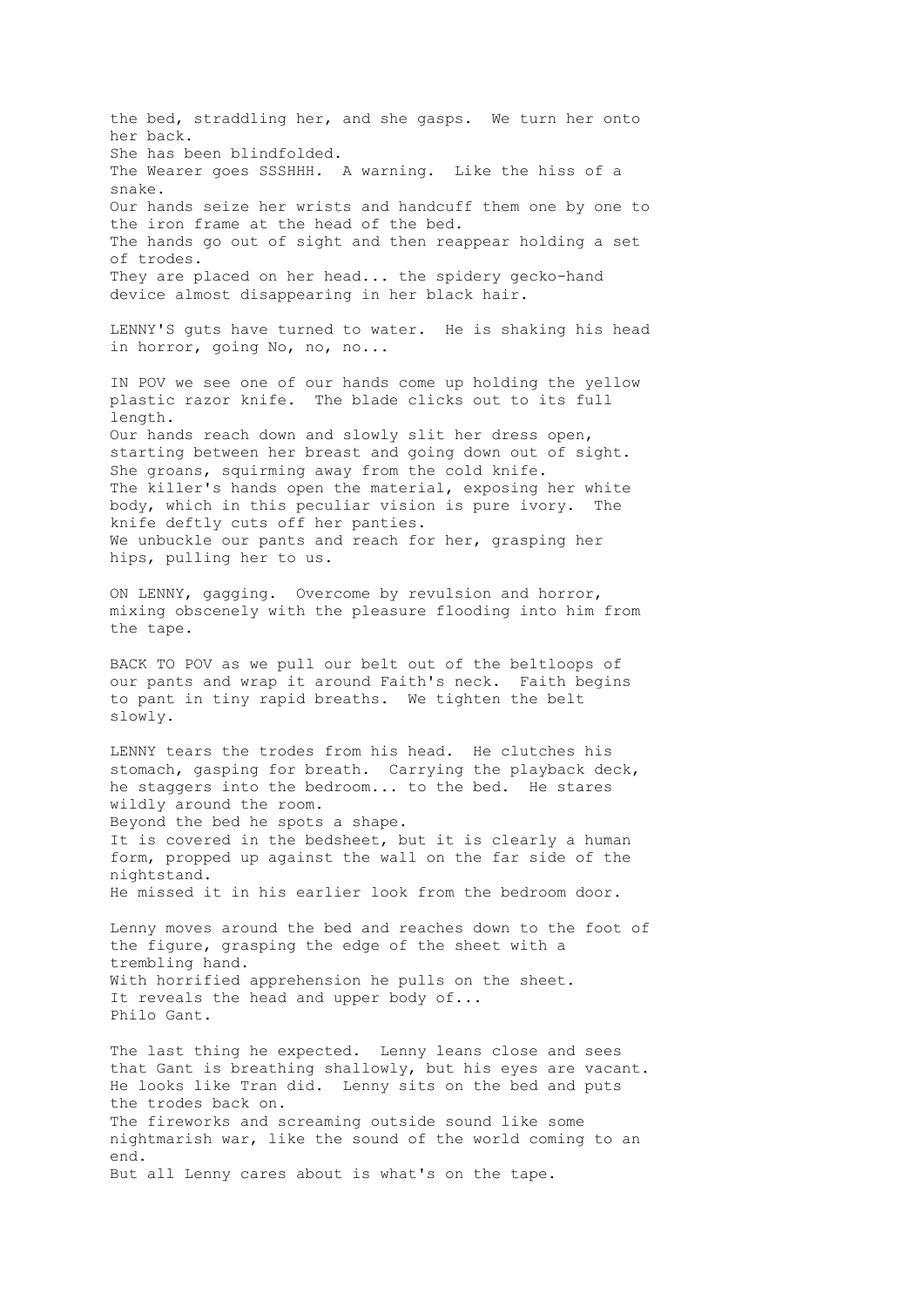He hits PLAY.

THE POV CONTINUES where is left off. Faith's body lurches with the Wearer's thrusts. His hand tightens the belt. Lenny feels the climax building. Faith's body shakes as the killer comes... she cries out herself, in pain... or is it? The killer's hand releases the belt. We see Faith gasping for breath and moaning. Suddenly the POV whips sideways to the mirrored closet doors along one wall. In the mirror is a reflection of the bed and on it Faith. And on her... Max. Still wearing his tux shirt, his pants down, her legs pulled up around him. They are both gasping for breath, spent, following their shattering orgasms. He runs his hands over her sweat-slick belly.

LENNY is stunned beyond his power to imagine. He does not have the strength or the will to stop the tape.

IN POV we see Max's hands remove her blindfold. She looks right at us, still gasping with the aftershocks of her pleasure. Max's hands undo the handcuffs, freeing her. She reaches for us, her eyes glittering with sated lust. We slump forward onto her, and her face fills the POV.

FAITH

I love you.

Lenny is reeling with these revelations. His best friend is the killer. And the woman he loved loves him. But the tape is not over...

THE POV CONTINUES as Max's eyes whip around in response to a sound behind them. The bedroom door is opening. Philo Gant is standing there with a shocked-expression. Like lightning we are off the bed, snatching our .45 from the nightstand and whipping around... putting the muzzle right in Gant's face. We pull him roughly across the room, too stunned to resist.

He is cursing Faith, cursing us. We slam him back against the mirror wall the jam the muzzle of the gun right in his mouth... a deadly gag. Using the gun we push him down until he is sitting on the floor with his back to the mirror.

Our eyes whip to Faith. She is freaking. Our eyes snap back and forth between Philo and her. We see Max's reflection in the mirror as he talks to her, talking fast.

> MAX This piece of puke hired me to kill you, baby. Do you believe that? Isn't that right, Philo? You pinhead.

> > FAITH

Why?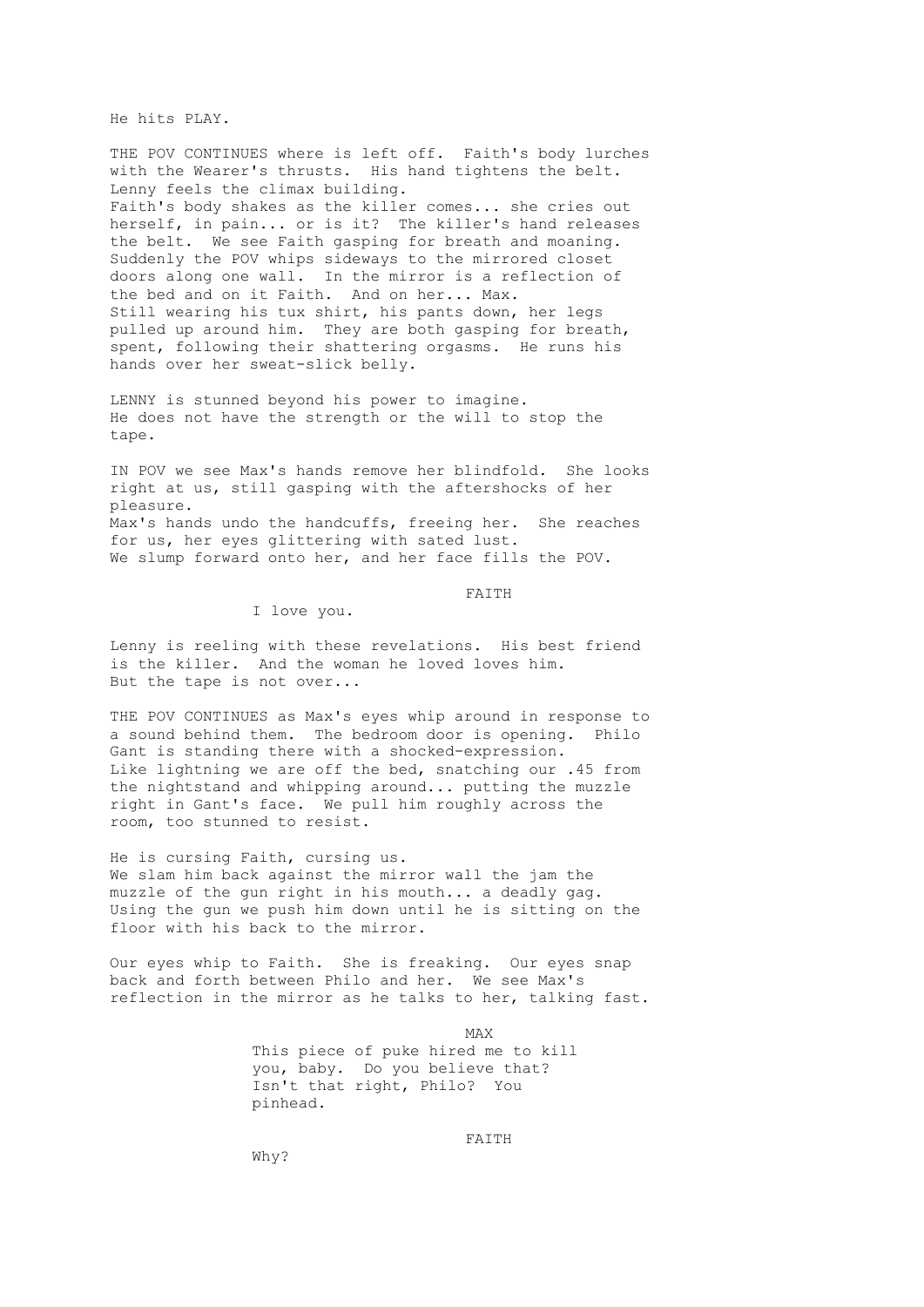MAX Why do you think? You were starting to jam him with this Jeriko thing. He knew it was going to cost him for you to keep your mouth shut, and keep costing, so...

#### FAITH

But he was going to drop my recording deal, and pull the video, and kick me out with nothing. I had to do something.

MAX

No question. Bring me the trodes, baby. Come on, quick.

FAITH

What're you going to do?

Max doesn't answer. He puts the trodes on Philo's head and pulls something out of his pocket. It is a booster box. He plugs it into the deck. He takes the gain control and cranks it all the way up. He's setting up a cook-off. Gant's eyes go wide when he figures that out.

FAITH

You can't just kill him.

MAX

Yeah? Well, he was going to kill you. And this ratfuck paid to have Iris killed, to save his own sorry ass.

Gant tries to protest at that point but Max jams the gun deep into his throat, up to the trigger guard, choking off his words.

> MAX You shut the fuck up, right now, I'm gonna pull this fuckin trigger!

K-BANG!

Faith shrieks, thinking Max shot him. But it's just the start of the fireworks outside (remember all this has already happened relative to Lenny entering the suite).

MAX

He's totally paranoid. No telling what he might do. Too much watching will do that to you. Look, baby, I don't see any choice here. It's now or never, the guy is a known input junkie, so a little OD won't surprise anybody. And it ain't murder anyway. He'll still be alive

FAITH

My God.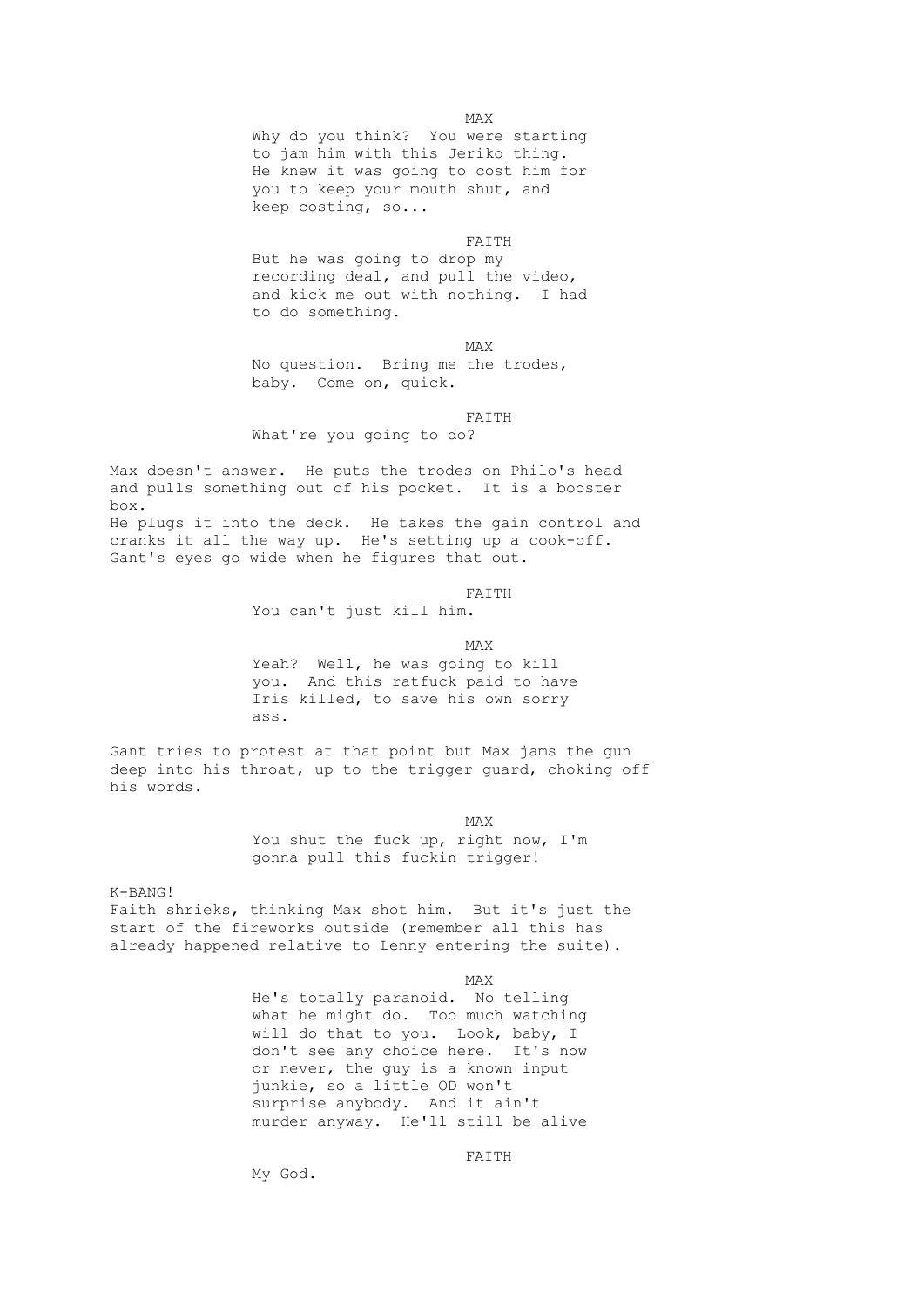We don't know if her reaction is to the horror of what is about to happen, or to the realization that she has the capacity to let it happen.

MAX

I love you baby, you know I do, and it's the only way we can be together.

She stares, transfixed, as Max reaches for the deck. He punches PLAY. She doesn't try and stop him. Max puts his hand over Philo's mouth to muffle his screams as the input hits his brain like a screaming chainsaw of static from Hell. The screaming outside, the pandemonium, give the moment a special madness.

The POV turns, looking out the window... staring fixedly at burst of brilliant fireworks. Like the fireworks inside Gant's head. THE TAPE ENDS.

Lenny takes off the trodes. He is wrung out, drenched with sweat. We see that there is a figure standing in the doorway behind him. Lenny turns, not surprised to see Max there with his .45 aimed at Lenny's chest. Max's surgical gloves look incongruous with his tux.

> MAX Don't make any assumptions about our friendship, Lenny.

LENNY No. I suppose not. Given the historical perspective.

Max moves up to him cautiously, and takes the Glock out of Lenny's waistband. Lenny stands up, slowly.

> MAX I'll have that. Glock 23. Nice.

> > LENNY

Where's Faith?

MAX

I sent her back down to the party. I figured I'd wait up here until you killed Gant?

LENNY What makes you think I'm gonna kill Gant?

Max looks out the window at the fireworks. Waits for a flash, knowing the bang will follow. Keeping his own .45 on Lenny, he aims Lenny's Glock at the catatonic Gant. BLAM! One right into Philo's forehead. The crack of thunder from the fireworks masks the sound.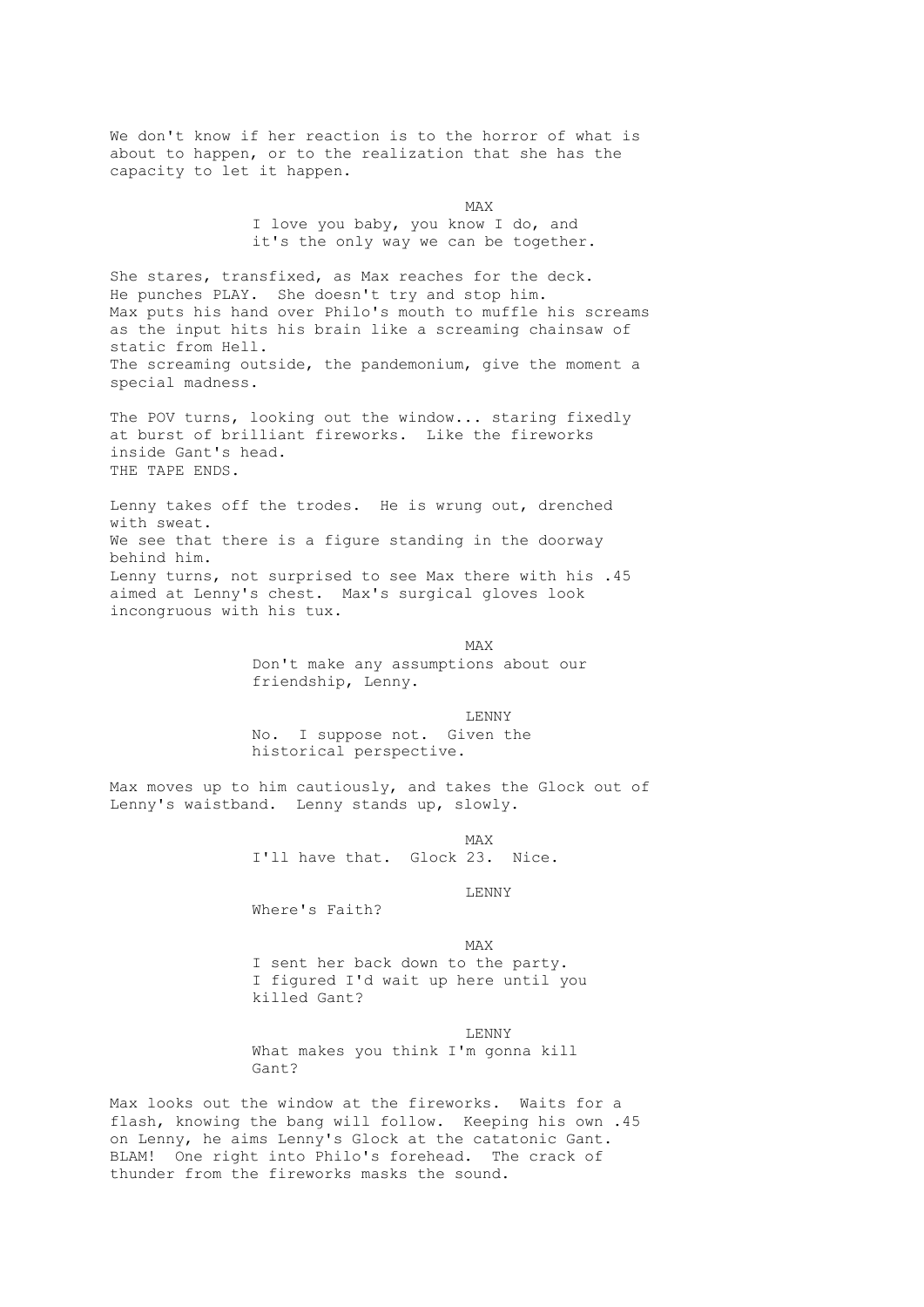You just did.

LENNY

Jesus!

me.

MAX

You know, statistically that's the second most common word people say right before they die. Shit being number one.

Max sticks Lenny's Glock in his waistband, keeping his own .45 trained on Lenny.

> LENNY So... I killed Gant, then you ran in, being on his payroll, and shot

MAX That's pretty much the way it happened.

CUT TO FAITH in the living room, moving silently up to the edge of the doorframe. She looks through the crack between the door and the jam. Her POV: Max with the gun on Lenny.

> LENNY Wait a minute. Now I'm remembering. I killed Iris too, didn't I?

> > MAX

That's right. They'll find the snuff tape at your apartment. The original. The one I left at the club for you was a copy.

LENNY Was I a really busy guy? Did I do Tran too?

MAX No. Those two whacko cops musta taken care a that for you. Saved you a stop.

Lenny drops the cutesy role.

LENNY So why Max... why didya have to do Iris? She never hurt anybody.

CU FAITH, reacting to this.

MAX Picture it... I feel I gotta share this with somebody. It's too perfect.

MAX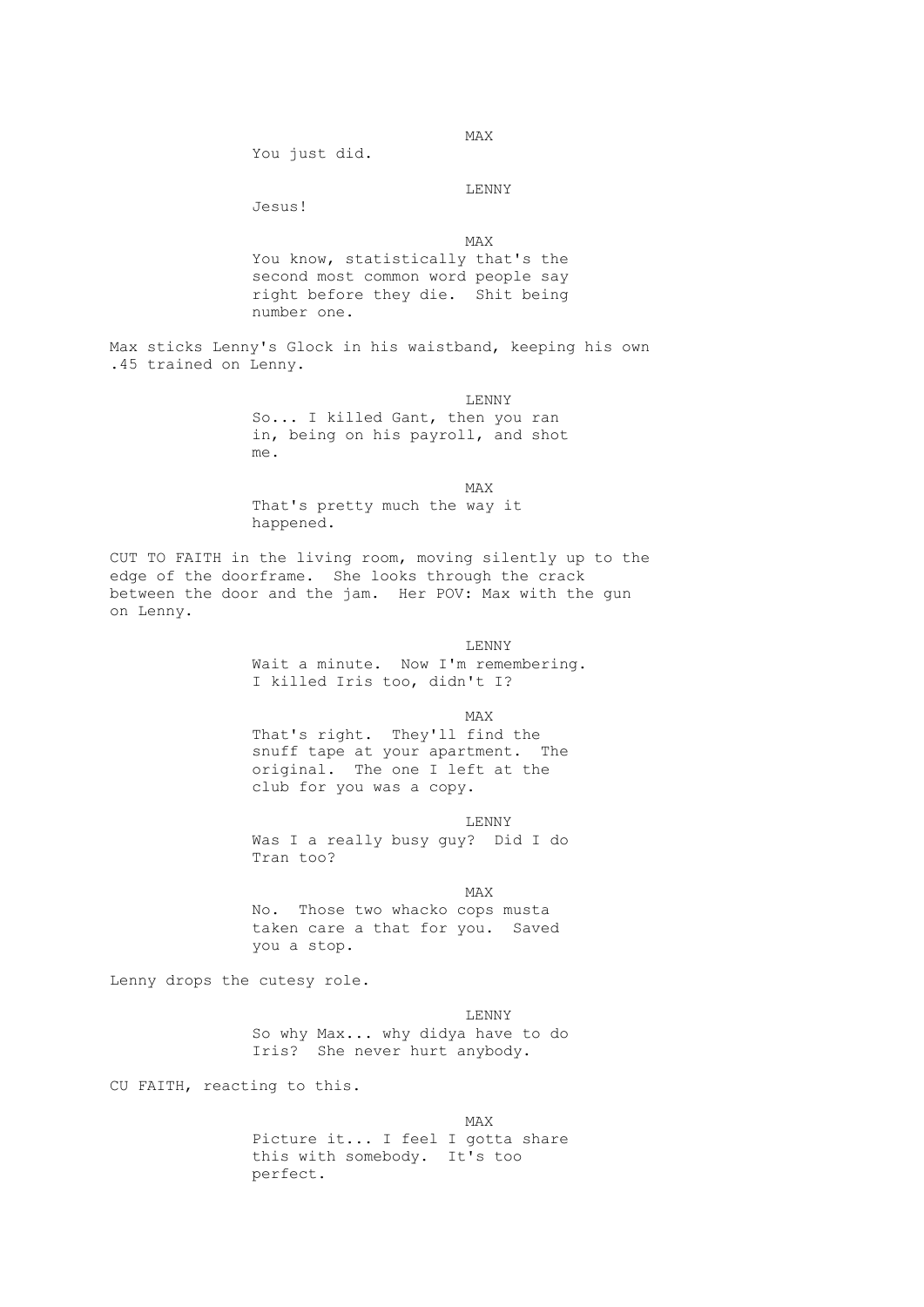I won't say anything.

## MAX

LENNY

I know. So picture it... I'm working for this puke, right? And he says he'll pay me quite large to do the hooker, but also I gotta do his bitch girlfriend because she's totally out of control. Only he doesn't know about me and Faith. So I say to myself, if I turn the job down, he just gets somebody else. And I lose Faith... to coin a phrase. So I tell him sure, why not, but I can't just cap your girlfriend pal, she's too well known, we gotta set up a chump. And who better than her ex-boyfriend, a know criminal, who's been seen harassing her in public many times.

LENNY

And who was, regrettably, also your best fucking friend!

MAX

No plan is perfect, Lenny.

### LENNY

So you must be so pleased. I followed your jellybean trail right here, like a good little chump.

MAX

You got froggy on me a couple times. But I thought that riff about the Death Squad and all the conspiracy paranoia was pretty good. I hadda keep you from bringing the cops into it.

## LENNY

So it was just those two loose cannons running around.

MAX

Yeah, covering their butts. Pretty zany, huh? Cheer up, Lenny. World's gonna end in ten minutes anyway. Nothing means nothing. You know that. It's all shit. Look around... the whole planet's in total fucking chaos. You gotta take what you can, while you can. 'Cause some shitbird can come up and put a fuckin .22 in the back a your head any second. Jeez, am I ranting again? Gotta watch that.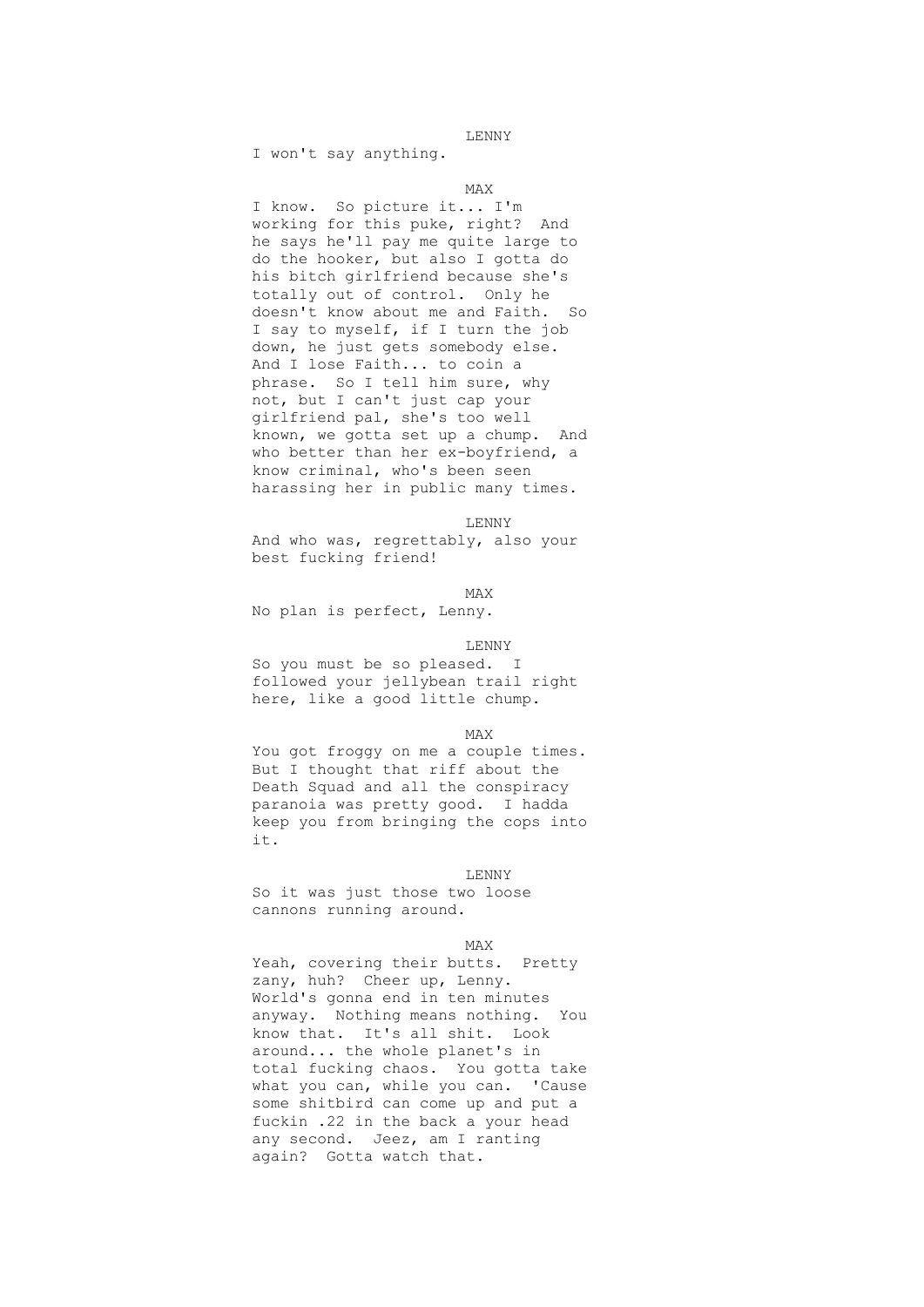LENNY How did you hook up with Faith?

MAX

This bonehead hires me a month ago to eyeball her, right? But Faith knows me from you, right, so she comes up to me and says, hey, Max, why you following me and I say, I'll buy you a drink and explain, and she says...

FAITH So, do you enjoy watching me?

Max turns and sees her in the doorway.

MAX You were supposed to go downstairs, baby.

FAITH

I know. I don't always do exactly what I'm told. So I said, do you enjoy watching me? And you said - come on, Max--

MAX I said, yeah. I'd even do it for free.

FAITH

Uh huh. And I said, that's good, because I like the feeling of someone watching me. I acquired the taste from Lenny.

Lenny looks between Faith and Max, feeling like the asshole of the western world. Faith moves up close to Max. She puts her hands lightly on his shoulders, caressing them. Max grins, realizing she is 100 percent with him.

MAX

 (to Lenny) And then she said since we're going to be spending so much time together--

FAITH We might as well make the best of it.

Faith runs her hands appreciatively over Max's shoulders and arms. Then, in an eyeblink, she grabs his forearm in both hands and deflects the gun.

FAITH

Lenny!!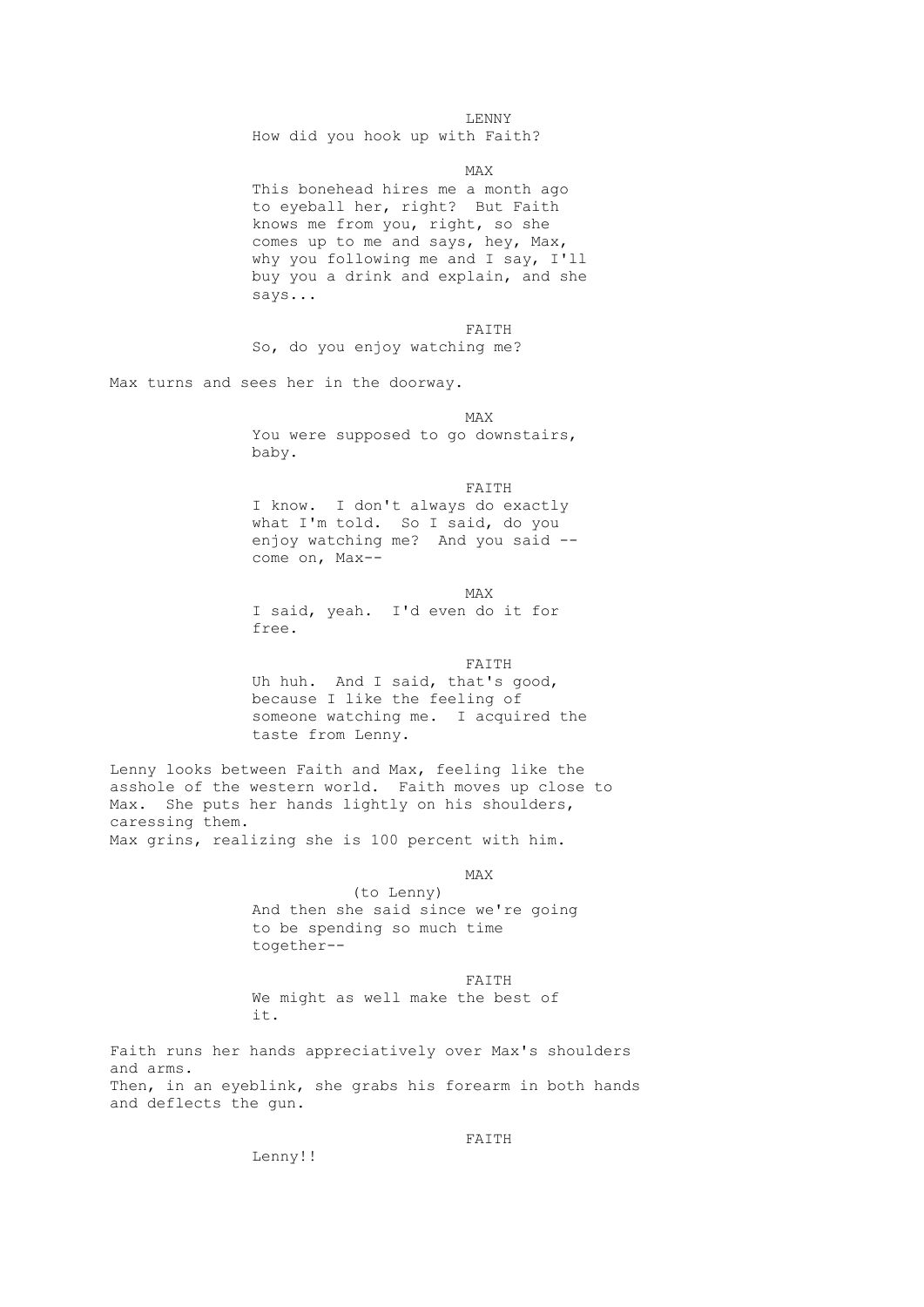Lenny jumps in, wrestling Max for the gun. Faith pulls the Glock out of Max's waistband and throws it across the room.

```
MAX
```
# Fucking bitch!!

BLAM! BLAM! Max fires wildly, trying to hit Lenny, who is just barely keeping the muzzle out of his face. Faith grabs Max's hair, trying to pull him away... His "hair" comes off in her hands. A prosthetic wig, containing the squid-net array. Max's head is shaved to a Sinead O'Connor stubble. He looks demonic, grimacing with effort as he struggles with Lenny. He continues firing... The shots hit the mirrors. ANGLES of the reflected images of them shattering. Faith screaming, reflected... her face fragmenting into shards. Max is stronger and heavier than Lenny, but Lenny has one advantage: Max has managed to make him really, really angry. Lenny gives a guttural cry and drives Max backward, slamming him into the doorframe. They tumble together into the living room, falling together over the couch. Lenny pounds Max's hands against the glass coffee table, shattering it. He forces Max's hand along a glass edge, cutting it, and Max drop the gun. Lenny reaches for it, but Max kicks it away a split-second before his hand touches it. It skitters under the couch, out of play. He punches Lenny brutally in the face, then in the gut, and grabs him with both hands. He hurls him against the wall. Lenny staggers off the wall into several vicious punches form Max. We feel the tide turning. Lenny goes down to one knee. Max pulls out his knife and flicks it open. Lenny throws a lamp. Max ducks and charges through. Lenny spins away from the downthrust. The knife embeds itself in his shoulder blade, sunk in to the bone. Lenny punches Max in the throat and jerks away, pulling the knife handle out of Max's hand. Max tackles him and they crash together through a sliding glass door onto the balcony. Explosion of flying glass. Max pulls a dazed Lenny to his feet and rushes him backward toward the railing. At the last instant, Lenny twists with all his strength and spins Max into the railing, using his weight against him. He pushes hard and Max topples.

As he is going over, Max grabs Lenny's tie, pulling him over. Max is dangling 12 stories above the oblivious crowd, his entire weight hanging from Lenny's tie. Lenny has one arm and one foot hooked around the railing,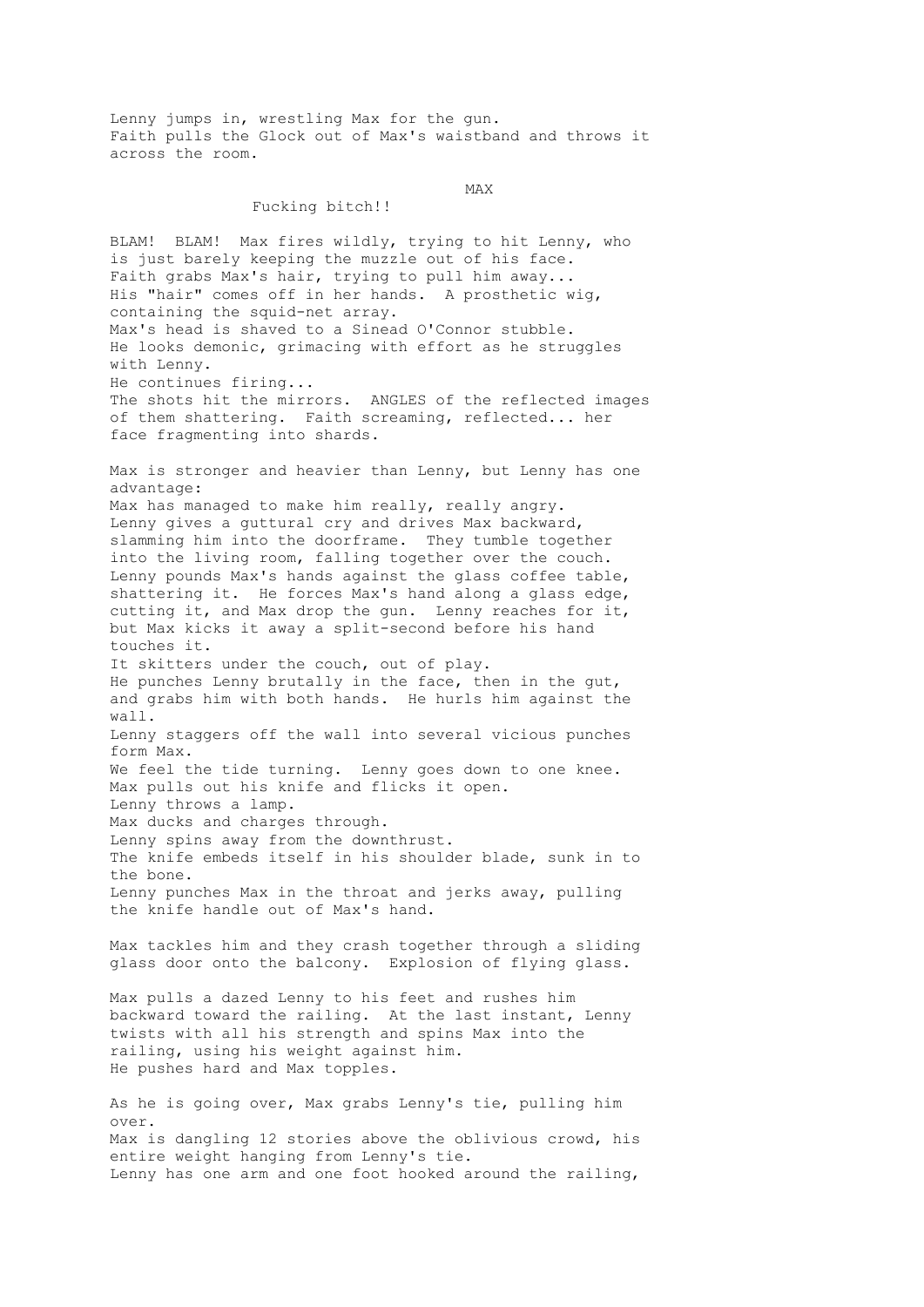and he is being strangled by the tie. Lenny is starting to black out. In agony he gropes with his free hand to his own shoulder blade, finding the handle of the knife. He jerks it out of himself. Max sees it coming a split second before it happens. Lenny slashes the knife across the tie, just above Max's hands. Max takes the express elevator to hell. He hits 12 stories down, on top of a video truck.

Lenny stands there panting, bleeding down the back of his jacket. Faith runs to the railing and looks down. All the strength goes out of her legs. She sags to the floor, her face crumpling in tears. She begins a hopeless, lost, keening sound. Fireworks continue to boom across the sky.

Lenny looks down at her, gazing at the object of his quest. She looks up at him, her wet eyes seemingly at the bottom of a deep well from which he cannot save her. He turns and walks away.

DOWN BELOW, in the madness of the crowd, we move with Steckler as he searches for Mace. He sees her from behind, walking near one of the stages. He moves up behind her, aiming his pistol at the back of her head. She turns and-- It isn't Mace. Another girl in a similar dress. Steckler curses and looks around.

Engelman catches a glimpse of Mace running. He points to her position and Steckler charges after her. He has his baton laid back along his forearm and is clubbing people out of the way as he runs.

Mace kicks off her high heels and sprints barefoot through the crowd, pushing people out of her way. Strobe-lights from the stage and flashes from the fireworks give the crowd a nightmarish look. Steckler fires at her. People drop, their screams drowned out by the pandemonium. The gunshots don't register above the concussions from the fireworks. No one notices the shootings. Steckler continues to fire, missing her as people block his shots. Mace won't fire back in the crowd.

ON STECKLER, coming to a stop at the base of a lighting tower. He has lost sight of her. He starts to reload his pistol. Mace comes up to him silently from behind the tower and hammer punches him behind the ear with the butt of her pistol. Steckler comes around with a roar, slamming the baton across her forearm. Her .380 clatters to the ground. Mace bodyslams him back against the steel tower, smashing her palm up under his chin. His head raps off the metal. Mace is like a she-panther. She rips the baton out of his hands and cracks him once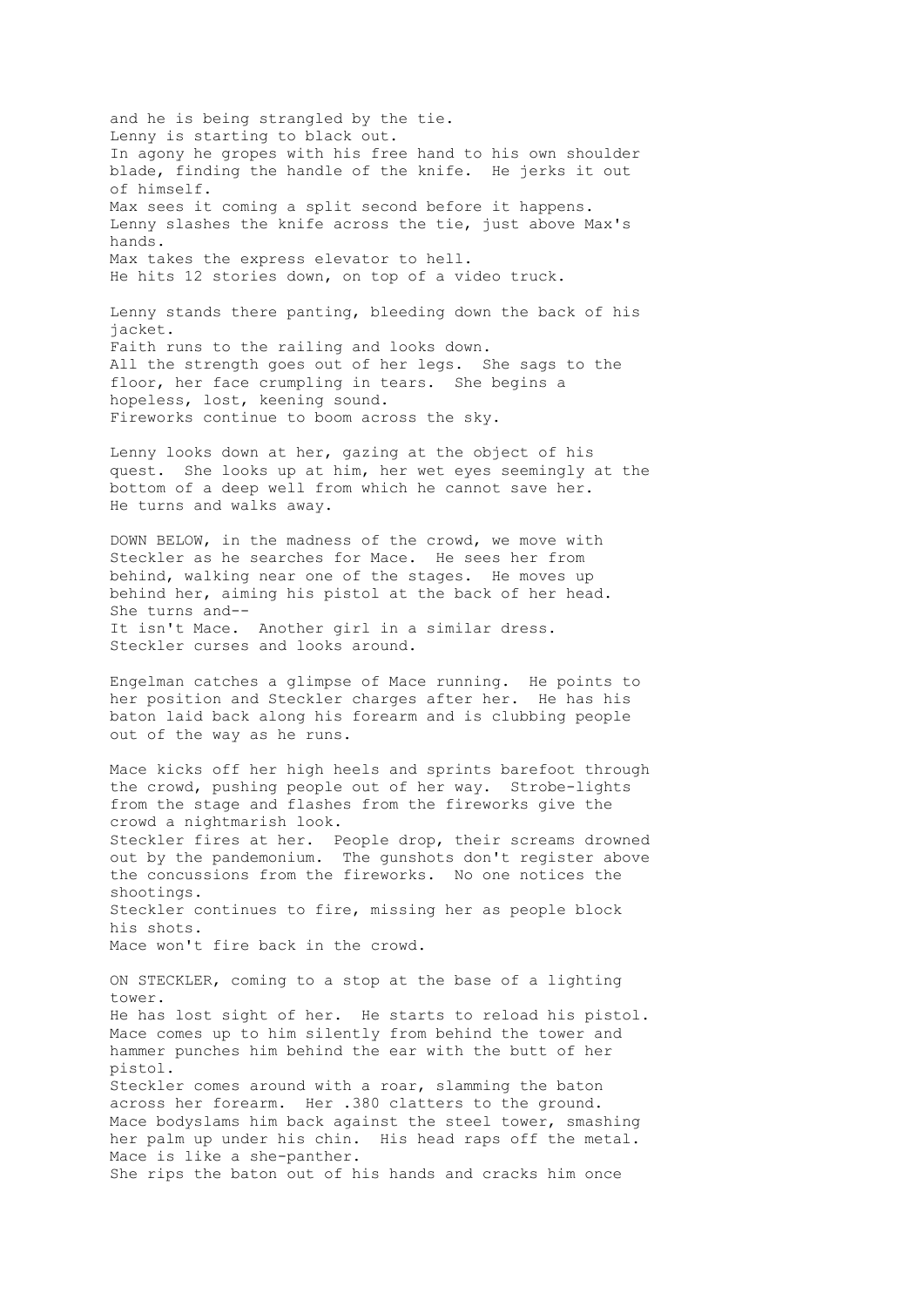across the windpipe. He drops to his knees, gagging and unable to breathe. A shot hits the metal space-frame next to her head. She spins to see Engelman, charging toward her. Before he can fire again she drops behind the kneeling, gasping Steckler, using him as a human wall. She clamps an arm around his neck, controlling him, and pulls his tazer from his belt. She shoots Engelman in the chest from 8 feet. He convulses and drops instantly to the pavement, flopping like a fish. She holds the current on him while she goes over and kicks his gun away.

She takes Engelman's cuffs from his belt. Steckler glares at her through the blood running into his eyes. She raises the baton.

> MACE All the way down! RIGHT NOW!!

He slowly drops to the pavement, face-down. Now that she's got them both proned out, she quickly handcuffs one of Steckler's hands to one of Engelman's.

The crowd partiers stare. Can't believe what they're seeing. Mace takes Steckler's cuffs and attaches his other wrist to the base of the tower. That's when THREE LAPD COPS in riot gear burst through the surrounding crowd and see a black girl crouching over two of LA's finest with a police baton. The cops advance toward her.

> **MACE** Wait. Let me tell you what's going on here--

The nearest shoots her with a tazer. She spasms and goes to her hands and knees. One of the cops kicks her down. She cries out, trying to explain, but she can't get the breath as the batons start to fall. The crowd around them watches fascinated, gaping. Mace sees another cop arrive and start to uncuff Steckler.

MACE

NO!! NO!!

They crack her with their batons, telling her to stay down. Another one kicks her in the stomach.

A BLACK KID in the crowd leaps onto one of the kicking cops. And then they come out of the crowd... one, then three, then half a dozen. Just normal people... black, white, Latino people... that can't watch this shit happen any more. They jump the cops, swarming them, wrestling them down. It becomes a brawl. Then cops are running in from everywhere. We see the trigger point of a full-scale riot. Cops in full riot-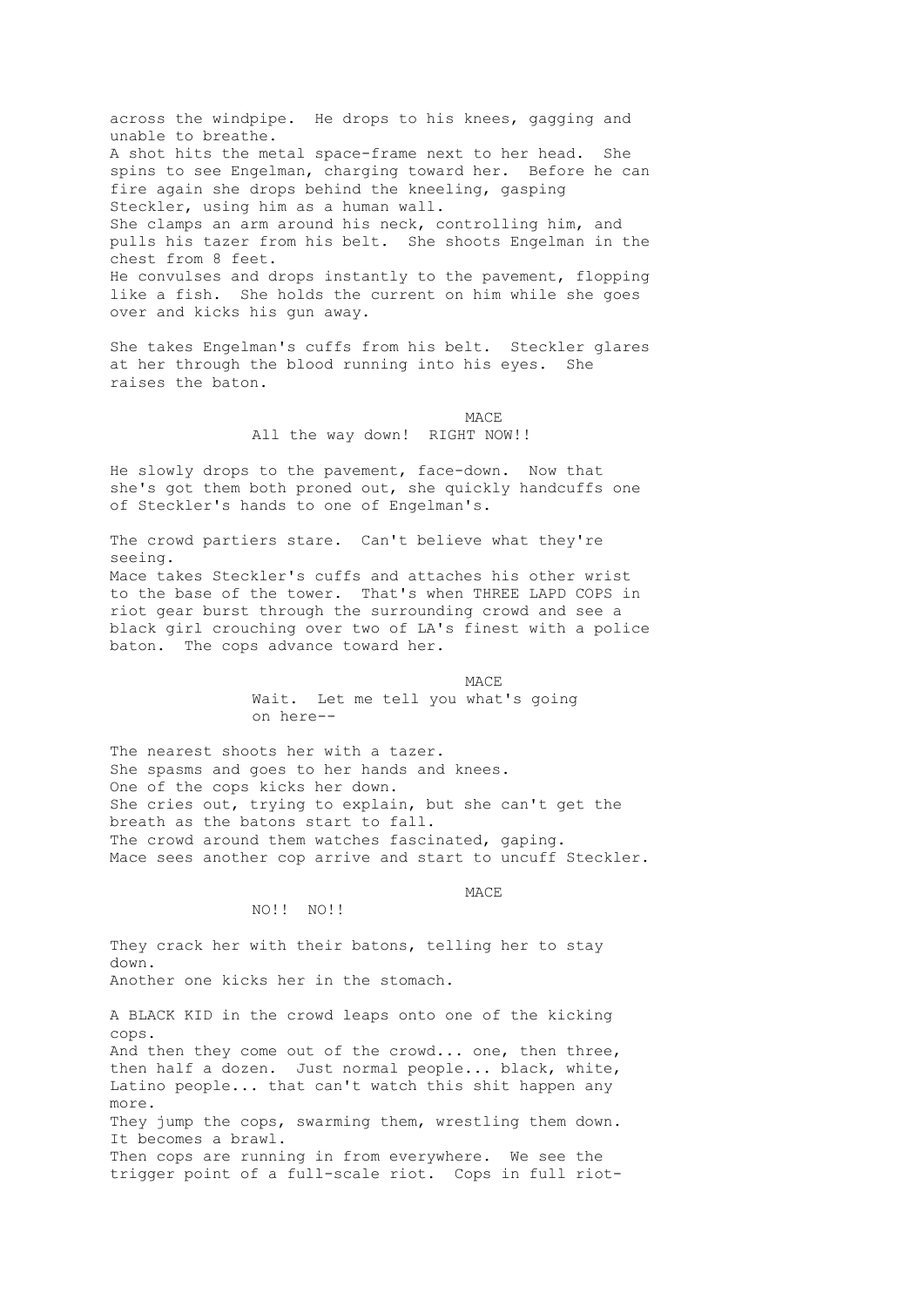gear, with Lexan shields, push the crowd back, clearing a space. A helicopter XENON comes straight down from above, like the divine light of God.

Mace hugs herself, at the center of it, unable to get up. Within seconds there are 20 cops there, and more on the way, forming a human wall. They get the crowd settled down. Through the phalanx of riot cops comes Palmer Strickland and several ranking officers. He surveys the scene. Strickland looks down at Mace and then at Steckler and Engelman, who are getting to their knees, though still handcuffed to each other and the steel tower.

> STRICKLAND (to the nearest officers) These two are under arrest for murder.

Strickland looks Steckler in the eye and holds up Lenny's squid tape. Steckler and Engelman react, knowing they are over.

> STRICKLAND And get some medical attention for this woman.

The helicopter xenon gives the whole moment an otherworldly quality. Like they are in some celestial court of judgment.

Lenny pushes through from behind Strickland. He runs to Mace and kneels next to her.

LENNY

Are you okay?

She is still dazed. A trickle of blood runs down her face. She nods weakly and reaches for him. They hug, then they both wince in pain. Mace sees the cops running in to arrest Steckler and Engelman. One of them unhooks Steckler from the tower.

MACE

I got 'em, Lenny.

LENNY Mace the ace. You're amazing.

Engelman lunges, grabbing a gun from the holster of the closest cop. He waves them back with it. Then puts it in his mouth and fires. He topples against Steckler, spraying him with his spurting blood. Steckler clutches him, lowering him to the ground, bathing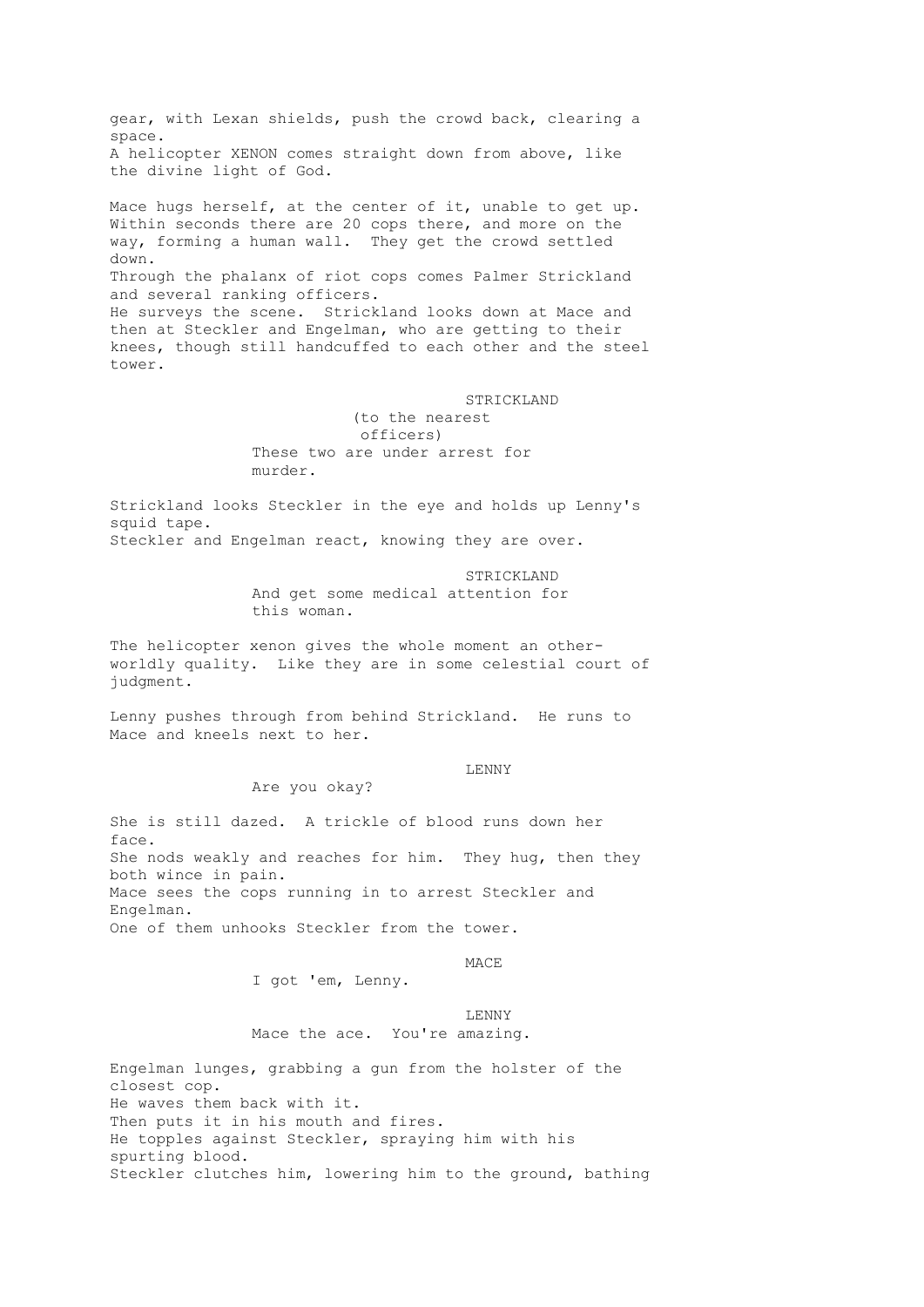in his blood. You see him going insane, right at that moment. His face is bloodstreaked and suddenly demonic.

Steckler, the street-monster cop, RISES IN SLOW MOTION. His glare is fixed on Lenny and Mace. He has Engelman's gun in one blood-drenched hand. Lifting the dead weight of Engelman by the handcuff, he begins to drag the body, lurching toward Mace. He keeps the pistol down along his side. Steckler exists at the center of a circle of cops who don't know what to do. He has a gun so they can't rush him. But he's a cop, so they can't shoot him. Several officers are shouting at him to drop the weapon. You barely hear them over the pandemonium of the crowd, the helicopter, the fireworks.

LENNY

SHOOT!!

Like a scene from a nightmare the blood-drenched Steckler, completely unhinged, lurches toward them. Engelman's body slides over the ground, leaving a snail-track of blood a foot wide.

**STECKLER** 

YOU FUCKING NIGGER BITCH!!

He raises Engelman's pistol and points it at her. Lenny throws himself across her, turning his back to take the fire. POW POW POW! The LAPD executes Steckler in a hail of fire. He drops like a sack of cement. Lenny realizes he is alive. He faints. Mace shakes him, thinking he is shot. He opens his eyes.

LENNY

Yeah, what?

CUT TO SEVERAL MINUTES LATER. Mace and Lenny are being escorted through the crowd by Strickland and a number of cops. They are jostled and shoved by the rowdy mob, who aren't paying any attention to the cops passing through. They pass DEATH, with the (plastic) BABY still in his arms. Lenny pushes the scythe out of the way so they can get

past.

MACE

Are we under arrest?

LENNY Naw. They just have to ask us a few questions... for about six hours.

MACE

Where's Faith?

LENNY